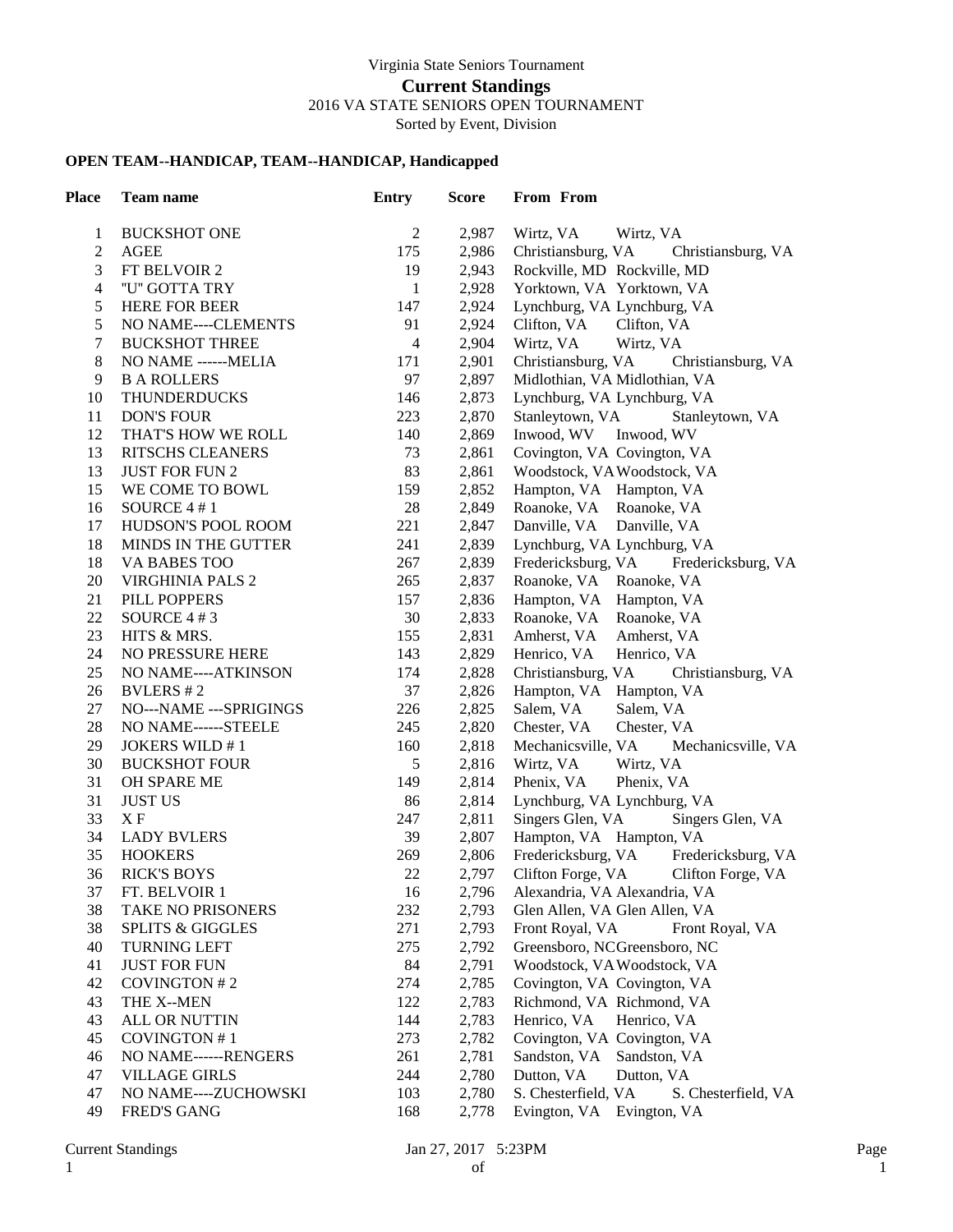| 49  | 'STRIKE NOW AND THEN"           | 281     | 2,778 | Greensboro, NCGreensboro, NC                 |
|-----|---------------------------------|---------|-------|----------------------------------------------|
| 51  | "FANTASTIC 4"                   | 276     | 2,776 | Greensboro, NCGreensboro, NC                 |
| 52  | LIVIN' ON A SPARE               | 235     | 2,775 | Lynchburg, VA Lynchburg, VA                  |
| 53  | NO NAME----JACOBS               | 102     | 2,774 | S. Chesterfield, VA<br>S. Chesterfield, VA   |
| 54  | <b>POTTER'S EXPRESS</b>         | 46      | 2,772 | Lexington, VA Lexington, VA                  |
| 55  | <b>REBOUND</b>                  | 27      | 2,770 | Richmond, VA Richmond, VA                    |
| 56  | NO NAME----DUNCAN               | 172     | 2,769 | Christiansburg, VA<br>Christiansburg, VA     |
| 56  | SOURCE $4#2$                    | 29      | 2,769 | Roanoke, VA Roanoke, VA                      |
| 56  | <b>SHORT PUMP ROLLERS</b>       | $\,8\,$ | 2,769 | Goochland, VA Goochland, VA                  |
| 59  | <b>BIG DOGZ PRO SHOP</b>        | 229     | 2,767 | Forest, VA<br>Forest, VA                     |
| 59  | 2 LEFT & 2 RIGHT                | 81      | 2,767 | Richmond, VA Richmond, VA                    |
| 61  | NO NAME------CALLOWAY           | 242     | 2,763 | Lynchburg, VA Lynchburg, VA                  |
| 61  | WTW ENTERPRIZE #2               | 165     | 2,763 | Ft Lee, VA<br>Ft Lee, VA                     |
| 63  | NO NAME-----BARBOUR             | 254     | 2,760 | Lynchburg, VA Lynchburg, VA                  |
| 64  | <b>BVLERS</b> #3                | 38      | 2,758 | Hampton, VA Hampton, VA                      |
| 65  | 4 K'S                           | 17      | 2,756 | Mechanicsville, VA<br>Mechanicsville, VA     |
| 66  | <b>BVLERS</b> #1                | 36      | 2,754 | Hampton, VA Hampton, VA                      |
| 66  | TEN TAKE DOWN                   | 231     | 2,754 | Roanoke, VA Roanoke, VA                      |
| 66  | <b>RILEY'S TRUCK &amp; AUTO</b> | 263     | 2,754 | Roanoke, VA Roanoke, VA                      |
| 69  | 4 STARS                         | 78      | 2,751 | Richmond, VA Richmond, VA                    |
| 70  | 2 PLUS 2                        | 77      | 2,741 |                                              |
|     |                                 |         |       | N. Chesterfield, VA<br>N. Chesterfield, VA   |
| 71  | <b>LUCKY BOWLERS</b>            | 26      | 2,740 | Charlottesville, VA<br>Charlottesville, VA   |
| 71  | <b>STRIKE FORCE--ONE</b>        | 95      | 2,740 | Richmond, VA Richmond, VA                    |
| 73  | WE GOT THIS!!!                  | 255     | 2,739 | Salem, VA<br>Salem, VA                       |
| 74  | PIN REAPERS                     | 24      | 2,738 | Aulander, NC<br>Aulander, NC                 |
| 75  | <b>RAZE IT UP</b>               | 246     | 2,737 | Yorktown, VA Yorktown, VA                    |
| 76  | <b>FOUR SEASONS</b>             | 40      | 2,736 | Amelia Court House, VAAmelia Court House, VA |
| 77  | ONE MORE TIME                   | 92      | 2,735 | Glen Allen, VA Glen Allen, VA                |
| 78  | DIS A MIXED FOUR                | 236     | 2,733 | Alexandria, VA Alexandria, VA                |
| 79  | <b>VIRGINIA PALS 3</b>          | 266     | 2,732 | Roanoke, VA Roanoke, VA                      |
| 79  | LYNCHBURG LADIES                | 253     | 2,732 | Evington, VA Evington, VA                    |
| 81  | <b>MARY'S FRIENDS</b>           | 13      | 2,730 | Verona, VA<br>Verona, VA                     |
| 82  | <b>TOXIC SCORPIONS</b>          | 10      | 2,728 | Mechanicsvlle, VA<br>Mechanicsvlle, VA       |
| 83  | <b>TURKEY HUNTERS</b>           | 203     | 2,726 | Glen Allen, VA Glen Allen, VA                |
| 84  | <b>ROLLING FOUR</b>             | 18      | 2,721 | Rocky Mount, VA<br>Rocky Mount, VA           |
| 85  | EASY COME, EASY GO              | 282     | 2,720 | Glen Allen, VA Glen Allen, VA                |
| 85  | <b>GREENBRIER MOTORS</b>        | 248     | 2,720 | Covington, VA Covington, VA                  |
| 87  | <b>RIVERSIDE AUTO</b>           | 55      | 2,719 | Roanoke, VA Roanoke, VA                      |
| 88  | NO NAME----GARRISON             | 176     | 2,717 | Christiansburg, VA<br>Christiansburg, VA     |
| 89  | THE FRIDAY CREW                 | 70      | 2,715 | South Boston, VA<br>South Boston, VA         |
| 90  | POCKET SHOTS                    | 169     | 2,712 | Evington, VA Evington, VA                    |
| 91  | <b>MOMS ON STRIKE</b>           | 249     | 2,711 | Warrenton, VA Warrenton, VA                  |
| 91  | <b>WOMEN OF PEARLS</b>          | 80      | 2,711 | Richmond, VA Richmond, VA                    |
| 93  | <b>ROAD TRIP GANG</b>           | 25      | 2,709 | Chesterfield, VA<br>Chesterfield, VA         |
| 93  | TEN PINS BOMBER #2              | 50      | 2,709 | Weyers Cave, VA<br>Weyers Cave, VA           |
| 95  | NO NAME-----PHILLINGANE         | 58      | 2,708 | Hopewell, VA Hopewell, VA                    |
| 96  | <b>COMBS FUNERAL SERVICE</b>    | 47      | 2,707 | Lebanon, VA<br>Lebanon, VA                   |
| 97  | <b>SUNSET ROLLERS</b>           | 21      | 2,705 | Raven, VA<br>Raven, VA                       |
| 98  | "YES WE CAN "                   | 42      | 2,702 | Richmond, VA Richmond, VA                    |
| 98  | TLC <sub>2</sub>                | 12      | 2,702 | North, VA<br>North, VA                       |
| 100 | $4\,\mathrm{X}$                 | 90      | 2,699 | Roanoke, VA<br>Roanoke, VA                   |
| 100 | OLLIE MORTON AND THEM           | 32      | 2,699 | Richmond, VA Richmond, VA                    |
| 102 | TEN PINS BOMBER #1              | 48      | 2,697 | Weyers Cave, VA<br>Weyers Cave, VA           |
| 103 | "UNCOMPROMISING"                | 279     |       |                                              |
|     |                                 |         | 2,696 | Greensboro, NCGreensboro, NC                 |
| 103 | PRITCHETT'S CONSTRUCTION        | 220     | 2,696 | Danville, VA Danville, VA                    |
| 103 | PIN HUSLERS                     | 31      | 2,696 | Petersburg, VA Petersburg, VA                |
| 106 | "UP AND COMING"                 | 277     | 2,694 | Greensboro, NCGreensboro, NC                 |
| 106 | #1 SO BO CONNECTION             | 69      | 2,694 | South Boston, VA<br>South Boston, VA         |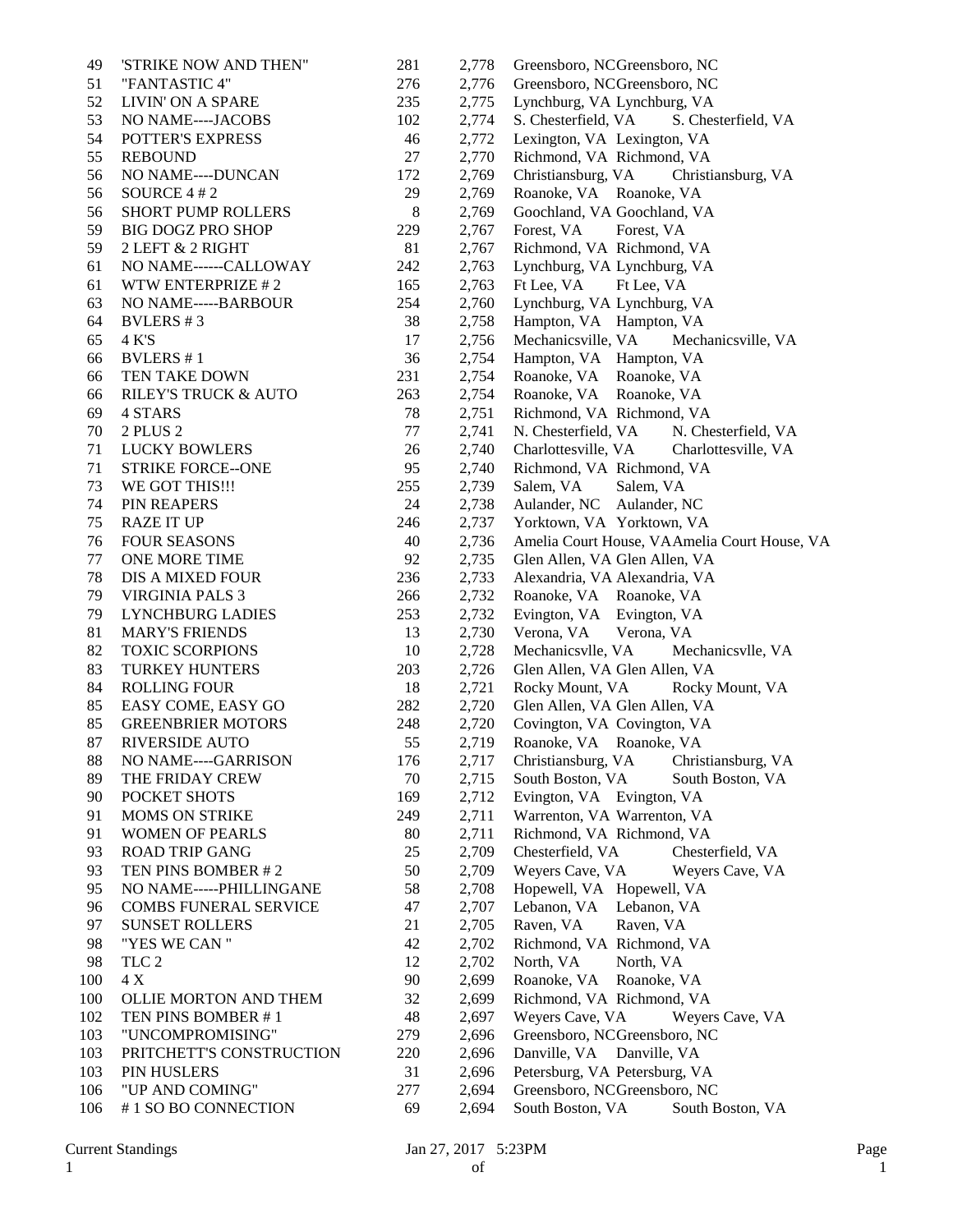| 108 | <b>SPLIT HAPPENS</b>     | 41  | 2,693 | Big Island, VA Big Island, VA              |
|-----|--------------------------|-----|-------|--------------------------------------------|
| 109 | <b>SPARE TIMES 2</b>     | 71  | 2,692 | Boydton, VA Boydton, VA                    |
| 110 | NO NAME----LEWIS         | 101 | 2,690 | S. Chesterfield, VA<br>S. Chesterfield, VA |
| 111 | <b>AIRPORT AUTO</b>      | 6   | 2,688 | Barboursville, VA<br>Barboursville, VA     |
| 112 | A GREAT TEAM             | 11  | 2,687 | Fredericksburg, VA<br>Fredericksburg, VA   |
| 112 | <b>GOLDEN SENIORS</b>    | 53  | 2,687 | Clarksville, VA Clarksville, VA            |
| 114 | <b>VIRGINIA PALS</b>     | 264 | 2,686 | Roanoke, VA Roanoke, VA                    |
| 114 | <b>JOKER'S WILD #3</b>   | 162 | 2,686 | Mechanicsville, VA<br>Mechanicsville, VA   |
| 116 | <b>WRECKING HAVOC</b>    | 62  | 2,685 | South Boston, VA<br>South Boston, VA       |
| 117 | "NOW AND THEN"           | 280 | 2,683 | Greensboro, NCGreensboro, NC               |
| 118 | BIG DOGZ PRO SHOP #2     | 230 | 2,681 | Forest, VA<br>Forest, VA                   |
| 119 | NO NAME----NEBE          | 93  | 2,678 | Richmond, VA Richmond, VA                  |
| 120 | STRIKE ZONE---TWO        | 96  | 2,677 | Richmond, VA Richmond, VA                  |
| 120 | <b>HARRY'S TEAM</b>      | 33  | 2,677 | Churchville, VA<br>Churchville, VA         |
| 122 | <b>ACE TEAM</b>          | 202 | 2,673 | Lyndhurst, VA Lyndhurst, VA                |
| 123 | <b>LUCKY STRIKES</b>     | 15  | 2,672 | Charlottesville, VA<br>Charlottesville, VA |
| 124 | LADY AND THE TRAMPS      | 156 | 2,671 | Front Royal, VA<br>Front Royal, VA         |
| 125 | <b>JOKER'S WILD #4</b>   | 163 | 2,670 | Mechanicsville, VA<br>Mechanicsville, VA   |
| 126 | TEN PIS BOMBER #3        | 51  | 2,664 | Weyers Cave, VA<br>Weyers Cave, VA         |
| 127 | <b>HAPPY FOURSOME</b>    | 173 | 2,654 | Christiansburg, VA<br>Christiansburg, VA   |
| 128 | NO NAME---MYERS #1       | 59  | 2,653 | Yorktown, VA Yorktown, VA                  |
| 129 | "NUMB NUTS"              | 238 | 2,652 | Hampton, VA Hampton, VA                    |
| 130 | <b>SPARE TIME</b>        | 148 | 2,642 | Lynchburg, VA Lynchburg, VA                |
| 131 | <b>RANDPLANES</b>        | 272 | 2,636 | Covington, VA Covington, VA                |
| 132 | PIN BUSTERS              | 64  | 2,635 | Norfolk, VA<br>Norfolk, VA                 |
| 132 | <b>SHOWTIME</b>          | 76  | 2,635 | Moneta, VA<br>Moneta, VA                   |
| 132 | T N B A # 1              | 141 | 2,635 | Hampton, VA Hampton, VA                    |
| 132 | HOOKED ON STRIKES        | 61  | 2,635 | South Boston, VA<br>South Boston, VA       |
| 136 | <b>JOKER'S WILD #2</b>   | 161 | 2,632 | Mechanicsville, VA<br>Mechanicsville, VA   |
| 137 | TNBA#2                   | 142 | 2,631 | Hampton, VA Hampton, VA                    |
| 138 | TEN PINS BOMBER #4       | 52  | 2,630 | Weyers Cave, VA<br>Weyers Cave, VA         |
| 138 | NO NAME----COREY         | 270 | 2,630 | Front Royal, VA<br>Front Royal, VA         |
| 140 | NO NAME------ACKISS      | 7   | 2,623 | Virginia Beach, VA<br>Virginia Beach, VA   |
| 141 | SO BO CONNECTION         | 68  | 2,622 | South Boston, VA<br>South Boston, VA       |
| 142 | NO NAME-----O'BRIEN      | 199 | 2,619 | Cross Junction, VA<br>Cross Junction, VA   |
| 143 | T N T CONSTRUCTION       | 63  | 2,616 | South Boston, VA<br>South Boston, VA       |
| 144 | $G - W$                  | 98  | 2,610 | Henrico, VA<br>Henrico, VA                 |
| 145 | NO NAME----MASTEN        | 94  | 2,609 | Richmond, VA Richmond, VA                  |
| 146 | WTW ENTERPRIZE #1        | 164 | 2,606 | Ft Lee, VA<br>Ft Lee, VA                   |
| 147 | <b>CUNNINGHAM TIRE</b>   | 224 | 2,602 | Stanleytown, VA<br>Stanleytown, VA         |
| 148 | NO NAME----MARTIN        | 258 | 2,600 | Shacklefords, VA<br>Shacklefords, VA       |
| 149 | <b>SPARE TIMES 1</b>     | 72  | 2,598 | Boydton, VA<br>Boydton, VA                 |
| 150 | R U THE ONE              | 14  | 2,592 | Palmyra, VA<br>Palmyra, VA                 |
| 151 | <b>MOVIN UP</b>          | 251 | 2,591 | Dayton, VA<br>Dayton, VA                   |
| 152 | <b>BLACK &amp; WHITE</b> | 219 | 2,590 | Danville, VA<br>Danville, VA               |
| 153 | " THE TUDES "            | 45  | 2,586 | Capron, VA<br>Capron, VA                   |
| 154 | <b>E--TOWN EXPRESS</b>   | 170 | 2,581 | Evington, VA<br>Evington, VA               |
| 155 | <b>JAMES'S FRIENDS</b>   | 250 | 2,577 | Halifax, VA<br>Halifax, VA                 |
| 155 | WISE COUNTY BUNCH        | 196 | 2,577 | Big Stone Gap, VA<br>Big Stone Gap, VA     |
| 157 | HIT AND MISS             | 192 | 2,572 | Concord, VA<br>Concord, VA                 |
| 158 | PENNY & 3 BUCKS          | 252 | 2,570 | Bethesda, MD Bethesda, MD                  |
| 159 | TOM AND ROGER'S NUTS     | 100 | 2,560 | Collinsville, VACollinsville, VA           |
| 160 | FT BELVOIR 3             | 20  | 2,559 | Rockville, MD Rockville, MD                |
| 161 | FRANKLIN BOWLING         | 56  | 2,548 | Ivor, VA<br>Ivor, VA                       |
| 162 | NO NAME----MYERS #2      | 60  | 2,545 | Yorktown, VA Yorktown, VA                  |
| 163 | <b>BUCKSHOT TWO</b>      | 3   | 2,531 | Wirtz, VA<br>Wirtz, VA                     |
| 164 | <b>COULD OF BEEN</b>     | 57  | 2,515 | Richmond, VA Richmond, VA                  |
| 165 | NO NAME----MITCHELL      | 262 | 2,512 | Richmond, VA Richmond, VA                  |
|     |                          |     |       |                                            |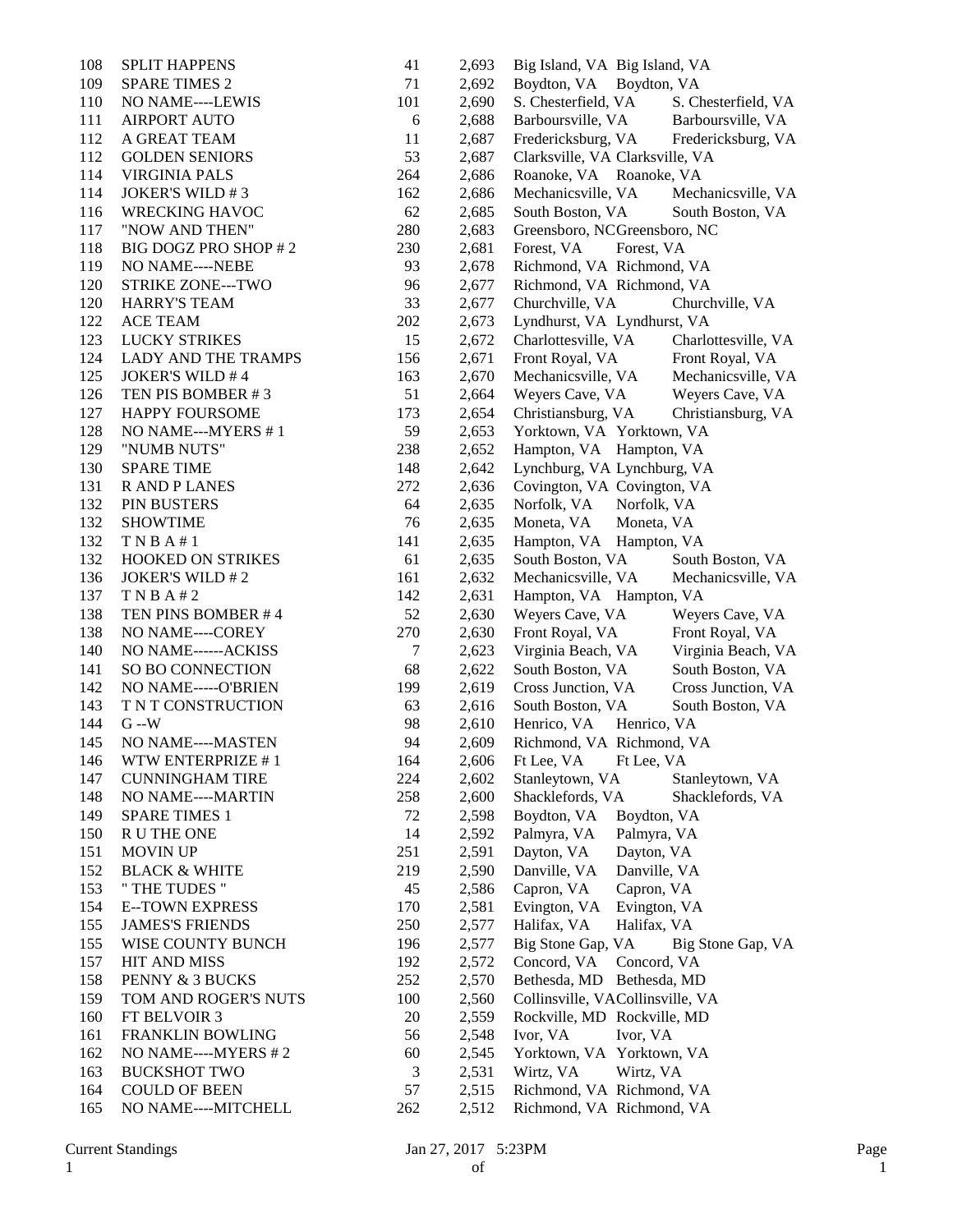| 166 | <b>BRING THE HEAT</b>              | 197 | 2,505 | Woodbridge, VA Woodbridge, VA     |                  |  |
|-----|------------------------------------|-----|-------|-----------------------------------|------------------|--|
| 167 | <b>GOOD OLDE BOYS</b>              | 43  | 2.504 | Richmond, VA Richmond, VA         |                  |  |
| 168 | NO NAME----SWARTZ                  | 158 | 2.495 | Mt. Crawford, VA Mt. Crawford, VA |                  |  |
| 169 | <b>MORTON'S MESSENGERS</b>         | 194 | 2.491 | Richmond, VA Richmond, VA         |                  |  |
| 170 | "DETERMINED"                       | 260 | 2.489 | Richmond, VA Richmond, VA         |                  |  |
| 171 | EX MARK                            | 234 | 2.449 | Buena Vista, VA                   | Buena Vista, VA  |  |
| 172 | FEEL THE HEAT                      | 198 | 2.437 | Woodbridge, VA Woodbridge, VA     |                  |  |
| 173 | <b>OLD TIMERS</b>                  | 87  | 2.430 | Crimora, VA Crimora, VA           |                  |  |
| 174 | JUST 4 OF US # 1                   | 191 | 2.324 | Richmond, VA Richmond, VA         |                  |  |
| 175 | NO NAME------HUTCHERSON            | 67  | 2.311 | South Boston, VA                  | South Boston, VA |  |
|     | The lowest score to cash is 2,839. |     |       |                                   |                  |  |

## **OPEN DOUBLES--HANDICAP, OPEN DOUBLES HANDICAP, Handicapped**

| Place          | Team name                                                            | <b>Entry</b> | <b>Score</b>   | From From                                                         |
|----------------|----------------------------------------------------------------------|--------------|----------------|-------------------------------------------------------------------|
| 1              | Grant, Larry V / Clayton, Kenneth A                                  | 19           | 1,625          | Rockville, MD Rockville, MD                                       |
| $\overline{c}$ | Melia, Donald E / Donathan, James G,                                 | 178          | 1,599          | Christiansburg, VA<br>Christiansburg, VA                          |
|                | Jr                                                                   |              |                |                                                                   |
| 3              | Welcher, Roy A / Welcher, William A                                  | 265          | 1,566          | Roanoke, VA Roanoke, VA                                           |
| 4              | Hicks, Lillian L /                                                   | 194          | 1,561          | Richmond, VA Richmond, VA                                         |
|                | Parker-Cunningham, Wilhemenia                                        |              |                |                                                                   |
| 5              | Nappier, George A / Lukowski, Mark                                   | 41           | 1,554          | Big Island, VA Big Island, VA                                     |
| $\epsilon$     | Gonzales, Harold E / Besures, Edward                                 | 38           | 1,553          | Hampton, VA Hampton, VA                                           |
| $\tau$         | Pancoast, Robert T / Pancoast, Steven                                | 54           | 1,551          | Newport News, VA<br>Newport News, VA                              |
| $8\,$          | Gillispie, Debbie R / Gillispie, Gary A                              | 231          | 1,546          | Roanoke, VA<br>Roanoke, VA                                        |
| 9              | Shelton, Joseph F / Ford, David L                                    | 58           | 1,535          | Hopewell, VA Hopewell, VA                                         |
| 10             | Lawson, Edward C / Anderson, Robert                                  | 34           | 1,526          | Hampton, VA Hampton, VA                                           |
| 11             | Thacker, Monroe, Jr / Davis, Darrell K                               | 221          | 1,520          | Danville, VA<br>Danville, VA                                      |
| 12             | Pifer, Mark A / Paxton, Bruce A                                      | 273          | 1,519          | Covington, VA Covington, VA                                       |
| 13             | Petrie, William J / Lesniak, Lawrence                                | 146          | 1,517          | Lynchburg, VA Lynchburg, VA                                       |
| 14             | Pollett, Rich A / Pennell, Charlie M                                 | 63           | 1,516          | South Boston, VA<br>South Boston, VA                              |
| 14             | Bohanan, Arnold R / Donathan,                                        | 179          | 1,516          | Christiansburg, VA<br>Christiansburg, VA                          |
|                | William L                                                            |              |                |                                                                   |
| 16             | Clements, John K, Jr / Clements, Paula                               | 91           | 1,514          | Clifton, VA<br>Clifton, VA                                        |
| 17             | Hedrick, Mike / Jennings, Keith                                      | 229          | 1,510          | Forest, VA<br>Forest, VA                                          |
| 18             | Hudson, William G / Barton, Marvin D                                 | 221          | 1,509          | Danville, VA<br>Danville, VA                                      |
| 19             | Layton, Mike / Byer, Roger                                           | 274          | 1,507          | Covington, VA Covington, VA                                       |
| 20             | Pannell, Percy L / Harris, William H,                                | 265          | 1,505          | Roanoke, VA<br>Roanoke, VA                                        |
|                | Ш                                                                    |              |                |                                                                   |
| 21             | Knott, Gary E / Reid, Elwood F                                       | 51           | 1,504          | Weyers Cave, VA<br>Weyers Cave, VA                                |
| 22             | Davis-Brown, Peggy A / Britton,                                      | 96           | 1,496          | Richmond, VA Richmond, VA                                         |
|                | Clyde M                                                              |              |                |                                                                   |
| 23             | Murphy, Penny K / Szamborski, Brian                                  | 252          | 1,491          | Bethesda, MD Bethesda, MD                                         |
| 23             | Kitts, Jeno D / Manuel, Troy F                                       | 168          | 1,491          | Evington, VA Evington, VA                                         |
| 25             | Marshall, Robert W /                                                 | 160          | 1,490          | Mechanicsville, VA<br>Mechanicsville, VA                          |
|                | Jackson-Marshall, Agatha V                                           |              |                |                                                                   |
| 25             | Hale, Melodie E / Hale, Larry H                                      | 29           | 1,490          | Roanoke, VA Roanoke, VA                                           |
| 27             | Hollandsworth, Sonja D /                                             | 167          | 1,488          | Christiansburg, VA<br>Christiansburg, VA                          |
|                | Hollandsworth, Ren L                                                 |              |                |                                                                   |
| 28             | Agee, Donald L / Duncan, Jerry D                                     | 183          | 1,487          | Christiansburg, VA<br>Christiansburg, VA                          |
| 29             | Peterson, Stephen P / Miyamasu,                                      | 19           | 1,484          | Rockville, MD Rockville, MD                                       |
|                | Myles M                                                              |              |                |                                                                   |
| 30             | Vaughters, Alice F / Dixon, John H<br>Massie, Betty B / Massie, Fred | 69           | 1,481<br>1,475 | South Boston, VA<br>South Boston, VA<br>Evington, VA Evington, VA |
| 31<br>32       | Coulson, Mike / Agee, David C                                        | 168<br>100   | 1,473          | Collinsville, VACollinsville, VA                                  |
| 33             | Coffey, Edward L / Butner, Tim W                                     | 234          | 1,470          | Buena Vista, VA                                                   |
| 34             |                                                                      |              |                | Buena Vista, VA                                                   |
|                | Pierpont, Robert A / Alexander,                                      | 169          | 1,469          | Evington, VA Evington, VA                                         |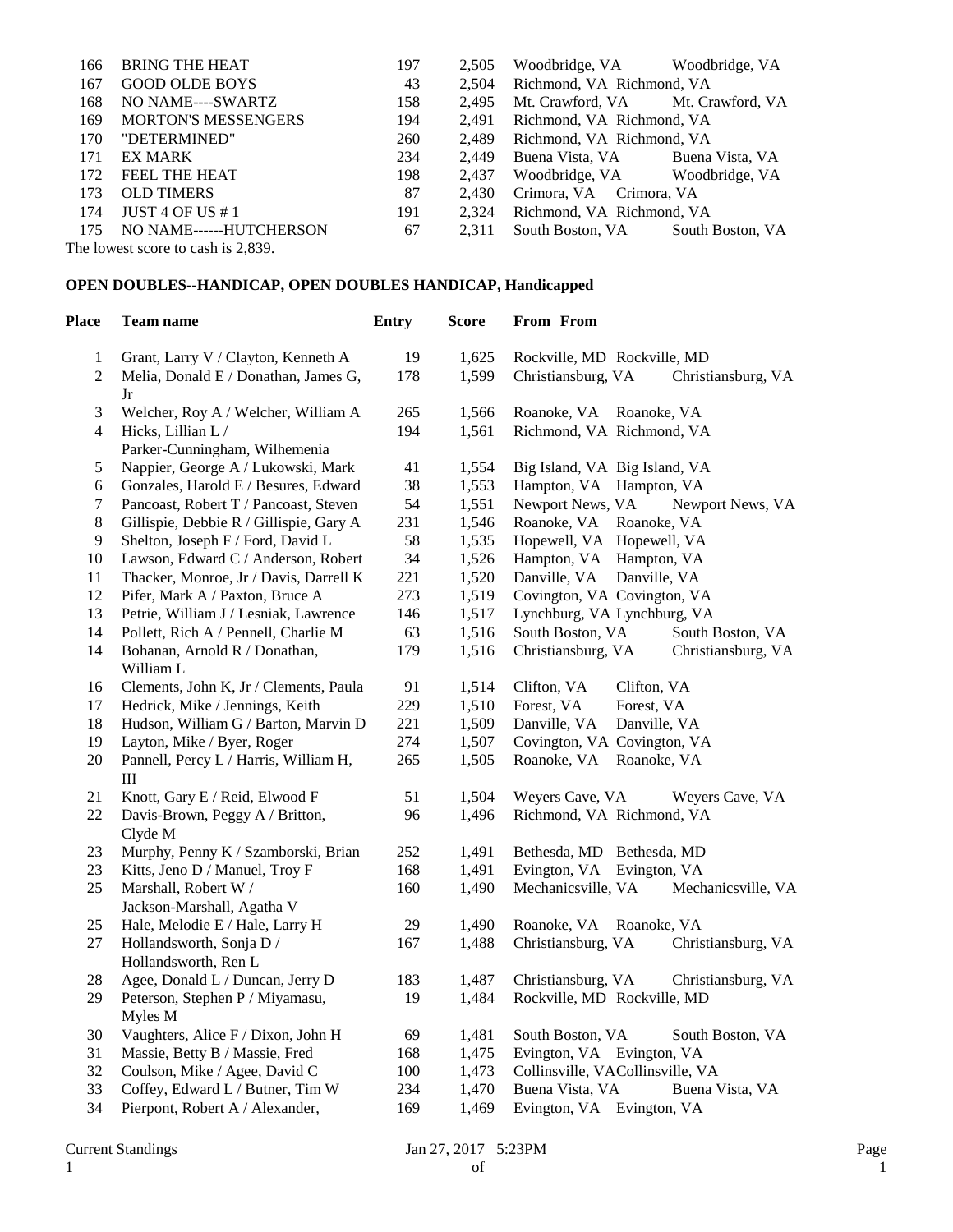Wilbert H

|          | <b>Current Standings</b>                                             |           | Jan 27, 2017 5:23PM |                                                          | Page |
|----------|----------------------------------------------------------------------|-----------|---------------------|----------------------------------------------------------|------|
| 83       | Myers, Jack W, Jr / Myers, Debbie H                                  | 59        | 1,408               | Yorktown, VA Yorktown, VA                                |      |
| 82       | Rogers, Connie B / Wingfield, L<br>Wayne                             | 4         | 1,411               | Wirtz, VA<br>Wirtz, VA                                   |      |
| 80       | Weaver, Donna C / Robertson, James P                                 | 5         | 1,413               | Wirtz, VA<br>Wirtz, VA                                   |      |
|          | J, Sr                                                                |           |                     |                                                          |      |
| 80       | Young, Karen P / Richardson, Russell                                 | 5         | 1,413               | Wirtz, VA<br>Wirtz, VA                                   |      |
| 77       | Sowers, Cecil H / Stanger, Glenn M                                   | 185       | 1,416               | Christiansburg, VA<br>Christiansburg, VA                 |      |
| 77       | Holmes, Cecil H / Reynolds, Arthur B                                 | 141       | 1,416               | Hampton, VA Hampton, VA                                  |      |
| 77       | Paxton, Robert W / Hale, Larry H                                     | $\bf 88$  | 1,416               | Salem, VA<br>Salem, VA                                   |      |
| 76       | Glover, Alfed L / Brown, Hezzie J, Jr                                | 70        | 1,417               | South Boston, VA<br>South Boston, VA                     |      |
|          | E, Jr                                                                |           |                     |                                                          |      |
| 74<br>74 | Lee, Garland L / Gee, Lloyd E<br>Stephenson, O'Neil / Twyman, Joseph | 31<br>142 | 1,420<br>1,420      | Petersburg, VA Petersburg, VA<br>Hampton, VA Hampton, VA |      |
| 71       | Carlton, Rick G / Yeagley, Ken O                                     | $22\,$    | 1,421               | Clifton Forge, VA<br>Clifton Forge, VA                   |      |
| 71       | Ackiss, Eddie C / Fulghum, Billy O, Jr                               | $\tau$    | 1,421               | Virginia Beach, VA<br>Virginia Beach, VA                 |      |
| 71       | Scott, Wendy H / Mallory, Walter R                                   | 136       | 1,421               | Richmond, VA Richmond, VA                                |      |
| 69       | Peoples, Wilburd / Bentley, Reginald                                 | 275       | 1,422               | Greensboro, NCGreensboro, NC                             |      |
|          | Kenneth A                                                            |           |                     |                                                          |      |
| 69       | Christian, James R / Blanchard,                                      | 235       | 1,422               | Lynchburg, VA Lynchburg, VA                              |      |
| 67       | Call, Billy F / Whorley, Paul                                        | 28        | 1,423               | Roanoke, VA Roanoke, VA                                  |      |
| 67       | Hughes, Sue F / Hughes, Jimmie C                                     | 61        | 1,423               | South Boston, VA<br>South Boston, VA                     |      |
| 66       | Price, Karen / Roberts, James H                                      | 251       | 1,425               | Dayton, VA<br>Dayton, VA                                 |      |
| 64       | Brown, Evan A / McLean, Charles E                                    | 157       | 1,428               | Hampton, VA Hampton, VA                                  |      |
| 64       | O'Neill, Judi / McGann, J. Robert                                    | 11        | 1,428               | Fredericksburg, VA<br>Fredericksburg, VA                 |      |
| 62       | Price, Betty / Kidd, Patricia B                                      | 253       | 1,430               | Evington, VA<br>Evington, VA                             |      |
| 62       | Mays, Joyce P / Morris, Patty A                                      | 149       | 1,430               | Phenix, VA<br>Phenix, VA                                 |      |
|          | Eddie W                                                              |           |                     |                                                          |      |
| 61       | Wade, Joseph L, Jr / Phillingane,                                    | 58        | 1,432               | Hopewell, VA Hopewell, VA                                |      |
| 60       | Eanes, Joyce A / Cooper, Mary F                                      | 23        | 1,436               | Leesburg, VA Leesburg, VA                                |      |
| 58       | Morris, Kevin A / Corbett, E. Joseph J                               | 238       | 1,437               | Hampton, VA Hampton, VA                                  |      |
| 58       | Harris, Ralph L / Petty, Francis L                                   | 219       | 1,437               | Danville, VA<br>Danville, VA                             |      |
| 56       | Murray, Jay W / Littlefield, David W                                 | 36        | 1,439               | Hampton, VA Hampton, VA                                  |      |
| 56       | Chrest, Elsie F / Stone, Larry W                                     | 12        | 1,439               | North, VA<br>North, VA                                   |      |
| 55       | Rhoads, Michelle L / Rhoads, Michael                                 | 271       | 1,444               | Front Royal, VA<br>Front Royal, VA                       |      |
| 53       | Nelson, Inez / Jessup, William, Sr                                   | 279       | 1,445               | Greensboro, NCGreensboro, NC                             |      |
| 53       | Gillespie, Robert D, Sr / Fuller, Jerry                              | 224       | 1,445               | Stanleytown, VA<br>Stanleytown, VA                       |      |
| 51       | Shifflett, Peggy R / Shifflett, Edgar L                              | 15        | 1,446               | Charlottesville, VA<br>Charlottesville, VA               |      |
| 51       | Ware, Alice D / Williams, Doris S                                    | 166       | 1,446               | Madison Heights, VA<br>Madison Heights, VA               |      |
| 50       | Smith, William H / Smith, Leonard L                                  | 150       | 1,447               | Dublin, VA<br>Dublin, VA                                 |      |
| 48       | Turner, James E / Bentley, Dewey T, Jr                               | 107       | 1,450               | S. Chesterfield, VA<br>S. Chesterfield, VA               |      |
|          | Richard L                                                            |           |                     |                                                          |      |
| 48       | Calhoon, Richard L / Lovegrove,                                      | 29        | 1,450               | Roanoke, VA Roanoke, VA                                  |      |
| 46       | Lee, James D, Jr / Ahlgrim, Keith A                                  | 227       | 1,451               | Midlothian, VA Midlothian, VA                            |      |
|          | <b>Sr</b>                                                            |           |                     |                                                          |      |
| 46       | Hudson, Oscar D / West, Thomas W,                                    | 159       | 1,451               | Hampton, VA Hampton, VA                                  |      |
| 43       | Winfield, Gordon, Jr / Griffis, Larry D                              | 98        | 1,452               | Henrico, VA<br>Henrico, VA                               |      |
| 43       | Parker, Richmond, Jr / Jones, Milton E                               | 164       | 1,452               | Ft Lee, VA<br>Ft Lee, VA                                 |      |
| 43       | Streath, Andrew J / Green, Johnny J, Jr                              | 225       | 1,452               | Forest, VA<br>Forest, VA                                 |      |
| 42       | Estep, Denise B / Crider, Susan P                                    | 84        | 1,453               | Woodstock, VAWoodstock, VA                               |      |
| 41       | Bailey, Helen K / Diehl, William L                                   | 13        | 1,457<br>1,456      | Hampton, VA Hampton, VA<br>Verona, VA<br>Verona, VA      |      |
| 39       | Baker, Darnell / Driver, Walter, Jr                                  | 157       |                     |                                                          |      |
| 39       | Webb, Willis K / Thompson, Randy                                     | 181       | 1,457               | Christiansburg, VA<br>Christiansburg, VA                 |      |
| 38       | Greene, Lorna / Greene, Theodore R                                   | 281       | 1,459               | Greensboro, NCGreensboro, NC                             |      |
| 37       | Zevgolis, Paul S / Walters, James G, Jr                              | 261       | 1,461               | Sandston, VA Sandston, VA                                |      |
| 36       | Shuttleworth, Clyde (Ed) E / Perry,<br>Carl                          | 72        | 1,464               | Boydton, VA Boydton, VA                                  |      |
| 35       | Jamison, Theresa / Pollan, Don                                       | 281       | 1,465               | Greensboro, NCGreensboro, NC                             |      |
|          |                                                                      |           |                     |                                                          |      |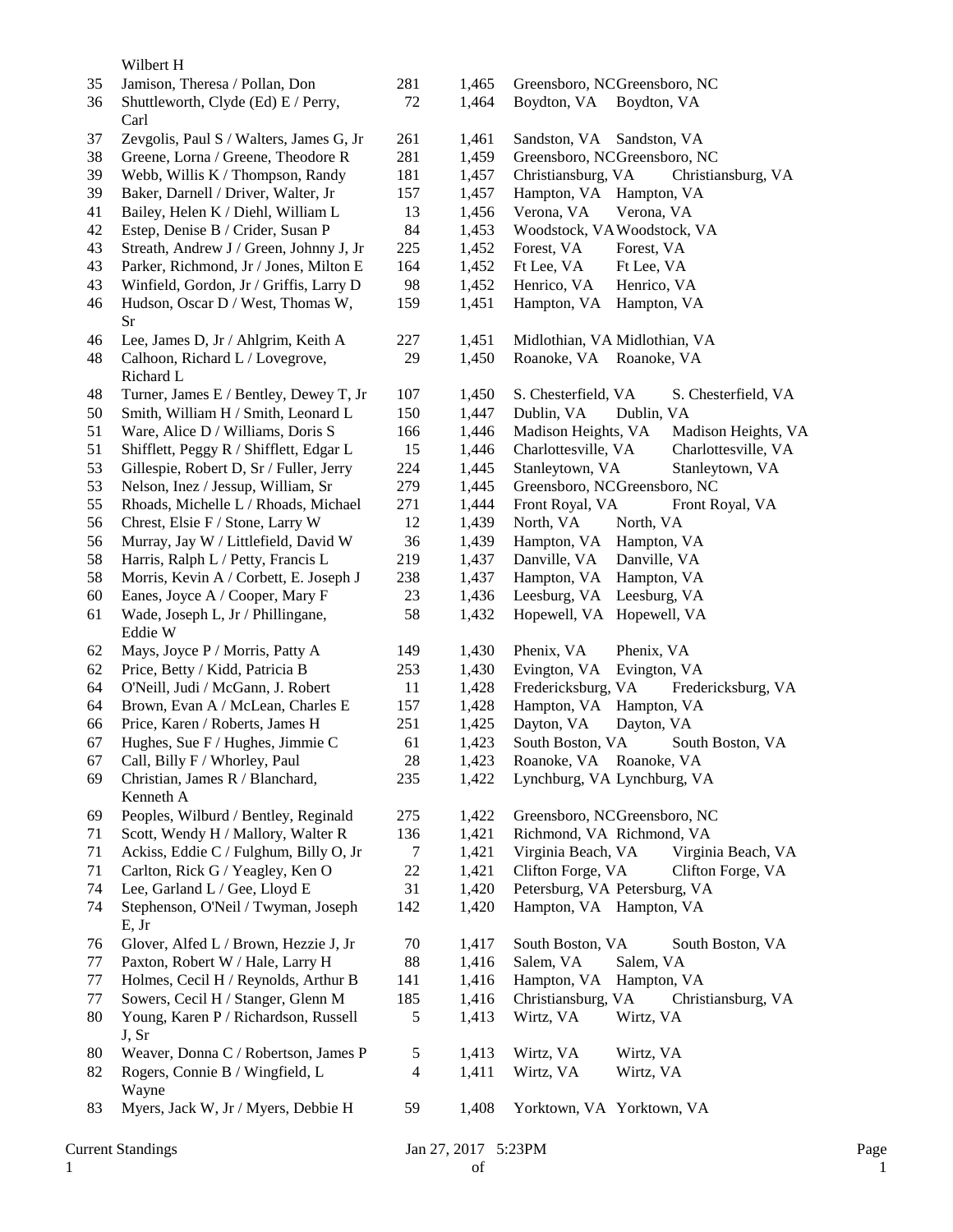| 83  | Thomas, Kerry L / Glasgow, Alan E                               | 56  | 1,408 | Ivor, VA<br>Ivor, VA                         |
|-----|-----------------------------------------------------------------|-----|-------|----------------------------------------------|
| 85  | Thompson, Samuel / McNeill, Ric                                 | 159 | 1,407 | Hampton, VA<br>Hampton, VA                   |
| 85  | Hazelwood, Nancy C / Francisco,                                 | 250 | 1,407 | Halifax, VA<br>Halifax, VA                   |
|     | Jackie M                                                        |     |       |                                              |
| 87  | Smith, Stanley / King, William A                                | 70  | 1,406 | South Boston, VA<br>South Boston, VA         |
| 88  | Hanes, David E / Twyman, Nelson L                               | 46  | 1,404 | Lexington, VA Lexington, VA                  |
| 88  | Yavorsky, Donald J / Jones, Ulysses A                           |     |       |                                              |
|     |                                                                 | 245 | 1,404 | Chester, VA<br>Chester, VA                   |
| 88  | Brown, Aaron W / Brocato, Ronald S                              | 77  | 1,404 | N. Chesterfield, VA<br>N. Chesterfield, VA   |
| 88  | Porter, Jimmie L / Clary, Robert R                              | 40  | 1,404 | Amelia Court House, VAAmelia Court House, VA |
| 92  | Gilbert, Rick L / Gilbert, Rosie L                              | 8   | 1,402 | Goochland, VA Goochland, VA                  |
| 93  | Nash, Mark D / Abbitt, Jim H                                    | 170 | 1,401 | Evington, VA Evington, VA                    |
| 93  | Cunningham, Valerie L / Christian,<br>Red M                     | 203 | 1,401 | Glen Allen, VA Glen Allen, VA                |
| 95  | Barrett, Melany / Banicky, John D                               | 24  | 1,400 | Aulander, NC<br>Aulander, NC                 |
| 96  | Hill, Bernard / Lyons, Joseph L                                 | 105 | 1,399 | S. Chesterfield, VA<br>S. Chesterfield, VA   |
| 97  | Rengers, Vickie B / Herndon, Earl L,                            | 261 | 1,398 | Sandston, VA Sandston, VA                    |
|     | Jr                                                              |     |       |                                              |
| 97  | Gentile, Peter A / Shaw, Jack J                                 | 139 | 1,398 | Chantilly, VA Chantilly, VA                  |
| 97  | Thomas, John / Thomas, Donald J                                 | 110 | 1,398 | S. Chesterfield, VA<br>S. Chesterfield, VA   |
| 100 | Hackney, Sandra M / Johnson, Bonna                              | 253 | 1,396 | Evington, VA Evington, VA                    |
| 101 | Baker, Gladys G / Patterson, James L                            | 157 | 1,395 | Hampton, VA Hampton, VA                      |
|     |                                                                 |     |       |                                              |
| 101 | Taylor, Doris S / Jones, Robert A                               | 162 | 1,395 | Mechanicsville, VA<br>Mechanicsville, VA     |
| 101 | Martin, Vanessa / Pugh, Mary A                                  | 280 | 1,395 | Greensboro, NCGreensboro, NC                 |
| 104 | Ellison, Randy H / Klingenfus, John A                           | 146 | 1,393 | Lynchburg, VA Lynchburg, VA                  |
| 104 | Lindsay, Christopher D / Guth, Mike                             | 272 | 1,393 | Covington, VA Covington, VA                  |
| 104 | Knight, Frank R / Riley, Harvey R                               | 263 | 1,393 | Roanoke, VA Roanoke, VA                      |
| 104 | DiDomenico, Patricia A /                                        | 231 | 1,393 | Roanoke, VA Roanoke, VA                      |
|     | DiDomenico, Robert L                                            |     |       |                                              |
| 104 | Arendas, Andrew E / Daugherty,<br>Harvey L                      | 195 | 1,393 | Lynchburg, VA Lynchburg, VA                  |
| 104 | Mason, Jean N / Jordan, Willie H                                | 160 | 1,393 | Mechanicsville, VA<br>Mechanicsville, VA     |
| 104 | Womack, Steven G / McPherson,                                   | 170 | 1,393 | Evington, VA Evington, VA                    |
|     | James L                                                         |     |       |                                              |
| 111 | Andrews, Ed E / Brewer, Richard W                               | 238 | 1,392 | Hampton, VA Hampton, VA                      |
| 112 | Campbell, Cynthia D / Skelton,                                  | 50  | 1,391 | Weyers Cave, VA<br>Weyers Cave, VA           |
|     | George H                                                        |     |       |                                              |
| 112 | Wallace, Luther A / Wallace, Naomi                              | 75  | 1,391 | Clifton Forge, VA<br>Clifton Forge, VA       |
| 112 | Dixon, Bertha K / Dixon, James                                  | 279 | 1,391 | Greensboro, NCGreensboro, NC                 |
|     |                                                                 |     |       |                                              |
| 115 | Lane, Sue / Lane, Kenneth R<br>Ogden, Ken, Jr / Camper, Henry W | 73  | 1,390 | Covington, VA Covington, VA                  |
| 115 |                                                                 | 242 | 1,390 | Lynchburg, VA Lynchburg, VA                  |
| 115 | Lynch, Robert M / Gannon, Kevin F                               | 28  | 1,390 | Roanoke, VA Roanoke, VA                      |
| 118 | Shiflett, Christine R / Turner, Kervin B                        | 25  | 1,389 | Chesterfield, VA<br>Chesterfield, VA         |
| 118 | Thompson, Mack W / Branch, Jerry G                              | 96  | 1,389 | Richmond, VA Richmond, VA                    |
| 120 | Lightfoot, Paulette J / Coley, Edward L                         | 163 | 1,388 | Mechanicsville, VA<br>Mechanicsville, VA     |
| 121 | Tingler, Judy / Mundy, Karen P                                  | 248 | 1,386 | Covington, VA Covington, VA                  |
| 121 | Glasper, Clyde J / James, John                                  | 64  | 1,386 | Norfolk, VA<br>Norfolk, VA                   |
| 121 | Harmon, Dennis W / Kendrick,                                    | 223 | 1,386 | Stanleytown, VA<br>Stanleytown, VA           |
|     | Donald W                                                        |     |       |                                              |
| 124 | Taylor, Robert J / Atkinson, Brian G                            | 184 | 1,385 | Christiansburg, VA<br>Christiansburg, VA     |
| 124 | Cobb, Lorenzo / Peoples, Rodgers                                | 276 | 1,385 | Greensboro, NCGreensboro, NC                 |
| 126 | Petersen, Curtis A / Cayanong,                                  | 16  | 1,384 | Alexandria, VA Alexandria, VA                |
|     | Eufronio S                                                      |     |       |                                              |
| 127 | Lyons, Catherine T / Toler, Deb G                               | 282 | 1,383 | Glen Allen, VA Glen Allen, VA                |
| 127 | Collins, Earl E / Brooks, Steven A                              | 219 | 1,383 | Danville, VA<br>Danville, VA                 |
| 129 | Schnablegger, Janet C /                                         | 192 | 1,382 | Concord, VA<br>Concord, VA                   |
|     | Schnablegger, David M                                           |     |       |                                              |
| 130 | Moore, Mike W / Jones, Douglas W                                | 74  | 1,381 | Forest, VA<br>Forest, VA                     |
|     |                                                                 |     |       |                                              |
| 131 | Cofflin, Mike W / Hurt, Bobby                                   | 230 | 1,380 | Forest, VA<br>Forest, VA                     |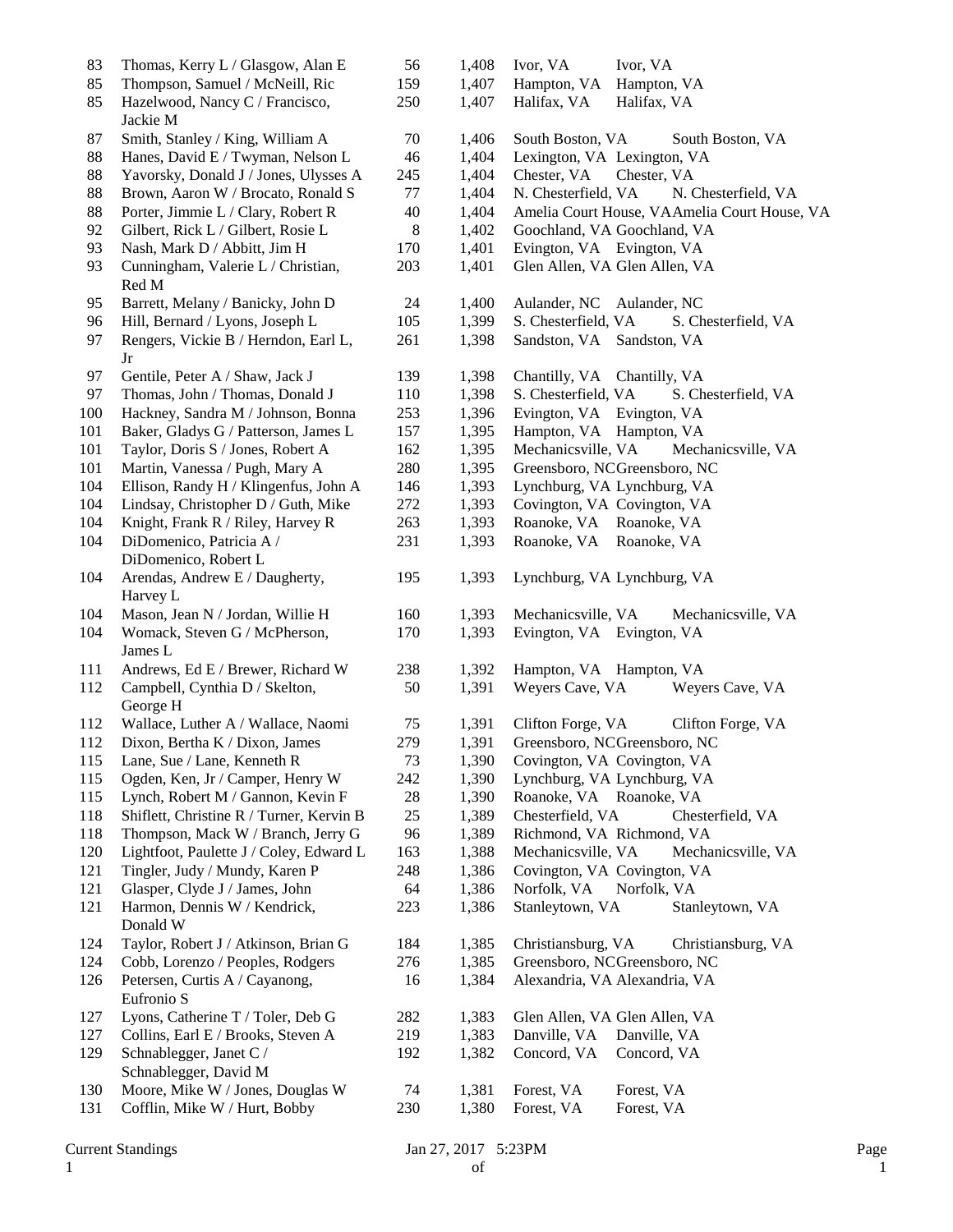| 131 | Goff, Marvin B / Mounger, William B    | 36             | 1,380 | Hampton, VA Hampton, VA                    |
|-----|----------------------------------------|----------------|-------|--------------------------------------------|
| 131 | Lewis, Anselma / Sanders, Phillip L,   | 112            | 1,380 | S. Chesterfield, VA<br>S. Chesterfield, VA |
|     | Sr                                     |                |       |                                            |
| 134 | Rexrode, Glennie D / Simon, Merrill C, | 51             | 1,379 | Weyers Cave, VA<br>Weyers Cave, VA         |
|     | Ш                                      |                |       |                                            |
| 135 | McIntire, Steve D / Crowe, Jerry J     | 208            | 1,378 | Winchester, VA Winchester, VA              |
| 135 |                                        | 158            | 1,378 | Mt. Crawford, VA                           |
|     | Swartz, Robert R / Carter, Jon J       |                |       | Mt. Crawford, VA                           |
| 137 | Sylvia, Michael L, Jr / Cathey, John K | 246            | 1,377 | Yorktown, VA Yorktown, VA                  |
| 137 | Oglesby-Walker, Corazon / Walker,      | 257            | 1,377 | Concord, VA Concord, VA                    |
|     | Harry H                                |                |       |                                            |
| 139 | Dixon, Harvey E / Zuchowski, J.        | 106            | 1,375 | S. Chesterfield, VA<br>S. Chesterfield, VA |
|     | Stephen S                              |                |       |                                            |
| 140 | Bray, Cecil G / Nebe, David A          | 93             | 1,374 | Richmond, VA Richmond, VA                  |
| 140 | Johnson, Paulis E / Goode, Michael L   | 123            | 1,374 | Richmond, VA Richmond, VA                  |
| 142 | Scott, Shearl L / Cuvelier, Jim F      | 41             | 1,373 | Big Island, VA Big Island, VA              |
| 142 | Dean, David D / Ware, Winston C        | 201            | 1,373 | Madison Heights, VA<br>Madison Heights, VA |
| 142 | Jones, Michael L / Maple, Orlando L    | 203            | 1,373 | Glen Allen, VA Glen Allen, VA              |
| 145 | Hale, Bob / Hepler, Jack R, Jr         | 274            | 1,371 | Covington, VA Covington, VA                |
| 145 | Isley, Artie N / Fazzi, Rick J, Jr     | 57             | 1,371 | Richmond, VA Richmond, VA                  |
| 145 | Thompson, Ronald D / McDonough,        | 56             | 1,371 | Ivor, VA<br>Ivor, VA                       |
|     | <b>Brian G</b>                         |                |       |                                            |
| 148 | Paxton, Ira W, Jr / Durrett, Joseph A  | 30             | 1,370 | Roanoke, VA Roanoke, VA                    |
| 149 | Drake, Marilyn S / Drake, Willis       | 83             | 1,369 | Woodstock, VA Woodstock, VA                |
| 149 | Conner, James M / Blevins, James T     | 33             | 1,369 | Churchville, VA<br>Churchville, VA         |
| 149 | Oliver, Tom / Simmons, Brian           | $22\,$         | 1,369 | Clifton Forge, VA<br>Clifton Forge, VA     |
| 152 | Christian, Allen L, Jr / Grady, James  | 27             | 1,368 | Richmond, VA Richmond, VA                  |
|     |                                        |                |       |                                            |
|     | W, Sr                                  |                |       |                                            |
| 153 | Butts, Danny L / Urbanowicz, Grace M   | 60             | 1,367 | Yorktown, VA Yorktown, VA                  |
| 153 | Holland, Bill W / Washington, Ricky    | 92             | 1,367 | Glen Allen, VA Glen Allen, VA              |
| 155 | Tapscott, Steve H / Anton, Charles J   | 42             | 1,366 | Richmond, VA Richmond, VA                  |
| 156 | Powell, Ralph M, Sr / Turner, Rodger   | 220            | 1,365 | Danville, VA<br>Danville, VA               |
| 156 | Thibault, Thomas P / Chrest, David T   | 12             | 1,365 | North, VA<br>North, VA                     |
| 156 | Rogers, Milton / Ricks, Melvin N, Sr   | 64             | 1,365 | Norfolk, VA<br>Norfolk, VA                 |
| 159 | Davis, Daphine M / Hicks, Michael E    | 155            | 1,364 | Amherst, VA<br>Amherst, VA                 |
| 159 | Journiette, Cassandra L / Mack,        | 264            | 1,364 | Roanoke, VA<br>Roanoke, VA                 |
|     | Naymon                                 |                |       |                                            |
| 159 | Kimble, Harold L / DeWarf, Henry R,    | 204            | 1,364 | Stephens City, VA<br>Stephens City, VA     |
|     | Jr                                     |                |       |                                            |
| 162 | Baskin, Cynthia / Smith, James L       | 277            | 1,363 | Greensboro, NCGreensboro, NC               |
| 163 | Moss, Debbie V / Moore, Lee            | 163            | 1,362 | Mechanicsville, VA<br>Mechanicsville, VA   |
| 164 | Vandergrift, Vickie V / Noell, William | 226            | 1,361 | Salem, VA<br>Salem, VA                     |
|     | C, Jr                                  |                |       |                                            |
| 164 | Carter, Brenda A / James, Clarence E   | 161            | 1,361 | Mechanicsville, VA<br>Mechanicsville, VA   |
| 164 | Cotman, Henderson W, Jr / Mitchell,    | 151            | 1,361 | Richmond, VA Richmond, VA                  |
|     | Franklin D                             |                |       |                                            |
| 164 | Jenkins, Joyce C / Cheek, Richard C    | 85             | 1,361 | Gloucester, VA Gloucester, VA              |
| 164 | Nichols, David S / Hogue, Rikky S      | 18             | 1,361 | Rocky Mount, VA<br>Rocky Mount, VA         |
| 164 | Glass, Maxwell / Pennix, George M      | 86             | 1,361 | Lynchburg, VA Lynchburg, VA                |
| 170 | Crafton, William R, Jr / Nunnally,     | 108            | 1,360 | S. Chesterfield, VA<br>S. Chesterfield, VA |
|     | William R                              |                |       |                                            |
| 170 | Wilhelm, Arlene S / Wilhelm, James L   | 266            | 1,360 | Roanoke, VA<br>Roanoke, VA                 |
| 170 | Treynor, Victoria P / Smith, Billy, Jr | 266            | 1,360 | Roanoke, VA<br>Roanoke, VA                 |
| 173 |                                        |                | 1,359 |                                            |
|     | Delaney, Frank A, Jr / Roane,          | 78             |       | Richmond, VA Richmond, VA                  |
|     | Raymond O, Sr                          |                |       |                                            |
| 173 | Perdue, Paul E / Jametsky, Ken         | 180            | 1,359 | Christiansburg, VA<br>Christiansburg, VA   |
| 173 | Levy, Marian L / Wynn, David L         | 161            | 1,359 | Mechanicsville, VA<br>Mechanicsville, VA   |
| 176 | Hubbard, Bonnie M / Gould, King J      | $\overline{c}$ | 1,358 | Wirtz, VA<br>Wirtz, VA                     |
| 176 | Gardner, Suzy B / Gardner, Bennett K   | 91             | 1,358 | Clifton, VA<br>Clifton, VA                 |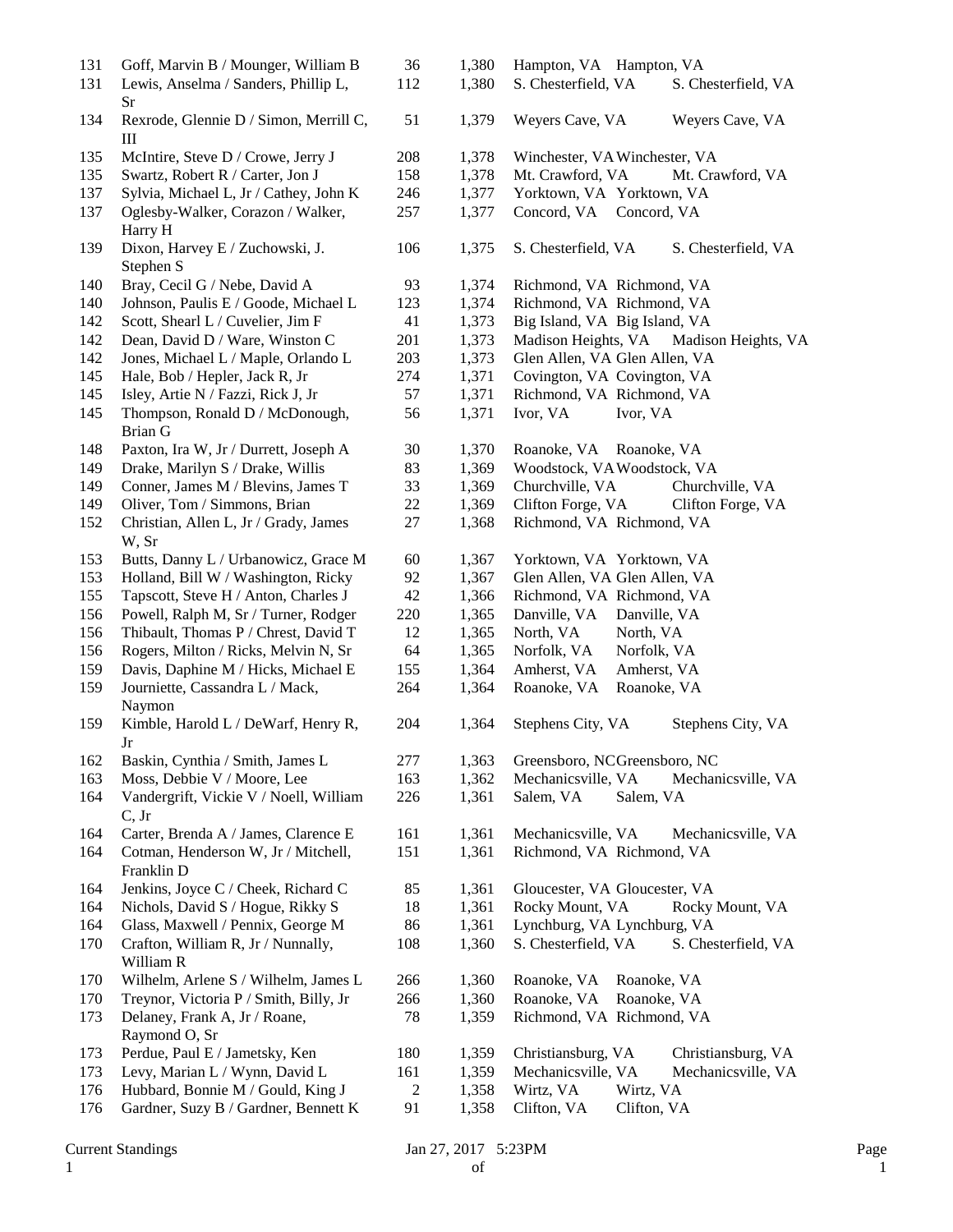| 178 | McLean, Sabra / McLean, Lawrence L                | 276            | 1,357 | Greensboro, NCGreensboro, NC               |  |
|-----|---------------------------------------------------|----------------|-------|--------------------------------------------|--|
| 178 | Terrell, William D / Sparks, Terry B              | 48             | 1,357 | Weyers Cave, VA<br>Weyers Cave, VA         |  |
| 180 | Hackney, Frank W, Jr / Wirt, Jeffrey              | 147            | 1,356 | Lynchburg, VA Lynchburg, VA                |  |
| 180 | Gabbin, James E, Jr / Russell, Bruce H            | 198            | 1,356 | Woodbridge, VA<br>Woodbridge, VA           |  |
| 182 | Thomas, James / Brice, Leslie L                   | 14             | 1,355 | Palmyra, VA<br>Palmyra, VA                 |  |
| 183 | Martin, Bobbie J / Martin, Brian E                | 258            | 1,354 | Shacklefords, VA<br>Shacklefords, VA       |  |
| 184 | Crespo, Antoinette / Crespo, Daren E              | 246            | 1,353 | Yorktown, VA Yorktown, VA                  |  |
| 184 | Lillard, Mary C / Fletcher, Kevin C               | 270            | 1,353 | Front Royal, VA<br>Front Royal, VA         |  |
| 186 | Domenici, Claire M / Domenici, Jim N              | 67             | 1,351 | South Boston, VA<br>South Boston, VA       |  |
| 187 | Whitt, Tamra W / Whitt, Kevin N                   | 62             | 1,350 | South Boston, VA<br>South Boston, VA       |  |
| 187 | Ransom, Harold E / Goode, Forest B                | 210            | 1,350 | Winchester, VA Winchester, VA              |  |
| 189 | Davis, Ralph A, Jr / Weir, Robert L               | 111            | 1,348 | S. Chesterfield, VA<br>S. Chesterfield, VA |  |
| 189 | Wheeler, Debbie / Banton, Victor E                | 192            | 1,348 | Concord, VA<br>Concord, VA                 |  |
| 189 | Slonaker, John C / Shirley, Allen L               | 207            | 1,348 | Winchester, VA Winchester, VA              |  |
| 189 | Hise, William, Jr / Tingler,                      | 248            | 1,348 | Covington, VA Covington, VA                |  |
|     | James"Howard" H                                   |                |       |                                            |  |
| 189 | Garrett, Harold D / Wiggins, Gerald R,<br>Sr      | 9              | 1,348 | Chesapeake, VA<br>Chesapeake, VA           |  |
| 194 | Gorman, Bojo J / Hasenei, J Kenneth<br>K, Sr      | 10             | 1,347 | Mechanicsvlle, VA<br>Mechanicsvlle, VA     |  |
| 194 | Weaver, Lenny W / Charles, Ermst                  | 237            | 1,347 | Rougemont, NCRougemont, NC                 |  |
| 194 | Baylor, Annie / Robinson, Walter M                | 280            | 1,347 | Greensboro, NCGreensboro, NC               |  |
| 194 | Hasenei, Rosemary L / Ossa, Daniel W              | 10             | 1,347 | Mechanicsvlle, VA<br>Mechanicsvlle, VA     |  |
| 198 | Vaughan, Sturlen C / Yopp, Rick W                 | 55             | 1,346 | Roanoke, VA Roanoke, VA                    |  |
| 199 | Kline, Jean K / Kline, Dennis E                   | 17             | 1,345 | Mechanicsville, VA<br>Mechanicsville, VA   |  |
| 200 | Barbour, Sidney P / Ingram, Aaron M,<br>Sr        | 254            | 1,344 | Lynchburg, VA Lynchburg, VA                |  |
| 200 | Kitts, Teresa E / Kitts, Warren D                 | $\mathbf{1}$   | 1,344 | Yorktown, VA Yorktown, VA                  |  |
| 202 | Pritchett, Eddie D / Hendricks, Alan              | 220            | 1,343 | Danville, VA<br>Danville, VA               |  |
| 203 | Pauley, Paul L / Griffin, Allen L                 | 263            | 1,342 | Roanoke, VA<br>Roanoke, VA                 |  |
| 203 | Brim, Rebecca B / Brim, Kenneth W                 | 177            | 1,342 | Christiansburg, VA<br>Christiansburg, VA   |  |
| 205 | Blizzard, David L / Howell, Steven N              | 142            | 1,341 | Hampton, VA<br>Hampton, VA                 |  |
| 205 | Duncan, Thomas T / Rainieri, Albert A             | 55             | 1,341 | Roanoke, VA<br>Roanoke, VA                 |  |
| 207 | Mays, Herbert J / Payne, Jesse E                  | 169            | 1,340 | Evington, VA<br>Evington, VA               |  |
| 207 | King, Michele A / Simms, Marvin V,<br>Sr          | 140            | 1,340 | Inwood, WV<br>Inwood, WV                   |  |
| 209 | Summers, Donald D, Jr / Tschupp,<br>Gregory A     | 37             | 1,338 | Hampton, VA<br>Hampton, VA                 |  |
| 210 | Thomas, Dale K / Blankenship, Mike T              | $\overline{4}$ | 1,337 | Wirtz, VA<br>Wirtz, VA                     |  |
| 211 | Selby, Kenneth H / Schmidt, Vicky L               | 59             | 1,336 | Yorktown, VA Yorktown, VA                  |  |
| 211 | Blair, Jerry W / Rowland, Clifton W               | 66             | 1,336 | Danville, VA<br>Danville, VA               |  |
| 211 | Thomas, Vanessa N / Funkhouser,<br>Charles E      | 84             | 1,336 | Woodstock, VAWoodstock, VA                 |  |
| 214 | Stevens, Aubrey, Jr / White, Bruce R,<br>Sr       | 95             | 1,335 | Richmond, VA Richmond, VA                  |  |
| 214 | Toney, Michelle S / Taft, Mack                    | 275            | 1,335 | Greensboro, NCGreensboro, NC               |  |
| 214 | Mims, Gary N / Washington, James, Jr              | 97             | 1,335 | Midlothian, VA Midlothian, VA              |  |
| 214 | Jacobs, Garland D, Sr / Boyette,<br>Richard S, Sr | 104            | 1,335 | S. Chesterfield, VA<br>S. Chesterfield, VA |  |
| 218 | Smith, Deborah D / Smith, Eric S                  | 52             | 1,334 | Weyers Cave, VA<br>Weyers Cave, VA         |  |
| 218 | Jessie, Rebecca H / Adcock, Earl L                | 258            | 1,334 | Shacklefords, VA<br>Shacklefords, VA       |  |
| 218 | Carter, Deborah W / Carter, Paul                  | 61             | 1,334 | South Boston, VA<br>South Boston, VA       |  |
| 218 | Tinsley, Michael / Guill, David E                 | 254            | 1,334 | Lynchburg, VA Lynchburg, VA                |  |
| 222 | Mosley, Johnny, Jr / Thompson,<br>Jeffrone        | 71             | 1,333 | Boydton, VA<br>Boydton, VA                 |  |
| 222 | Chavis, Thomas L, III / Steele, John D            | 245            | 1,333 | Chester, VA<br>Chester, VA                 |  |
| 224 | Bofinger, Deborah / Snow, Paul                    | 83             | 1,332 | Woodstock, VAWoodstock, VA                 |  |
| 224 | Sova, Kimberley D / Sova, Walter H,               | 235            | 1,332 | Lynchburg, VA Lynchburg, VA                |  |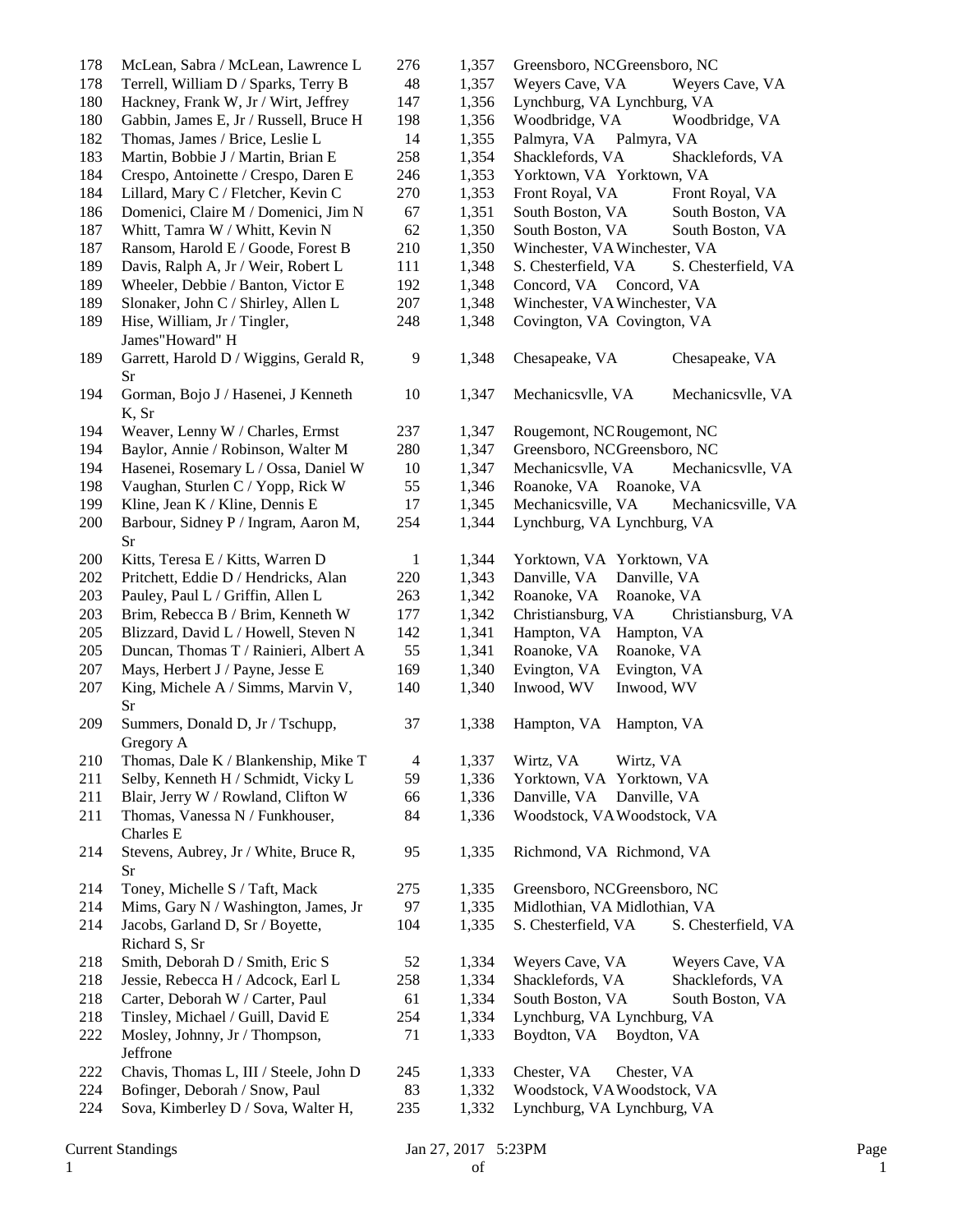|     | Jr                                      |                |       |                                            |
|-----|-----------------------------------------|----------------|-------|--------------------------------------------|
| 224 | Glorius, James M / Lavoie, Ronald, Sr   | 53             | 1,332 | Clarksville, VA Clarksville, VA            |
| 224 | Slusher, Dennis M, Sr / Ellinger,       | 87             | 1,332 | Crimora, VA<br>Crimora, VA                 |
|     | James S                                 |                |       |                                            |
| 224 | Richardson, Paula D / Peace, Braxton    | 141            | 1,332 | Hampton, VA<br>Hampton, VA                 |
| 229 | Crawley, Timothy A / Keene, Robert,     | 165            | 1,331 | Ft Lee, VA<br>Ft Lee, VA                   |
|     | Jr                                      |                |       |                                            |
| 229 | Hall, William R / Shell, Richard A      | 223            | 1,331 | Stanleytown, VA<br>Stanleytown, VA         |
| 231 | Zimmerman, Rosemary P /                 | 271            | 1,330 | Front Royal, VA<br>Front Royal, VA         |
|     | Zimmerman, Daniel R                     |                |       |                                            |
| 231 | Zirkle, Laurie T / Zirkle, Marvin R     | 154            | 1,330 | Salem, VA<br>Salem, VA                     |
| 233 | Davis, Stanley W / Stevens,             | 95             | 1,329 | Richmond, VA Richmond, VA                  |
|     | Augustine M                             |                |       |                                            |
| 234 | Tunstall, Jo A / Tunstall, William H    | 162            | 1,327 | Mechanicsville, VA<br>Mechanicsville, VA   |
| 234 | Cimino, Ralph L, Jr / Porter, Frank, Jr | 57             | 1,327 | Richmond, VA Richmond, VA                  |
| 236 | Bennett, James / Lassiter, Jarrious     | 71             | 1,326 | Boydton, VA Boydton, VA                    |
| 237 | Calloway, Charles S / Riley, Raymond    | 242            | 1,325 | Lynchburg, VA Lynchburg, VA                |
| 237 | Washington, Lawrence / Dandridge,       | 232            | 1,325 | Glen Allen, VA Glen Allen, VA              |
|     | Russell W                               |                |       |                                            |
| 239 | Pleasants-Lewis, Theresita / Morgan,    | 32             | 1,324 | Richmond, VA Richmond, VA                  |
|     | Wallace L                               |                |       |                                            |
| 240 | Hill, Portia M / Penn, Leonard E        | 264            | 1,323 | Roanoke, VA Roanoke, VA                    |
| 240 | Vest, Harry L / Wheeler, James J        | 48             | 1,323 | Weyers Cave, VA<br>Weyers Cave, VA         |
| 242 | Corey, Dale E / Carrigan, Sean M        | 270            | 1,322 | Front Royal, VA<br>Front Royal, VA         |
| 243 | Brown, Sylvester T / Jackson, Donald    | 132            | 1,320 | Richmond, VA Richmond, VA                  |
| 243 | Watkins, Wade T / Mason, James B        | 164            | 1,320 | Ft Lee, VA<br>Ft Lee, VA                   |
| 245 | Wall, Phillip W / Watkins, Joseph H     | 224            | 1,317 | Stanleytown, VA<br>Stanleytown, VA         |
| 245 | Eskridge, Christopher L / Wright,       | 38             | 1,317 | Hampton, VA Hampton, VA                    |
|     | Bennie J                                |                |       |                                            |
| 247 | Fisher, Melodie A / Garza, Ysidore      | 128            | 1,316 | Richmond, VA Richmond, VA                  |
|     | $(Izzy)$ F, Jr                          |                |       |                                            |
| 248 | Killip, David J / Killip, Janet L       | 149            | 1,315 | Phenix, VA<br>Phenix, VA                   |
| 248 | Garnett, Leon D / Flowers, Ronald M     | 92             | 1,315 | Glen Allen, VA Glen Allen, VA              |
| 250 | York, Mickey / Spellman, G. Michael     | 37             | 1,314 | Hampton, VA Hampton, VA                    |
| 251 | Stewart, Mary M / Payne, William A      | 90             | 1,313 | Roanoke, VA<br>Roanoke, VA                 |
| 252 | Ross, John E / Toney, Theophilus        | 131            | 1,312 | Richmond, VA Richmond, VA                  |
| 252 | Carmichael, James T / Bland,            | 165            | 1,312 | Ft Lee, VA<br>Ft Lee, VA                   |
|     | Randolph L                              |                |       |                                            |
| 252 | Ridgeway, Walter G, II / Rhodenizer,    | 73             | 1,312 | Covington, VA Covington, VA                |
|     | Stephen                                 |                |       |                                            |
| 252 | Tucker, Larry W, Jr / Campbell,         | 230            | 1,312 | Forest, VA<br>Forest, VA                   |
|     | Robert L                                |                |       |                                            |
| 256 | Stables, James E / Rudd, William        | 94             | 1,310 | Richmond, VA Richmond, VA                  |
|     | (Ernie) E                               |                |       |                                            |
| 257 | Cheeley, Janet B / Hastings, Sidney L   | 282            | 1,309 | Glen Allen, VA Glen Allen, VA              |
| 258 | Rutan, John L / Langone, Stephen        | 20             | 1,308 | Rockville, MD Rockville, MD                |
| 259 | Griffis, L Francine / Winfield, Norma   | 98             | 1,306 | Henrico, VA<br>Henrico, VA                 |
| 260 | Tingen, Joseph E / Sokol, Thomas W      | 109            | 1,305 | S. Chesterfield, VA<br>S. Chesterfield, VA |
| 260 | Hutcherson, Becky W / Hutcherson,       | 67             | 1,305 | South Boston, VA<br>South Boston, VA       |
|     | Richard C, Jr                           |                |       |                                            |
| 262 | Johnson, Robert P / Tomlin, Samuel L    | 6              | 1,304 | Barboursville, VA<br>Barboursville, VA     |
| 263 | Mays, Calvin T / Wingfield, Danny W,    | 229            | 1,302 | Forest, VA<br>Forest, VA                   |
|     | Sr                                      |                |       |                                            |
| 264 | Layton, Betty / Hicks, Benjamin L       | 273            | 1,301 | Covington, VA Covington, VA                |
| 265 | Anderson, David R / Hickey, Pat         | 62             | 1,298 | South Boston, VA<br>South Boston, VA       |
| 265 | Jackson, Nancy W / Thompson, Joe H      | 15             | 1,298 | Charlottesville, VA<br>Charlottesville, VA |
| 265 | Hodges, Frank G / Hodges, Connie T      | $\mathfrak{Z}$ | 1,298 | Wirtz, VA<br>Wirtz, VA                     |
| 265 | Kwitkoski, Gary M / Marquardt,          | 236            | 1,298 | Alexandria, VA Alexandria, VA              |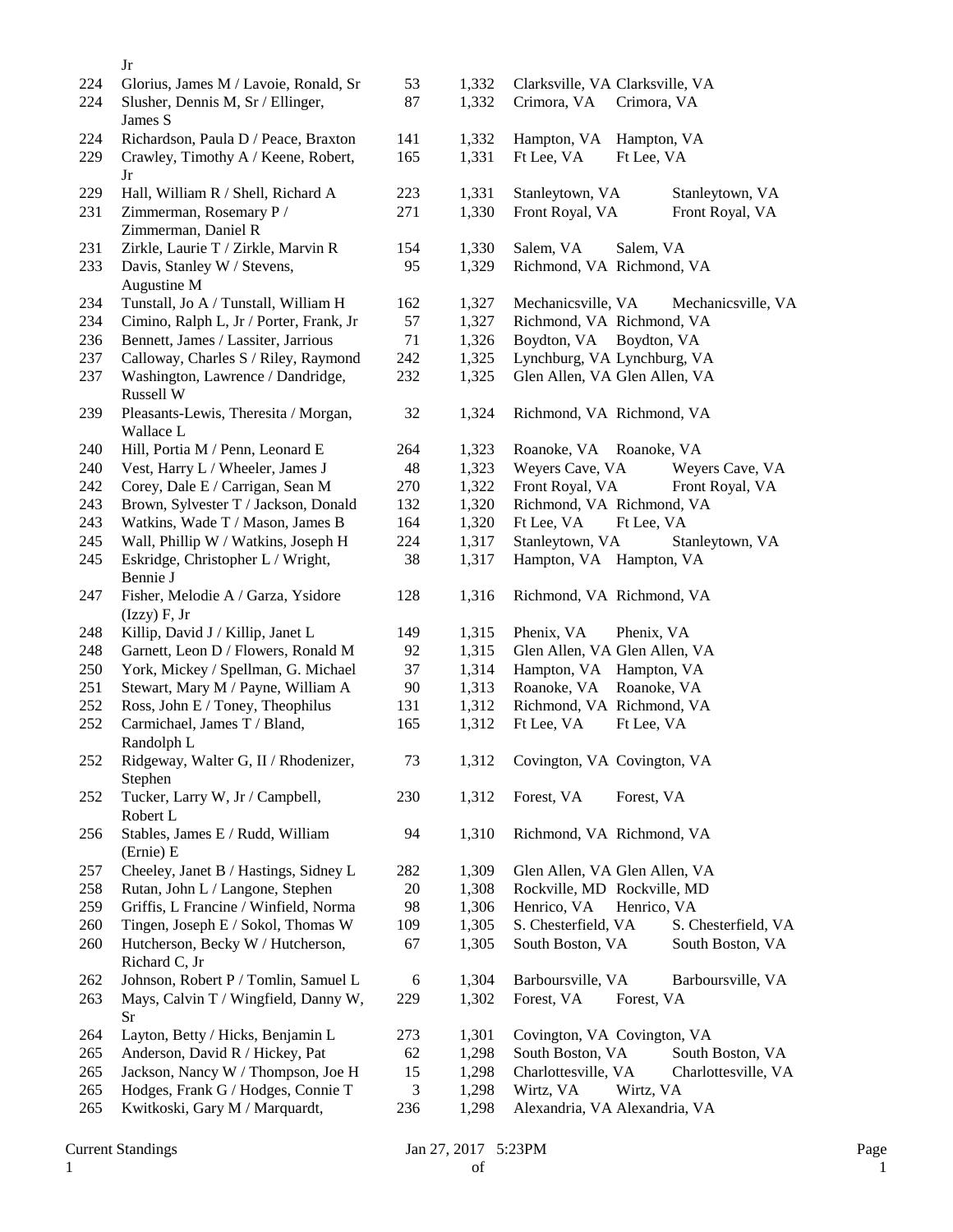|            | Raymond J                                        |              |                |                                                                  |
|------------|--------------------------------------------------|--------------|----------------|------------------------------------------------------------------|
| 269        | Giffin, Tom F / Wilson, Roger K                  | 100          | 1,297          | Collinsville, VACollinsville, VA                                 |
| 270        | Mason, Betty V / McDonald, Frances               | 148          | 1,295          | Lynchburg, VA Lynchburg, VA                                      |
| 270        | Douglas, Frederick H, Jr / Lemon,<br>Mark E      | 140          | 1,295          | Inwood, WV<br>Inwood, WV                                         |
| 272        | Shifflett, Edgar L / Morris, Joseph N            | 6            | 1,294          | Barboursville, VA<br>Barboursville, VA                           |
| 272        | Layman, William A / Soriano, Peter               | 212          | 1,294          | Clearbrook, VA Clearbrook, VA                                    |
| 274        | Morton, Arthur W, Jr / Morton, Ollie             | 32           | 1,292          | Richmond, VA Richmond, VA                                        |
| 275        | Beaulac, Michael J / Grigsby, Jay                | 60           | 1,291          | Yorktown, VA Yorktown, VA                                        |
| 276        | Hogue, Sylvia A / Curtis, Stafford J             | 68           | 1,289          | South Boston, VA<br>South Boston, VA                             |
| 277        | Wohlford, George E / King, John K                | 76           | 1,288          | Moneta, VA<br>Moneta, VA                                         |
| 277        | Brown, Keith L / Enochs, William H,<br><b>Sr</b> | 191          | 1,288          | Richmond, VA Richmond, VA                                        |
| 277        | Young, Mike W / Cannaday, Lenwood                | 18           | 1,288          | Rocky Mount, VA<br>Rocky Mount, VA                               |
| 280        | Person, Ray E / Sparks, Joe T                    | 8            | 1,286          | Goochland, VA Goochland, VA                                      |
| 280        | Wheless, John B / Strickland, Wilson<br>D, Jr    | 72           | 1,286          | Boydton, VA Boydton, VA                                          |
| 280        | Eiland, Michael A / Cottino, Robert              | 259          | 1,286          | STEPHENS CITY, VA STEPHENS CITY, VA                              |
| 283        | Moon, Richard / Redden, Marty C, Sr              | 277          | 1,283          | Greensboro, NCGreensboro, NC                                     |
| 284        | Conner, Hazel B / Glass, Hugh R                  | 250          | 1,279          | Halifax, VA<br>Halifax, VA                                       |
| 284        | Bailey, Helen K / Sperry, Johnny A               | 233          | 1,279          | Brookneal, VA Brookneal, VA                                      |
| 284        | Miles, Jack, Jr / Alexander, David C             | 133          | 1,279          | Richmond, VA Richmond, VA                                        |
| 284        | Roath, Peggy W / Roath, Larry D                  | 11           | 1,279          | Fredericksburg, VA<br>Fredericksburg, VA                         |
| 284        | Herbin, James E, Sr / Hal, Robert                | 135          | 1,279          | Richmond, VA Richmond, VA                                        |
| 289        | Townes, Joe, Jr / Baker, Linnie L                | 16           | 1,278          | Alexandria, VA Alexandria, VA                                    |
| 289        | Thweatt, Wayne K / Wilson, Maurice               | 232          | 1,278          | Glen Allen, VA Glen Allen, VA                                    |
| 291        | Talley, Wayland / Perkins, Frank P, Jr           | 63           | 1,277          | South Boston, VA<br>South Boston, VA                             |
| 292        | Hawkins, Anita M / Heard, John D                 | 197          | 1,276          | Woodbridge, VA<br>Woodbridge, VA                                 |
| 293        | Potter, William M / Crummette, Ona L             | 46           | 1,274          | Lexington, VA Lexington, VA                                      |
| 294        | Toney, Charlotte A / Brice, Tina Y               | 14           | 1,271          | Palmyra, VA<br>Palmyra, VA                                       |
| 295        | Hodges, Judy C / Anderson, Charles E             | $\sqrt{2}$   | 1,270          | Wirtz, VA<br>Wirtz, VA                                           |
| 295        | Wiley, Christopher / Payne, Kathy D              | 90           | 1,270          | Roanoke, VA<br>Roanoke, VA                                       |
| 297        | Hogue, Cecil C / Brown, Jimmy                    | 68           | 1,269          | South Boston, VA<br>South Boston, VA                             |
| 298        | Rast, Harry L / Hawks, William C, Jr             | 153          | 1,268          | Chesterfield, VA<br>Chesterfield, VA                             |
| 298        | Murray, Hickey J, Jr / Szamborski,<br>William J  | 252          | 1,268          | Bethesda, MD Bethesda, MD                                        |
| 300        | Slade, James R, Sr / Beale, Thomas E,<br>Jr      | 127          | 1,266          | Richmond, VA Richmond, VA                                        |
| 301        | Wilkerson, Fullicedo W / Shelton,<br>Kelvin G    | 124          | 1,264          | Richmond, VA Richmond, VA                                        |
| 302        | Perkins, Gordon A / Smithers, Randy              | 272          | 1,263          | Covington, VA Covington, VA                                      |
| 303        | Moore, Macon S, Jr / German, Wayne               | 53           | 1,261          | Clarksville, VA Clarksville, VA                                  |
| 304        | Webb, Wayne E / Dean, Harley L, Jr               | 206          | 1,260          | Berryville, VA Berryville, VA                                    |
| 304        | Peterman, Ralph H / Witt, Roy B, III             | 148          | 1,260          | Lynchburg, VA Lynchburg, VA                                      |
| 306        | Bowman, George M / Reynolds, John                | 205          | 1,259          | Winchester, VA Winchester, VA                                    |
| 307        | Combs, Ann M / McKinney, Ricky G                 | 89           | 1,258          | Roanoke, VA<br>Roanoke, VA                                       |
| 307        | Sprigings, Joe Ann / Sprigings,<br>Kenneth D     | 226          | 1,258          | Salem, VA<br>Salem, VA                                           |
|            |                                                  |              |                |                                                                  |
| 309<br>310 | Brown, Bob L / Tate, Ira T, Sr                   | $\mathbf{1}$ | 1,257          | Yorktown, VA Yorktown, VA                                        |
| 310        | Seal, Larry W / Lee, Jimmy D                     | 158<br>200   | 1,256<br>1,256 | Mt. Crawford, VA<br>Mt. Crawford, VA<br>Marion, VA<br>Marion, VA |
|            | Ritchie, Michael A / Eller, Becky A              |              |                |                                                                  |
| 312        | Pierce, Betsy E / Street, Ronald D               | 25           | 1,255          | Chesterfield, VA<br>Chesterfield, VA                             |
| 312        | Johnson, Alan M / Walker, Andre M,<br>Sr         | 260          | 1,255          | Richmond, VA Richmond, VA                                        |
| 314        | Miller, John U, Jr / Ashby, Richard A            | 259          | 1,252          | STEPHENS CITY, VA STEPHENS CITY, VA                              |
| 315        | Cullers, Robert E / Duncan, Howard D             | 247          | 1,249          | Singers Glen, VA<br>Singers Glen, VA                             |
| 316        | Anderson, Derek L / Davis, Albert                | $20\,$       | 1,248          | Rockville, MD Rockville, MD                                      |
| 317        | Foster, Petra / Foster, Ronald                   | 197          | 1,247          | Woodbridge, VA<br>Woodbridge, VA                                 |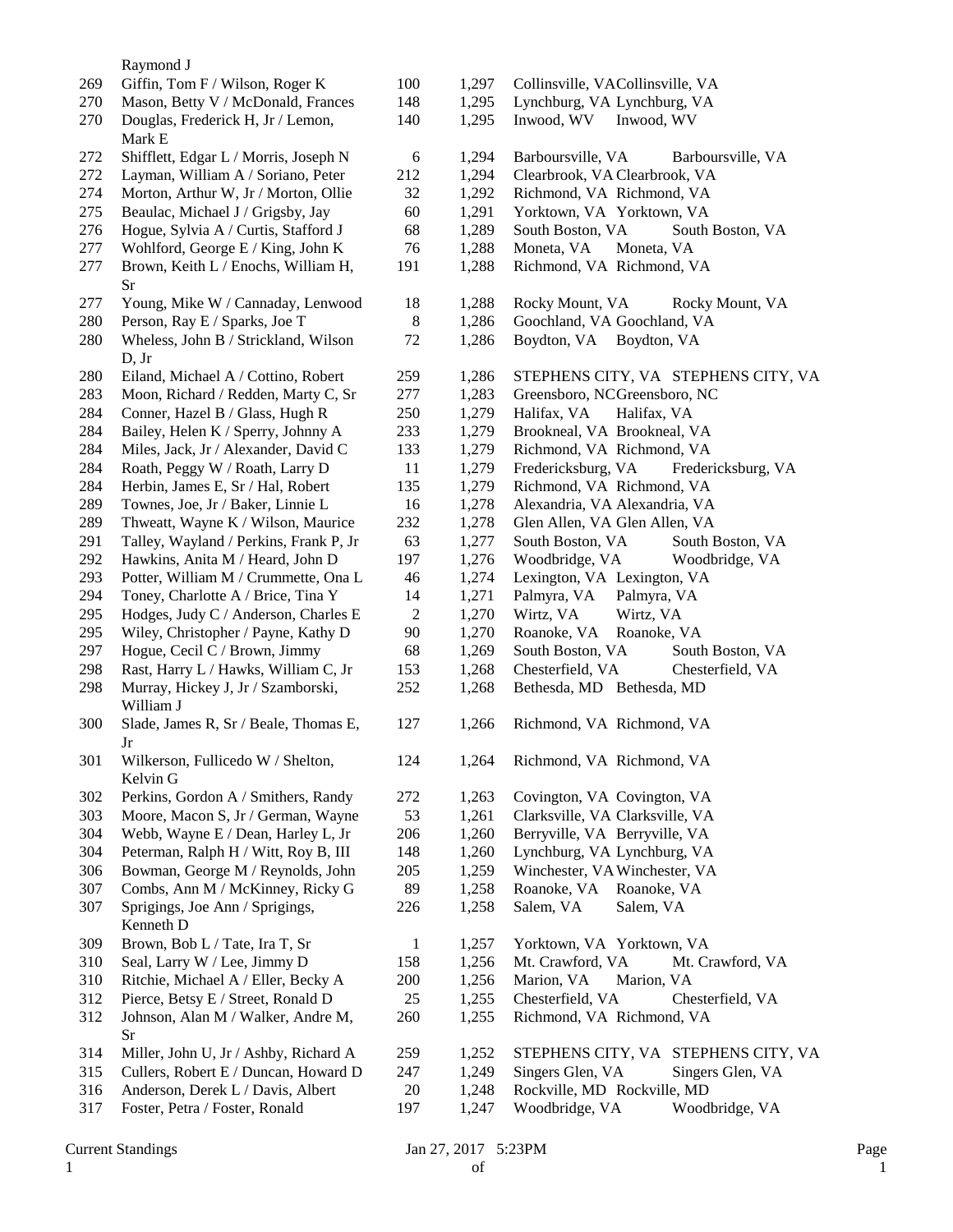| 317 | Camden, Barry L / Archer, Harry C, Jr      | 33             | 1,247 | Churchville, VA               | Churchville, VA     |
|-----|--------------------------------------------|----------------|-------|-------------------------------|---------------------|
| 317 | Lewis, Daniel F / Foreman, Byron E         | 82             | 1,247 | Woodstock, VAWoodstock, VA    |                     |
| 320 | Lewis, Chuck W / Staton, Albert L          | 234            | 1,246 | Buena Vista, VA               | Buena Vista, VA     |
| 321 | Vass, Garnett R / York, Tim S              | 152            | 1,243 | Roanoke, VA Roanoke, VA       |                     |
| 321 | Kirby, Carolyn S / Kirby, James L          | 17             | 1,243 | Mechanicsville, VA            | Mechanicsville, VA  |
| 323 | Richardson, David E / Berson,<br>Charles W | 27             | 1,239 | Richmond, VA Richmond, VA     |                     |
| 323 | Davis, Lunetta B / Brooks, Leo N           | 134            | 1,239 | Richmond, VA Richmond, VA     |                     |
| 325 | Pleasant, Jerry L, Sr / Vaughan, Brian     | 129            | 1,238 | Richmond, VA Richmond, VA     |                     |
| 326 | Galderisi, Michael / Galderisi,            | 209            | 1,236 | Winchester, VA Winchester, VA |                     |
|     | Margaret E                                 |                |       |                               |                     |
| 327 | Pelegrino, Edward / Anderson,              | 191            | 1,231 | Richmond, VA Richmond, VA     |                     |
|     | Nathaniel                                  |                |       |                               |                     |
| 327 | Montgomery, Joyce A / Potter, Lowell       | $\mathfrak{Z}$ | 1,231 | Wirtz, VA<br>Wirtz, VA        |                     |
| 327 | Womack, Henry L / Johnson, Marvin T        | 130            | 1,231 | Richmond, VA Richmond, VA     |                     |
| 330 | West, Betty S / West, Estil                | 196            | 1,229 | Big Stone Gap, VA             | Big Stone Gap, VA   |
| 331 | Schell, Steven L / Simmons, Dale E         | 247            | 1,227 | Singers Glen, VA              | Singers Glen, VA    |
| 332 | Shumaker, David P / Cook, Roger E          | 93             | 1,226 | Richmond, VA Richmond, VA     |                     |
| 332 | Osborne, Cindy A / Cruz, Joseph R          | 24             | 1,226 | Aulander, NC Aulander, NC     |                     |
| 334 | Bloomer, Brenda J / Marion, Fred           | 196            | 1,225 | Big Stone Gap, VA             | Big Stone Gap, VA   |
| 335 | Jenkins, Naomi / Mabry, Elton L            | 113            | 1,224 | S. Chesterfield, VA           | S. Chesterfield, VA |
| 336 | Johnson, Robert G / Campbell,              | 50             | 1,222 | Weyers Cave, VA               | Weyers Cave, VA     |
|     | Russell W                                  |                |       |                               |                     |
| 337 | Hazel, Cristita C / Thompson, Frank A      | 198            | 1,209 | Woodbridge, VA                | Woodbridge, VA      |
| 338 | Counts, Ann A / Price, John T              | 251            | 1,206 | Dayton, VA<br>Dayton, VA      |                     |
| 339 | Glover, Carl T, Sr / Brede, Thomas R       | 94             | 1,202 | Richmond, VA Richmond, VA     |                     |
| 340 | Jackson, Willie B / Edmonds, Jeffrey L     | 69             | 1,198 | South Boston, VA              | South Boston, VA    |
| 341 | Wingfield, Danny W, Sr / Campbell,         | 30             | 1,194 | Roanoke, VA Roanoke, VA       |                     |
|     | Robert L                                   |                |       |                               |                     |
| 342 | O'Connell, William E / Altizer, Walter     | 87             | 1,123 | Crimora, VA<br>Crimora, VA    |                     |
| 343 | Nankivell, David R / Nankivell, Kevin      | 52             | 1,117 | Weyers Cave, VA               | Weyers Cave, VA     |
| 344 | Davis, Karen B / Baer, Richard             | 79             | 420   | Verona, VA<br>Verona, VA      |                     |
| 345 | McGhee, Douglas A / Donathan, James        | 182            | 378   | Christiansburg, VA            | Christiansburg, VA  |
|     | G, Jr                                      |                |       |                               |                     |
| 346 | O'Brien, Phillip W, Jr / O'Brien, Mary     | 211            | 219   | Cross Junction, VA            | Cross Junction, VA  |
|     | The lowest score to cash is 1,465.         |                |       |                               |                     |

# **OPEN DOUBLES--HANDICAP, OPEN DOUBLES SCRATCH, Scratch**

| Place | Team name                               | Entry | <b>Score</b> | From From                        |
|-------|-----------------------------------------|-------|--------------|----------------------------------|
| 1     | Streath, Andrew J / Green, Johnny J, Jr | 225   | 1,425        | Forest, VA<br>Forest, VA         |
| 2     | Hedrick, Mike / Jennings, Keith         | 229   | 1,390        | Forest, VA<br>Forest, VA         |
| 3     | Morris, Kevin A / Corbett, E. Joseph J  | 238   | 1,371        | Hampton, VA<br>Hampton, VA       |
| 4     | Lee, James D, Jr / Ahlgrim, Keith A     | 227   | 1,370        | Midlothian, VA Midlothian, VA    |
| 5     | Coulson, Mike / Agee, David C           | 100   | 1,332        | Collinsville, VACollinsville, VA |
| 6     | Parker, Richmond, Jr / Jones, Milton E  | 164   | 1,311        | Ft Lee, VA<br>Ft Lee, VA         |
| 7     | Rengers, Vickie B / Herndon, Earl L,    | 261   | 1,287        | Sandston, VA<br>Sandston, VA     |
|       | Jr                                      |       |              |                                  |
| 8     | Barrett, Melany / Banicky, John D       | 24    | 1,283        | Aulander, NC Aulander, NC        |
| 9     | Tapscott, Steve H / Anton, Charles J    | 42    | 1,279        | Richmond, VA Richmond, VA        |
| 10    | Slusher, Dennis M, Sr / Ellinger,       | 87    | 1,275        | Crimora, VA<br>Crimora, VA       |
|       | James S                                 |       |              |                                  |
| 11    | Murphy, Penny K / Szamborski, Brian     | 252   | 1,272        | Bethesda, MD Bethesda, MD        |
| 12    | Jones, Michael L / Maple, Orlando L     | 203   | 1,271        | Glen Allen, VA Glen Allen, VA    |
| 13    | Hanes, David E / Twyman, Nelson L       | 46    | 1,269        | Lexington, VA Lexington, VA      |
| 13    | Andrews, Ed E / Brewer, Richard W       | 238   | 1,269        | Hampton, VA Hampton, VA          |
| 15    | Pifer, Mark A / Paxton, Bruce A         | 273   | 1,267        | Covington, VA Covington, VA      |
|       |                                         |       |              |                                  |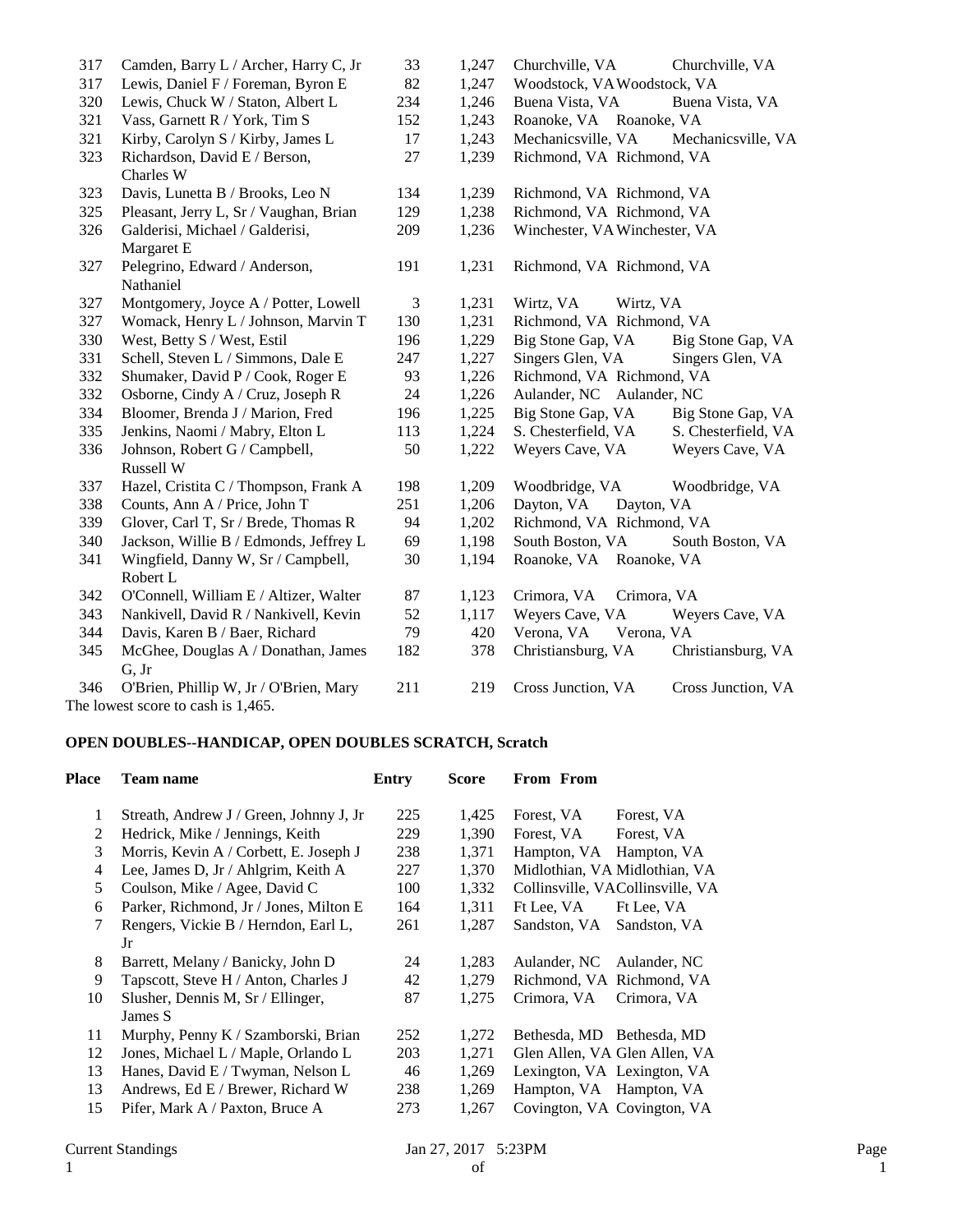| 16<br>17 | Swartz, Robert R / Carter, Jon J<br>Knight, Frank R / Riley, Harvey R | 158<br>263 | 1,261<br>1,258 | Mt. Crawford, VA<br>Mt. Crawford, VA<br>Roanoke, VA Roanoke, VA |
|----------|-----------------------------------------------------------------------|------------|----------------|-----------------------------------------------------------------|
| 18       | Hudson, Oscar D / West, Thomas W,<br>Sr                               | 159        | 1,256          | Hampton, VA Hampton, VA                                         |
| 19       | Eiland, Michael A / Cottino, Robert                                   | 259        | 1,241          | STEPHENS CITY, VA STEPHENS CITY, VA                             |
| 20       | Mays, Calvin T / Wingfield, Danny W,<br>Sr                            | 229        | 1,239          | Forest, VA<br>Forest, VA                                        |
| 21       | Lee, Garland L / Gee, Lloyd E                                         | 31         | 1,225          | Petersburg, VA Petersburg, VA                                   |
| 22       | Cunningham, Valerie L / Christian,<br>Red M                           | 203        | 1,224          | Glen Allen, VA Glen Allen, VA                                   |
| 23       | Cobb, Lorenzo / Peoples, Rodgers                                      | 276        | 1,211          | Greensboro, NCGreensboro, NC                                    |
| 24       | Summers, Donald D, Jr / Tschupp,<br>Gregory A                         | 37         | 1,206          | Hampton, VA Hampton, VA                                         |
| 25       | Peoples, Wilburd / Bentley, Reginald                                  | 275        | 1,203          | Greensboro, NCGreensboro, NC                                    |
| 26       | Gardner, Suzy B / Gardner, Bennett K                                  | 91         | 1,190          | Clifton, VA<br>Clifton, VA                                      |
| 27       | Hawkins, Anita M / Heard, John D                                      | 197        | 1,189          | Woodbridge, VA<br>Woodbridge, VA                                |
| 28       | Kimble, Harold L / DeWarf, Henry R,<br>Jr                             | 204        | 1,184          | Stephens City, VA<br>Stephens City, VA                          |
| 29       | Powell, Ralph M, Sr / Turner, Rodger                                  | 220        | 1,176          | Danville, VA<br>Danville, VA                                    |
| 30       | Crawley, Timothy A / Keene, Robert,<br>Jr                             | 165        | 1,172          | Ft Lee, VA<br>Ft Lee, VA                                        |
| 31       | Cofflin, Mike W / Hurt, Bobby                                         | 230        | 1,158          | Forest, VA<br>Forest, VA                                        |
| 31       | Barbour, Sidney P / Ingram, Aaron M,<br>Sr                            | 254        | 1,158          | Lynchburg, VA Lynchburg, VA                                     |
| 33       | Bailey, Helen K / Sperry, Johnny A                                    | 233        | 1,156          | Brookneal, VA Brookneal, VA                                     |
| 34       | Baylor, Annie / Robinson, Walter M                                    | 280        | 1,143          | Greensboro, NCGreensboro, NC                                    |
| 35       | Delaney, Frank A, Jr / Roane,<br>Raymond O, Sr                        | 78         | 1,140          | Richmond, VA Richmond, VA                                       |
| 36       | Watkins, Wade T / Mason, James B                                      | 164        | 1,128          | Ft Lee, VA<br>Ft Lee, VA                                        |
| 37       | Pauley, Paul L / Griffin, Allen L                                     | 263        | 1,126          | Roanoke, VA<br>Roanoke, VA                                      |
| 38       | Zirkle, Laurie T / Zirkle, Marvin R                                   | 154        | 1,117          | Salem, VA<br>Salem, VA                                          |
| 38       | Tucker, Larry W, Jr / Campbell,<br>Robert L                           | 230        | 1,117          | Forest, VA<br>Forest, VA                                        |
| 40       | Eskridge, Christopher L / Wright,<br>Bennie J                         | 38         | 1,113          | Hampton, VA Hampton, VA                                         |
| 41       | Pleasants-Lewis, Theresita / Morgan,<br>Wallace L                     | 32         | 1,105          | Richmond, VA Richmond, VA                                       |
| 42       | Murray, Hickey J, Jr / Szamborski,<br>William J                       | 252        | 1,103          | Bethesda, MD Bethesda, MD                                       |
| 43       | York, Mickey / Spellman, G. Michael                                   | 37         | 1,098          | Hampton, VA Hampton, VA                                         |
| 44       | Seal, Larry W / Lee, Jimmy D                                          | 158        | 1,097          | Mt. Crawford, VA<br>Mt. Crawford, VA                            |
| 44       | Pritchett, Eddie D / Hendricks, Alan                                  | 220        | 1,097          | Danville, VA<br>Danville, VA                                    |
| 46       | Carmichael, James T / Bland,<br>Randolph L                            | 165        | 1,093          | Ft Lee, VA<br>Ft Lee, VA                                        |
| 47       | Morton, Arthur W, Jr / Morton, Ollie                                  | 32         | 1,091          | Richmond, VA Richmond, VA                                       |
| 48       | Wingfield, Danny W, Sr / Campbell,<br>Robert L                        | 30         | 1,086          | Roanoke, VA<br>Roanoke, VA                                      |
| 49       | Johnson, Alan M / Walker, Andre M,<br>Sr                              | 260        | 1,072          | Richmond, VA Richmond, VA                                       |
| 50       | Baskin, Cynthia / Smith, James L                                      | 277        | 1,066          | Greensboro, NCGreensboro, NC                                    |
| 51       | Lewis, Daniel F / Foreman, Byron E                                    | 82         | 1,064          | Woodstock, VAWoodstock, VA                                      |
| 52       | Osborne, Cindy A / Cruz, Joseph R                                     | 24         | 1,040          | Aulander, NC Aulander, NC                                       |
| 53       | Eanes, Joyce A / Cooper, Mary F                                       | 23         | 986            | Leesburg, VA Leesburg, VA                                       |
| 54       | Drake, Marilyn S / Drake, Willis<br>1.1.120                           | 83         | 973            | Woodstock, VAWoodstock, VA                                      |

The lowest score to cash is 1,332.

## **WOMENS DOUBLES HDCP, DOUBLES HANDICAP, Handicapped**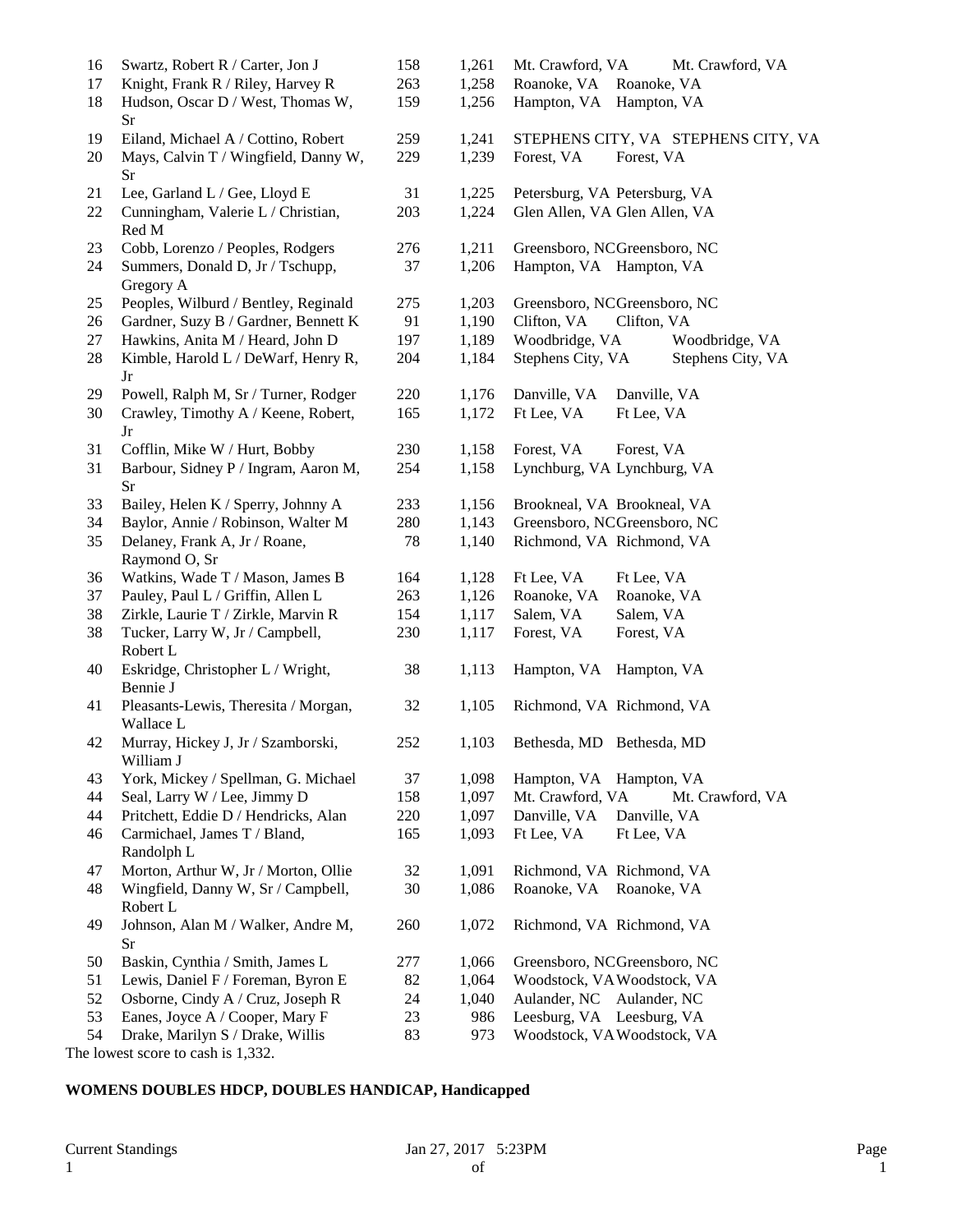| <b>Place</b>   | <b>Team name</b>                       | <b>Entry</b> | <b>Score</b> | From From                     |                                              |
|----------------|----------------------------------------|--------------|--------------|-------------------------------|----------------------------------------------|
| 1              | Cox, Shirley L / Anderson, Doris A     | 31           | 1,523        | Petersburg, VA Petersburg, VA |                                              |
| $\overline{c}$ | Wilson, Lucille V / Duncan, Sylvia M   | 187          | 1,521        | Christiansburg, VA            | Christiansburg, VA                           |
| 3              | Bucher, Bobbie L / Martin, Shirley J   | 121          | 1,462        | S. Chesterfield, VA           | S. Chesterfield, VA                          |
| 4              | Kimball, Lucille G / Gref, Evelyn R    | 40           | 1,454        |                               | Amelia Court House, VAAmelia Court House, VA |
| 5              | Smith, Shirley L / Kitts, Dorothy M    | 222          | 1,447        | Mechanicsvlle, VA             | Mechanicsvlle, VA                            |
| 6              | Garvey, M. Camille M / Rosener,        | 244          | 1,446        | Dutton, VA<br>Dutton, VA      |                                              |
|                | Janie A                                |              |              |                               |                                              |
| 7              | Jones, Margaret L / Carey, Weeatha P   | 228          | 1,441        | Chesapeake, VA                | Chesapeake, VA                               |
| 8              | Fitgerald, Ann T / Alexandropoulos,    | 143          | 1,439        | Henrico, VA<br>Henrico, VA    |                                              |
|                | Chris                                  |              |              |                               |                                              |
| 8              | Holly, Jeanne T / Nevers-Toney,        | $77 \,$      | 1,439        | N. Chesterfield, VA           | N. Chesterfield, VA                          |
|                | Audrey A                               |              |              |                               |                                              |
| 10             | Woolwine, Carlene W / Wimmer,          | 190          | 1,438        | Christiansburg, VA            | Christiansburg, VA                           |
|                | Marie V                                |              |              |                               |                                              |
| 11             | Inskeep, Debra J / McKusker, Kelley D  | 249          | 1,436        | Warrenton, VA Warrenton, VA   |                                              |
| 12             | Martin, Valerie K / Thomas, Robbie K   | 256          | 1,433        | Clifton Forge, VA             | Clifton Forge, VA                            |
| 13             | Melia, Evelyn M / Garrison, Wanda H    | 186          | 1,430        | Christiansburg, VA            | Christiansburg, VA                           |
| 13             | Naguski, Mary F / Umberger, Jo Ann     | 222          | 1,430        | Mechanicsvlle, VA             | Mechanicsvlle, VA                            |
| 15             | Waddell, Patsy D / Blankenship,        | 256          | 1,429        | Clifton Forge, VA             | Clifton Forge, VA                            |
|                | Christy M                              |              |              |                               |                                              |
| 16             | McPeters, Marilyn L / Russell, Jean    | 114          | 1,424        | S. Chesterfield, VA           | S. Chesterfield, VA                          |
| 17             | Batz, Jill M / Maitland, Loma H        | 115          | 1,419        | S. Chesterfield, VA           | S. Chesterfield, VA                          |
| 18             | Glover, Diane M / Masten, Patricia B   | 94           | 1,418        | Richmond, VA Richmond, VA     |                                              |
| 19             | Conner, Loretta / Wagner, Patricia M   | 155          | 1,415        | Amherst, VA                   | Amherst, VA                                  |
| 19             | Gilbert, Jean H / Austin, Ann W        | 145          | 1,415        | Richmond, VA Richmond, VA     |                                              |
| 21             | Weir, Barbara / Morgan, Jean H         | 118          | 1,414        | S. Chesterfield, VA           | S. Chesterfield, VA                          |
| 22             | Frazier, Linda B / Smith, Scottie L    | 188          | 1,406        | Christiansburg, VA            | Christiansburg, VA                           |
| 23             | Lee, Deborah R / Shifflett, Peggy R    | $26\,$       | 1,401        | Charlottesville, VA           | Charlottesville, VA                          |
| 23             | Peppler, Cindy / Jaeger, Shirley A     | 143          | 1,401        | Henrico, VA<br>Henrico, VA    |                                              |
| 25             | Washington, Brenda M / Hudson,         | 78           | 1,400        | Richmond, VA Richmond, VA     |                                              |
|                | Lowenda D                              |              |              |                               |                                              |
| 26             | Barringer, Martha / Mathews, Sharian   | 144          | 1,394        | Henrico, VA                   | Henrico, VA                                  |
| 27             | Anderson, Veronica W / Sandidge,       | 86           | 1,393        | Lynchburg, VA Lynchburg, VA   |                                              |
|                | Dorothy G                              |              |              |                               |                                              |
| 28             | Johnson, Barbara L / Calhoun, Stacy Y  | 35           | 1,387        | Hampton, VA Hampton, VA       |                                              |
| 29             | Jackson, Barbara B / Dixon, Marjorie   | 119          | 1,385        | S. Chesterfield, VA           | S. Chesterfield, VA                          |
| 29             | Elliott, Zotelia D / Smith, Cathy      | 42           | 1,385        | Richmond, VA Richmond, VA     |                                              |
| 31             | Leonard, Juanita "Nita" F / Ackiss,    | 7            | 1,383        | Virginia Beach, VA            | Virginia Beach, VA                           |
|                | Linda C                                |              |              |                               |                                              |
| 32             | Fleming, Ruth V / Mellon, Wilda M      | 214          | 1,380        | Stephens City, VA             | Stephens City, VA                            |
| 33             | Fisher, Margaret / Ruffin, Bonnie B    | 26           | 1,376        | Charlottesville, VA           | Charlottesville, VA                          |
| 34             | Crabtree, Ricki J / Fouts, Betty A     | 145          | 1,374        | Richmond, VA Richmond, VA     |                                              |
| 35             | Crist, Virginia A / Hattersley, Debbie | 65           | 1,368        | Lexington, VA Lexington, VA   |                                              |
| 36             | Rossi, Sarah K / Moore-Mills, Patricia | 249          | 1,367        | Warrenton, VA Warrenton, VA   |                                              |
| 37             | Bland, Laurie J / Henningsen, Deberia  | 267          | 1,366        | Fredericksburg, VA            | Fredericksburg, VA                           |
| 37             | Collins, Kitty A / Agee, Naomi W       | 189          | 1,366        | Christiansburg, VA            | Christiansburg, VA                           |
| 39             | Biby, Delores F / Webb, Cathy M        | 202          | 1,365        | Lyndhurst, VA Lyndhurst, VA   |                                              |
| 39             | Hazel, Cristita C / Parazinski, Bonnie | 269          | 1,365        | Fredericksburg, VA            | Fredericksburg, VA                           |
| 41             | Zimmerman, Rosemary P / Rhoads,        | 156          | 1,357        | Front Royal, VA               | Front Royal, VA                              |
|                | Michelle L                             |              |              |                               |                                              |
| 41             | Forred, June H / Myers, Joyce A        | 267          | 1,357        | Fredericksburg, VA            | Fredericksburg, VA                           |
| 43             | Vance, Leti / Streath, Marlene M       | 253          | 1,356        | Evington, VA Evington, VA     |                                              |
| 44             | Silver, Carolyn A / Nolte, Jane H      | 138          | 1,354        | Richmond, VA Richmond, VA     |                                              |
| 45             | Grenell, Kay R / Gilder, Lisa          | 97           | 1,352        | Midlothian, VA Midlothian, VA |                                              |
| 46             | Wade, Susan P / Zuchowski, Judith P    | 117          | 1,351        | S. Chesterfield, VA           | S. Chesterfield, VA                          |
| 47             | Smith, Deborah F / Tschupp, Kay L      | 39           | 1,350        | Hampton, VA Hampton, VA       |                                              |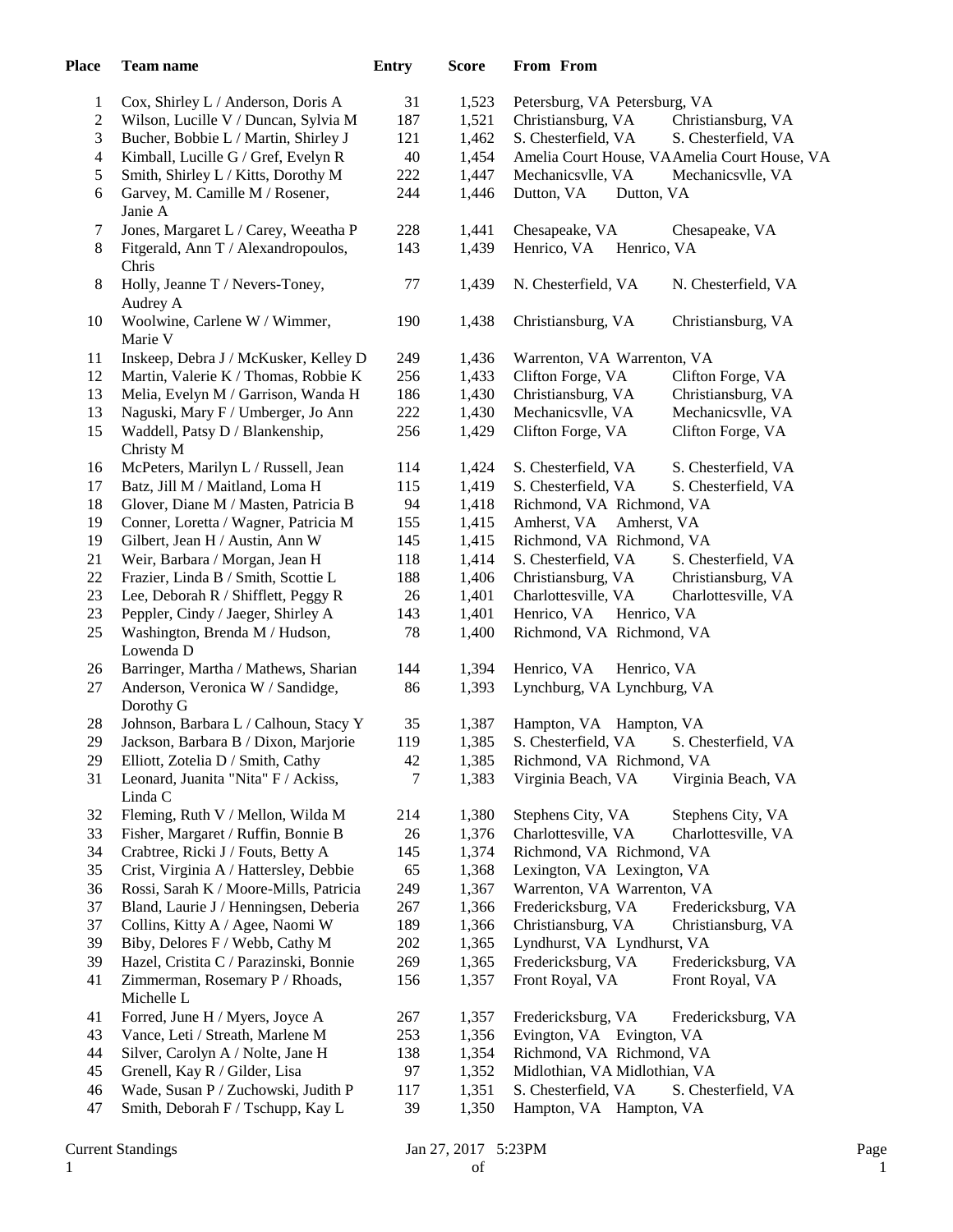| 48 | Steel, Helen H / Horton, Connie              | 21  | 1,348 | Raven, VA<br>Raven, VA                     |
|----|----------------------------------------------|-----|-------|--------------------------------------------|
| 49 | Frank, Audrey J / Woodard, Edna M            | 244 | 1,346 | Dutton, VA<br>Dutton, VA                   |
| 49 | Murray, Connie L / Mounger, Sharon S         | 39  | 1,346 | Hampton, VA<br>Hampton, VA                 |
| 51 | Beaman, Barbara J / Sprouse, Gloria          | 202 | 1,342 | Lyndhurst, VA Lyndhurst, VA                |
| 52 | Bridgett, Karen E / King, Nancy P            | 76  | 1,337 | Moneta, VA<br>Moneta, VA                   |
| 53 | Huthwaite, Audrey H / Dyson,<br>Sharman S    | 236 | 1,329 | Alexandria, VA Alexandria, VA              |
| 54 | Vernon, Trudy J / Wynn, Mary A               | 200 | 1,328 | Marion, VA<br>Marion, VA                   |
| 54 | Finch, Jean E / Smith, Fay P                 | 120 | 1,328 | S. Chesterfield, VA<br>S. Chesterfield, VA |
| 56 | Gabbin, Mae E / Johnson, Zeporia B           | 126 | 1,327 | Richmond, VA Richmond, VA                  |
| 57 | Leonard, Terry L / Shipe, Sheila M           | 156 | 1,319 | Front Royal, VA<br>Front Royal, VA         |
| 57 | Hoenig, Linda R / Hickerson, Thelma          | 216 | 1,319 | Winchester, VA Winchester, VA              |
| 59 | Turner, Sandy S / Bradshaw, Sharon A         | 45  | 1,315 | Capron, VA<br>Capron, VA                   |
| 60 | Goode, Mary L / Shelton, Valarie             | 125 | 1,306 | Richmond, VA Richmond, VA                  |
| 61 | Smith, Wanda J / Seaman, Betty L             | 65  | 1,299 | Lexington, VA Lexington, VA                |
| 62 | Russell, Soledad U / Wells, Judy M           | 269 | 1,298 | Fredericksburg, VA<br>Fredericksburg, VA   |
| 62 | Morrison, Rebecca S / Shoemaker,<br>Yvonne B | 215 | 1,298 | Winchester, VA Winchester, VA              |
| 64 | Fincato, Ronni D / Dyson, Carolyn B          | 144 | 1,297 | Henrico, VA<br>Henrico, VA                 |
| 65 | Bowman, Cheryl G / Reynolds,<br>Tammy A      | 217 | 1,295 | Winchester, VA Winchester, VA              |
| 66 | Bailey, Helen K / Zirkle, Laurie T           | 233 | 1,284 | Brookneal, VA Brookneal, VA                |
| 67 | Allen, Sheila F / Pugh, Mary A               | 260 | 1,281 | Richmond, VA Richmond, VA                  |
| 68 | Grove, Helen S / Makowski, Margaret          | 218 | 1,280 | Winchester, VA Winchester, VA              |
| 69 | Asbury, Connie J / Dillon, Mary              | 47  | 1,279 | Lebanon, VA Lebanon, VA                    |
| 70 | Miller, Violet G / Thomas, Anita B           | 137 | 1,278 | Richmond, VA Richmond, VA                  |
| 71 | Whited, Bonnie / Dye, Janet                  | 21  | 1,277 | Raven, VA<br>Raven, VA                     |
| 72 | Ransom, Linda M / Ryan, Juanita K            | 213 | 1,274 | Inwood, WV<br>Inwood, WV                   |
| 73 | Lam, Mary M / Batten, Carol J                | 13  | 1,270 | Verona, VA<br>Verona, VA                   |
| 74 | Languirand, Mayuree / Sack, Laaid            | 116 | 1,265 | S. Chesterfield, VA<br>S. Chesterfield, VA |
| 75 | James, Beth H / Parham, Wanda P              | 45  | 1,264 | Capron, VA<br>Capron, VA                   |
| 76 | Robinson, Rose / Hayes, Connie B             | 47  | 1,199 | Lebanon, VA<br>Lebanon, VA                 |
| 77 | Pruitt, Jenny E / Fogelsong, Thelma L        | 200 | 1,130 | Marion, VA<br>Marion, VA                   |

The lowest score to cash is 1,439.

# **WOMENS DOUBLES HDCP, DOUBLES SCRATCH, Scratch**

| Place | <b>Team name</b>                     | Entry | Score | <b>From From</b>                  |
|-------|--------------------------------------|-------|-------|-----------------------------------|
|       | Elliott, Zotelia D / Smith, Cathy    | 42    |       | 1,154 Richmond, VA Richmond, VA   |
|       | 2 Bailey, Helen K / Zirkle, Laurie T | 233   |       | 1,137 Brookneal, VA Brookneal, VA |
|       | 3 Washington, Brenda M / Hudson,     | 78    |       | 1,085 Richmond, VA Richmond, VA   |
|       | Lowenda D                            |       |       |                                   |

The lowest score to cash is 1,085.

### **OPEN SINGLES HANDICAP, 75 AND UP, SUPER SENIORS, Handicapped**

| Place | Team name           | Entry | Score | From From                                |
|-------|---------------------|-------|-------|------------------------------------------|
|       | Diehl, William L    | 13    | 809   | Verona, VA<br>Verona, VA                 |
|       | Thompson, Samuel    | 159   | 806   | Hampton, VA Hampton, VA                  |
| 3     | Whorley, Paul       | 28    | 792   | Roanoke, VA Roanoke, VA                  |
|       | Sowers, Cecil H     | 185   | 774   | Christiansburg, VA Christiansburg, VA    |
|       | McDonald, Frances V | 148   | 769   | Lynchburg, VA Lynchburg, VA              |
| 6     | Galderisi, Michael  | 209   | 766   | Winchester, VA Winchester, VA            |
|       | Dixon, James        | 279   | 761   | Greensboro, NCGreensboro, NC             |
| 8     | Hodges, Judy C      | 2     | 753   | Wirtz, VA<br>Wirtz, VA                   |
| 9     | Agee, Donald L      | 183   | 752   | Christiansburg, VA<br>Christiansburg, VA |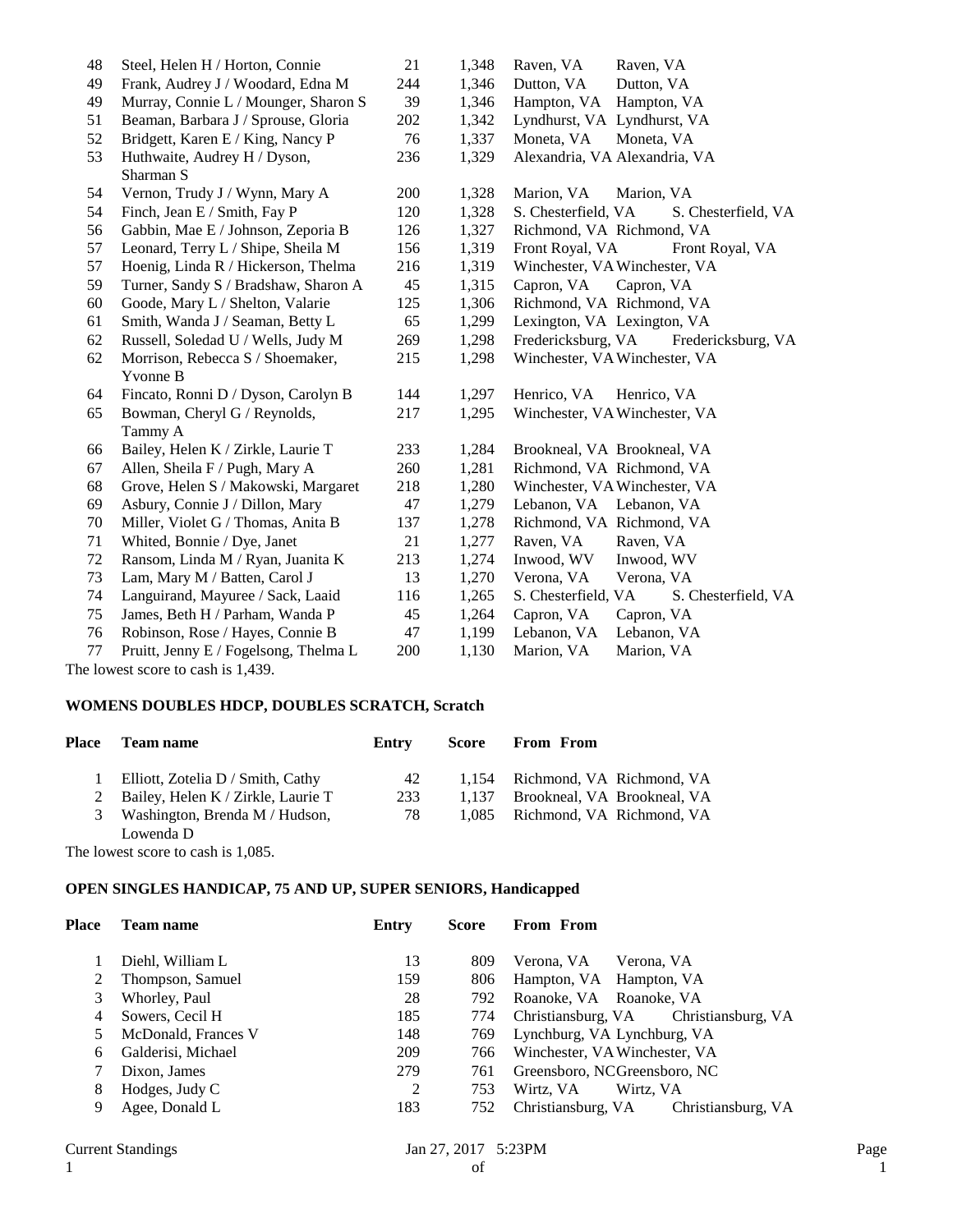| 10 | Miller, John U, Jr       | 259     | 750 | STEPHENS CITY, VA STEPHENS CITY, VA          |
|----|--------------------------|---------|-----|----------------------------------------------|
| 11 | Ransom, Harold E         | 210     | 747 | Winchester, VA Winchester, VA                |
| 12 | Crafton, William R, Jr   | 108     | 743 | S. Chesterfield, VA<br>S. Chesterfield, VA   |
| 13 | Peoples, Wilburd         | 275     | 733 | Greensboro, NCGreensboro, NC                 |
| 14 | Porter, Jimmie L         | 40      | 728 | Amelia Court House, VAAmelia Court House, VA |
| 14 | German, Wayne L          | 53      | 728 | Clarksville, VA Clarksville, VA              |
| 16 | Hicks, Benjamin L        | 273     | 718 | Covington, VA Covington, VA                  |
| 17 | Driver, Walter, Jr       | 157     | 715 | Hampton, VA Hampton, VA                      |
| 17 | Webb, Wayne E            | 206     | 715 | Berryville, VA Berryville, VA                |
| 19 | Holmes, Cecil H          | 141     | 713 | Hampton, VA Hampton, VA                      |
| 20 | Soriano, Peter           | 212     | 712 | Clearbrook, VA Clearbrook, VA                |
| 20 | Smith, Leonard L         | 150     | 712 | Dublin, VA<br>Dublin, VA                     |
| 22 | Glover, Carl T, Sr       | 94      | 710 | Richmond, VA Richmond, VA                    |
| 23 | Lavoie, Ronald, Sr       | 53      | 709 | Clarksville, VA Clarksville, VA              |
| 24 | Gorman, Bojo J           | 10      | 706 | Mechanicsvlle, VA<br>Mechanicsvlle, VA       |
| 24 | Pelegrino, Edward        | 191     | 706 | Richmond, VA Richmond, VA                    |
|    |                          | 153     | 705 |                                              |
| 26 | Hawks, William C, Jr     |         |     | Chesterfield, VA<br>Chesterfield, VA         |
| 27 | Tingler, James"Howard" H | 248     | 704 | Covington, VA Covington, VA                  |
| 28 | Massie, Betty B          | 168     | 703 | Evington, VA Evington, VA                    |
| 29 | Webb, Willis K           | 181     | 702 | Christiansburg, VA<br>Christiansburg, VA     |
| 30 | Delaney, Frank A, Jr     | 78      | 695 | Richmond, VA Richmond, VA                    |
| 31 | Crowe, Jerry J           | 208     | 692 | Winchester, VA Winchester, VA                |
| 32 | Person, Ray E            | $\,8\,$ | 691 | Goochland, VA Goochland, VA                  |
| 33 | Brim, Kenneth W          | 177     | 690 | Christiansburg, VA<br>Christiansburg, VA     |
| 33 | West, Betty S            | 196     | 690 | Big Stone Gap, VA<br>Big Stone Gap, VA       |
| 35 | Jacobs, Garland D, Sr    | 104     | 689 | S. Chesterfield, VA<br>S. Chesterfield, VA   |
| 36 | Shifflett, Edgar L       | 6       | 686 | Barboursville, VA<br>Barboursville, VA       |
| 37 | Shumaker, David P        | 93      | 685 | Richmond, VA Richmond, VA                    |
| 38 | Goode, Forest B          | 210     | 684 | Winchester, VA Winchester, VA                |
| 39 | Terrell, William D       | 48      | 682 | Weyers Cave, VA<br>Weyers Cave, VA           |
| 40 | Shifflett, Peggy R       | 15      | 680 | Charlottesville, VA<br>Charlottesville, VA   |
| 41 | Jametsky, Ken            | 180     | 675 | Christiansburg, VA<br>Christiansburg, VA     |
| 41 | Bloomer, Brenda J        | 196     | 675 | Big Stone Gap, VA<br>Big Stone Gap, VA       |
| 43 | Thomas, Donald J         | 110     | 672 | S. Chesterfield, VA<br>S. Chesterfield, VA   |
| 44 | Lassiter, Jarrious       | 71      | 669 | Boydton, VA<br>Boydton, VA                   |
| 44 | Melia, Donald E          | 178     | 669 | Christiansburg, VA<br>Christiansburg, VA     |
| 46 | Massie, Fred             | 168     | 667 | Evington, VA Evington, VA                    |
| 47 | Lyons, Joseph L          | 105     | 666 | S. Chesterfield, VA<br>S. Chesterfield, VA   |
| 47 | Dixon, Bertha K          | 279     | 666 | Greensboro, NCGreensboro, NC                 |
| 47 | Christian, Allen L, Jr   | 27      | 666 | Richmond, VA Richmond, VA                    |
| 50 | Weir, Robert L           | 111     | 665 | S. Chesterfield, VA<br>S. Chesterfield, VA   |
| 51 | Goff, Marvin B           | 36      | 660 | Hampton, VA Hampton, VA                      |
| 52 | Herbin, James E, Sr      | 135     | 658 | Richmond, VA Richmond, VA                    |
| 53 | Slonaker, John C         | 207     | 657 | Winchester, VA Winchester, VA                |
| 54 | Jones, Ulysses A         | 245     | 654 | Chester, VA<br>Chester, VA                   |
| 55 |                          | 11      | 652 | Fredericksburg, VA                           |
|    | Roath, Larry D           |         |     | Fredericksburg, VA                           |
| 56 | Tingen, Joseph E         | 109     | 651 | S. Chesterfield, VA<br>S. Chesterfield, VA   |
| 57 | Peace, Braxton           | 141     | 649 | Hampton, VA Hampton, VA                      |
| 58 | West, Estil              | 196     | 648 | Big Stone Gap, VA<br>Big Stone Gap, VA       |
| 58 | Crummette, Ona L         | 46      | 648 | Lexington, VA Lexington, VA                  |
| 60 | Rast, Harry L            | 153     | 647 | Chesterfield, VA<br>Chesterfield, VA         |
| 60 | Conner, Hazel B          | 250     | 647 | Halifax, VA<br>Halifax, VA                   |
| 62 | Dean, David D            | 201     | 645 | Madison Heights, VA<br>Madison Heights, VA   |
| 63 | Grady, James W, Sr       | 27      | 643 | Richmond, VA Richmond, VA                    |
| 64 | Garrett, Harold D        | 9       | 640 | Chesapeake, VA<br>Chesapeake, VA             |
| 65 | Shirley, Allen L         | 207     | 639 | Winchester, VA Winchester, VA                |
| 66 | Simms, Marvin V, Sr      | 140     | 632 | Inwood, WV<br>Inwood, WV                     |
| 66 | Blizzard, David L        | 142     | 632 | Hampton, VA Hampton, VA                      |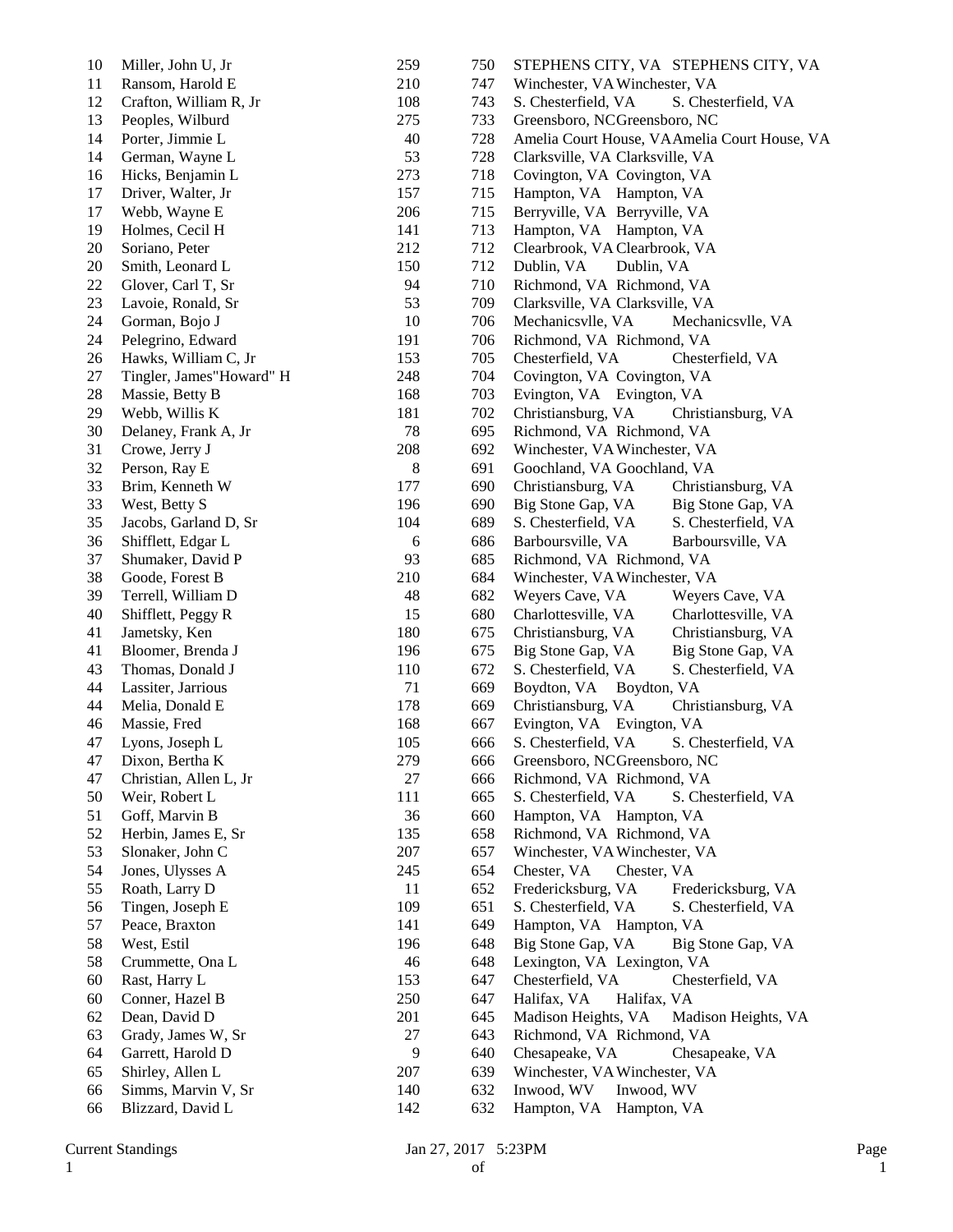| 68 | Nappier, George A  | 41  |     | 626 Big Island, VA Big Island, VA       |
|----|--------------------|-----|-----|-----------------------------------------|
| 69 | Turner, James E    | 107 | 621 | S. Chesterfield, VA S. Chesterfield, VA |
| 70 | Layman, William A  | 212 |     | 612 Clearbrook, VA Clearbrook, VA       |
| 71 | Charles, Ermst     | 237 |     | 609 Rougemont, NCRougemont, NC          |
| 72 | Womack, Henry L    | 130 |     | 599 Richmond, VA Richmond, VA           |
| 73 | Nankivell, David R | 52  |     | 554 Weyers Cave, VA Weyers Cave, VA     |
| 74 | Mack, Naymon       | 264 |     | 553 Roanoke, VA Roanoke, VA             |
|    |                    |     |     |                                         |

The lowest score to cash is 761.

### **OPEN SINGLES HANDICAP, 70-74, CLASS 1, Handicapped**

| <b>Place</b>   | <b>Team name</b>                            | <b>Entry</b>   | <b>Score</b> | From From                                        |
|----------------|---------------------------------------------|----------------|--------------|--------------------------------------------------|
| 1              | Stephenson, O'Neil                          | 142            | 809          | Hampton, VA<br>Hampton, VA                       |
| $\overline{c}$ | Winfield, Norma M                           | 98             | 804          | Henrico, VA<br>Henrico, VA                       |
| 3              | Noell, William C, Jr                        | 226            | 771          | Salem, VA<br>Salem, VA                           |
| 4              | Harris, Ralph L                             | 219            | 764          | Danville, VA<br>Danville, VA                     |
| 5              | Smith, James L                              | 277            | 747          | Greensboro, NCGreensboro, NC                     |
| 5              | Greene, Theodore R                          | 281            | 747          | Greensboro, NCGreensboro, NC                     |
| 7              | Steele, John D                              | 245            | 744          | Chester, VA<br>Chester, VA                       |
| 8              | Hale, Bob                                   | 274            | 743          | Covington, VA Covington, VA                      |
| 9              | Smith, William H                            | 150            | 741          | Dublin, VA<br>Dublin, VA                         |
| 10             | Ossa, Daniel W                              | 10             | 740          | Mechanicsvlle, VA<br>Mechanicsvlle, VA           |
| 11             | Tomlin, Samuel L                            | 6              | 736          | Barboursville, VA<br>Barboursville, VA           |
| 11             | Winfield, Gordon, Jr                        | 98             | 736          | Henrico, VA<br>Henrico, VA                       |
| 13             | Pierpont, Robert A                          | 169            | 733          | Evington, VA Evington, VA                        |
| 14             | Cook, Roger E                               | 93             | 730          | Richmond, VA Richmond, VA                        |
| 14             | Potter, William M                           | 46             | 730          | Lexington, VA Lexington, VA                      |
| 16             | Cannaday, Lenwood                           | 18             | 729          | Rocky Mount, VA<br>Rocky Mount, VA               |
| 17             | Yavorsky, Donald J                          | 245            | 727          | Chester, VA<br>Chester, VA                       |
| 18             | Hill, Bernard                               | 105            | 719          | S. Chesterfield, VA<br>S. Chesterfield, VA       |
| 19             | Duncan, Howard D                            | 247            | 715          | Singers Glen, VA<br>Singers Glen, VA             |
| 19             | Roath, Peggy W                              | 11             | 715          | Fredericksburg, VA<br>Fredericksburg, VA         |
| 21             | Lane, Kenneth R                             | 73             | 714          | Covington, VA Covington, VA                      |
| 22             | Vass, Garnett R                             | 152            | 713          | Roanoke, VA Roanoke, VA                          |
| 23             | McLean, Charles E                           | 157            | 706          | Hampton, VA Hampton, VA                          |
| 24             | Gonzales, Harold E                          | 38             | 705          | Hampton, VA Hampton, VA                          |
| 25             | Ross, John E                                | 131            | 701          | Richmond, VA Richmond, VA                        |
| 25             | Atkinson, Brian G                           | 184            | 701          | Christiansburg, VA<br>Christiansburg, VA         |
| 27             | Ware, Winston C                             | 201            | 699          | Madison Heights, VA<br>Madison Heights, VA       |
| 28             | Urbanowicz, Grace M                         | 60             | 693          | Yorktown, VA Yorktown, VA                        |
| 29             | Thomas, James                               | 14             | 692          | Palmyra, VA<br>Palmyra, VA                       |
| 30             | Foreman, Byron E                            | 82             | 691          | Woodstock, VA Woodstock, VA                      |
| 31             | Hasenei, J Kenneth K, Sr                    | 10             | 681          | Mechanicsvlle, VA<br>Mechanicsvlle, VA           |
| 32             | Wallace, Luther A                           | 75             | 680          | Clifton Forge, VA<br>Clifton Forge, VA           |
| 33             | Cheek, Richard C                            | 85             | 679          | Gloucester, VA Gloucester, VA                    |
| 33             | Ware, Alice D                               | 166            | 679          | Madison Heights, VA<br>Madison Heights, VA       |
| 35             | Hughes, Jimmie C                            | 61             | 678          | South Boston, VA<br>South Boston, VA             |
| 35             | Talley, Wayland                             | 63             | 678          | South Boston, VA<br>South Boston, VA             |
| 35             | Bennett, James                              | 71             | 678          | Boydton, VA<br>Boydton, VA                       |
| 38             | Rogers, Connie B                            | $\overline{4}$ | 676          | Wirtz, VA<br>Wirtz, VA                           |
| 39             | Pannell, Percy L                            | 265            | 673          | Roanoke, VA<br>Roanoke, VA                       |
| 40             | Vest, Harry L                               | 48             | 670          | Weyers Cave, VA<br>Weyers Cave, VA               |
| 41<br>42       | DiDomenico, Robert L                        | 231<br>163     | 669          | Roanoke, VA<br>Roanoke, VA<br>Mechanicsville, VA |
|                | Coley, Edward L<br>Brown, Bob L             |                | 667<br>665   | Mechanicsville, VA<br>Yorktown, VA Yorktown, VA  |
| 43<br>43       |                                             | 1<br>127       |              | Richmond, VA Richmond, VA                        |
| 45             | Slade, James R, Sr<br>Lightfoot, Paulette J |                | 665          |                                                  |
|                |                                             | 163            | 663          | Mechanicsville, VA<br>Mechanicsville, VA         |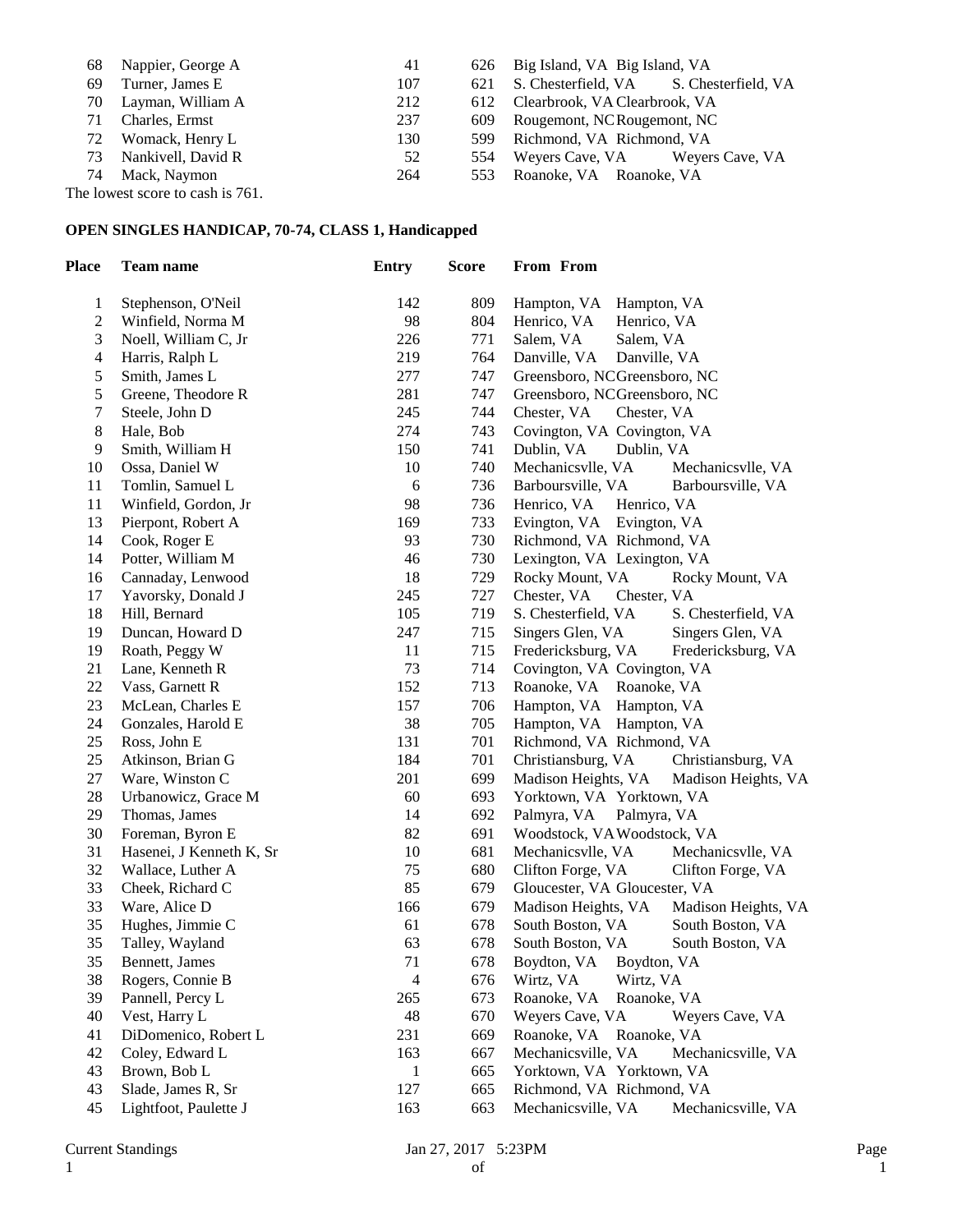| 46 | Morgan, Wallace L                | 32             | 661 | Richmond, VA Richmond, VA                |
|----|----------------------------------|----------------|-----|------------------------------------------|
| 47 | Tingler, Judy                    | 248            | 659 | Covington, VA Covington, VA              |
| 48 | Archer, Harry C, Jr              | 33             | 656 | Churchville, VA<br>Churchville, VA       |
| 48 | Peterman, Ralph H                | 148            | 656 | Lynchburg, VA Lynchburg, VA              |
| 50 | Brown, Evan A                    | 157            | 654 | Hampton, VA Hampton, VA                  |
| 51 | Dean, Harley L, Jr               | 206            | 653 | Berryville, VA Berryville, VA            |
| 52 | Gillespie, Robert D, Sr          | 224            | 649 | Stanleytown, VA<br>Stanleytown, VA       |
| 53 | Domenici, Claire M               | 67             | 644 | South Boston, VA<br>South Boston, VA     |
| 54 | Johnson, Robert G                | 50             | 641 | Weyers Cave, VA<br>Weyers Cave, VA       |
| 54 | Jordan, Willie H                 | 160            | 641 | Mechanicsville, VA<br>Mechanicsville, VA |
| 56 | Hollandsworth, Ren L             | 167            | 640 | Christiansburg, VA<br>Christiansburg, VA |
| 57 | Bowman, George M                 | 205            | 639 | Winchester, VA Winchester, VA            |
| 57 | Hollandsworth, Sonja D           | 167            | 639 | Christiansburg, VA<br>Christiansburg, VA |
| 59 | Alexander, David C               | 133            | 637 | Richmond, VA Richmond, VA                |
| 60 | Shelton, Joseph F                | 58             | 632 | Hopewell, VA Hopewell, VA                |
| 61 | Lesniak, Lawrence M              | 146            | 630 | Lynchburg, VA Lynchburg, VA              |
| 61 | Twyman, Nelson L                 | 46             | 630 | Lexington, VA Lexington, VA              |
| 63 | Wiggins, Gerald R, Sr            | $\overline{9}$ | 629 | Chesapeake, VA<br>Chesapeake, VA         |
| 64 | Grant, Larry V                   | 19             | 627 | Rockville, MD Rockville, MD              |
| 65 | Hasenei, Rosemary L              | 10             | 626 | Mechanicsvlle, VA<br>Mechanicsvlle, VA   |
| 65 | O'Neill, Judi                    | 11             | 626 | Fredericksburg, VA<br>Fredericksburg, VA |
| 67 | Mason, Betty V                   | 148            | 624 | Lynchburg, VA Lynchburg, VA              |
| 68 | Reid, Elwood F                   | 51             | 623 | Weyers Cave, VA<br>Weyers Cave, VA       |
| 69 | Domenici, Jim N                  | 67             | 621 | South Boston, VA<br>South Boston, VA     |
| 69 | Watkins, Wade T                  | 164            | 621 | Ft Lee, VA<br>Ft Lee, VA                 |
| 69 | Glass, Hugh R                    | 250            | 621 | Halifax, VA<br>Halifax, VA               |
| 72 | Kline, Dennis E                  | 17             | 614 | Mechanicsville, VA<br>Mechanicsville, VA |
| 73 | DeWarf, Henry R, Jr              | 204            | 607 | Stephens City, VA<br>Stephens City, VA   |
| 74 | Perkins, Frank P, Jr             | 63             | 601 | South Boston, VA<br>South Boston, VA     |
| 75 | Anderson, Charles E              | $\sqrt{2}$     | 599 | Wirtz, VA<br>Wirtz, VA                   |
| 76 | Rainieri, Albert A               | 55             | 597 | Roanoke, VA<br>Roanoke, VA               |
| 77 | Johnson, Marvin T                | 130            | 594 | Richmond, VA Richmond, VA                |
| 78 | Rogers, Milton                   | 64             | 578 | Norfolk, VA<br>Norfolk, VA               |
| 78 | Nebe, David A                    | 93             | 578 | Richmond, VA Richmond, VA                |
| 80 | Glasgow, Alan E                  | 56             | 575 | Ivor, VA<br>Ivor, VA                     |
| 80 | Weaver, Lenny W                  | 237            | 575 | Rougemont, NCRougemont, NC               |
| 82 | Wheeler, James J                 | $\sqrt{48}$    | 553 | Weyers Cave, VA<br>Weyers Cave, VA       |
| 83 | Francisco, Jackie M              | 250            | 544 | Halifax, VA<br>Halifax, VA               |
| 84 | McGhee, Douglas A                | 182            | 219 | Christiansburg, VA<br>Christiansburg, VA |
|    | The lowest score to cash is 743. |                |     |                                          |

## **OPEN SINGLES HANDICAP, 65-69, CLASS 2, Handicapped**

| Place         | <b>Team name</b>   | Entry | <b>Score</b> | From From                            |
|---------------|--------------------|-------|--------------|--------------------------------------|
|               | Tinsley, Michael   | 254   | 834          | Lynchburg, VA Lynchburg, VA          |
| $\mathcal{L}$ | Glorius, James M   | 53    | 820          | Clarksville, VA Clarksville, VA      |
| 3             | Wilson, Maurice E  | 232   | 819          | Glen Allen, VA Glen Allen, VA        |
| 4             | Kendrick, Donald W | 223   | 809          | Stanleytown, VA<br>Stanleytown, VA   |
| 5             | Wingfield, L Wayne | 4     | 801          | Wirtz, VA Wirtz, VA                  |
| 6             | Schell, Steven L   | 247   | 778          | Singers Glen, VA<br>Singers Glen, VA |
| 6             | Jenkins, Joyce C   | 85    | 778          | Gloucester, VA Gloucester, VA        |
| 8             | Simmons, Dale E    | 247   | 777          | Singers Glen, VA Singers Glen, VA    |
| 9             | Mounger, William B | 36    | 772          | Hampton, VA Hampton, VA              |
| 10            | Lawson, Edward C   | 34    | 758          | Hampton, VA Hampton, VA              |
| 11            | York, Mickey       | 37    | 753          | Hampton, VA Hampton, VA              |
| 12            | Pritchett, Eddie D | 220   | 752          | Danville, VA Danville, VA            |
| 12            | Baylor, Annie      | 280   | 752          | Greensboro, NCGreensboro, NC         |
|               |                    |       |              |                                      |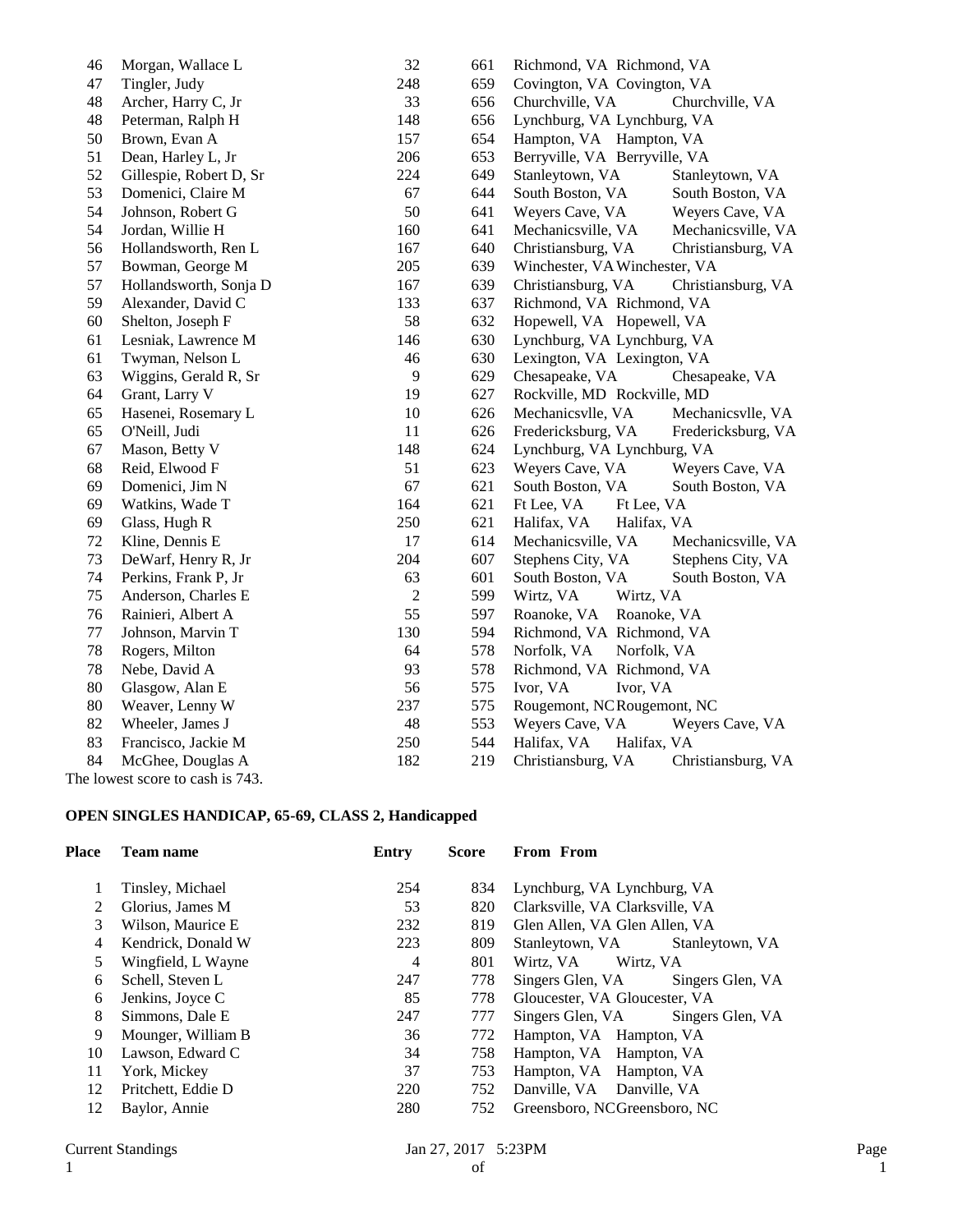| 14 | Riley, Raymond           | 242          | 751 | Lynchburg, VA Lynchburg, VA                |
|----|--------------------------|--------------|-----|--------------------------------------------|
| 15 | Oliver, Tom              | 22           | 750 | Clifton Forge, VA<br>Clifton Forge, VA     |
| 16 | Stewart, Mary M          | 90           | 748 | Roanoke, VA<br>Roanoke, VA                 |
| 17 | Shell, Richard A         | 223          | 747 | Stanleytown, VA<br>Stanleytown, VA         |
| 18 | Lynch, Robert M          | 28           | 745 | Roanoke, VA Roanoke, VA                    |
| 19 | Corbett, E. Joseph J     | 238          | 744 | Hampton, VA Hampton, VA                    |
| 20 | Grigsby, Jay             | 60           | 743 | Yorktown, VA Yorktown, VA                  |
| 21 | Hodges, Frank G          | 3            | 742 | Wirtz, VA<br>Wirtz, VA                     |
| 21 | Baker, Linnie L          | 16           | 742 | Alexandria, VA Alexandria, VA              |
| 23 | Moore, Macon S, Jr       | 53           | 734 | Clarksville, VA Clarksville, VA            |
| 24 | Anderson, Robert E       | 34           | 733 | Hampton, VA Hampton, VA                    |
| 25 | Glass, Maxwell           | 86           | 732 | Lynchburg, VA Lynchburg, VA                |
| 25 | Welcher, William A       | 265          | 732 | Roanoke, VA Roanoke, VA                    |
| 27 | Womack, Steven G         | 170          | 731 | Evington, VA Evington, VA                  |
| 27 | Blair, Jerry W           | 66           | 731 | Danville, VA<br>Danville, VA               |
| 29 | Paxton, Ira W, Jr        | 30           | 730 | Roanoke, VA<br>Roanoke, VA                 |
| 30 | James, Clarence E        | 161          | 728 | Mechanicsville, VA<br>Mechanicsville, VA   |
| 31 | Harmon, Dennis W         | 223          | 727 | Stanleytown, VA<br>Stanleytown, VA         |
| 31 | Arendas, Andrew E        | 195          | 727 | Lynchburg, VA Lynchburg, VA                |
| 31 | Ackiss, Eddie C          | $\tau$       | 727 | Virginia Beach, VA<br>Virginia Beach, VA   |
| 34 | Mays, Herbert J          | 169          | 725 | Evington, VA<br>Evington, VA               |
| 35 | Hubbard, Bonnie M        | $\sqrt{2}$   | 724 | Wirtz, VA<br>Wirtz, VA                     |
| 35 | Townes, Joe, Jr          | 16           | 724 | Alexandria, VA Alexandria, VA              |
| 37 | Cuvelier, Jim F          | 41           | 722 | Big Island, VA Big Island, VA              |
| 37 | Carmichael, James T      | 165          | 722 | Ft Lee, VA<br>Ft Lee, VA                   |
| 39 | Sokol, Thomas W          | 109          | 721 | S. Chesterfield, VA<br>S. Chesterfield, VA |
| 40 | Welcher, Roy A           | 265          | 720 | Roanoke, VA Roanoke, VA                    |
| 41 | Berson, Charles W        | 27           | 718 | Richmond, VA Richmond, VA                  |
| 42 | Call, Billy F            | 28           | 717 | Roanoke, VA<br>Roanoke, VA                 |
| 43 | Dixon, Harvey E          | 106          | 716 | S. Chesterfield, VA<br>S. Chesterfield, VA |
| 43 | Kimble, Harold L         | 204          | 716 | Stephens City, VA<br>Stephens City, VA     |
| 45 | Marquardt, Raymond J     | 236          | 715 | Alexandria, VA Alexandria, VA              |
| 46 | Mason, Jean N            | 160          | 712 | Mechanicsville, VA<br>Mechanicsville, VA   |
| 47 | Giffin, Tom F            | 99           | 710 | Collinsville, VACollinsville, VA           |
| 48 | Zevgolis, Paul S         | 261          | 709 | Sandston, VA Sandston, VA                  |
| 48 | Strickland, Wilson D, Jr | 72           | 709 | Boydton, VA<br>Boydton, VA                 |
| 50 | Duncan, Jerry D          | 183          | 708 | Christiansburg, VA<br>Christiansburg, VA   |
| 51 | Tate, Ira T, Sr          | $\mathbf{1}$ | 707 | Yorktown, VA Yorktown, VA                  |
| 52 | Jenkins, Naomi           | 113          | 706 | S. Chesterfield, VA<br>S. Chesterfield, VA |
| 52 | Thompson, Ronald D       | 56           | 706 | Ivor, VA<br>Ivor, VA                       |
| 54 | Wilhelm, Arlene S        | 266          | 704 | Roanoke, VA<br>Roanoke, VA                 |
| 55 | Duncan, Thomas T         | 55           | 702 | Roanoke, VA<br>Roanoke, VA                 |
| 55 | Dandridge, Russell W     | 232          | 702 | Glen Allen, VA Glen Allen, VA              |
| 57 | Brim, Rebecca B          | 177          | 700 | Christiansburg, VA<br>Christiansburg, VA   |
| 58 | Marion, Fred             | 196          | 698 | Big Stone Gap, VA<br>Big Stone Gap, VA     |
| 58 | Funkhouser, Charles E    | 84           | 698 | Woodstock, VAWoodstock, VA                 |
| 60 | Brocato, Ronald S        | $77 \,$      | 697 | N. Chesterfield, VA<br>N. Chesterfield, VA |
| 61 | Collins, Earl E          | 219          | 695 | Danville, VA<br>Danville, VA               |
| 61 | DiDomenico, Patricia A   | 231          | 695 | Roanoke, VA<br>Roanoke, VA                 |
| 61 | Yeagley, Ken O           | 22           | 695 | Clifton Forge, VA<br>Clifton Forge, VA     |
| 61 | Jackson, Nancy W         | 15           | 695 | Charlottesville, VA<br>Charlottesville, VA |
| 65 | Cheeley, Janet B         | 282          | 694 | Glen Allen, VA Glen Allen, VA              |
| 66 | Brice, Leslie L          | 14           | 691 | Palmyra, VA<br>Palmyra, VA                 |
| 66 | Oglesby-Walker, Corazon  | 257          | 691 | Concord, VA<br>Concord, VA                 |
| 68 | Perdue, Paul E           | 180          | 689 | Christiansburg, VA<br>Christiansburg, VA   |
| 69 | Wilhelm, James L         | 266          | 688 | Roanoke, VA<br>Roanoke, VA                 |
| 69 | Patterson, James L       | 157          | 688 | Hampton, VA<br>Hampton, VA                 |
| 69 | Glasper, Clyde J         | 64           | 688 | Norfolk, VA<br>Norfolk, VA                 |
|    |                          |              |     |                                            |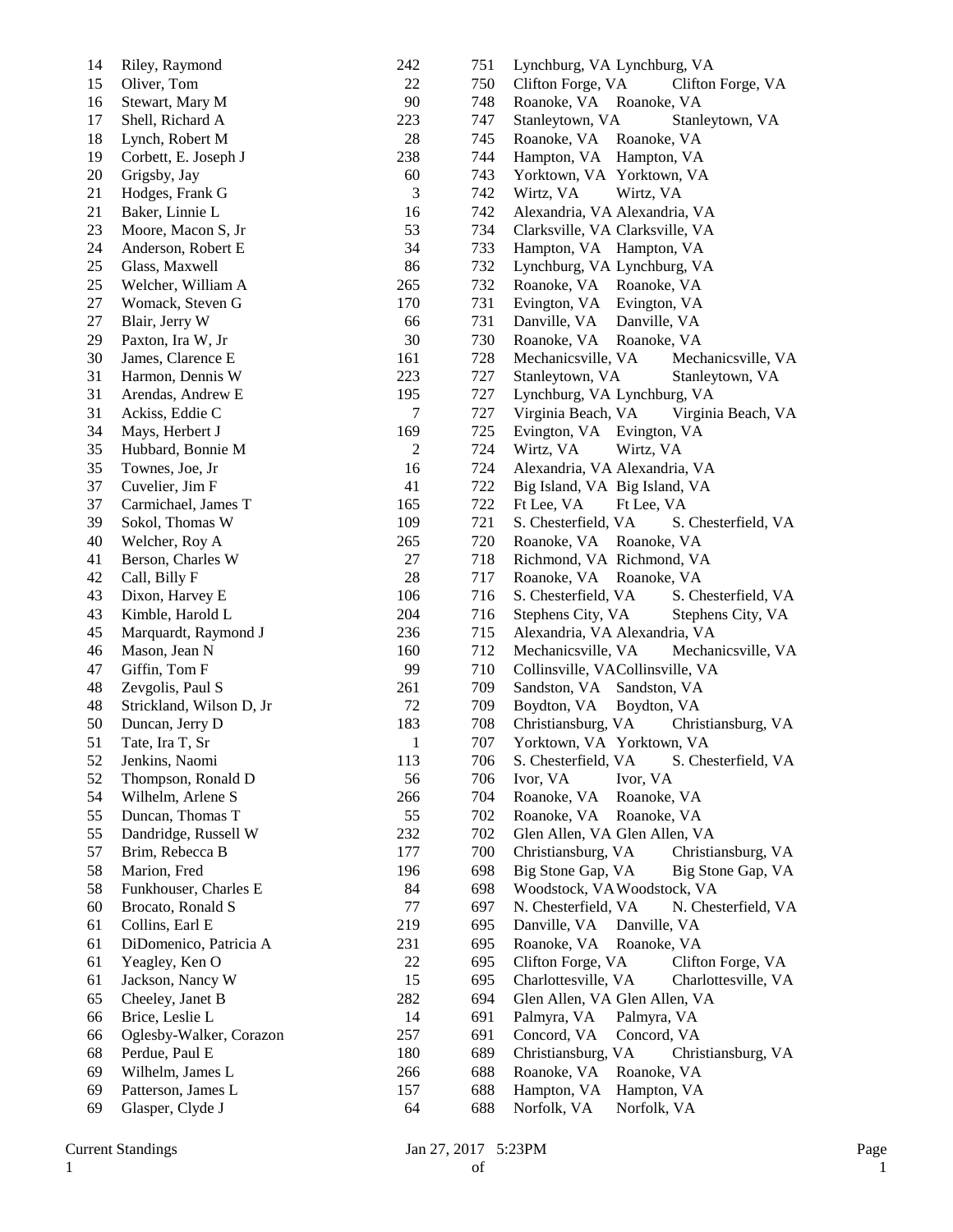| 72  | Pennell, Charlie M         | 63        | 686 | South Boston, VA<br>South Boston, VA       |
|-----|----------------------------|-----------|-----|--------------------------------------------|
| 73  | Hal, Robert                | 135       | 685 | Richmond, VA Richmond, VA                  |
| 74  | Thompson, Jeffrone         | 71        | 683 | Boydton, VA Boydton, VA                    |
| 74  | McLean, Sabra              | 276       | 683 | Greensboro, NCGreensboro, NC               |
| 76  | Moon, Richard              | 277       | 681 | Greensboro, NCGreensboro, NC               |
| 77  | Flowers, Ronald M          | 92        | 680 | Glen Allen, VA Glen Allen, VA              |
| 78  | Cullers, Robert E          | 247       | 679 | Singers Glen, VA<br>Singers Glen, VA       |
| 78  | Pierce, Betsy E            | 25        | 679 | Chesterfield, VA<br>Chesterfield, VA       |
| 80  | Knott, Gary E              | 51        | 678 | Weyers Cave, VA<br>Weyers Cave, VA         |
| 81  | Hudson, Oscar D            | 159       | 676 | Hampton, VA Hampton, VA                    |
| 82  | Robinson, Walter M         | 280       | 675 | Greensboro, NCGreensboro, NC               |
| 82  | Nunnally, William R        | 108       | 675 | S. Chesterfield, VA<br>S. Chesterfield, VA |
| 82  | Moore, Lee                 | 163       | 675 | Mechanicsville, VA<br>Mechanicsville, VA   |
| 85  | Marshall, Robert W         | 160       | 673 | Mechanicsville, VA<br>Mechanicsville, VA   |
| 86  | Wallace, Naomi             | 75        | 672 | Clifton Forge, VA<br>Clifton Forge, VA     |
| 86  | Boyette, Richard S, Sr     | 104       | 672 | S. Chesterfield, VA<br>S. Chesterfield, VA |
| 88  | Johnson, Bonna D           | 253       | 670 | Evington, VA Evington, VA                  |
| 89  | Pollett, Rich A            | 63        | 666 | South Boston, VA<br>South Boston, VA       |
| 90  | Hise, William, Jr          | 248       | 664 | Covington, VA Covington, VA                |
| 91  | Shuttleworth, Clyde (Ed) E | 72        | 662 | Boydton, VA<br>Boydton, VA                 |
| 92  | Witt, Roy B, III           | 148       | 661 | Lynchburg, VA Lynchburg, VA                |
| 92  | Hicks, Michael E           | 155       | 661 | Amherst, VA<br>Amherst, VA                 |
| 92  | Jackson, Willie B          | 69        | 661 | South Boston, VA<br>South Boston, VA       |
| 95  | Anderson, Nathaniel        | 191       | 660 | Richmond, VA Richmond, VA                  |
| 96  |                            | 78        | 659 | Richmond, VA Richmond, VA                  |
|     | Roane, Raymond O, Sr       |           |     |                                            |
| 96  | Powell, Ralph M, Sr        | 220<br>57 | 659 | Danville, VA<br>Danville, VA               |
| 98  | Porter, Frank, Jr          |           | 658 | Richmond, VA Richmond, VA                  |
| 98  | Washington, Lawrence       | 232       | 658 | Glen Allen, VA Glen Allen, VA              |
| 100 | O'Connell, William E       | 87        | 657 | Crimora, VA<br>Crimora, VA                 |
| 101 | Baker, Darnell             | 157       | 656 | Hampton, VA Hampton, VA                    |
| 102 | Taylor, Doris S            | 162       | 655 | Mechanicsville, VA<br>Mechanicsville, VA   |
| 102 | Glover, Alfed L            | 70        | 655 | South Boston, VA<br>South Boston, VA       |
| 102 | Wade, Joseph L, Jr         | 58        | 655 | Hopewell, VA Hopewell, VA                  |
| 105 | Walker, Harry H            | 257       | 654 | Concord, VA<br>Concord, VA                 |
| 105 | Skelton, George H          | 50        | 654 | Weyers Cave, VA<br>Weyers Cave, VA         |
| 107 | Pennix, George M           | 86        | 651 | Lynchburg, VA Lynchburg, VA                |
| 108 | Treynor, Victoria P        | 266       | 650 | Roanoke, VA Roanoke, VA                    |
| 109 | Zuchowski, J. Stephen S    | 106       | 648 | S. Chesterfield, VA<br>S. Chesterfield, VA |
| 109 | Pollan, Don                | 281       | 648 | Greensboro, NCGreensboro, NC               |
| 111 | Calloway, Charles S        | 242       | 646 | Lynchburg, VA Lynchburg, VA                |
| 112 | Lewis, Anselma             | 112       | 641 | S. Chesterfield, VA<br>S. Chesterfield, VA |
| 113 | Anderson, David R          | 62        | 640 | South Boston, VA<br>South Boston, VA       |
| 114 | Reynolds, John E           | 205       | 639 | Winchester, VA Winchester, VA              |
| 114 | Andrews, Ed E              | 238       | 639 | Hampton, VA Hampton, VA                    |
| 116 | Levy, Marian L             | 161       | 638 | Mechanicsville, VA<br>Mechanicsville, VA   |
| 117 | Conner, James M            | 33        | 637 | Churchville, VA<br>Churchville, VA         |
| 118 | Ashby, Richard A           | 259       | 636 | STEPHENS CITY, VA STEPHENS CITY, VA        |
| 118 | Fulghum, Billy O, Jr       | 7         | 636 | Virginia Beach, VA<br>Virginia Beach, VA   |
| 120 | Riley, Harvey R            | 263       | 635 | Roanoke, VA<br>Roanoke, VA                 |
| 120 | Murray, Hickey J, Jr       | 252       | 635 | Bethesda, MD<br>Bethesda, MD               |
| 122 | Potter, Lowell A           | 3         | 633 | Wirtz, VA<br>Wirtz, VA                     |
| 122 | Ford, David L              | 58        | 633 | Hopewell, VA Hopewell, VA                  |
| 122 | Howell, Steven N           | 142       | 633 | Hampton, VA<br>Hampton, VA                 |
| 125 | Stone, Larry W             | 12        | 632 | North, VA<br>North, VA                     |
| 125 | Wynn, David L              | 161       | 632 | Mechanicsville, VA<br>Mechanicsville, VA   |
| 127 | Holland, Bill W            | 92        | 630 | Glen Allen, VA Glen Allen, VA              |
| 128 | Montgomery, Joyce A        | 3         | 629 | Wirtz, VA<br>Wirtz, VA                     |
|     |                            | 73        |     |                                            |
| 128 | Lane, Sue                  |           | 629 | Covington, VA Covington, VA                |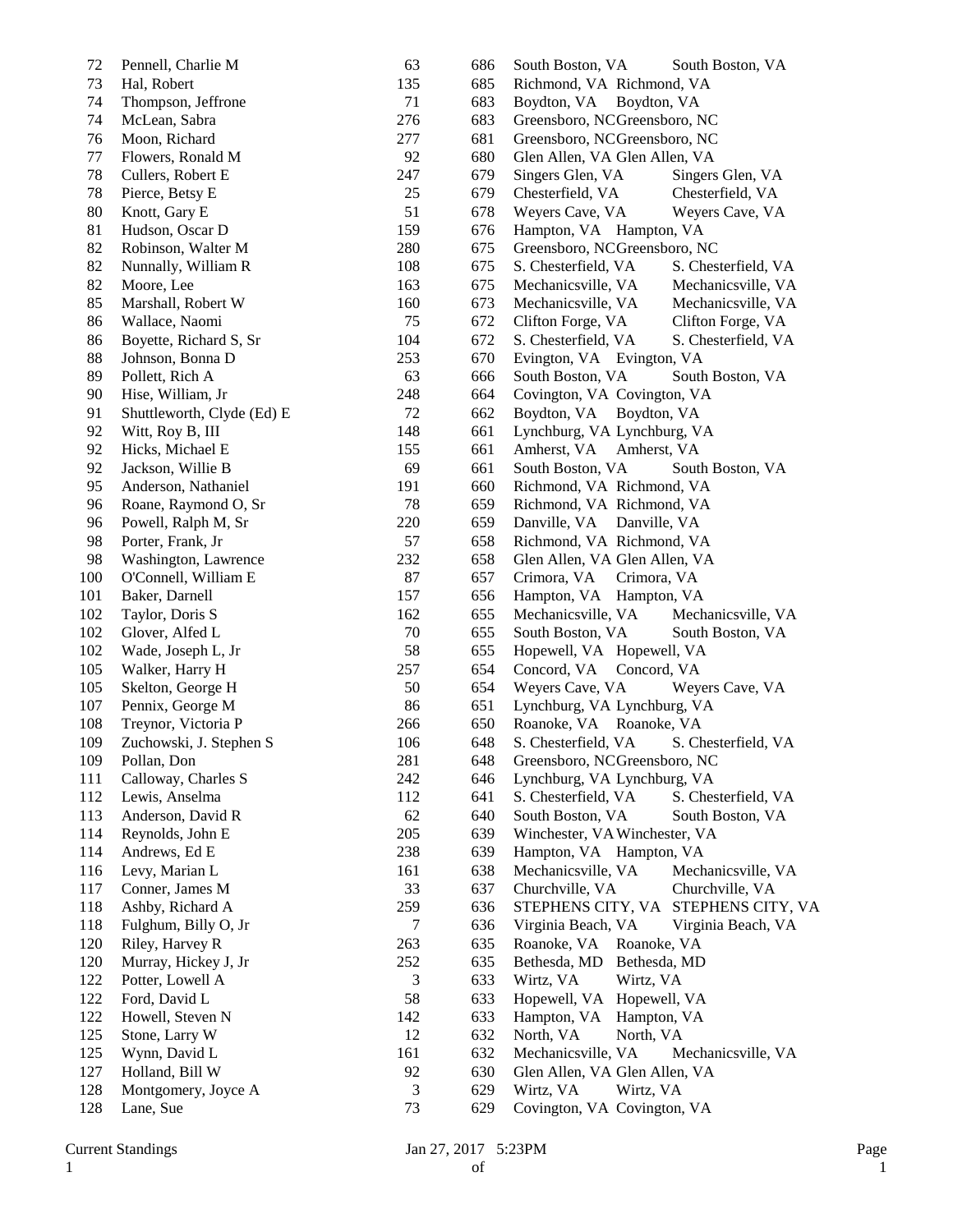| 130 | Simon, Merrill C, III            | 51  | 624 | Weyers Cave, VA               | Weyers Cave, VA    |
|-----|----------------------------------|-----|-----|-------------------------------|--------------------|
| 131 | McIntire, Steve D                | 208 | 623 | Winchester, VA Winchester, VA |                    |
| 132 | Pleasant, Jerry L, Sr            | 129 | 621 | Richmond, VA Richmond, VA     |                    |
| 133 | James, John                      | 64  | 618 | Norfolk, VA<br>Norfolk, VA    |                    |
| 134 | Hickey, Pat                      | 62  | 617 | South Boston, VA              | South Boston, VA   |
| 135 | Rudd, William (Ernie) E          | 94  | 613 | Richmond, VA Richmond, VA     |                    |
| 136 | King, William A                  | 70  | 609 | South Boston, VA              | South Boston, VA   |
| 137 | McGann, J. Robert                | 11  | 608 | Fredericksburg, VA            | Fredericksburg, VA |
| 138 | Rexrode, Glennie D               | 51  | 606 | Weyers Cave, VA               | Weyers Cave, VA    |
| 139 | Chrest, David T                  | 12  | 600 | North, VA<br>North, VA        |                    |
| 140 | Kwitkoski, Gary M                | 236 | 598 | Alexandria, VA Alexandria, VA |                    |
| 141 | Wheless, John B                  | 72  | 594 | Boydton, VA Boydton, VA       |                    |
| 141 | Garza, Ysidore (Izzy) F, Jr      | 128 | 594 | Richmond, VA Richmond, VA     |                    |
| 143 | Jackson, Donald L                | 132 | 587 | Richmond, VA Richmond, VA     |                    |
| 144 | Wohlford, George E               | 76  | 584 | Moneta, VA<br>Moneta, VA      |                    |
| 145 | Jones, Michael L                 | 203 | 574 | Glen Allen, VA Glen Allen, VA |                    |
| 146 | Corey, Dale E                    | 270 | 567 | Front Royal, VA               | Front Royal, VA    |
| 147 | Carter, Paul                     | 61  | 566 | South Boston, VA              | South Boston, VA   |
| 148 | Lee, Jimmy D                     | 158 | 564 | Mt. Crawford, VA              | Mt. Crawford, VA   |
| 149 | O'Brien, Phillip W, Jr           | 211 | 213 | Cross Junction, VA            | Cross Junction, VA |
| 150 | Taylor, Robert J                 | 184 | 183 | Christiansburg, VA            | Christiansburg, VA |
| 150 | Baer, Richard                    | 79  | 183 | Verona, VA<br>Verona, VA      |                    |
|     | The lowest score to cash is 750. |     |     |                               |                    |

## **OPEN SINGLES HANDICAP, 60-64, CLASS 3, Handicapped**

| Place | <b>Team name</b>      | <b>Entry</b> | <b>Score</b> | From From                                  |
|-------|-----------------------|--------------|--------------|--------------------------------------------|
| 1     | Stanger, Glenn M      | 185          | 812          | Christiansburg, VA<br>Christiansburg, VA   |
| 2     | Cimino, Ralph L, Jr   | 57           | 785          | Richmond, VA Richmond, VA                  |
| 3     | Paxton, Robert W      | 88           | 778          | Salem, VA<br>Salem, VA                     |
| 4     | Peoples, Rodgers      | 276          | 775          | Greensboro, NCGreensboro, NC               |
| 5     | Dixon, John H         | 69           | 769          | South Boston, VA<br>South Boston, VA       |
| 6     | Richardson, Paula D   | 141          | 762          | Hampton, VA Hampton, VA                    |
| 6     | Turner, Rodger D      | 220          | 762          | Danville, VA Danville, VA                  |
| 8     | Crawley, Timothy A    | 165          | 761          | Ft Lee, VA<br>Ft Lee, VA                   |
| 9     | Rowland, Clifton W    | 66           | 759          | Danville, VA<br>Danville, VA               |
| 10    | Lovegrove, Richard L  | 29           | 757          | Roanoke, VA Roanoke, VA                    |
| 11    | Lee, Garland L        | 31           | 752          | Petersburg, VA Petersburg, VA              |
| 11    | Thomas, Dale K        | 4            | 752          | Wirtz, VA<br>Wirtz, VA                     |
| 13    | Peterson, Stephen P   | 19           | 749          | Rockville, MD Rockville, MD                |
| 14    | Jessup, William, Sr   | 279          | 748          | Greensboro, NCGreensboro, NC               |
| 14    | Daugherty, Harvey L   | 195          | 748          | Lynchburg, VA Lynchburg, VA                |
| 16    | Gillispie, Gary A     | 231          | 746          | Roanoke, VA Roanoke, VA                    |
| 17    | Price, John T         | 251          | 745          | Dayton, VA<br>Dayton, VA                   |
| 18    | Williams, Doris S     | 166          | 744          | Madison Heights, VA<br>Madison Heights, VA |
| 19    | Galderisi, Margaret E | 209          | 743          | Winchester, VA Winchester, VA              |
| 20    | Pancoast, Robert T    | 54           | 736          | Newport News, VA<br>Newport News, VA       |
| 20    | Thompson, Randy       | 181          | 736          | Christiansburg, VA<br>Christiansburg, VA   |
| 22    | Christian, James R    | 235          | 730          | Lynchburg, VA Lynchburg, VA                |
| 23    | Gillispie, Debbie R   | 231          | 729          | Roanoke, VA Roanoke, VA                    |
| 24    | Hicks, Lillian L      | 194          | 728          | Richmond, VA Richmond, VA                  |
| 25    | Vaughters, Alice F    | 69           | 727          | South Boston, VA<br>South Boston, VA       |
| 26    | Adcock, Earl L        | 258          | 722          | Shacklefords, VA<br>Shacklefords, VA       |
| 26    | Petersen, Curtis A    | 16           | 722          | Alexandria, VA Alexandria, VA              |
| 28    | Redden, Marty C, Sr   | 277          | 720          | Greensboro, NCGreensboro, NC               |
| 29    | Ricks, Melvin N, Sr   | 64           | 715          | Norfolk, VA<br>Norfolk, VA                 |
| 29    | Tschupp, Gregory A    | 37           | 715          | Hampton, VA Hampton, VA                    |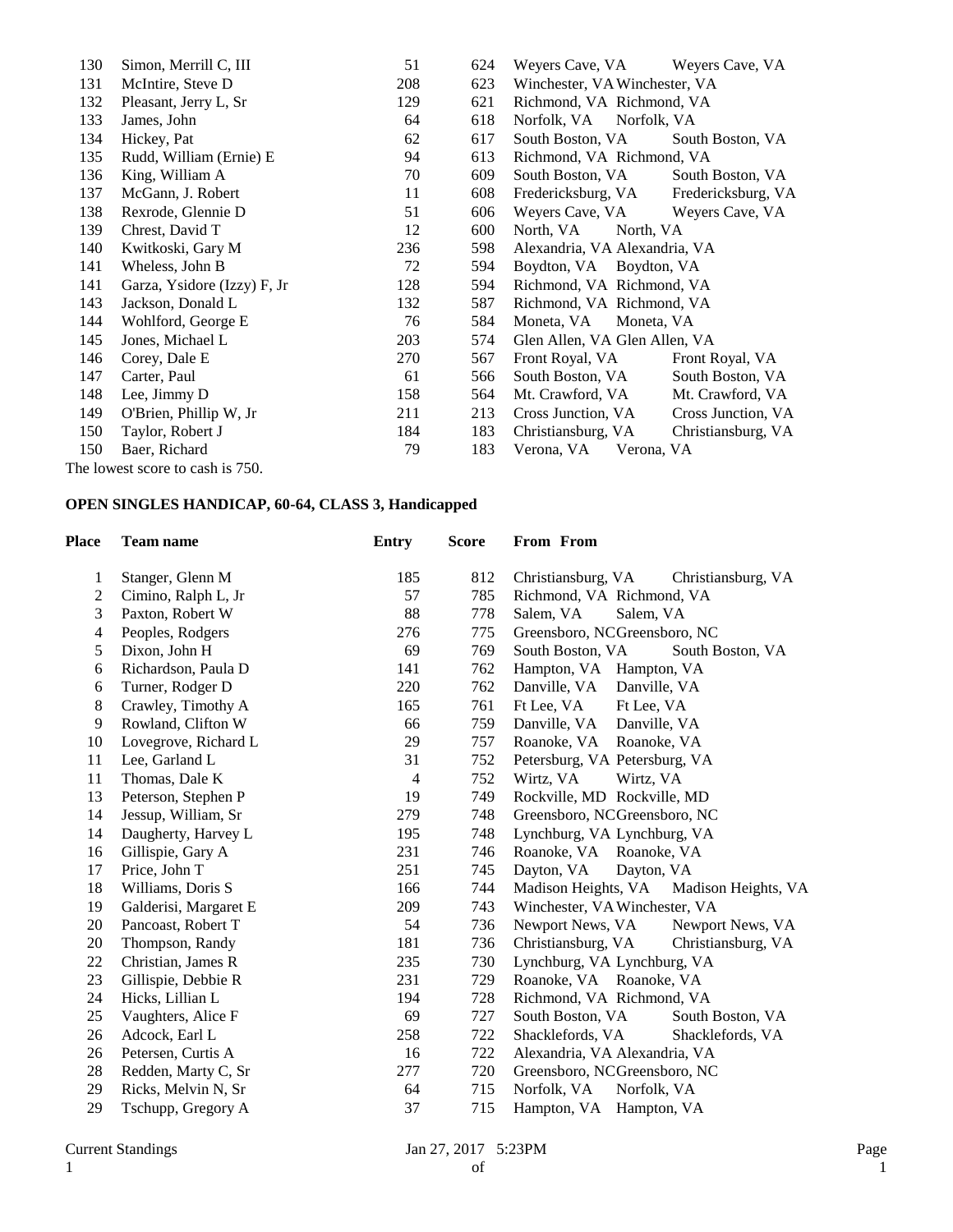| 31 | Calhoon, Richard L         | 29           | 714 | Roanoke, VA Roanoke, VA                    |
|----|----------------------------|--------------|-----|--------------------------------------------|
| 32 | Mason, James B             | 164          | 713 | Ft Lee, VA<br>Ft Lee, VA                   |
| 32 | Johnson, Paulis E          | 123          | 713 | Richmond, VA Richmond, VA                  |
| 32 | Brown, Aaron W             | 77           | 713 | N. Chesterfield, VA<br>N. Chesterfield, VA |
| 35 | Lewis, Daniel F            | 82           | 712 | Woodstock, VAWoodstock, VA                 |
| 35 | Estep, Roger L             | 82           | 712 | Woodstock, VAWoodstock, VA                 |
| 37 | Gentile, Peter A           | 139          | 711 | Chantilly, VA Chantilly, VA                |
| 37 | Thweatt, Wayne K           | 232          | 711 | Glen Allen, VA Glen Allen, VA              |
| 39 | Hendricks, Alan            | 220          | 709 | Danville, VA Danville, VA                  |
| 40 | Wilkerson, Fullicedo W     | 124          | 708 | Richmond, VA Richmond, VA                  |
| 41 | Hutcherson, Becky W        | 67           | 706 | South Boston, VA<br>South Boston, VA       |
| 41 | Branch, Jerry G            | 96           | 706 | Richmond, VA Richmond, VA                  |
| 43 | Baskin, Cynthia            | 277          | 704 | Greensboro, NCGreensboro, NC               |
| 43 | Stevens, Augustine M       | 95           | 704 | Richmond, VA Richmond, VA                  |
| 45 | Donathan, James G, Jr      | 178          | 703 | Christiansburg, VA<br>Christiansburg, VA   |
| 46 | Curtis, Stafford J         | 68           | 698 | South Boston, VA<br>South Boston, VA       |
| 46 | Hackney, Sandra M          | 253          | 698 | Evington, VA Evington, VA                  |
| 46 | Hedrick, Mike              | 229          | 698 | Forest, VA<br>Forest, VA                   |
| 46 | Cooper, Mary F             | 23           | 698 | Leesburg, VA Leesburg, VA                  |
| 46 | Bentley, Dewey T, Jr       | 107          | 698 | S. Chesterfield, VA<br>S. Chesterfield, VA |
| 51 | Griffin, Allen L           | 263          | 697 | Roanoke, VA Roanoke, VA                    |
| 51 | Phillingane, Eddie W       | 58           | 697 | Hopewell, VA Hopewell, VA                  |
| 51 | Simmons, Brian             | $22\,$       | 697 | Clifton Forge, VA<br>Clifton Forge, VA     |
| 51 | Sparks, Joe T              | $\,8\,$      | 697 | Goochland, VA Goochland, VA                |
| 55 | Chavis, Thomas L, III      | 245          | 695 | Chester, VA<br>Chester, VA                 |
| 55 | Carlton, Rick G            | 22           | 695 | Clifton Forge, VA<br>Clifton Forge, VA     |
| 57 | Tunstall, William H        | 162          | 694 | Mechanicsville, VA<br>Mechanicsville, VA   |
| 57 | Britton, Clyde M           | 96           | 694 | Richmond, VA Richmond, VA                  |
| 59 | Kline, Jean K              | 17           | 691 | Mechanicsville, VA<br>Mechanicsville, VA   |
| 60 | Sanders, Phillip L, Sr     | 112          | 690 | S. Chesterfield, VA<br>S. Chesterfield, VA |
| 61 | Sylvia, Michael L, Jr      | 246          | 688 | Yorktown, VA Yorktown, VA                  |
| 61 | Donathan, William L        | 179          | 688 | Christiansburg, VA<br>Christiansburg, VA   |
| 61 | Petrie, William J          | 146          | 688 | Lynchburg, VA Lynchburg, VA                |
| 64 | Hazel, Cristita C          | 198          | 687 | Woodbridge, VA<br>Woodbridge, VA           |
| 64 | Reynolds, Arthur B         | 141          | 687 | Hampton, VA Hampton, VA                    |
| 64 | Mays, Joyce P              | 149          | 687 | Phenix, VA<br>Phenix, VA                   |
| 67 | Slusher, Dennis M, Sr      | 87           | 682 | Crimora, VA<br>Crimora, VA                 |
| 67 | Smith, Billy, Jr           | 266          | 682 | Roanoke, VA<br>Roanoke, VA                 |
| 69 | Kitts, Warren D            | $\mathbf{1}$ | 681 | Yorktown, VA Yorktown, VA                  |
| 70 | Chrest, Elsie F            | 12           | 680 | North, VA<br>North, VA                     |
| 71 | Parker, Richmond, Jr       | 164          | 679 | Ft Lee, VA<br>Ft Lee, VA                   |
| 72 | Selby, Kenneth H           | 59           | 678 | Yorktown, VA Yorktown, VA                  |
| 73 | Barton, Marvin D           | 221          | 676 | Danville, VA<br>Danville, VA               |
| 74 | Robertson, James P         | 5            | 674 | Wirtz, VA<br>Wirtz, VA                     |
| 75 | Hodges, Connie T           | 3            | 673 | Wirtz, VA<br>Wirtz, VA                     |
| 76 | McDonough, Brian G         | 56           | 672 | Ivor, VA<br>Ivor, VA                       |
| 77 | Butts, Danny L             | 60           | 670 | Yorktown, VA Yorktown, VA                  |
| 77 | Jackson-Marshall, Agatha V | 160          | 670 | Mechanicsville, VA<br>Mechanicsville, VA   |
| 77 | Lewis, Chuck W             | 234          | 670 | Buena Vista, VA<br>Buena Vista, VA         |
| 80 | Shiflett, Christine R      | 25           | 669 | Chesterfield, VA<br>Chesterfield, VA       |
| 81 | Davis, Daphine M           | 155          | 667 | Amherst, VA<br>Amherst, VA                 |
| 82 | Gabbin, James E, Jr        | 198          | 666 | Woodbridge, VA<br>Woodbridge, VA           |
| 82 | Hughes, Sue F              | 61           | 666 | South Boston, VA<br>South Boston, VA       |
| 84 | Cotman, Henderson W, Jr    | 151          | 665 | Richmond, VA Richmond, VA                  |
| 85 | Greene, Lorna              | 281          | 663 | Greensboro, NCGreensboro, NC               |
| 86 | Myers, Jack W, Jr          | 59           | 662 | Yorktown, VA Yorktown, VA                  |
| 86 | Cayanong, Eufronio S       | 16           | 662 | Alexandria, VA Alexandria, VA              |
| 88 | Jones, Robert A            | 162          | 661 | Mechanicsville, VA<br>Mechanicsville, VA   |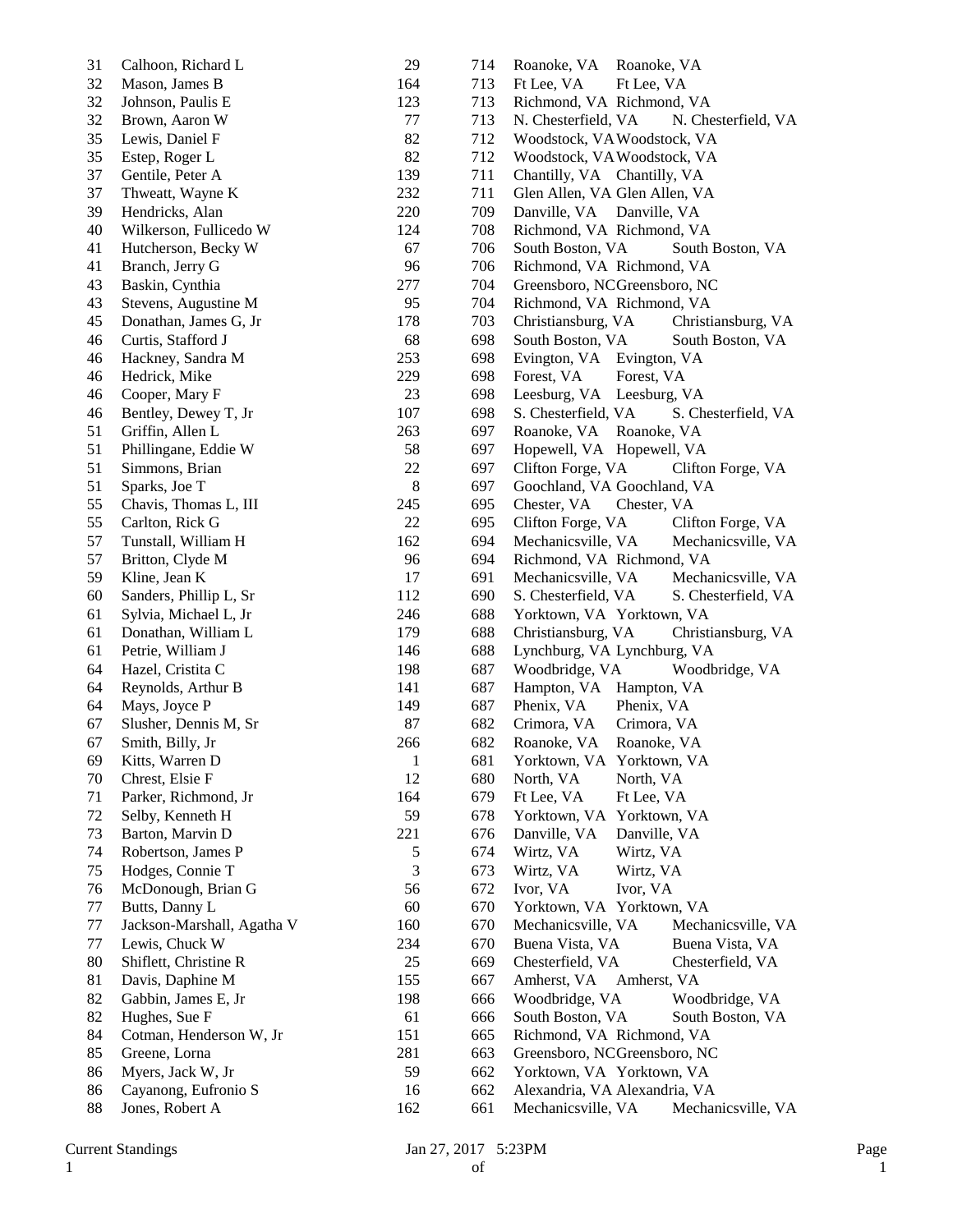| 89  | Jones, Milton E                | 164 | 659 | Ft Lee, VA<br>Ft Lee, VA                 |
|-----|--------------------------------|-----|-----|------------------------------------------|
| 90  | Pauley, Paul L                 | 263 | 658 | Roanoke, VA<br>Roanoke, VA               |
| 91  | Zirkle, Marvin R               | 154 | 657 | Salem, VA<br>Salem, VA                   |
| 92  | Banton, Victor E               | 192 | 655 | Concord, VA<br>Concord, VA               |
| 93  | Roberts, James H               | 251 | 652 | Dayton, VA<br>Dayton, VA                 |
| 93  | Campbell, Russell W            | 50  | 652 | Weyers Cave, VA<br>Weyers Cave, VA       |
| 95  | Layton, Betty                  | 273 | 651 | Covington, VA Covington, VA              |
| 95  | Hazelwood, Nancy C             | 250 | 651 | Halifax, VA<br>Halifax, VA               |
| 97  | Eanes, Joyce A                 | 23  | 650 | Leesburg, VA Leesburg, VA                |
| 97  | Moss, Debbie V                 | 163 | 650 | Mechanicsville, VA<br>Mechanicsville, VA |
| 97  | Pugh, Mary A                   | 280 | 650 | Greensboro, NCGreensboro, NC             |
| 100 | Gannon, Kevin F                | 28  | 649 | Roanoke, VA Roanoke, VA                  |
| 101 | Isley, Artie N                 | 57  | 648 | Richmond, VA Richmond, VA                |
| 102 | Cottino, Robert                | 259 | 647 | STEPHENS CITY, VA STEPHENS CITY, VA      |
| 102 | Parker-Cunningham, Wilhemenia  | 194 | 647 | Richmond, VA Richmond, VA                |
| 104 | Morris, Patty A                | 149 | 646 | Phenix, VA<br>Phenix, VA                 |
| 104 | Staton, Albert L               | 234 | 646 | Buena Vista, VA<br>Buena Vista, VA       |
| 106 | Hawkins, Anita M               | 197 | 645 | Woodbridge, VA<br>Woodbridge, VA         |
| 107 | Wall, Phillip W                | 224 | 641 | Stanleytown, VA<br>Stanleytown, VA       |
| 107 | Street, Ronald D               | 25  | 641 | Chesterfield, VA<br>Chesterfield, VA     |
| 109 | Thacker, Monroe, Jr            | 221 | 640 | Danville, VA Danville, VA                |
| 110 | Foster, Ronald                 | 197 | 639 | Woodbridge, VA<br>Woodbridge, VA         |
| 111 | Journiette, Cassandra L        | 264 | 637 | Roanoke, VA Roanoke, VA                  |
| 112 | Stevens, Aubrey, Jr            | 95  | 634 | Richmond, VA Richmond, VA                |
| 113 | Kirby, Carolyn S               | 17  | 630 | Mechanicsville, VA<br>Mechanicsville, VA |
| 114 | Griffis, Larry D               | 98  | 629 | Henrico, VA<br>Henrico, VA               |
| 114 | Martin, Vanessa                | 280 | 629 | Greensboro, NCGreensboro, NC             |
| 114 | Seal, Larry W                  | 158 | 629 | Mt. Crawford, VA<br>Mt. Crawford, VA     |
| 117 | Rhodenizer, Stephen            | 73  | 624 | Covington, VA Covington, VA              |
| 118 | Smith, Deborah D               | 52  | 623 | Weyers Cave, VA<br>Weyers Cave, VA       |
| 119 | Martin, Brian E                | 258 | 620 | Shacklefords, VA<br>Shacklefords, VA     |
| 120 | Bland, Randolph L              | 165 | 619 | Ft Lee, VA<br>Ft Lee, VA                 |
| 121 | Martin, Linda A                | 257 | 617 | Concord, VA<br>Concord, VA               |
| 122 | Goode, Michael L               | 123 | 615 | Richmond, VA Richmond, VA                |
| 123 | Barbour, Sidney P              | 254 | 609 | Lynchburg, VA Lynchburg, VA              |
| 124 | Brown, Jimmy                   | 68  | 606 | South Boston, VA<br>South Boston, VA     |
| 125 | Carter, Deborah W              | 61  | 604 | South Boston, VA<br>South Boston, VA     |
| 125 | Yopp, Rick W                   | 55  | 604 | Roanoke, VA Roanoke, VA                  |
| 127 | Kirby, James L                 | 17  | 603 | Mechanicsville, VA<br>Mechanicsville, VA |
| 128 | Ridgeway, Walter G, II         | 73  | 596 | Covington, VA Covington, VA              |
| 129 | McLean, Lawrence L             | 276 | 593 | Greensboro, NCGreensboro, NC             |
| 130 | Russell, Bruce H               | 198 | 590 | Woodbridge, VA<br>Woodbridge, VA         |
| 131 | Ellinger, James S              | 87  | 582 | Crimora, VA<br>Crimora, VA               |
| 132 | Hudson, William G              | 221 | 581 | Danville, VA<br>Danville, VA             |
| 133 | Watkins, Joseph H              | 224 | 580 | Stanleytown, VA<br>Stanleytown, VA       |
| 133 | Gee, Lloyd E                   | 31  | 580 | Petersburg, VA Petersburg, VA            |
| 135 | Hutcherson, Richard C, Jr      | 67  | 569 | South Boston, VA<br>South Boston, VA     |
| 136 | Hackney, Frank W, Jr           | 147 | 463 | Lynchburg, VA Lynchburg, VA              |
| 137 | Sprigings, Kenneth D           | 226 | 437 | Salem, VA<br>Salem, VA                   |
| 138 | Davis, Karen B                 | 79  | 237 | Verona, VA<br>Verona, VA                 |
| 139 | Herndon, Earl L, Jr            | 261 | 227 | Sandston, VA<br>Sandston, VA             |
| 140 | Davis, Albert                  | 20  | 57  | Rockville, MD Rockville, MD              |
| 141 | O'Brien, Mary J                | 211 | 6   | Cross Junction, VA<br>Cross Junction, VA |
|     | he lowest score to cash is 812 |     |     |                                          |

The lowest score to cash is 812.

## **OPEN SINGLES HANDICAP, 55-59, CLASS 4, Handicapped**

| Place Team name          | Entry | Score               | <b>From From</b> |      |
|--------------------------|-------|---------------------|------------------|------|
| <b>Current Standings</b> |       | Jan 27, 2017 5:23PM |                  | Page |
|                          |       | of                  |                  |      |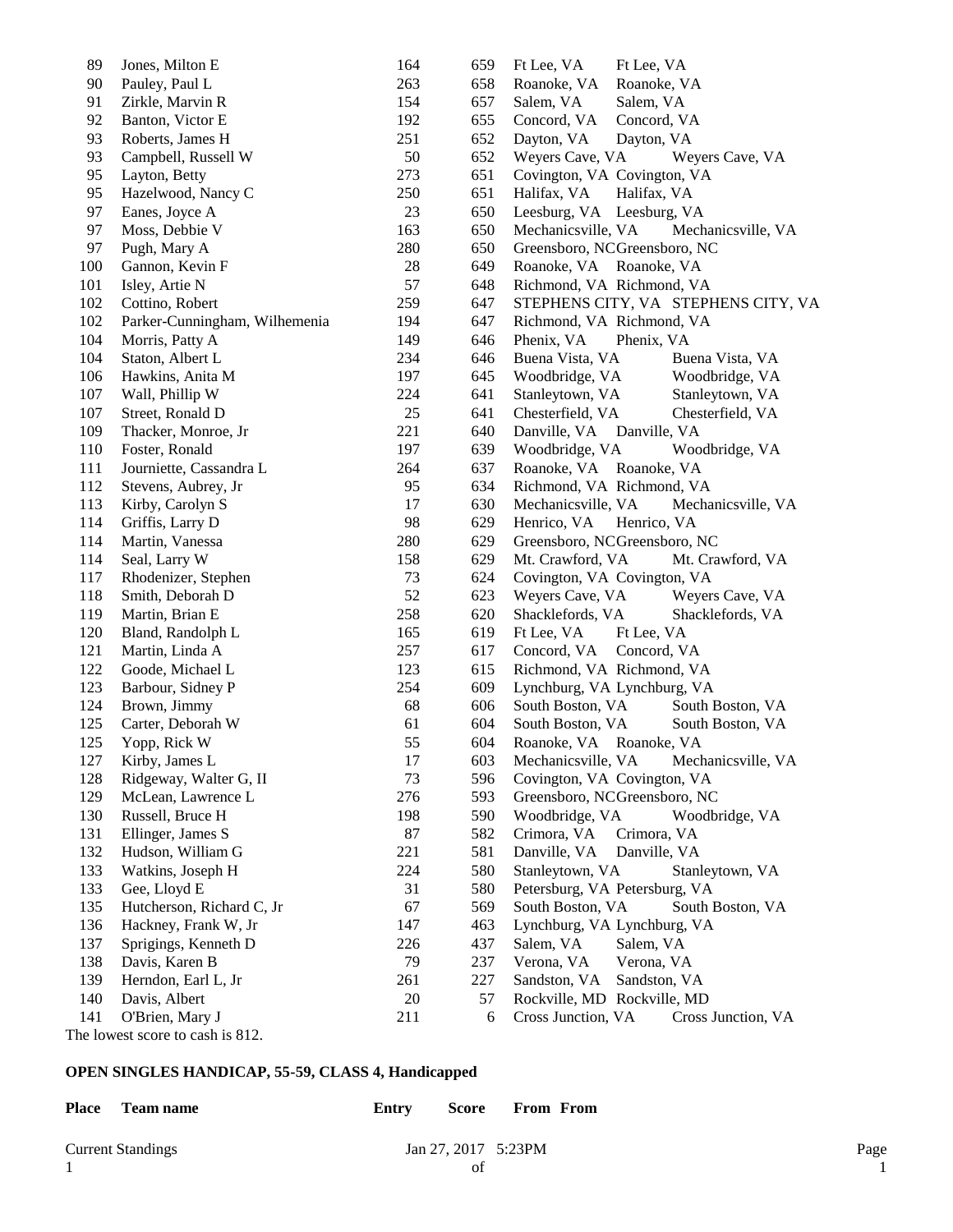| $\mathbf{1}$   | Killip, David J           | 149            | 842 | Phenix, VA<br>Phenix, VA                   |
|----------------|---------------------------|----------------|-----|--------------------------------------------|
| $\mathbf{2}$   | Hale, Larry H             | 88             | 835 | Salem, VA<br>Salem, VA                     |
| 3              | Cofflin, Mike W           | 230            | 817 | Forest, VA<br>Forest, VA                   |
| $\overline{4}$ | Clements, Paula           | 91             | 803 | Clifton, VA<br>Clifton, VA                 |
| 5              | Miyamasu, Myles M         | 19             | 799 | Rockville, MD Rockville, MD                |
| 6              | McKinney, Ricky G         | 89             | 784 | Roanoke, VA<br>Roanoke, VA                 |
| 7              | Kitts, Teresa E           | $\mathbf{1}$   | 777 | Yorktown, VA Yorktown, VA                  |
| 8              | Langone, Stephen          | 20             | 774 | Rockville, MD Rockville, MD                |
| 9              | Twyman, Joseph E, Jr      | 142            | 773 | Hampton, VA<br>Hampton, VA                 |
| 10             | West, Thomas W, Sr        | 159            | 765 | Hampton, VA<br>Hampton, VA                 |
| 11             | Young, Mike W             | 18             | 764 | Rocky Mount, VA<br>Rocky Mount, VA         |
| 12             | Bohanan, Arnold R         | 179            | 760 | Christiansburg, VA<br>Christiansburg, VA   |
| 12             | Blevins, James T          | 33             | 760 | Churchville, VA<br>Churchville, VA         |
| 14             | Gardner, Bennett K        | 91             | 755 | Clifton, VA<br>Clifton, VA                 |
| 15             | Jennings, Keith           | 229            | 754 | Forest, VA<br>Forest, VA                   |
| 16             | Wilson, Roger K           | 99             | 748 | Collinsville, VACollinsville, VA           |
| 17             | Stables, James E          | 94             | 747 | Richmond, VA Richmond, VA                  |
| 17             | Cunningham, Valerie L     | 203            | 747 | Glen Allen, VA Glen Allen, VA              |
| 19             | Kidd, Patricia B          | 253            | 745 | Evington, VA Evington, VA                  |
| $20\,$         | Mims, Gary N              | 97             | 740 | Midlothian, VA Midlothian, VA              |
| 21             | Ritchie, Michael A        | 200            | 736 | Marion, VA<br>Marion, VA                   |
| 22             | Wingfield, Danny W, Sr    | 30             | 735 | Roanoke, VA<br>Roanoke, VA                 |
| 23             | Davis, Ralph A, Jr        | 111            | 733 | S. Chesterfield, VA<br>S. Chesterfield, VA |
| 23             | Thomas, Vanessa N         | 84             | 733 | Woodstock, VAWoodstock, VA                 |
| 23             | Campbell, Cynthia D       | 50             | 733 | Weyers Cave, VA<br>Weyers Cave, VA         |
| 26             | Gilbert, Rosie L          | 8              | 731 | Goochland, VA Goochland, VA                |
| 26             | Scott, Shearl L           | 41             | 731 | Big Island, VA Big Island, VA              |
| 28             | Sperry, Johnny A          | 233            | 730 | Brookneal, VA Brookneal, VA                |
| 28             | Sprigings, Joe Ann        | 226            | 730 | Salem, VA<br>Salem, VA                     |
| 30             | Bray, Cecil G             | 93             | 729 | Richmond, VA Richmond, VA                  |
| 30             | Thompson, Joe H           | 15             | 729 | Charlottesville, VA<br>Charlottesville, VA |
| 32             | Carter, Brenda A          | 161            | 728 | Mechanicsville, VA<br>Mechanicsville, VA   |
| 33             | Swartz, Robert R          | 158            | 727 | Mt. Crawford, VA<br>Mt. Crawford, VA       |
| 34             | Baker, Gladys G           | 157            | 725 | Hampton, VA Hampton, VA                    |
| 35             | Besures, Edward J         | 38             | 724 | Hampton, VA Hampton, VA                    |
| 36             | Clayton, Kenneth A        | 19             | 723 | Rockville, MD Rockville, MD                |
| 37             | Hogue, Rikky S            | 18             | 721 | Rocky Mount, VA<br>Rocky Mount, VA         |
| 38             | Mays, Calvin T            | 229            | 719 | Forest, VA<br>Forest, VA                   |
| 39             | Snow, Paul                | 83             | 718 | Woodstock, VA Woodstock, VA                |
| 40             | Gould, King J             | $\overline{2}$ | 715 | Wirtz, VA<br>Wirtz, VA                     |
| 41             | Layton, Mike              | 274            | 714 | Covington, VA Covington, VA                |
| 42             | Hastings, Sidney L        | 282            | 713 | Glen Allen, VA Glen Allen, VA              |
| 43             | Cathey, John K            | 246            | 712 | Yorktown, VA Yorktown, VA                  |
| 43             | Wiley, Christopher        | 90             | 712 | Roanoke, VA<br>Roanoke, VA                 |
| 45             | Richardson, Russell J, Sr | 5              | 710 | Wirtz, VA<br>Wirtz, VA                     |
| 45             | Payne, Kathy D            | 90             | 710 | Roanoke, VA<br>Roanoke, VA                 |
| 45             | Hogue, Cecil C            | 68             | 710 | South Boston, VA<br>South Boston, VA       |
| 48             | Blanchard, Kenneth A      | 235            | 709 | Lynchburg, VA Lynchburg, VA                |
| 48             | Counts, Ann A             | 251            | 709 | Dayton, VA<br>Dayton, VA                   |
| 50             | Schnablegger, David M     | 192            | 707 | Concord, VA<br>Concord, VA                 |
| 51             | Shaw, Jack J              | 139            | 703 | Chantilly, VA<br>Chantilly, VA             |
| 52             | Drake, Willis             | 83             | 702 | Woodstock, VAWoodstock, VA                 |
| 52             | Camper, Henry W           | 242            | 702 | Lynchburg, VA Lynchburg, VA                |
| 54             | Young, Karen P            | 5              | 701 | Wirtz, VA<br>Wirtz, VA                     |
| 55             | Coffey, Edward L          | 234            | 700 | Buena Vista, VA<br>Buena Vista, VA         |
| 55             | Fuller, Jerry K           | 224            | 700 | Stanleytown, VA<br>Stanleytown, VA         |
| 57             | Kitts, Jeno D             | 168            | 699 | Evington, VA Evington, VA                  |
|                |                           |                |     |                                            |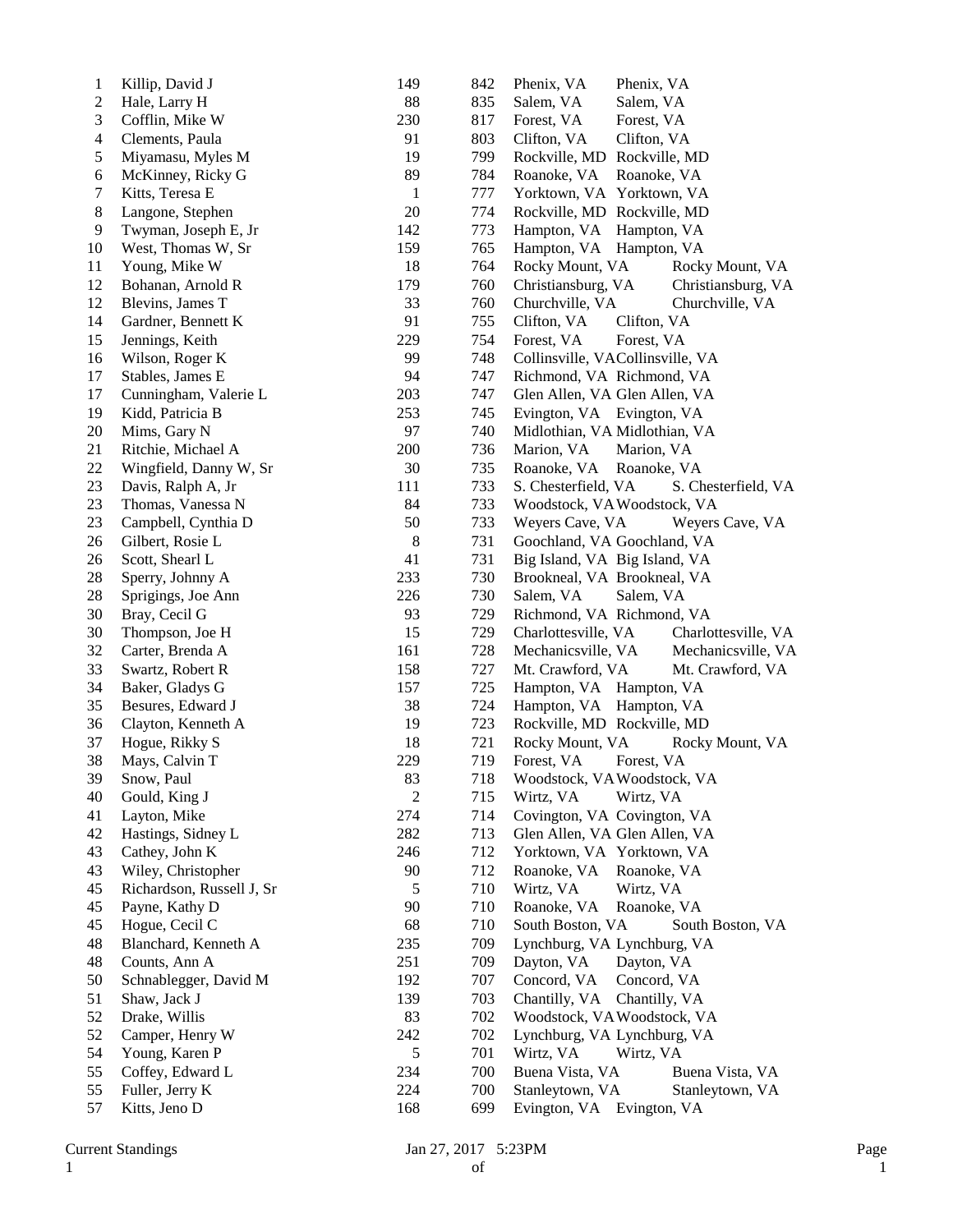| 57  | Schmidt, Vicky L           | 59  | 699 | Yorktown, VA Yorktown, VA                    |
|-----|----------------------------|-----|-----|----------------------------------------------|
| 59  | Murray, Jay W              | 36  | 694 | Hampton, VA Hampton, VA                      |
| 59  | Spellman, G. Michael       | 37  | 694 | Hampton, VA Hampton, VA                      |
| 59  | Hogue, Sylvia A            | 68  | 694 | South Boston, VA<br>South Boston, VA         |
| 59  | Thompson, Frank A          | 198 | 694 | Woodbridge, VA<br>Woodbridge, VA             |
| 59  | Abbitt, Jim H              | 170 | 694 | Evington, VA Evington, VA                    |
| 64  | Price, Karen               | 251 | 691 | Dayton, VA<br>Dayton, VA                     |
| 64  | Rhoads, Michael S          | 271 | 691 | Front Royal, VA<br>Front Royal, VA           |
| 66  | Ogden, Ken, Jr             | 242 | 690 | Lynchburg, VA Lynchburg, VA                  |
| 67  | Griffis, L Francine        | 98  | 688 | Henrico, VA<br>Henrico, VA                   |
| 68  | Knight, Frank R            | 263 | 687 | Roanoke, VA<br>Roanoke, VA                   |
| 68  | Garnett, Leon D            | 92  | 687 | Glen Allen, VA Glen Allen, VA                |
| 70  | Clary, Robert R            | 40  | 685 | Amelia Court House, VAAmelia Court House, VA |
| 71  | Martin, Bobbie J           | 258 | 684 | Shacklefords, VA<br>Shacklefords, VA         |
| 72  | Vandergrift, Vickie V      | 226 | 682 | Salem, VA<br>Salem, VA                       |
| 72  | Pancoast, Steven           | 54  | 682 | Newport News, VA<br>Newport News, VA         |
| 74  | Hurt, Bobby                | 230 | 681 | Forest, VA<br>Forest, VA                     |
| 75  | Killip, Janet L            | 149 | 680 | Phenix, VA<br>Phenix, VA                     |
| 76  | Morton, Arthur W, Jr       | 32  | 679 | Richmond, VA Richmond, VA                    |
| 77  | Clements, John K, Jr       | 91  | 676 | Clifton, VA<br>Clifton, VA                   |
| 77  | Bofinger, Deborah          | 83  | 676 | Woodstock, VA Woodstock, VA                  |
| 79  | Miles, Jack, Jr            | 133 | 675 | Richmond, VA Richmond, VA                    |
| 79  | Wheeler, Debbie            | 192 | 675 | Concord, VA<br>Concord, VA                   |
| 81  | Christian, Red M           | 203 | 673 | Glen Allen, VA Glen Allen, VA                |
| 82  | Edmonds, Jeffrey L         | 69  | 670 | South Boston, VA<br>South Boston, VA         |
| 83  | Jessie, Rebecca H          | 258 | 667 | Shacklefords, VA<br>Shacklefords, VA         |
| 84  | Cobb, Lorenzo              | 276 | 666 | Greensboro, NCGreensboro, NC                 |
| 84  | Ellison, Randy H           | 146 | 666 | Lynchburg, VA Lynchburg, VA                  |
| 86  | Lukowski, Mark V           | 41  | 665 | Big Island, VA Big Island, VA                |
| 86  | Moore, Mike W              | 74  | 665 | Forest, VA<br>Forest, VA                     |
| 86  | Washington, Ricky A        | 92  | 665 | Glen Allen, VA Glen Allen, VA                |
| 86  | Anderson, Derek L          | 20  | 665 | Rockville, MD Rockville, MD                  |
| 90  | Morton, Ollie K            | 32  | 664 | Richmond, VA Richmond, VA                    |
| 90  | Pleasants-Lewis, Theresita | 32  | 664 | Richmond, VA Richmond, VA                    |
| 92  | Foster, Petra              | 197 | 662 | Woodbridge, VA<br>Woodbridge, VA             |
| 92  | Myers, Debbie H            | 59  | 662 | Yorktown, VA Yorktown, VA                    |
| 92  | Nichols, David S           | 18  | 662 | Rocky Mount, VA<br>Rocky Mount, VA           |
| 95  | Drake, Marilyn S           | 83  | 660 | Woodstock, VA Woodstock, VA                  |
| 95  | Toler, Deb G               | 282 | 660 | Glen Allen, VA Glen Allen, VA                |
| 95  | Morris, Joseph N           | 6   | 660 | Barboursville, VA<br>Barboursville, VA       |
| 98  | Combs, Ann M               | 89  | 659 | Roanoke, VA<br>Roanoke, VA                   |
| 99  | King, John K               | 76  | 655 | Moneta, VA<br>Moneta, VA                     |
| 99  | Byer, Roger                | 274 | 655 | Covington, VA Covington, VA                  |
| 99  | Mabry, Elton L             | 113 | 655 | S. Chesterfield, VA<br>S. Chesterfield, VA   |
| 102 | Cruz, Joseph R             | 24  | 654 | Aulander, NC Aulander, NC                    |
| 103 | Smith, Stanley             | 70  | 653 | South Boston, VA<br>South Boston, VA         |
| 104 | Beaulac, Michael J         | 60  | 651 | Yorktown, VA Yorktown, VA                    |
| 105 | Barrett, Melany            | 24  | 650 | Aulander, NC<br>Aulander, NC                 |
| 106 | Dixon, Betty               | 253 | 648 | Evington, VA<br>Evington, VA                 |
| 107 | Perry, Carl                | 72  | 646 | Boydton, VA<br>Boydton, VA                   |
| 108 | Summers, Donald D, Jr      | 37  | 644 | Hampton, VA<br>Hampton, VA                   |
| 109 | Agee, David C              | 100 | 640 | Collinsville, VACollinsville, VA             |
| 110 | Thompson, Mack W           | 96  | 638 | Richmond, VA Richmond, VA                    |
| 111 | Tapscott, Steve H          | 42  | 637 | Richmond, VA Richmond, VA                    |
| 112 | Fazzi, Rick J, Jr          | 57  | 634 | Richmond, VA Richmond, VA                    |
| 113 | Penn, Leonard E            | 264 | 630 | Roanoke, VA Roanoke, VA                      |
| 114 | Wright, Bennie J           | 38  | 628 | Hampton, VA Hampton, VA                      |
| 115 | Brown, Hezzie J, Jr        | 70  | 623 | South Boston, VA<br>South Boston, VA         |
|     |                            |     |     |                                              |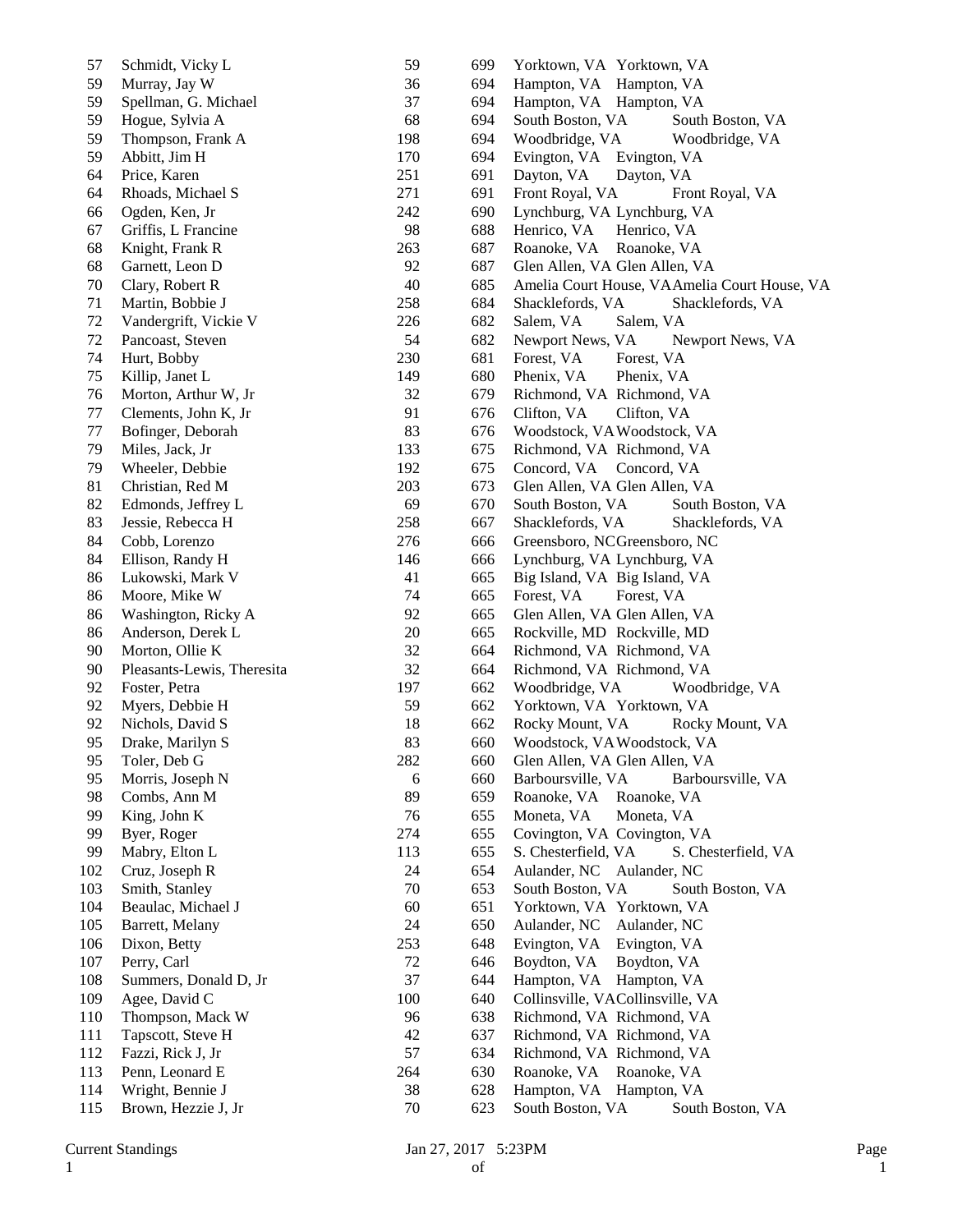| 115 | Banicky, John D                  | 24  | 623 | Aulander, NC Aulander, NC             |
|-----|----------------------------------|-----|-----|---------------------------------------|
| 117 | Klingenfus, John A               | 146 | 614 | Lynchburg, VA Lynchburg, VA           |
| 118 | Davis-Brown, Peggy A             | 96  | 612 | Richmond, VA Richmond, VA             |
| 119 | Estep, Denise B                  | 84  | 611 | Woodstock, VA Woodstock, VA           |
| 119 | Altizer, Walter R                | 87  | 611 | Crimora, VA Crimora, VA               |
| 121 | Davis, Stanley W                 | 95  | 607 | Richmond, VA Richmond, VA             |
| 122 | Payne, Jesse E                   | 169 | 603 | Evington, VA Evington, VA             |
| 123 | White, Bruce R, Sr               | 95  | 592 | Richmond, VA Richmond, VA             |
| 124 | Tunstall, Jo A                   | 162 | 589 | Mechanicsville, VA Mechanicsville, VA |
| 125 | Mosley, Johnny, Jr               | 71  | 587 | Boydton, VA Boydton, VA               |
| 126 | Morris, Kevin A                  | 238 | 584 | Hampton, VA Hampton, VA               |
| 127 | Anton, Charles J                 | 42  | 563 | Richmond, VA Richmond, VA             |
| 128 | Carter, Jon J                    | 158 | 546 | Mt. Crawford, VA<br>Mt. Crawford, VA  |
| 129 | Mitchell, Franklin D             | 151 | 545 | Richmond, VA Richmond, VA             |
| 130 | Walters, James G, Jr.            | 261 | 324 | Sandston, VA Sandston, VA             |
|     | The lowest score to cash is 760. |     |     |                                       |

#### **OPEN SINGLES HANDICAP, 50-54, CLASS 5, Handicapped**

| <b>Place</b>   | <b>Team name</b>       | <b>Entry</b> | <b>Score</b> | From From                          |
|----------------|------------------------|--------------|--------------|------------------------------------|
| 1              | Paxton, Bruce A        | 273          | 809          | Covington, VA Covington, VA        |
| $\sqrt{2}$     | Maple, Orlando L       | 203          | 804          | Glen Allen, VA Glen Allen, VA      |
| 3              | Lindsay, Christopher D | 272          | 803          | Covington, VA Covington, VA        |
| $\overline{4}$ | Pifer, Mark A          | 273          | 799          | Covington, VA Covington, VA        |
| 5              | McPherson, James L     | 170          | 779          | Evington, VA Evington, VA          |
| 6              | Nelson, Inez           | 279          | 777          | Greensboro, NCGreensboro, NC       |
| $\tau$         | Petty, Francis L       | 219          | 769          | Danville, VA<br>Danville, VA       |
| 8              | Jamison, Theresa       | 281          | 766          | Greensboro, NCGreensboro, NC       |
| 9              | Hale, Melodie E        | 29           | 760          | Roanoke, VA<br>Roanoke, VA         |
| 9              | McNeill, Ric           | 159          | 760          | Hampton, VA<br>Hampton, VA         |
| 11             | Nash, Mark D           | 170          | 759          | Evington, VA<br>Evington, VA       |
| 12             | Sova, Walter H, Jr     | 235          | 754          | Lynchburg, VA Lynchburg, VA        |
| 13             | Green, Johnny J, Jr    | 225          | 752          | Forest, VA<br>Forest, VA           |
| 14             | Harris, William H, III | 265          | 738          | Roanoke, VA<br>Roanoke, VA         |
| 15             | Murphy, Penny K        | 252          | 736          | Bethesda, MD Bethesda, MD          |
| 15             | Wirt, Jeffrey          | 147          | 736          | Lynchburg, VA Lynchburg, VA        |
| 17             | Zimmerman, Rosemary P  | 271          | 734          | Front Royal, VA<br>Front Royal, VA |
| 17             | Eller, Becky A         | 200          | 734          | Marion, VA<br>Marion, VA           |
| 19             | Brede, Thomas R        | 94           | 733          | Richmond, VA Richmond, VA          |
| 20             | Davis, Darrell K       | 221          | 732          | Danville, VA<br>Danville, VA       |
| 21             | Lillard, Mary C        | 270          | 730          | Front Royal, VA<br>Front Royal, VA |
| 22             | Fletcher, Kevin C      | 270          | 728          | Front Royal, VA<br>Front Royal, VA |
| 23             | Durrett, Joseph A      | 30           | 727          | Roanoke, VA Roanoke, VA            |
| 24             | Camden, Barry L        | 33           | 725          | Churchville, VA<br>Churchville, VA |
| 25             | Hanes, David E         | 46           | 724          | Lexington, VA Lexington, VA        |
| 26             | Rengers, Vickie B      | 261          | 723          | Sandston, VA Sandston, VA          |
| 27             | Guth, Mike             | 272          | 720          | Covington, VA Covington, VA        |
| 28             | Lee, James D, Jr       | 227          | 718          | Midlothian, VA Midlothian, VA      |
| 28             | Tucker, Larry W, Jr    | 230          | 718          | Forest, VA<br>Forest, VA           |
| 30             | Payne, William A       | 90           | 716          | Roanoke, VA<br>Roanoke, VA         |
| 30             | Vaughan, Sturlen C     | 55           | 716          | Roanoke, VA<br>Roanoke, VA         |
| 32             | Smithers, Randy        | 272          | 714          | Covington, VA Covington, VA        |
| 33             | Toney, Theophilus      | 131          | 713          | Richmond, VA Richmond, VA          |
| 34             | Hepler, Jack R, Jr     | 274          | 712          | Covington, VA Covington, VA        |
| 35             | Shelton, Kelvin G      | 124          | 706          | Richmond, VA Richmond, VA          |
| 36             | Hill, Portia M         | 264          | 705          | Roanoke, VA<br>Roanoke, VA         |
| 36             | Keene, Robert, Jr      | 165          | 705          | Ft Lee, VA<br>Ft Lee, VA           |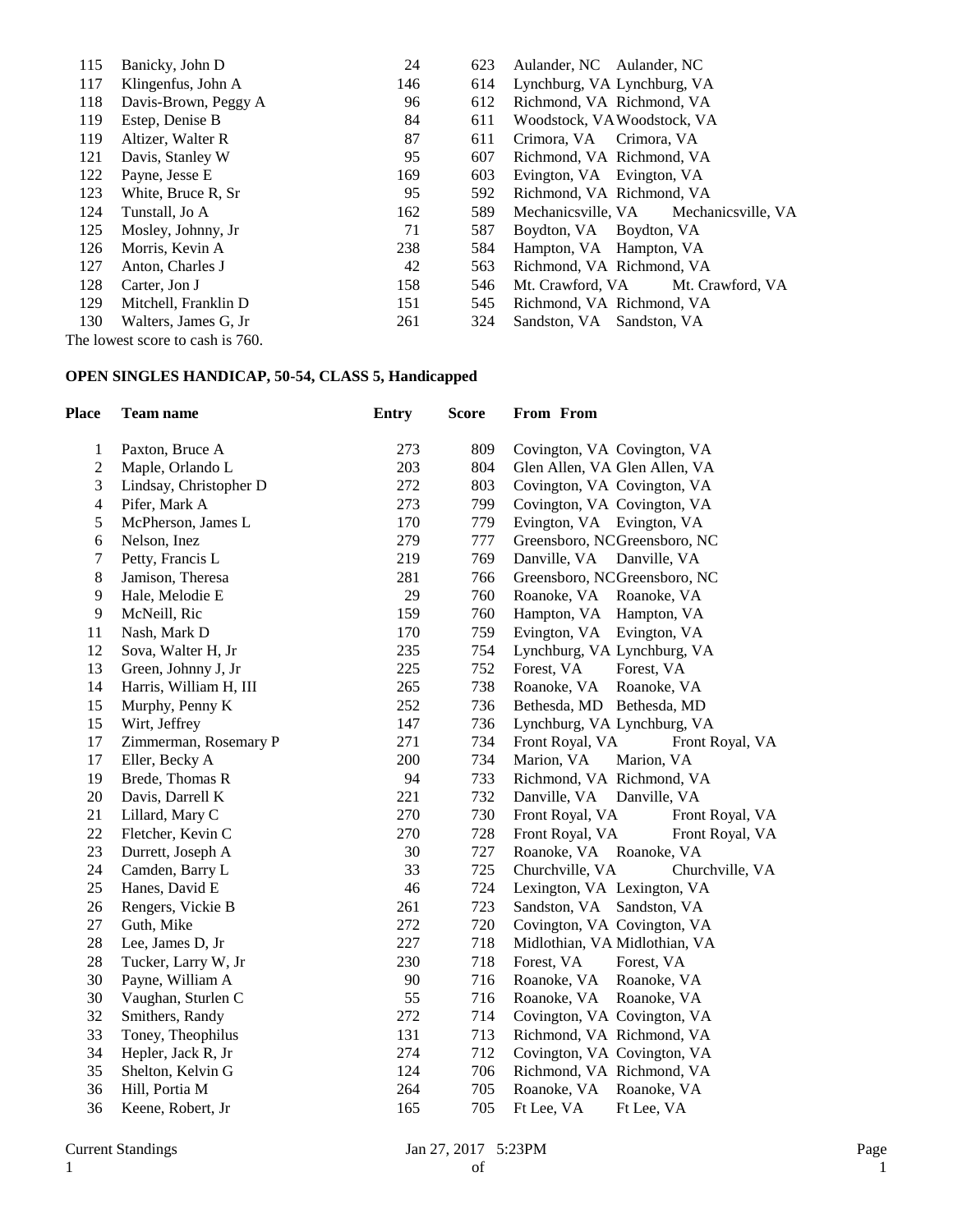| 36 | Whitt, Kevin N          | 62             | 705 | South Boston, VA<br>South Boston, VA       |
|----|-------------------------|----------------|-----|--------------------------------------------|
| 39 | Scott, Wendy H          | 136            | 701 | Richmond, VA Richmond, VA                  |
| 39 | Heard, John D           | 197            | 701 | Woodbridge, VA<br>Woodbridge, VA           |
| 41 | Crider, Susan P         | 84             | 699 | Woodstock, VA Woodstock, VA                |
| 41 | Bailey, Helen K         | 13             | 699 | Verona, VA<br>Verona, VA                   |
| 43 | Walker, Andre M, Sr     | 260            | 697 | Richmond, VA Richmond, VA                  |
| 44 | Brewer, Richard W       | 238            | 695 | Hampton, VA<br>Hampton, VA                 |
| 44 | Blankenship, Mike T     | $\overline{4}$ | 695 | Wirtz, VA<br>Wirtz, VA                     |
| 46 | Manuel, Troy F          | 168            | 692 | Evington, VA<br>Evington, VA               |
| 47 | Szamborski, Brian E     | 252            | 691 | Bethesda, MD Bethesda, MD                  |
| 48 | Thomas, John            | 110            | 689 | S. Chesterfield, VA<br>S. Chesterfield, VA |
| 49 | Campbell, Robert L      | 30             | 688 | Roanoke, VA<br>Roanoke, VA                 |
| 49 | Alexander, Wilbert H    | 169            | 688 | Evington, VA Evington, VA                  |
| 51 | Coulson, Mike           | 100            | 686 | Collinsville, VACollinsville, VA           |
| 52 | Eskridge, Christopher L | 38             | 685 | Hampton, VA Hampton, VA                    |
| 53 | Mundy, Karen P          | 248            | 683 | Covington, VA Covington, VA                |
| 53 | Sova, Kimberley D       | 235            | 683 | Lynchburg, VA Lynchburg, VA                |
| 53 | Osborne, Cindy A        | 24             | 683 | Aulander, NC Aulander, NC                  |
| 56 | Ingram, Aaron M, Sr     | 254            | 682 | Lynchburg, VA Lynchburg, VA                |
| 57 | Gardner, Suzy B         | 91             | 680 | Clifton, VA<br>Clifton, VA                 |
| 58 | Lemon, Mark E           | 140            | 679 | Inwood, WV<br>Inwood, WV                   |
| 59 | Crespo, Antoinette      | 246            | 678 | Yorktown, VA Yorktown, VA                  |
| 59 | Butner, Tim W           | 234            | 678 | Buena Vista, VA<br>Buena Vista, VA         |
| 61 | Brown, Sylvester T      | 132            | 677 | Richmond, VA Richmond, VA                  |
| 62 | Carrigan, Sean M        | 270            | 675 | Front Royal, VA<br>Front Royal, VA         |
| 62 | Fisher, Melodie A       | 128            | 675 | Richmond, VA Richmond, VA                  |
| 64 | Toney, Charlotte A      | 14             | 673 | Palmyra, VA<br>Palmyra, VA                 |
| 65 | Washington, James, Jr   | 97             | 672 | Midlothian, VA Midlothian, VA              |
| 66 | Schnablegger, Janet C   | 192            | 669 | Concord, VA<br>Concord, VA                 |
| 66 | Jones, Douglas W        | 74             | 669 | Forest, VA<br>Forest, VA                   |
| 68 | Brice, Tina Y           | 14             | 668 | Palmyra, VA<br>Palmyra, VA                 |
| 69 | Bentley, Reginald       | 275            | 667 | Greensboro, NCGreensboro, NC               |
| 70 | Crespo, Daren E         | 246            | 665 | Yorktown, VA Yorktown, VA                  |
| 70 | Brooks, Steven A        | 219            | 665 | Danville, VA<br>Danville, VA               |
| 72 | Turner, Kervin B        | 25             | 664 | Chesterfield, VA<br>Chesterfield, VA       |
| 73 | Toney, Michelle S       | 275            | 663 | Greensboro, NCGreensboro, NC               |
| 74 | Gilbert, Rick L         | 8              | 660 |                                            |
| 75 | Perkins, Gordon A       | 272            | 655 | Goochland, VA Goochland, VA                |
|    |                         |                |     | Covington, VA Covington, VA                |
| 75 | Smith, Eric S           | 52             | 655 | Weyers Cave, VA<br>Weyers Cave, VA         |
| 75 | Sparks, Terry B         | 48             | 655 | Weyers Cave, VA<br>Weyers Cave, VA         |
| 75 | Richardson, David E     | 27             | 655 | Richmond, VA Richmond, VA                  |
| 79 | Vaughan, Brian G        | 129            | 654 | Richmond, VA Richmond, VA                  |
| 79 | Johnson, Robert P       | 6              | 654 | Barboursville, VA<br>Barboursville, VA     |
| 81 | Hall, William R         | 223            | 650 | Stanleytown, VA<br>Stanleytown, VA         |
| 81 | King, Michele A         | 140            | 650 | Inwood, WV<br>Inwood, WV                   |
| 83 | Beale, Thomas E, Jr     | 127            | 649 | Richmond, VA Richmond, VA                  |
| 84 | Guill, David E          | 254            | 648 | Lynchburg, VA Lynchburg, VA                |
| 85 | Nankivell, Kevin L      | 52             | 646 | Weyers Cave, VA<br>Weyers Cave, VA         |
| 85 | Taft, Mack              | 275            | 646 | Greensboro, NCGreensboro, NC               |
| 87 | Johnson, Alan M         | 260            | 645 | Richmond, VA Richmond, VA                  |
| 88 | Whitt, Tamra W          | 62             | 642 | South Boston, VA<br>South Boston, VA       |
| 89 | Ahlgrim, Keith A        | 227            | 641 | Midlothian, VA Midlothian, VA              |
| 89 | Zirkle, Laurie T        | 154            | 641 | Salem, VA<br>Salem, VA                     |
| 91 | Streath, Andrew J       | 225            | 640 | Forest, VA<br>Forest, VA                   |
| 92 | Thomas, Kerry L         | 56             | 639 | Ivor, VA<br>Ivor, VA                       |
| 93 | Eiland, Michael A       | 259            | 638 | STEPHENS CITY, VA STEPHENS CITY, VA        |
| 93 | Littlefield, David W    | 36             | 638 | Hampton, VA Hampton, VA                    |
| 95 | Mallory, Walter R       | 136            | 632 | Richmond, VA Richmond, VA                  |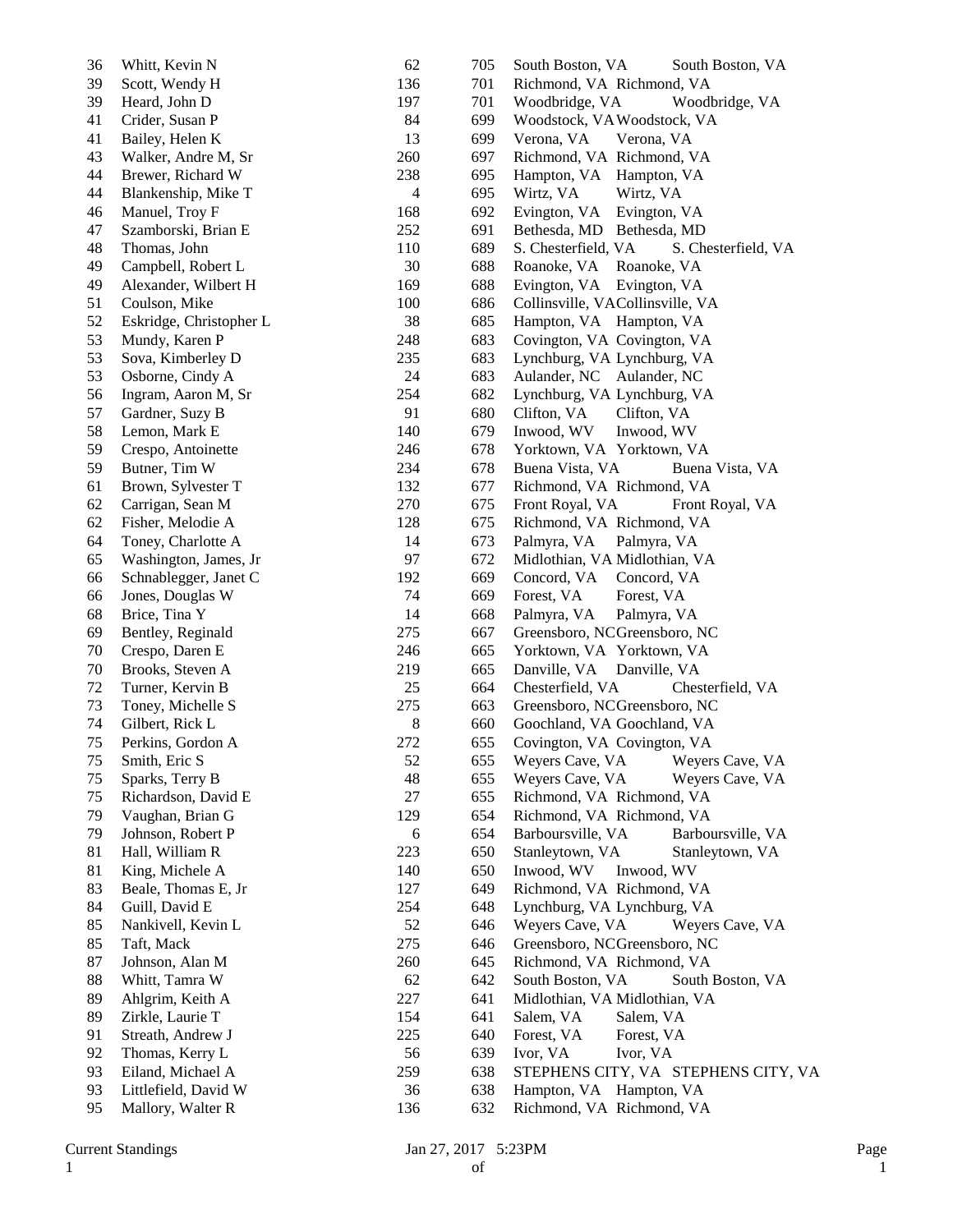| 96  | Davis, Lunetta B                 | 134 | 631 | Richmond, VA Richmond, VA       |
|-----|----------------------------------|-----|-----|---------------------------------|
| 97  | Lyons, Catherine T               | 282 | 630 | Glen Allen, VA Glen Allen, VA   |
| 98  | Rhoads, Michelle L               | 271 | 629 | Front Royal, VA Front Royal, VA |
| 99  | Thibault, Thomas P               | 12  | 624 | North, VA<br>North. VA          |
| 100 | Brown, Keith L                   | 191 | 623 | Richmond, VA Richmond, VA       |
| 101 | Szamborski, William J            | 252 | 617 | Bethesda, MD Bethesda, MD       |
| 102 | York, Tim S                      | 152 | 608 | Roanoke, VA Roanoke, VA         |
| 103 | Brooks, Leo N                    | 134 | 604 | Richmond, VA Richmond, VA       |
| 104 | Zimmerman, Daniel R              | 271 | 596 | Front Royal, VA Front Royal, VA |
| 105 | Weaver, Donna C                  | 5   | 592 | Wirtz, VA<br>Wirtz, VA          |
| 106 | Douglas, Frederick H, Jr         | 140 | 568 | Inwood, WV Inwood, WV           |
| 107 | Rutan, John L                    | 20  | 90  | Rockville, MD Rockville, MD     |
|     | The lowest score to cash is 759. |     |     |                                 |

## **WOMENS SINGLES HANDICAP, 75 AND UP, SUPER SENIORS, Handicapped**

| <b>Place</b>   | Team name                 | <b>Entry</b> | <b>Score</b> | From From                     |                                              |
|----------------|---------------------------|--------------|--------------|-------------------------------|----------------------------------------------|
| $\mathbf{1}$   | Seaman, Betty L           | 65           | 760          | Lexington, VA Lexington, VA   |                                              |
| $\overline{c}$ | Naguski, Mary F           | 222          | 749          | Mechanicsvlle, VA             | Mechanicsvlle, VA                            |
| 3              | Martin, Shirley J         | 121          | 747          | S. Chesterfield, VA           | S. Chesterfield, VA                          |
| $\overline{4}$ | Gilbert, Jean H           | 145          | 745          | Richmond, VA Richmond, VA     |                                              |
| 5              | Shifflett, Peggy R        | 26           | 741          | Charlottesville, VA           | Charlottesville, VA                          |
| 6              | Gref, Evelyn R            | 40           | 739          |                               | Amelia Court House, VAAmelia Court House, VA |
| 7              | Woolwine, Carlene W       | 190          | 738          | Christiansburg, VA            | Christiansburg, VA                           |
| 8              | Umberger, Jo Ann B        | 222          | 728          | Mechanicsvlle, VA             | Mechanicsvlle, VA                            |
| 9              | Ryan, Juanita K           | 213          | 712          | Inwood, WV                    | Inwood, WV                                   |
| 10             | Jaeger, Shirley A         | 143          | 710          | Henrico, VA                   | Henrico, VA                                  |
| 11             | Holly, Jeanne T           | $77 \,$      | 709          | N. Chesterfield, VA           | N. Chesterfield, VA                          |
| 12             | Frazier, Linda B          | 188          | 707          | Christiansburg, VA            | Christiansburg, VA                           |
| 13             | Masten, Patricia B        | 94           | 695          | Richmond, VA Richmond, VA     |                                              |
| 14             | Russell, Jean             | 114          | 692          | S. Chesterfield, VA           | S. Chesterfield, VA                          |
| 15             | Smith, Shirley L          | 222          | 689          | Mechanicsvlle, VA             | Mechanicsvlle, VA                            |
| 16             | Fouts, Betty A            | 145          | 686          | Richmond, VA Richmond, VA     |                                              |
| 16             | Dixon, Marjorie H         | 119          | 686          | S. Chesterfield, VA           | S. Chesterfield, VA                          |
| 18             | Leonard, Juanita "Nita" F | $\tau$       | 676          | Virginia Beach, VA            | Virginia Beach, VA                           |
| 19             | Wimmer, Marie V           | 190          | 675          | Christiansburg, VA            | Christiansburg, VA                           |
| 19             | Bucher, Bobbie L          | 121          | 675          | S. Chesterfield, VA           | S. Chesterfield, VA                          |
| 19             | McPeters, Marilyn L       | 114          | 675          | S. Chesterfield, VA           | S. Chesterfield, VA                          |
| 22             | Fitgerald, Ann T          | 143          | 673          | Henrico, VA                   | Henrico, VA                                  |
| 23             | Jackson, Barbara B        | 119          | 672          | S. Chesterfield, VA           | S. Chesterfield, VA                          |
| 23             | Oliver, Doris C           | 189          | 672          | Christiansburg, VA            | Christiansburg, VA                           |
| 25             | Fogelsong, Thelma L       | 200          | 668          | Marion, VA<br>Marion, VA      |                                              |
| 26             | Wilson, Lucille V         | 187          | 667          | Christiansburg, VA            | Christiansburg, VA                           |
| 27             | Weir, Barbara             | 118          | 666          | S. Chesterfield, VA           | S. Chesterfield, VA                          |
| 28             | Grove, Helen S            | 218          | 662          | Winchester, VA Winchester, VA |                                              |
| 29             | Mellon, Wilda M           | 214          | 660          | Stephens City, VA             | Stephens City, VA                            |
| 30             | Morgan, Jean H            | 118          | 656          | S. Chesterfield, VA           | S. Chesterfield, VA                          |
| 31             | Smith, Scottie L          | 188          | 655          | Christiansburg, VA            | Christiansburg, VA                           |
| 32             | Jones, Margaret L         | 228          | 638          | Chesapeake, VA                | Chesapeake, VA                               |
| 33             | Lam, Mary M               | 13           | 637          | Verona, VA<br>Verona, VA      |                                              |
| 34             | Johnson, Barbara L        | 35           | 634          | Hampton, VA Hampton, VA       |                                              |
| 35             | Fleming, Ruth V           | 214          | 629          | Stephens City, VA             | Stephens City, VA                            |
| 36             | Forred, June H            | 267          | 626          | Fredericksburg, VA            | Fredericksburg, VA                           |
| 37             | Melia, Evelyn M           | 186          | 625          | Christiansburg, VA            | Christiansburg, VA                           |
| 38             | Languirand, Mayuree       | 116          | 624          | S. Chesterfield, VA           | S. Chesterfield, VA                          |
| 39             | Hickerson, Thelma M       | 216          | 595          | Winchester, VA Winchester, VA |                                              |
| 40             | Crist, Virginia A         | 65           | 573          | Lexington, VA Lexington, VA   |                                              |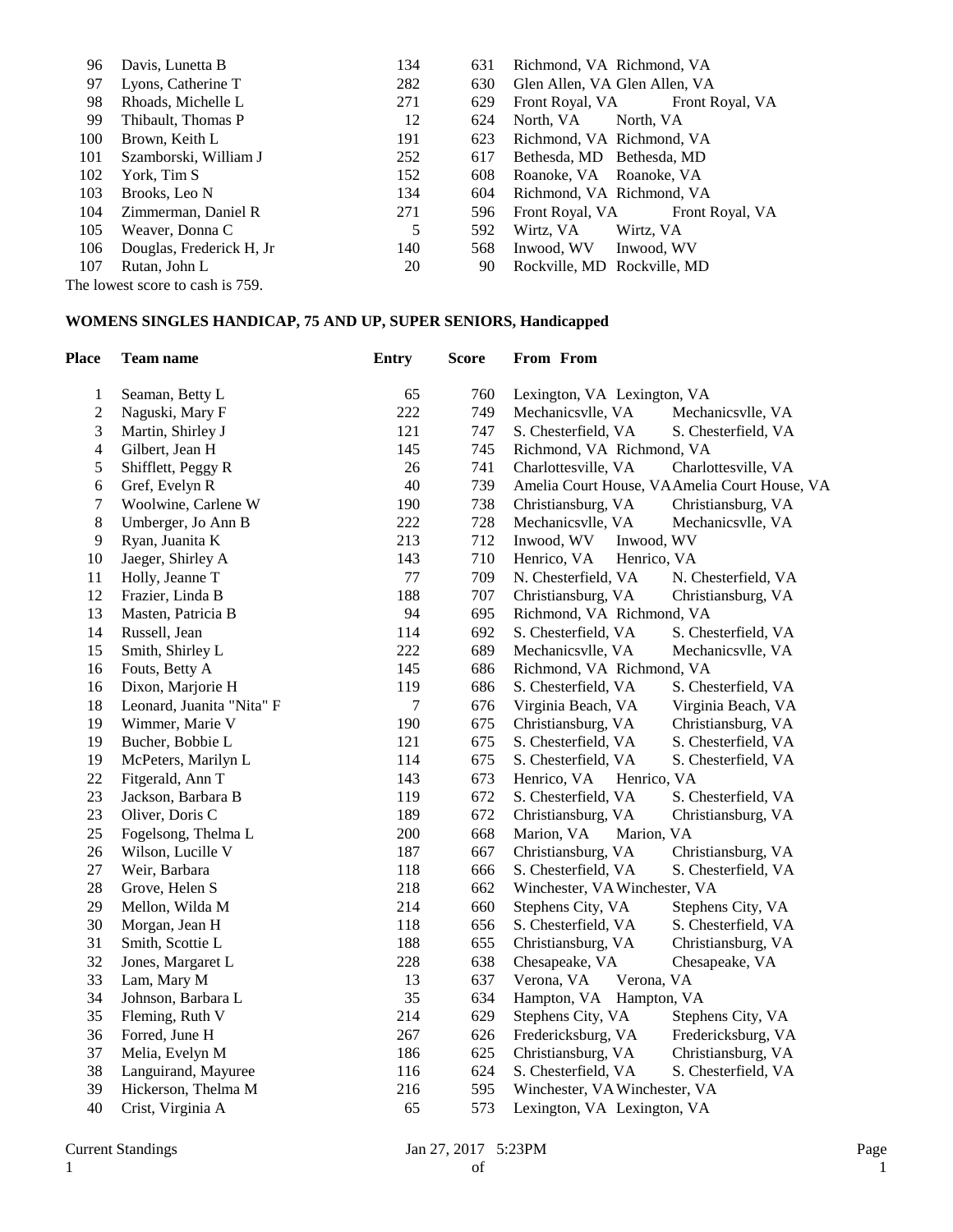## **WOMENS SINGLES HANDICAP, 70-74, CLASS 1, Handicapped**

| <b>Place</b> | <b>Team name</b>                 | Entry | <b>Score</b> | From From                                  |
|--------------|----------------------------------|-------|--------------|--------------------------------------------|
|              |                                  |       |              |                                            |
| 1            | Garvey, M. Camille M.            | 244   | 757          | Dutton, VA<br>Dutton, VA                   |
| 1            | Hoenig, Linda R                  | 216   | 757          | Winchester, VA Winchester, VA              |
| 3            | Myers, Joyce A                   | 267   | 748          | Fredericksburg, VA<br>Fredericksburg, VA   |
| 4            | Agee, Naomi W                    | 189   | 711          | Christiansburg, VA<br>Christiansburg, VA   |
| 5            | Bowman, Cheryl G                 | 217   | 710          | Winchester, VA Winchester, VA              |
| 6            | Steel, Helen H                   | 21    | 704          | Raven, VA<br>Raven, VA                     |
| 7            | Cox, Shirley L                   | 31    | 701          | Petersburg, VA Petersburg, VA              |
| 8            | Garrison, Wanda H                | 186   | 700          | Christiansburg, VA Christiansburg, VA      |
| 9            | Glover, Diane M                  | 94    | 693          | Richmond, VA Richmond, VA                  |
| 9            | Duncan, Sylvia M                 | 187   | 693          | Christiansburg, VA Christiansburg, VA      |
| 11           | Anderson, Doris A                | 31    | 689          | Petersburg, VA Petersburg, VA              |
| 12           | Fincato, Ronni D                 | 144   | 681          | Henrico, VA Henrico, VA                    |
| 13           | Ackiss, Linda C                  | 7     | 675          | Virginia Beach, VA Virginia Beach, VA      |
| 14           | Smith, Fay P                     | 120   | 672          | S. Chesterfield, VA<br>S. Chesterfield, VA |
| 15           | Ransom, Linda M                  | 213   | 664          | Inwood, WV<br>Inwood, WV                   |
| 16           | Barringer, Martha                | 144   | 654          | Henrico, VA Henrico, VA                    |
| 17           | Dyson, Carolyn B                 | 144   | 648          | Henrico, VA Henrico, VA                    |
| 18           | Maitland, Loma H                 | 115   | 643          | S. Chesterfield, VA<br>S. Chesterfield, VA |
| 19           | Thomas, Anita B                  | 137   | 585          | Richmond, VA Richmond, VA                  |
|              | The lowest score to cash is 757. |       |              |                                            |

## **WOMENS SINGLES HANDICAP, 65-69, CLASS 2, Handicapped**

| Place | <b>Team name</b>     | <b>Entry</b> | <b>Score</b> | From From                                  |
|-------|----------------------|--------------|--------------|--------------------------------------------|
| 1     | Wagner, Patricia M   | 155          | 778          | Amherst, VA<br>Amherst, VA                 |
| 2     | Webb, Cathy M        | 202          | 758          | Lyndhurst, VA Lyndhurst, VA                |
| 3     | Zuchowski, Judith P  | 117          | 757          | S. Chesterfield, VA<br>S. Chesterfield, VA |
| 4     | Mounger, Sharon S    | 39           | 733          | Hampton, VA Hampton, VA                    |
| 5     | Sandidge, Dorothy G  | 86           | 726          | Lynchburg, VA Lynchburg, VA                |
| 6     | Johnson, Zeporia B   | 126          | 725          | Richmond, VA Richmond, VA                  |
| 7     | Bland, Laurie J      | 267          | 723          | Fredericksburg, VA<br>Fredericksburg, VA   |
| 8     | Mathews, Sharian M   | 144          | 720          | Henrico, VA<br>Henrico, VA                 |
| 9     | Makowski, Margaret A | 218          | 719          | Winchester, VA Winchester, VA              |
| 10    | Dillon, Mary         | 47           | 708          | Lebanon, VA Lebanon, VA                    |
| 11    | James, Beth H        | 45           | 704          | Capron, VA<br>Capron, VA                   |
| 12    | Crabtree, Ricki J    | 145          | 702          | Richmond, VA Richmond, VA                  |
| 13    | Finch, Jean E        | 120          | 700          | S. Chesterfield, VA<br>S. Chesterfield, VA |
| 13    | Ruffin, Bonnie B     | 26           | 700          | Charlottesville, VA<br>Charlottesville, VA |
| 15    | Lee, Deborah R       | 26           | 699          | Charlottesville, VA<br>Charlottesville, VA |
| 16    | Bridgett, Karen E    | 76           | 697          | Moneta, VA<br>Moneta, VA                   |
| 17    | Wade, Susan P        | 117          | 691          | S. Chesterfield, VA<br>S. Chesterfield, VA |
| 17    | Vernon, Trudy J      | 200          | 691          | Marion, VA<br>Marion, VA                   |
| 19    | Carey, Weeatha P     | 228          | 688          | Chesapeake, VA<br>Chesapeake, VA           |
| 20    | Fisher, Margaret     | 26           | 685          | Charlottesville, VA<br>Charlottesville, VA |
| 21    | Allen, Sheila F      | 260          | 684          | Richmond, VA Richmond, VA                  |
| 22    | Woodard, Edna M      | 244          | 680          | Dutton, VA<br>Dutton, VA                   |
| 23    | Nolte, Jane H        | 138          | 676          | Richmond, VA Richmond, VA                  |
| 24    | Hayes, Connie B      | 47           | 673          | Lebanon, VA Lebanon, VA                    |
| 25    | Smith, Wanda J       | 65           | 662          | Lexington, VA Lexington, VA                |
| 26    | Huthwaite, Audrey H  | 236          | 661          | Alexandria, VA Alexandria, VA              |
| 27    | Tschupp, Kay L       | 39           | 644          | Hampton, VA Hampton, VA                    |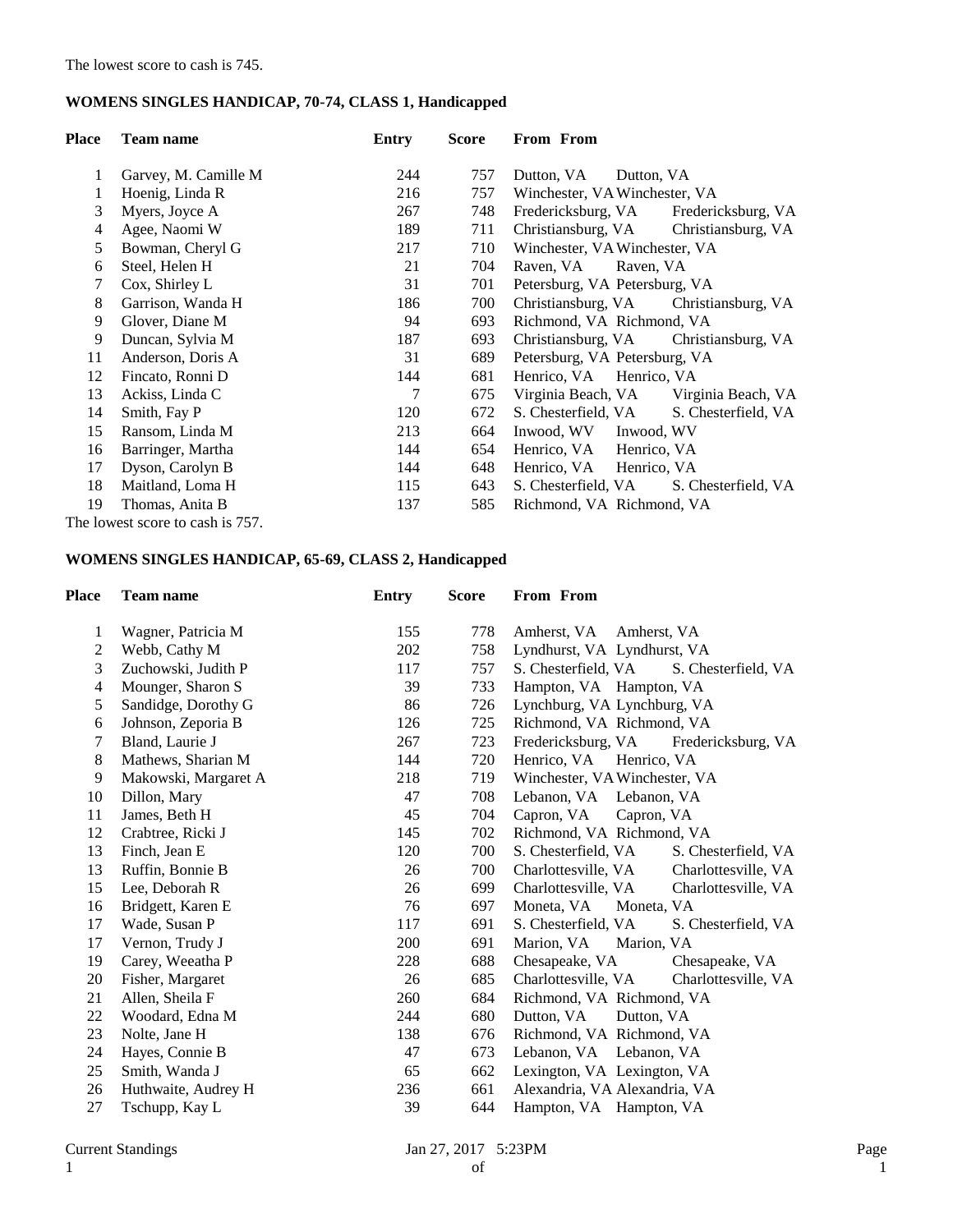| 27 | Robinson, Rose                      | 47         |     | 644 Lebanon, VA Lebanon, VA           |
|----|-------------------------------------|------------|-----|---------------------------------------|
| 29 | Whited, Bonnie                      | 21         | 642 | Raven, VA Raven, VA                   |
| 30 | Wells, Judy M                       | 269        | 641 | Fredericksburg, VA Fredericksburg, VA |
|    | 31 Morrison, Rebecca S              | 215        |     | 632 Winchester, VA Winchester, VA     |
| 31 | Gabbin, Mae E                       | 126        | 632 | Richmond, VA Richmond, VA             |
|    | 33 Pruitt, Jenny E                  | <b>200</b> | 603 | Marion, VA Marion, VA                 |
|    | 34 Smith, Cathy                     | 42         |     | 546 Richmond, VA Richmond, VA         |
|    | 35 Smestad, Kathy J                 | 256        | 264 | Clifton Forge, VA Clifton Forge, VA   |
|    | $\alpha$ lawset seem to sach is 722 |            |     |                                       |

The lowest score to cash is 733.

### **WOMENS SINGLES HANDICAP, 60-64, CLASS 3, Handicapped**

| <b>Place</b>   | <b>Team name</b>                 | <b>Entry</b> | <b>Score</b> | From From                                    |                     |
|----------------|----------------------------------|--------------|--------------|----------------------------------------------|---------------------|
| 1              | Batz, Jill M                     | 115          | 808          | S. Chesterfield, VA                          | S. Chesterfield, VA |
| 2              | Rosener, Janie A                 | 244          | 794          | Dutton, VA<br>Dutton, VA                     |                     |
| 3              | Washington, Brenda M             | 78           | 790          | Richmond, VA Richmond, VA                    |                     |
| $\overline{4}$ | Kitts, Dorothy M                 | 222          | 756          | Mechanicsvlle, VA                            | Mechanicsvlle, VA   |
| 5              | Hazel, Cristita C                | 269          | 750          | Fredericksburg, VA                           | Fredericksburg, VA  |
| 6              | Thomas, Robbie K                 | 256          | 732          | Clifton Forge, VA                            | Clifton Forge, VA   |
| 7              | Parazinski, Bonnie D             | 269          | 724          | Fredericksburg, VA                           | Fredericksburg, VA  |
| 8              | Shoemaker, Yvonne B              | 215          | 721          | Winchester, VA Winchester, VA                |                     |
| 9              | Austin, Ann W                    | 145          | 717          | Richmond, VA Richmond, VA                    |                     |
| 10             | Moore-Mills, Patricia A          | 249          | 709          | Warrenton, VA Warrenton, VA                  |                     |
| 11             | Kimball, Lucille G               | 40           | 707          | Amelia Court House, VAAmelia Court House, VA |                     |
| 12             | Pugh, Mary A                     | 260          | 697          | Richmond, VA Richmond, VA                    |                     |
| 13             | Silver, Carolyn A                | 138          | 696          | Richmond, VA Richmond, VA                    |                     |
| 13             | Vance, Leti                      | 253          | 696          | Evington, VA Evington, VA                    |                     |
| 15             | Hattersley, Debbie L             | 65           | 687          | Lexington, VA Lexington, VA                  |                     |
| 15             | Rossi, Sarah K                   | 249          | 687          | Warrenton, VA Warrenton, VA                  |                     |
| 17             | Blankenship, Christy M           | 256          | 683          | Clifton Forge, VA                            | Clifton Forge, VA   |
| 18             | Goode, Mary L                    | 125          | 678          | Richmond, VA Richmond, VA                    |                     |
| 19             | Anderson, Veronica W             | 86           | 675          | Lynchburg, VA Lynchburg, VA                  |                     |
| 20             | Sack, Laaid                      | 116          | 673          | S. Chesterfield, VA                          | S. Chesterfield, VA |
| 21             | Horton, Connie                   | 21           | 670          | Raven, VA<br>Raven, VA                       |                     |
| 22             | Turner, Sandy S                  | 45           | 669          | Capron, VA<br>Capron, VA                     |                     |
| 23             | Batten, Carol J                  | 13           | 645          | Verona, VA<br>Verona, VA                     |                     |
| 24             | Asbury, Connie J                 | 47           | 626          | Lebanon, VA<br>Lebanon, VA                   |                     |
| 25             | Bradshaw, Sharon A               | 45           | 576          | Capron, VA<br>Capron, VA                     |                     |
|                | The lowest score to cash is 790. |              |              |                                              |                     |

# **WOMENS SINGLES HANDICAP, 55-59, CLASS 4, Handicapped**

| Place | <b>Team name</b>      | Entry | <b>Score</b> | From From                                |
|-------|-----------------------|-------|--------------|------------------------------------------|
|       | Peppler, Cindy        | 143   | 763          | Henrico, VA Henrico, VA                  |
| 2     | Leonard, Terry L      | 156   | 746          | Front Royal, VA<br>Front Royal, VA       |
| 3     | Sprouse, Gloria       | 202   | 739          | Lyndhurst, VA Lyndhurst, VA              |
| 4     | Inskeep, Debra J      | 249   | 730          | Warrenton, VA Warrenton, VA              |
| 4     | Murray, Connie L      | 39    | 730          | Hampton, VA Hampton, VA                  |
| 6     | Biby, Delores F       | 202   | 703          | Lyndhurst, VA Lyndhurst, VA              |
| 7     | Frank, Audrey J       | 244   | 701          | Dutton, VA<br>Dutton, VA                 |
| 8     | Dyson, Sharman S      | 236   | 697          | Alexandria, VA Alexandria, VA            |
| 8     | Miller, Violet G      | 137   | 697          | Richmond, VA Richmond, VA                |
| 10    | Waddell, Patsy D      | 256   | 686          | Clifton Forge, VA<br>Clifton Forge, VA   |
| 11    | Shipe, Sheila M       | 156   | 681          | Front Royal, VA<br>Front Royal, VA       |
| 11    | Smith, Deborah F      | 39    | 681          | Hampton, VA Hampton, VA                  |
| 13    | Henningsen, Deberia K | 267   | 668          | Fredericksburg, VA<br>Fredericksburg, VA |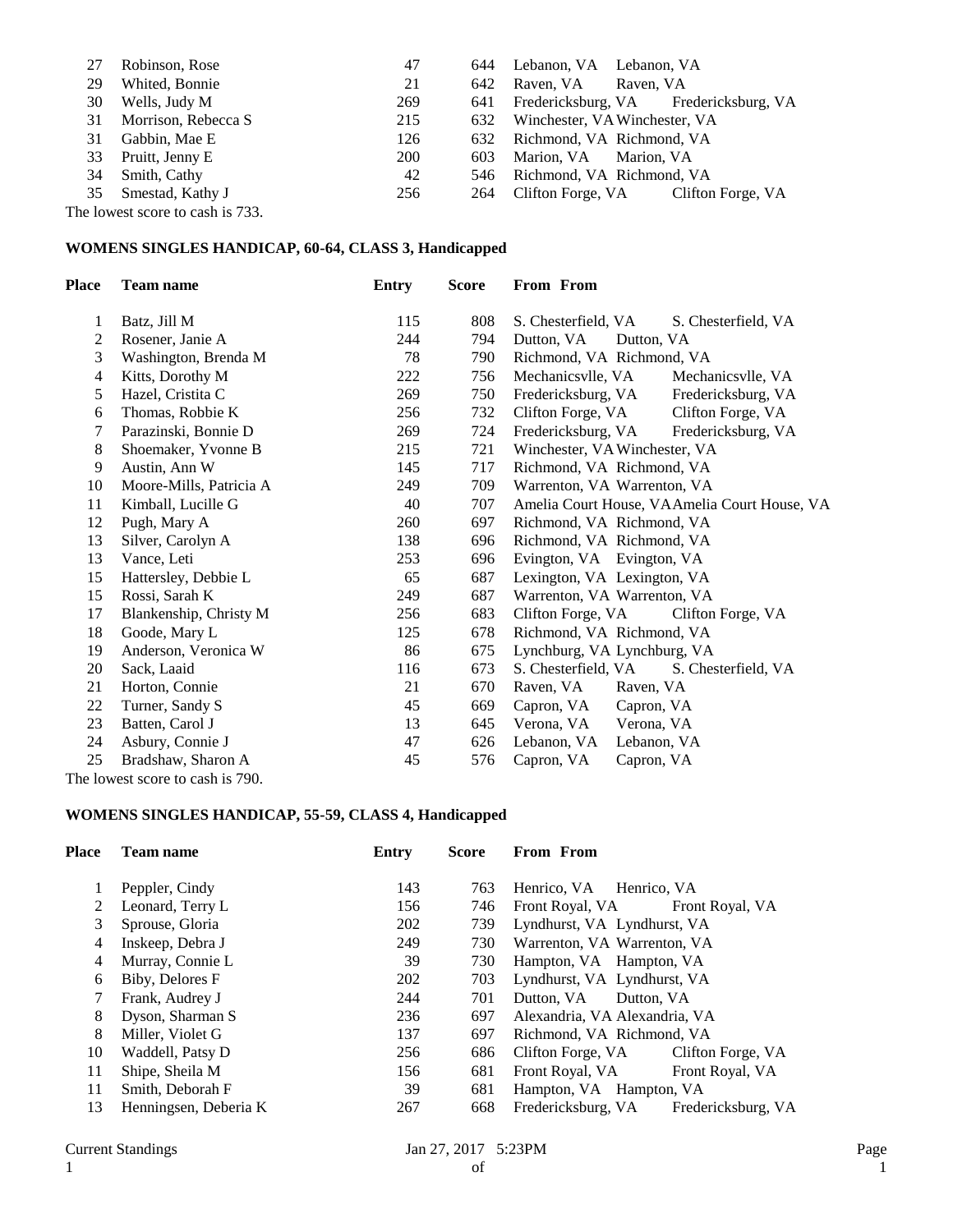| 14 Alexandropoulos, Chris        | 143 | 664 Henrico, VA Henrico, VA   |                    |  |
|----------------------------------|-----|-------------------------------|--------------------|--|
| 15 Hudson, Lowenda D             | 78  | 661 Richmond, VA Richmond, VA |                    |  |
| 16 Russell, Soledad U            | 269 | 626 Fredericksburg, VA        | Fredericksburg, VA |  |
| The lowest score to cash is 746. |     |                               |                    |  |

#### **WOMENS SINGLES HANDICAP, 50-54, CLASS 5, Handicapped**

| <b>Place</b> | Team name                        | Entry      | <b>Score</b> | From From                                  |
|--------------|----------------------------------|------------|--------------|--------------------------------------------|
| 1            | Streath, Marlene M               | 253        | 736          | Evington, VA<br>Evington, VA               |
| 2            | Wynn, Mary A                     | <b>200</b> | 719          | Marion, VA<br>Marion, VA                   |
| 3            | Zimmerman, Rosemary P            | 156        | 718          | Front Royal, VA<br>Front Royal, VA         |
| 4            | Rhoads, Michelle L               | 156        | 711          | Front Royal, VA<br>Front Royal, VA         |
| 5            | Nevers-Toney, Audrey A           | 77         | 704          | N. Chesterfield, VA<br>N. Chesterfield, VA |
| 6            | Gilder, Lisa                     | 97         | 684          | Midlothian, VA Midlothian, VA              |
| 7            | Parham, Wanda P                  | 45         | 683          | Capron, VA<br>Capron, VA                   |
| 8            | Beaman, Barbara J                | 202        | 673          | Lyndhurst, VA Lyndhurst, VA                |
| 9            | Calhoun, Stacy Y                 | 35         | 671          | Hampton, VA Hampton, VA                    |
| 10           | Dye, Janet                       | 21         | 664          | Raven, VA<br>Raven, VA                     |
| 11           | Elliott, Zotelia D               | 42         | 652          | Richmond, VA Richmond, VA                  |
| 12           | Reynolds, Tammy A                | 217        | 651          | Winchester, VA Winchester, VA              |
| 13           | Zirkle, Laurie T                 | 233        | 648          | Brookneal, VA Brookneal, VA                |
| 14           | McKusker, Kelley D               | 249        | 639          | Warrenton, VA Warrenton, VA                |
| 15           | Conner, Loretta                  | 155        | 635          | Amherst, VA<br>Amherst, VA                 |
| 16           | King, Nancy P                    | 76         | 630          | Moneta, VA<br>Moneta, VA                   |
| 17           | Shelton, Valarie                 | 125        | 622          | Richmond, VA Richmond, VA                  |
| 18           | Grenell, Kay R                   | 97         | 610          | Midlothian, VA Midlothian, VA              |
| 19           | Bailey, Helen K                  | 233        | 578          | Brookneal, VA Brookneal, VA                |
|              | The lowest score to cash is 719. |            |              |                                            |

#### **OPEN ALL EVENTS HANDICAP, 75 AND UP, SUPER SENIORS, Handicapped**

| <b>Place</b> | <b>Team name</b>         | <b>Entry</b>   | <b>Score</b> | From From                                    |
|--------------|--------------------------|----------------|--------------|----------------------------------------------|
| 1            | Diehl, William L         | 13             | 1,533        | Verona, VA<br>Verona, VA                     |
| 2            | Porter, Jimmie L         | 40             | 1,489        | Amelia Court House, VAAmelia Court House, VA |
| 2            | Thompson, Samuel         | 159            | 1,489        | Hampton, VA Hampton, VA                      |
| 4            | Agee, Donald L           | 183            | 1,484        | Christiansburg, VA<br>Christiansburg, VA     |
| 5            | Whorley, Paul            | 28             | 1,483        | Roanoke, VA Roanoke, VA                      |
| 6            | Driver, Walter, Jr.      | 157            | 1,471        | Hampton, VA Hampton, VA                      |
| 7            | Melia, Donald E          | 178            | 1,468        | Christiansburg, VA<br>Christiansburg, VA     |
| 8            | Peoples, Wilburd         | 275            | 1,454        | Greensboro, NCGreensboro, NC                 |
| 8            | Holmes, Cecil H          | 141            | 1,454        | Hampton, VA Hampton, VA                      |
| 10           | Webb, Willis K           | 181            | 1,450        | Christiansburg, VA<br>Christiansburg, VA     |
| 10           | McDonald, Frances V      | 148            | 1,450        | Lynchburg, VA Lynchburg, VA                  |
| 12           | Sowers, Cecil H          | 185            | 1,445        | Christiansburg, VA<br>Christiansburg, VA     |
| 13           | Massie, Fred             | 168            | 1,438        | Evington, VA Evington, VA                    |
| 14           | Dixon, James             | 279            | 1,436        | Greensboro, NCGreensboro, NC                 |
| 15           | Ransom, Harold E         | 210            | 1,434        | Winchester, VA Winchester, VA                |
| 16           | Hodges, Judy C           | $\overline{c}$ | 1,425        | Wirtz, VA<br>Wirtz, VA                       |
| 17           | Shifflett, Edgar L       | 6              | 1,421        | Barboursville, VA Barboursville, VA          |
| 18           | Miller, John U, Jr       | 259            | 1,414        | STEPHENS CITY, VA STEPHENS CITY, VA          |
| 19           | Webb, Wayne E            | 206            | 1,413        | Berryville, VA Berryville, VA                |
| 20           | Massie, Betty B          | 168            | 1,407        | Evington, VA Evington, VA                    |
| 21           | Tingler, James"Howard" H | 248            | 1,405        | Covington, VA Covington, VA                  |
| 22           | Smith, Leonard L         | 150            | 1,402        | Dublin, VA<br>Dublin, VA                     |
| 23           | Terrell, William D       | 48             | 1,394        | Weyers Cave, VA<br>Weyers Cave, VA           |
| 24           | Delaney, Frank A, Jr     | 78             | 1,392        | Richmond, VA Richmond, VA                    |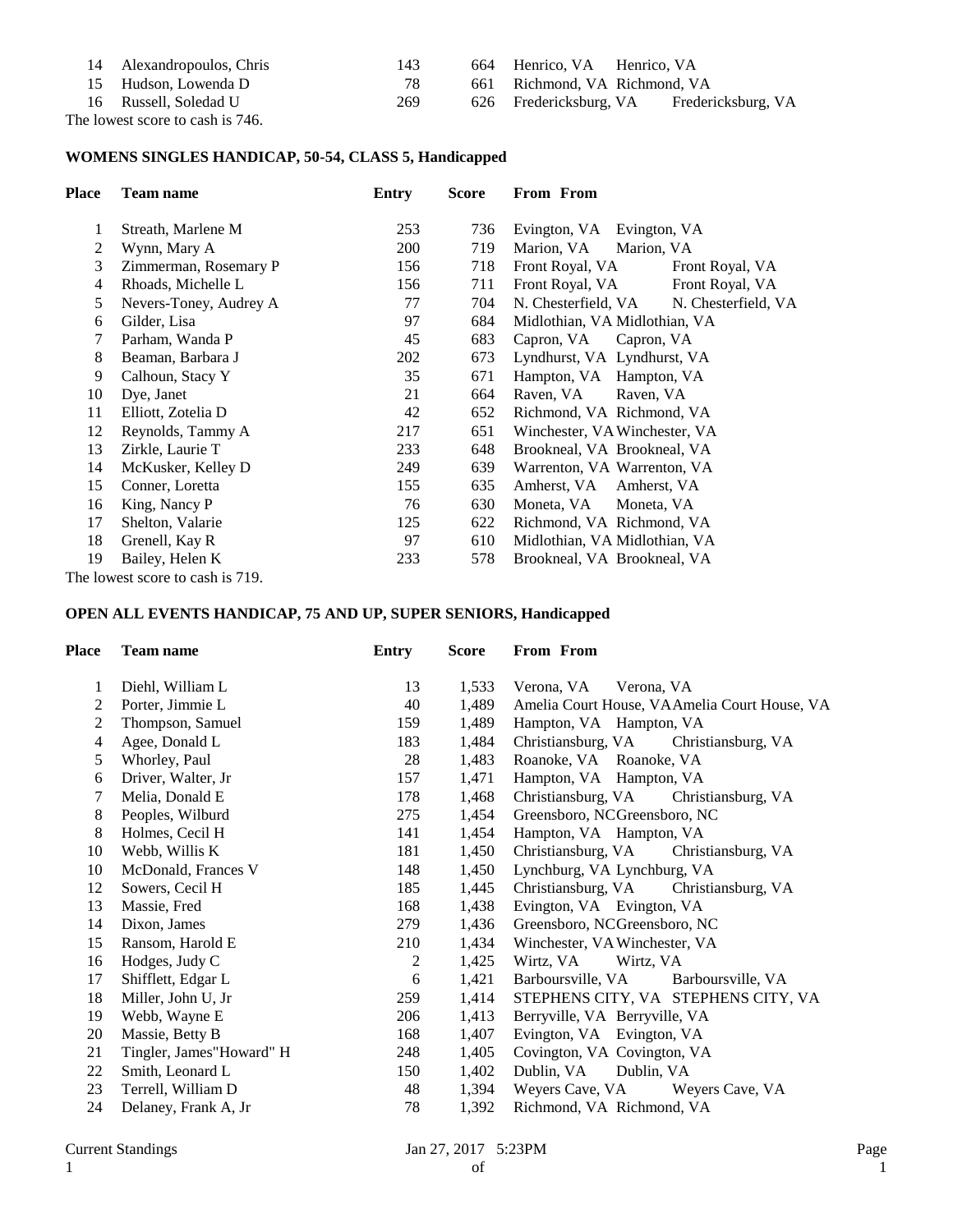| 25 | Shifflett, Peggy R      | 15     | 1,391 | Charlottesville, VA<br>Charlottesville, VA |
|----|-------------------------|--------|-------|--------------------------------------------|
| 26 | Jacobs, Garland D, Sr   | 104    | 1,390 | S. Chesterfield, VA<br>S. Chesterfield, VA |
| 27 | Jametsky, Ken           | 180    | 1,387 | Christiansburg, VA<br>Christiansburg, VA   |
| 28 | Pelegrino, Edward       | 191    | 1,386 | Richmond, VA Richmond, VA                  |
| 29 | Lavoie, Ronald, Sr      | 53     | 1,385 | Clarksville, VA Clarksville, VA            |
| 30 | Dixon, Bertha K         | 279    | 1,382 | Greensboro, NCGreensboro, NC               |
| 31 | Lassiter, Jarrious      | 71     | 1,381 | Boydton, VA<br>Boydton, VA                 |
| 32 | Gorman, Bojo J          | 10     | 1,380 | Mechanicsvlle, VA<br>Mechanicsvlle, VA     |
| 33 | Jones, Ulysses A        | 245    | 1,379 | Chester, VA<br>Chester, VA                 |
| 34 | Nappier, George A       | 41     | 1,371 | Big Island, VA Big Island, VA              |
| 35 | Brim, Kenneth W         | 177    | 1,370 | Christiansburg, VA<br>Christiansburg, VA   |
| 35 | Galderisi, Michael      | 209    | 1,370 | Winchester, VA Winchester, VA              |
| 37 | Hicks, Benjamin L       | 273    | 1,368 | Covington, VA Covington, VA                |
| 38 | Soriano, Peter          | 212    | 1,366 | Clearbrook, VA Clearbrook, VA              |
| 39 | Thomas, Donald J        | 110    | 1,362 | S. Chesterfield, VA<br>S. Chesterfield, VA |
| 40 | Lyons, Joseph L         | 105    | 1,351 | S. Chesterfield, VA<br>S. Chesterfield, VA |
| 41 | Goode, Forest B         | 210    | 1,347 | Winchester, VA Winchester, VA              |
| 42 | Crowe, Jerry J          | 208    | 1,346 | Winchester, VA Winchester, VA              |
| 43 | German, Wayne L         | 53     | 1,345 | Clarksville, VA Clarksville, VA            |
| 44 | Christian, Allen L, Jr  | $27\,$ | 1,344 | Richmond, VA Richmond, VA                  |
| 45 | Dean, David D           | 201    | 1,342 | Madison Heights, VA<br>Madison Heights, VA |
| 46 | Herbin, James E, Sr     | 135    | 1,338 | Richmond, VA Richmond, VA                  |
| 47 | O'Neill, Judi           | 11     | 1,337 | Fredericksburg, VA<br>Fredericksburg, VA   |
| 48 | Grady, James W, Sr      | 27     | 1,333 | Richmond, VA Richmond, VA                  |
| 49 | Slonaker, John C        | 207    | 1,331 | Winchester, VA Winchester, VA              |
| 50 | Person, Ray E           | 8      | 1,330 | Goochland, VA Goochland, VA                |
| 51 | Hawks, William C, Jr    | 153    | 1,327 | Chesterfield, VA<br>Chesterfield, VA       |
| 51 | Goff, Marvin B          | 36     | 1,327 | Hampton, VA Hampton, VA                    |
| 53 | Bloomer, Brenda J       | 196    | 1,324 | Big Stone Gap, VA<br>Big Stone Gap, VA     |
| 54 | Charles, Ermst          | 237    | 1,321 | Rougemont, NCRougemont, NC                 |
| 55 | Jenkins, Naomi          | 113    | 1,319 | S. Chesterfield, VA<br>S. Chesterfield, VA |
| 56 | Garrett, Harold D       | 9      | 1,316 | Chesapeake, VA<br>Chesapeake, VA           |
| 57 | Shirley, Allen L        | 207    | 1,313 | Winchester, VA Winchester, VA              |
| 58 | Blizzard, David L       | 142    | 1,311 | Hampton, VA Hampton, VA                    |
| 59 | Shumaker, David P       | 93     | 1,309 | Richmond, VA Richmond, VA                  |
| 60 | Conner, Hazel B         | 250    | 1,308 | Halifax, VA<br>Halifax, VA                 |
| 61 | Turner, James E         | 107    | 1,306 | S. Chesterfield, VA<br>S. Chesterfield, VA |
| 62 | Weir, Robert L          | 111    | 1,303 | S. Chesterfield, VA<br>S. Chesterfield, VA |
| 63 | West, Betty S           | 196    | 1,300 | Big Stone Gap, VA<br>Big Stone Gap, VA     |
| 64 | Rast, Harry L           | 153    | 1,293 | Chesterfield, VA<br>Chesterfield, VA       |
| 65 | Glover, Carl T, Sr      | 94     | 1,269 | Richmond, VA Richmond, VA                  |
| 66 | West, Estil             | 196    | 1,267 | Big Stone Gap, VA<br>Big Stone Gap, VA     |
| 67 | Mabry, Elton L          | 113    | 1,266 | S. Chesterfield, VA<br>S. Chesterfield, VA |
| 68 | Layman, William A       | 212    | 1,252 | Clearbrook, VA Clearbrook, VA              |
| 69 | Peace, Braxton          | 141    | 1,248 | Hampton, VA Hampton, VA                    |
| 70 | Mack, Naymon            | 264    | 1,233 | Roanoke, VA<br>Roanoke, VA                 |
| 71 | Womack, Henry L         | 130    | 1,193 | Richmond, VA Richmond, VA                  |
|    | cons to sock is $1.400$ |        |       |                                            |

#### The lowest score to cash is 1,468.

## **OPEN ALL EVENTS HANDICAP, 70-74, CLASS 1, Handicapped**

| Place          | Team name              | Entry | Score | <b>From From</b>                |                                    |
|----------------|------------------------|-------|-------|---------------------------------|------------------------------------|
|                | 1 Harris, Ralph L      | 219   |       | 1,517 Danville, VA Danville, VA |                                    |
|                | 2 Gonzales, Harold E   | 38    |       | 1,503 Hampton, VA Hampton, VA   |                                    |
|                | 3 Smith, William H     | 150   |       | 1,498 Dublin, VA Dublin, VA     |                                    |
| $\overline{4}$ | Smith, James L         | 277   |       |                                 | 1,495 Greensboro, NCGreensboro, NC |
|                | 5 Winfield, Gordon, Jr | 98    |       | 1,489 Henrico, VA Henrico, VA   |                                    |
|                |                        |       |       |                                 |                                    |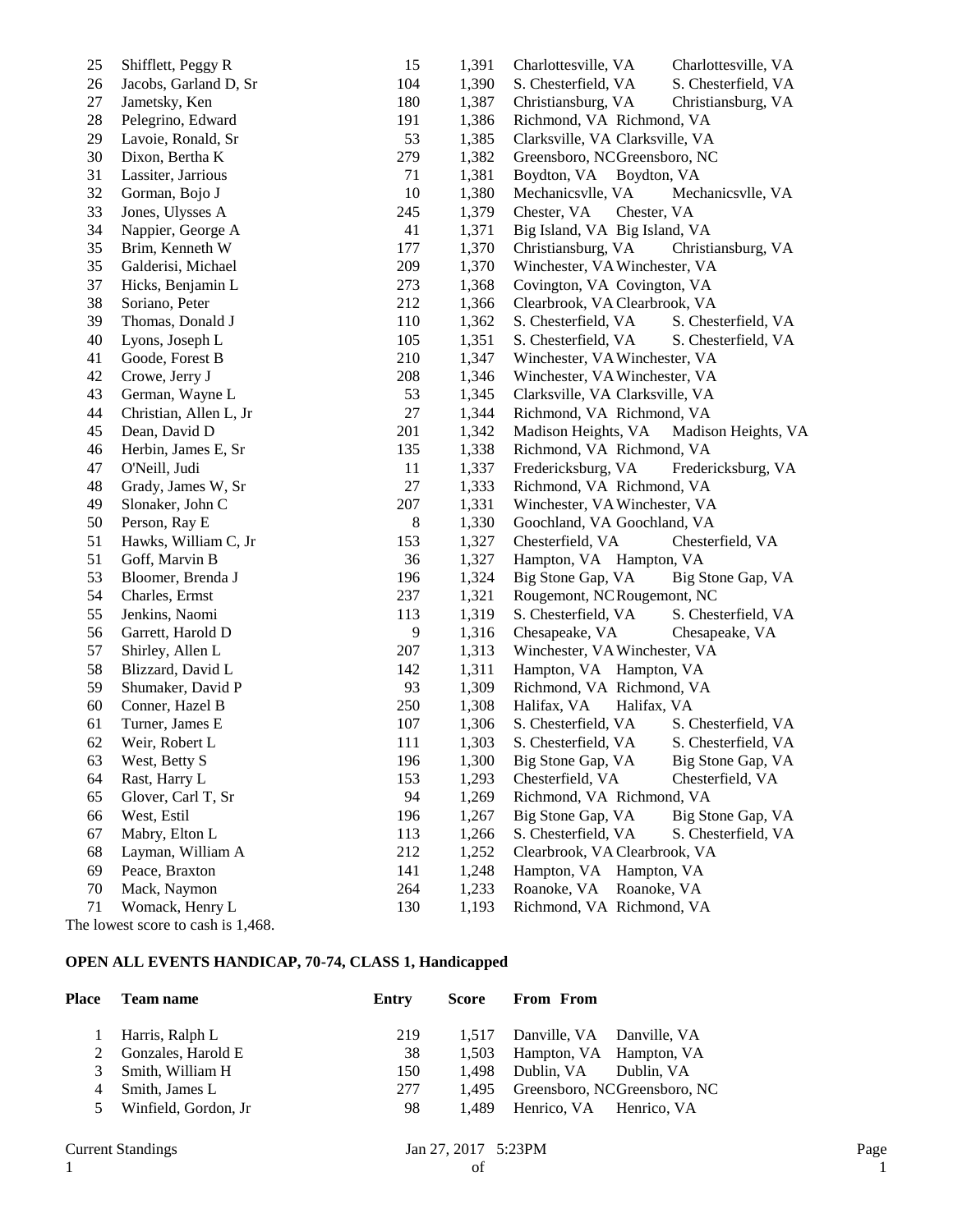| 6  | Greene, Theodore R       | 281            | 1,486 | Greensboro, NCGreensboro, NC               |
|----|--------------------------|----------------|-------|--------------------------------------------|
| 7  | Pierpont, Robert A       | 169            | 1,484 | Evington, VA<br>Evington, VA               |
| 8  | Stephenson, O'Neil       | 142            | 1,457 | Hampton, VA<br>Hampton, VA                 |
| 9  | Noell, William C, Jr     | 226            | 1,451 | Salem, VA<br>Salem, VA                     |
| 10 | McLean, Charles E        | 157            | 1,442 | Hampton, VA<br>Hampton, VA                 |
| 11 | Winfield, Norma M        | 98             | 1,436 | Henrico, VA<br>Henrico, VA                 |
| 12 | Hill, Bernard            | 105            | 1,433 | S. Chesterfield, VA<br>S. Chesterfield, VA |
| 13 | Shelton, Joseph F        | 58             | 1,419 | Hopewell, VA Hopewell, VA                  |
| 14 | Hale, Bob                | 274            | 1,416 | Covington, VA Covington, VA                |
| 15 | Ware, Alice D            | 166            | 1,408 | Madison Heights, VA Madison Heights, VA    |
| 16 | Pannell, Percy L         | 265            | 1,406 | Roanoke, VA Roanoke, VA                    |
| 16 | Yavorsky, Donald J       | 245            | 1,406 | Chester, VA<br>Chester, VA                 |
| 18 | Tomlin, Samuel L         | 6              | 1,402 | Barboursville, VA<br>Barboursville, VA     |
| 19 | Ossa, Daniel W           | 10             | 1,401 | Mechanicsvlle, VA<br>Mechanicsvlle, VA     |
| 20 | Thomas, James            | 14             | 1,398 | Palmyra, VA<br>Palmyra, VA                 |
| 21 | Grant, Larry V           | 19             | 1,396 | Rockville, MD Rockville, MD                |
| 22 | Hollandsworth, Ren L     | 167            | 1,395 | Christiansburg, VA<br>Christiansburg, VA   |
| 23 | Tingler, Judy            | 248            | 1,390 | Covington, VA Covington, VA                |
| 23 | Urbanowicz, Grace M      | 60             | 1,390 | Yorktown, VA Yorktown, VA                  |
| 25 | Wade, Joseph L, Jr       | 58             | 1,387 | Hopewell, VA Hopewell, VA                  |
| 26 | Steele, John D           | 245            | 1,376 | Chester, VA<br>Chester, VA                 |
| 27 | Ware, Winston C          | 201            | 1,375 | Madison Heights, VA<br>Madison Heights, VA |
| 28 | Coley, Edward L          | 163            | 1,374 | Mechanicsville, VA<br>Mechanicsville, VA   |
| 28 | Rogers, Connie B         | $\overline{4}$ | 1,374 | Wirtz, VA<br>Wirtz, VA                     |
| 30 | Vest, Harry L            | 48             | 1,373 | Weyers Cave, VA<br>Weyers Cave, VA         |
| 31 | Hollandsworth, Sonja D   | 167            | 1,372 | Christiansburg, VA<br>Christiansburg, VA   |
| 32 | Wallace, Luther A        | 75             | 1,371 | Clifton Forge, VA<br>Clifton Forge, VA     |
| 33 | Hughes, Jimmie C         | 61             | 1,367 | South Boston, VA<br>South Boston, VA       |
| 34 | Gillespie, Robert D, Sr  | 224            | 1,361 | Stanleytown, VA<br>Stanleytown, VA         |
| 35 | DiDomenico, Robert L     | 231            | 1,360 | Roanoke, VA Roanoke, VA                    |
| 36 | Lane, Kenneth R          | 73             | 1,358 | Covington, VA Covington, VA                |
| 37 | Hasenei, J Kenneth K, Sr | 10             | 1,354 | Mechanicsvlle, VA<br>Mechanicsvlle, VA     |
| 38 | Roath, Peggy W           | 11             | 1,353 | Fredericksburg, VA<br>Fredericksburg, VA   |
| 39 | Duncan, Howard D         | 247            | 1,352 | Singers Glen, VA<br>Singers Glen, VA       |
| 40 | Twyman, Nelson L         | 46             | 1,350 | Lexington, VA Lexington, VA                |
| 40 | Reid, Elwood F           | 51             | 1,350 | Weyers Cave, VA<br>Weyers Cave, VA         |
| 42 | Cheek, Richard C         | 85             | 1,346 | Gloucester, VA Gloucester, VA              |
| 42 | Brown, Evan A            | 157            | 1,346 | Hampton, VA Hampton, VA                    |
| 44 | Cannaday, Lenwood        | 18             | 1,345 | Rocky Mount, VA<br>Rocky Mount, VA         |
| 44 | Jordan, Willie H         | 160            | 1,345 | Mechanicsville, VA<br>Mechanicsville, VA   |
| 46 | Atkinson, Brian G        | 184            | 1,344 | Christiansburg, VA<br>Christiansburg, VA   |
| 46 | Lightfoot, Paulette J    | 163            | 1,344 | Mechanicsville, VA<br>Mechanicsville, VA   |
| 48 | Morgan, Wallace L        | 32             | 1,340 | Richmond, VA Richmond, VA                  |
| 49 | Ross, John E             | 131            | 1,339 | Richmond, VA Richmond, VA                  |
| 50 | Slade, James R, Sr       | 127            | 1,334 | Richmond, VA Richmond, VA                  |
| 51 | Cook, Roger E            | 93             | 1,332 | Richmond, VA Richmond, VA                  |
| 52 | Domenici, Claire M       | 67             | 1,322 | South Boston, VA<br>South Boston, VA       |
| 52 | Talley, Wayland          | 63             | 1,322 | South Boston, VA<br>South Boston, VA       |
| 54 | Alexander, David C       | 133            | 1,317 | Richmond, VA Richmond, VA                  |
| 55 | Hasenei, Rosemary L      | 10             | 1,312 | Mechanicsvlle, VA<br>Mechanicsvlle, VA     |
| 56 | Vass, Garnett R          | 152            | 1,311 | Roanoke, VA Roanoke, VA                    |
| 57 | Peterman, Ralph H        | 148            | 1,302 | Lynchburg, VA Lynchburg, VA                |
| 58 | Wiggins, Gerald R, Sr    | 9              | 1,301 | Chesapeake, VA<br>Chesapeake, VA           |
| 59 | Domenici, Jim N          | 67             | 1,294 | South Boston, VA<br>South Boston, VA       |
| 60 | Roath, Larry D           | 11             | 1,293 | Fredericksburg, VA<br>Fredericksburg, VA   |
| 61 | Bennett, James           | 71             | 1,292 | Boydton, VA<br>Boydton, VA                 |
| 62 | DeWarf, Henry R, Jr      | 204            | 1,286 | Stephens City, VA<br>Stephens City, VA     |
| 63 | Jackson, Donald L        | 132            | 1,285 | Richmond, VA Richmond, VA                  |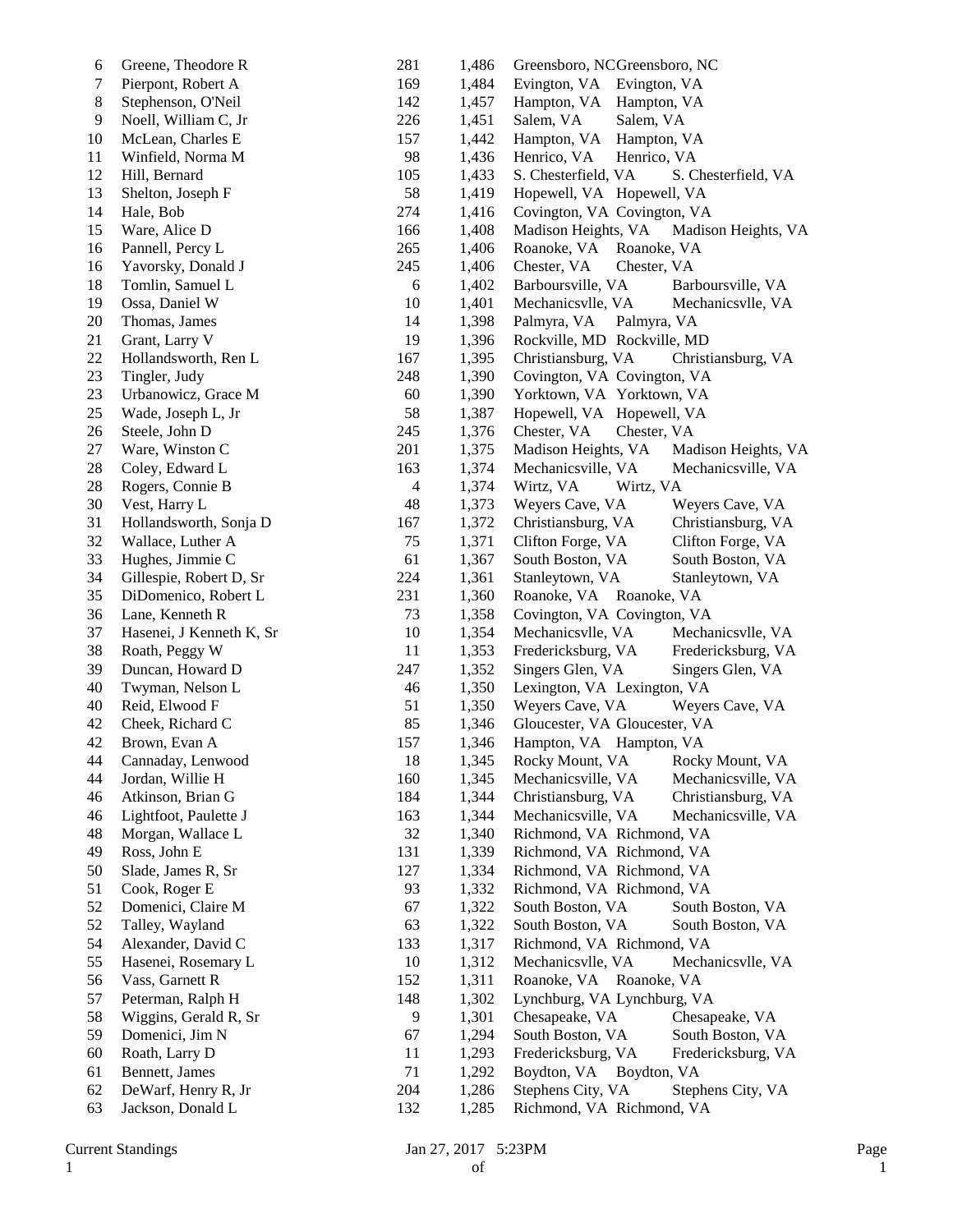| 63 | Foreman, Byron E                   | 82  | 1,285 | Woodstock, VA Woodstock, VA              |
|----|------------------------------------|-----|-------|------------------------------------------|
| 65 | Kline, Dennis E                    | 17  | 1,281 | Mechanicsville, VA<br>Mechanicsville, VA |
| 66 | Watkins, Wade T                    | 164 | 1,280 | Ft Lee. VA<br>Ft Lee, VA                 |
| 67 | Bowman, George M                   | 205 | 1,279 | Winchester, VA Winchester, VA            |
| 68 | Brown, Bob L                       | 1   | 1,272 | Yorktown, VA Yorktown, VA                |
| 69 | Archer, Harry C, Jr                | 33  | 1,253 | Churchville, VA<br>Churchville, VA       |
| 70 | Nebe, David A                      | 93  | 1,252 | Richmond, VA Richmond, VA                |
| 71 | Glass, Hugh R                      | 250 | 1,239 | Halifax, VA Halifax, VA                  |
| 72 | Mason, Betty V                     | 148 | 1,238 | Lynchburg, VA Lynchburg, VA              |
| 73 | Perkins, Frank P, Jr               | 63  | 1,234 | South Boston, VA<br>South Boston, VA     |
| 74 | Johnson, Marvin T                  | 130 | 1,231 | Richmond, VA Richmond, VA                |
| 75 | Glasgow, Alan E                    | 56  | 1,216 | Ivor, VA<br>Ivor, VA                     |
| 76 | Dean, Harley L, Jr                 | 206 | 1,215 | Berryville, VA Berryville, VA            |
| 77 | Weaver, Lenny W                    | 237 | 1,210 | Rougemont, NCRougemont, NC               |
| 78 | Francisco, Jackie M                | 250 | 1,201 | Halifax, VA<br>Halifax, VA               |
| 79 | Anderson, Charles E                | 2   | 1,197 | Wirtz, VA<br>Wirtz, VA                   |
| 80 | Rainieri, Albert A                 | 55  | 1,190 | Roanoke, VA Roanoke, VA                  |
| 81 | Johnson, Robert G                  | 50  | 1,187 | Weyers Cave, VA<br>Weyers Cave, VA       |
| 82 | Wheeler, James J                   | 48  | 1,173 | Weyers Cave, VA<br>Weyers Cave, VA       |
| 83 | McGhee, Douglas A                  | 182 | 438   | Christiansburg, VA<br>Christiansburg, VA |
|    | The lowest score to cash is 1,457. |     |       |                                          |

## **OPEN ALL EVENTS HANDICAP, 65-69, CLASS 2, Handicapped**

| Place          | <b>Team name</b>     | <b>Entry</b> | <b>Score</b> | From From                                  |
|----------------|----------------------|--------------|--------------|--------------------------------------------|
| 1              | Lawson, Edward C     | 34           | 1,536        | Hampton, VA Hampton, VA                    |
| $\overline{c}$ | Kendrick, Donald W   | 223          | 1,533        | Stanleytown, VA<br>Stanleytown, VA         |
| 3              | Welcher, Roy A       | 265          | 1,531        | Roanoke, VA<br>Roanoke, VA                 |
| 4              | Wingfield, L Wayne   | 4            | 1,514        | Wirtz, VA<br>Wirtz, VA                     |
| 5              | Lynch, Robert M      | 28           | 1,493        | Roanoke, VA<br>Roanoke, VA                 |
| 6              | Riley, Raymond       | 242          | 1,488        | Lynchburg, VA Lynchburg, VA                |
| 7              | Welcher, William A   | 265          | 1,487        | Roanoke, VA Roanoke, VA                    |
| 8              | Mounger, William B   | 36           | 1,485        | Hampton, VA<br>Hampton, VA                 |
| 9              | Corbett, E. Joseph J | 238          | 1,484        | Hampton, VA Hampton, VA                    |
| 10             | Anderson, Robert E   | 34           | 1,481        | Hampton, VA Hampton, VA                    |
| 11             | Tinsley, Michael     | 254          | 1,480        | Lynchburg, VA Lynchburg, VA                |
| 12             | Glorius, James M     | 53           | 1,476        | Clarksville, VA Clarksville, VA            |
| 12             | Pennell, Charlie M   | 63           | 1,476        | South Boston, VA<br>South Boston, VA       |
| 14             | Jenkins, Joyce C     | 85           | 1,472        | Gloucester, VA Gloucester, VA              |
| 15             | Pritchett, Eddie D   | 220          | 1,471        | Danville, VA<br>Danville, VA               |
| 16             | Zevgolis, Paul S     | 261          | 1,467        | Sandston, VA<br>Sandston, VA               |
| 17             | Duncan, Jerry D      | 183          | 1,463        | Christiansburg, VA<br>Christiansburg, VA   |
| 17             | Wilson, Maurice E    | 232          | 1,463        | Glen Allen, VA Glen Allen, VA              |
| 19             | Knott, Gary E        | 51           | 1,455        | Weyers Cave, VA<br>Weyers Cave, VA         |
| 20             | Duncan, Thomas T     | 55           | 1,450        | Roanoke, VA Roanoke, VA                    |
| 21             | Call, Billy F        | 28           | 1,449        | Roanoke, VA Roanoke, VA                    |
| 22             | Dixon, Harvey E      | 106          | 1,444        | S. Chesterfield, VA<br>S. Chesterfield, VA |
| 23             | Brocato, Ronald S    | 77           | 1,441        | N. Chesterfield, VA<br>N. Chesterfield, VA |
| 24             | Arendas, Andrew E    | 195          | 1,439        | Lynchburg, VA Lynchburg, VA                |
| 25             | Schell, Steven L     | 247          | 1,428        | Singers Glen, VA<br>Singers Glen, VA       |
| 26             | Womack, Steven G     | 170          | 1,426        | Evington, VA Evington, VA                  |
| 27             | Baylor, Annie        | 280          | 1,424        | Greensboro, NCGreensboro, NC               |
| 28             | Cuvelier, Jim F      | 41           | 1,423        | Big Island, VA Big Island, VA              |
| 28             | Grigsby, Jay         | 60           | 1,423        | Yorktown, VA Yorktown, VA                  |
| 30             | Oliver, Tom          | 22           | 1,417        | Clifton Forge, VA<br>Clifton Forge, VA     |
| 31             | Shell, Richard A     | 223          | 1,416        | Stanleytown, VA<br>Stanleytown, VA         |
| 32             | Mays, Herbert J      | 169          | 1,415        | Evington, VA Evington, VA                  |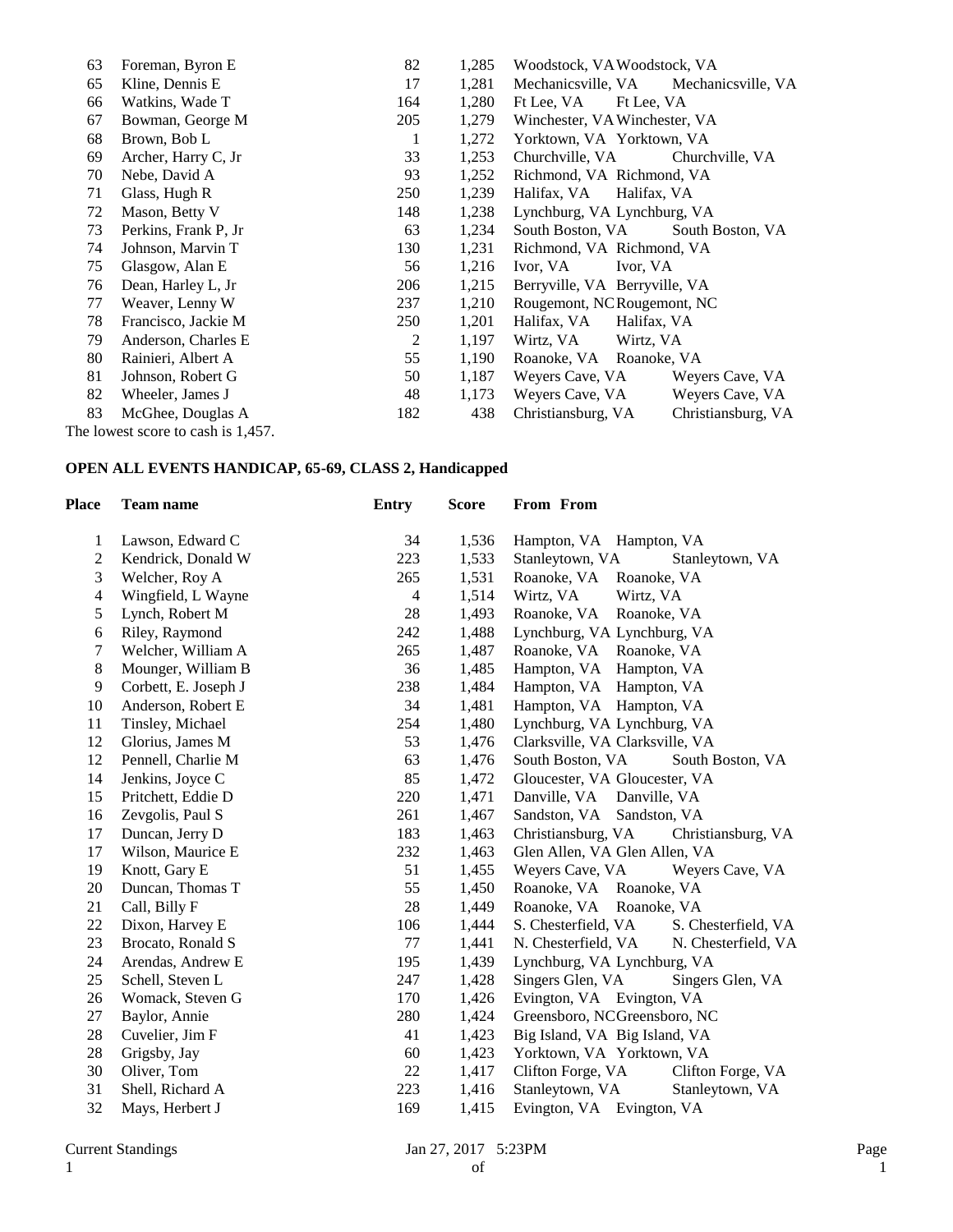| 33 | Baker, Linnie L            | 16             | 1,414 | Alexandria, VA Alexandria, VA              |
|----|----------------------------|----------------|-------|--------------------------------------------|
| 33 | James, Clarence E          | 161            | 1,414 | Mechanicsville, VA<br>Mechanicsville, VA   |
| 35 | Thompson, Ronald D         | 56             | 1,413 | Ivor, VA<br>Ivor, VA                       |
| 36 | Hubbard, Bonnie M          | $\sqrt{2}$     | 1,406 | Wirtz, VA<br>Wirtz, VA                     |
| 36 | Ackiss, Eddie C            | $\tau$         | 1,406 | Virginia Beach, VA<br>Virginia Beach, VA   |
| 38 | Hudson, Oscar D            | 159            | 1,404 | Hampton, VA Hampton, VA                    |
| 39 | Blair, Jerry W             | 66             | 1,402 | Danville, VA Danville, VA                  |
| 40 | Mason, Jean N              | 160            | 1,401 | Mechanicsville, VA<br>Mechanicsville, VA   |
| 40 | Kimble, Harold L           | 204            | 1,401 | Stephens City, VA<br>Stephens City, VA     |
| 42 | York, Mickey               | 37             | 1,400 | Hampton, VA Hampton, VA                    |
| 42 | Collins, Earl E            | 219            | 1,400 | Danville, VA<br>Danville, VA               |
| 44 | DiDomenico, Patricia A     | 231            | 1,397 | Roanoke, VA<br>Roanoke, VA                 |
| 45 | Nunnally, William R        | 108            | 1,394 | S. Chesterfield, VA<br>S. Chesterfield, VA |
| 46 | Pollett, Rich A            | 63             | 1,392 | South Boston, VA<br>South Boston, VA       |
| 47 | Marshall, Robert W         | 160            | 1,390 | Mechanicsville, VA<br>Mechanicsville, VA   |
| 48 | Harmon, Dennis W           | 223            | 1,389 | Stanleytown, VA<br>Stanleytown, VA         |
| 49 | Berson, Charles W          | 27             | 1,388 | Richmond, VA Richmond, VA                  |
| 50 | Paxton, Ira W, Jr          | 30             | 1,387 | Roanoke, VA<br>Roanoke, VA                 |
| 51 | Wilhelm, Arlene S          | 266            | 1,386 | Roanoke, VA<br>Roanoke, VA                 |
| 52 | Johnson, Bonna D           | 253            | 1,385 | Evington, VA<br>Evington, VA               |
| 52 | Oglesby-Walker, Corazon    | 257            | 1,385 | Concord, VA<br>Concord, VA                 |
| 54 | Hodges, Frank G            | $\mathfrak{Z}$ | 1,384 | Wirtz, VA<br>Wirtz, VA                     |
| 55 | Thompson, Jeffrone         | 71             | 1,383 | Boydton, VA<br>Boydton, VA                 |
| 56 | Giffin, Tom F              | 99             | 1,382 | Collinsville, VACollinsville, VA           |
| 57 | Ford, David L              | 58             | 1,381 | Hopewell, VA Hopewell, VA                  |
| 58 | Conner, James M            | 33             | 1,380 | Churchville, VA<br>Churchville, VA         |
| 58 | Glass, Maxwell             | 86             | 1,380 | Lynchburg, VA Lynchburg, VA                |
| 60 | Fulghum, Billy O, Jr       | $\tau$         | 1,378 | Virginia Beach, VA<br>Virginia Beach, VA   |
| 60 | Moore, Macon S, Jr         | 53             | 1,378 | Clarksville, VA Clarksville, VA            |
| 62 | Simon, Merrill C, III      | 51             | 1,376 | Weyers Cave, VA<br>Weyers Cave, VA         |
| 63 | Lane, Sue                  | 73             | 1,375 | Covington, VA Covington, VA                |
| 64 | Powell, Ralph M, Sr        | 220            | 1,374 | Danville, VA Danville, VA                  |
| 65 | Wallace, Naomi             | 75             | 1,372 | Clifton Forge, VA<br>Clifton Forge, VA     |
| 66 | Pollan, Don                | 281            | 1,370 | Greensboro, NCGreensboro, NC               |
| 67 | Treynor, Victoria P        | 266            | 1,369 | Roanoke, VA Roanoke, VA                    |
| 68 | Glover, Alfed L            | 70             | 1,368 | South Boston, VA<br>South Boston, VA       |
| 69 | Stewart, Mary M            | 90             | 1,367 | Roanoke, VA Roanoke, VA                    |
| 70 | McLean, Sabra              | 276            | 1,366 | Greensboro, NCGreensboro, NC               |
| 70 | Wilhelm, James L           | 266            | 1,366 | Roanoke, VA Roanoke, VA                    |
| 72 | Pennix, George M           | 86             | 1,364 | Lynchburg, VA Lynchburg, VA                |
| 73 | Pierce, Betsy E            | 25             | 1,362 | Chesterfield, VA<br>Chesterfield, VA       |
| 73 | Brim, Rebecca B            | 177            | 1,362 | Christiansburg, VA<br>Christiansburg, VA   |
| 73 | Marquardt, Raymond J       | 236            | 1,362 | Alexandria, VA Alexandria, VA              |
| 76 | Shuttleworth, Clyde (Ed) E | 72             | 1,359 | Boydton, VA<br>Boydton, VA                 |
| 77 | Yeagley, Ken O             | 22             | 1,358 | Clifton Forge, VA<br>Clifton Forge, VA     |
| 78 | Tate, Ira T, Sr            | $\mathbf{1}$   | 1,357 | Yorktown, VA Yorktown, VA                  |
| 78 | Baker, Darnell             | 157            | 1,357 | Hampton, VA Hampton, VA                    |
| 78 | Riley, Harvey R            | 263            | 1,357 | Roanoke, VA<br>Roanoke, VA                 |
| 81 | Funkhouser, Charles E      | 84             | 1,356 | Woodstock, VAWoodstock, VA                 |
| 82 | Simmons, Dale E            | 247            | 1,354 | Singers Glen, VA<br>Singers Glen, VA       |
| 82 | Stone, Larry W             | 12             | 1,354 | North, VA<br>North, VA                     |
| 84 | Dandridge, Russell W       | 232            | 1,352 | Glen Allen, VA Glen Allen, VA              |
| 84 | Sokol, Thomas W            | 109            | 1,352 | S. Chesterfield, VA<br>S. Chesterfield, VA |
| 86 | Robinson, Walter M         | 280            | 1,350 | Greensboro, NCGreensboro, NC               |
| 87 | McIntire, Steve D          | 208            | 1,347 | Winchester, VA Winchester, VA              |
| 88 | Flowers, Ronald M          | 92             | 1,346 | Glen Allen, VA Glen Allen, VA              |
| 88 | Holland, Bill W            | 92             | 1,346 | Glen Allen, VA Glen Allen, VA              |
| 90 | Brice, Leslie L            | 14             | 1,340 | Palmyra, VA Palmyra, VA                    |
|    |                            |                |       |                                            |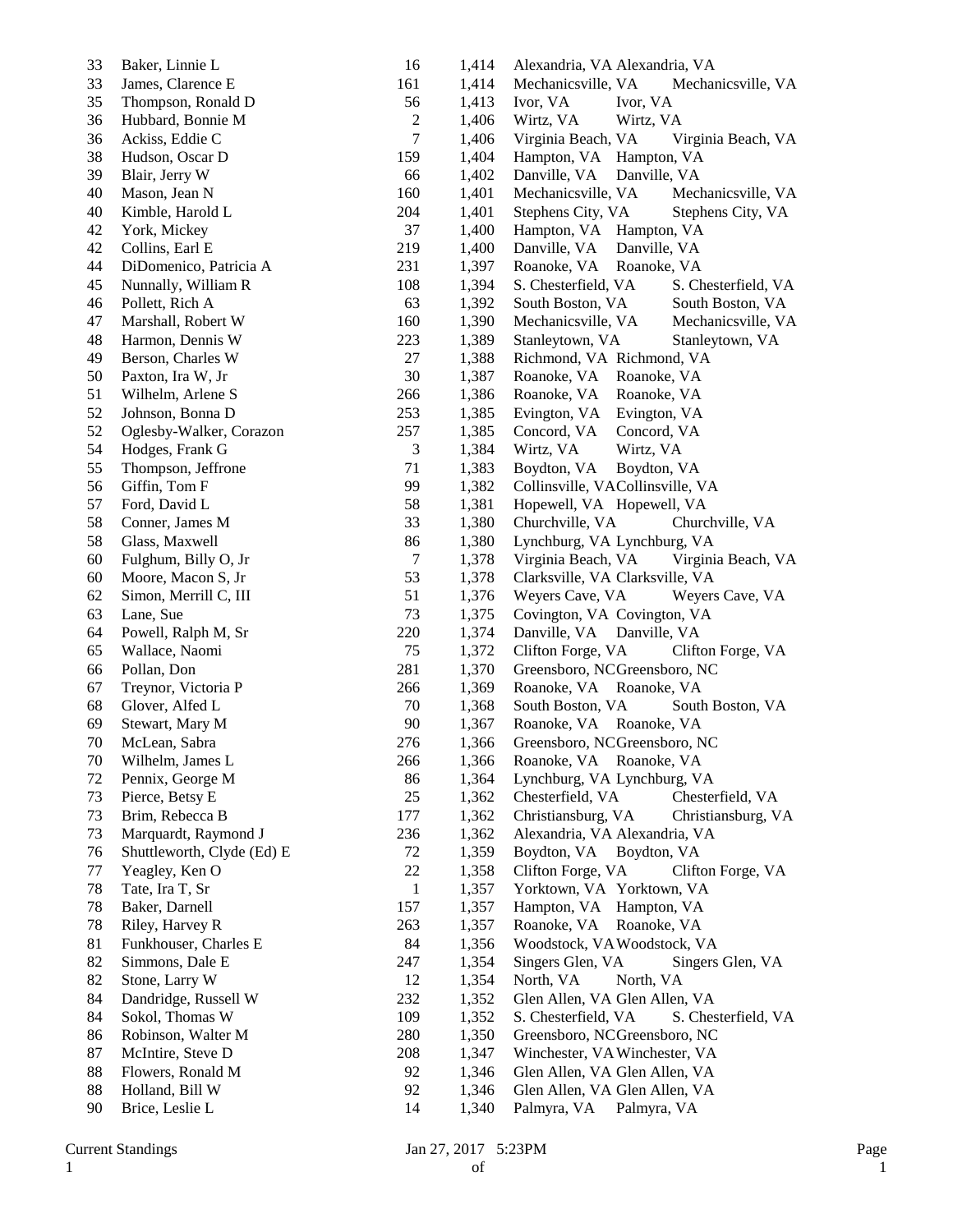| 90  | Skelton, George H                  | 50  | 1,340 | Weyers Cave, VA<br>Weyers Cave, VA         |
|-----|------------------------------------|-----|-------|--------------------------------------------|
| 92  | Cheeley, Janet B                   | 282 | 1,338 | Glen Allen, VA Glen Allen, VA              |
| 93  | Walker, Harry H                    | 257 | 1,337 | Concord, VA Concord, VA                    |
| 94  | Perdue, Paul E                     | 180 | 1,336 | Christiansburg, VA<br>Christiansburg, VA   |
| 95  | Jackson, Nancy W                   | 15  | 1,333 | Charlottesville, VA<br>Charlottesville, VA |
| 95  | Washington, Lawrence               | 232 | 1,333 | Glen Allen, VA Glen Allen, VA              |
| 97  | Lewis, Anselma                     | 112 | 1,331 | S. Chesterfield, VA<br>S. Chesterfield, VA |
| 98  | Townes, Joe, Jr                    | 16  | 1,330 | Alexandria, VA Alexandria, VA              |
| 99  | Levy, Marian L                     | 161 | 1,329 | Mechanicsville, VA<br>Mechanicsville, VA   |
| 100 | Anderson, David R                  | 62  | 1,328 | South Boston, VA<br>South Boston, VA       |
| 101 | McGann, J. Robert                  | 11  | 1,325 | Fredericksburg, VA<br>Fredericksburg, VA   |
| 102 | Andrews, Ed E                      | 238 | 1,323 | Hampton, VA Hampton, VA                    |
| 103 | Moore, Lee                         | 163 | 1,318 | Mechanicsville, VA<br>Mechanicsville, VA   |
| 104 | Fazzi, Rick J, Jr                  | 57  | 1,317 | Richmond, VA Richmond, VA                  |
| 105 | Strickland, Wilson D, Jr           | 72  | 1,316 | Boydton, VA<br>Boydton, VA                 |
| 105 | Patterson, James L                 | 157 | 1,316 | Hampton, VA Hampton, VA                    |
| 105 | Taylor, Doris S                    | 162 | 1,316 | Mechanicsville, VA<br>Mechanicsville, VA   |
| 108 | Moon, Richard                      | 277 | 1,311 | Greensboro, NCGreensboro, NC               |
| 108 | Carmichael, James T                | 165 | 1,311 | Ft Lee, VA<br>Ft Lee, VA                   |
| 108 | Hise, William, Jr                  | 248 | 1,311 | Covington, VA Covington, VA                |
| 111 | Porter, Frank, Jr                  | 57  | 1,306 | Richmond, VA Richmond, VA                  |
| 112 | Wynn, David L                      | 161 | 1,300 | Mechanicsville, VA<br>Mechanicsville, VA   |
| 113 | Zuchowski, J. Stephen S            | 106 | 1,295 | S. Chesterfield, VA<br>S. Chesterfield, VA |
| 113 | Howell, Steven N                   | 142 | 1,295 | Hampton, VA Hampton, VA                    |
| 115 | Chrest, David T                    | 12  | 1,293 | North, VA<br>North, VA                     |
| 116 | Hicks, Michael E                   | 155 | 1,291 | Amherst, VA<br>Amherst, VA                 |
| 117 | Hal, Robert                        | 135 | 1,284 | Richmond, VA Richmond, VA                  |
| 117 | Murray, Hickey J, Jr               | 252 | 1,284 | Bethesda, MD Bethesda, MD                  |
| 119 | Montgomery, Joyce A                | 3   | 1,275 | Wirtz, VA<br>Wirtz, VA                     |
| 119 | Witt, Roy B, III                   | 148 | 1,275 | Lynchburg, VA Lynchburg, VA                |
| 121 | Marion, Fred                       | 196 | 1,274 | Big Stone Gap, VA<br>Big Stone Gap, VA     |
| 122 | Wheless, John B                    | 72  | 1,273 | Boydton, VA Boydton, VA                    |
| 123 | Carter, Paul                       | 61  | 1,266 | South Boston, VA<br>South Boston, VA       |
| 124 | Reynolds, John E                   | 205 | 1,258 | Winchester, VA Winchester, VA              |
| 125 | Pleasant, Jerry L, Sr              | 129 | 1,254 | Richmond, VA Richmond, VA                  |
| 126 | Kwitkoski, Gary M                  | 236 | 1,249 | Alexandria, VA Alexandria, VA              |
| 127 | O'Connell, William E               | 87  | 1,248 | Crimora, VA<br>Crimora, VA                 |
| 128 | Rudd, William (Ernie) E            | 94  | 1,247 | Richmond, VA Richmond, VA                  |
| 129 | Calloway, Charles S                | 242 | 1,234 | Lynchburg, VA Lynchburg, VA                |
| 130 | Rexrode, Glennie D                 | 51  | 1,233 | Weyers Cave, VA<br>Weyers Cave, VA         |
| 130 | Jones, Michael L                   | 203 | 1,233 | Glen Allen, VA Glen Allen, VA              |
| 132 | Corey, Dale E                      | 270 | 1,232 | Front Royal, VA<br>Front Royal, VA         |
| 133 | Jackson, Willie B                  | 69  | 1,229 | South Boston, VA<br>South Boston, VA       |
| 134 | Hickey, Pat                        | 62  | 1,227 | South Boston, VA<br>South Boston, VA       |
| 135 | King, William A                    | 70  | 1,224 | South Boston, VA<br>South Boston, VA       |
| 135 | Ashby, Richard A                   | 259 | 1,224 | STEPHENS CITY, VA STEPHENS CITY, VA        |
| 137 | Potter, Lowell A                   | 3   | 1,218 | Wirtz, VA<br>Wirtz, VA                     |
| 138 | Anderson, Nathaniel                | 191 | 1,211 | Richmond, VA Richmond, VA                  |
| 139 | Lee, Jimmy D                       | 158 | 1,183 | Mt. Crawford, VA<br>Mt. Crawford, VA       |
| 140 | Garza, Ysidore (Izzy) F, Jr        | 128 | 1,175 | Richmond, VA Richmond, VA                  |
| 141 | Taylor, Robert J                   | 184 | 925   | Christiansburg, VA<br>Christiansburg, VA   |
| 142 | O'Brien, Phillip W, Jr             | 211 | 426   | Cross Junction, VA<br>Cross Junction, VA   |
| 143 | Baer, Richard                      | 79  | 366   | Verona, VA<br>Verona, VA                   |
|     | The lowest score to cash is 1,472. |     |       |                                            |
|     |                                    |     |       |                                            |

**OPEN ALL EVENTS HANDICAP, 60-64, CLASS 3, Handicapped**

| <b>Place</b> | Team name                | Entry | Score                 | <b>From From</b> |      |
|--------------|--------------------------|-------|-----------------------|------------------|------|
|              | <b>Current Standings</b> |       | Jan 27, 2017 $5:23PM$ |                  | Page |
|              |                          |       | of                    |                  |      |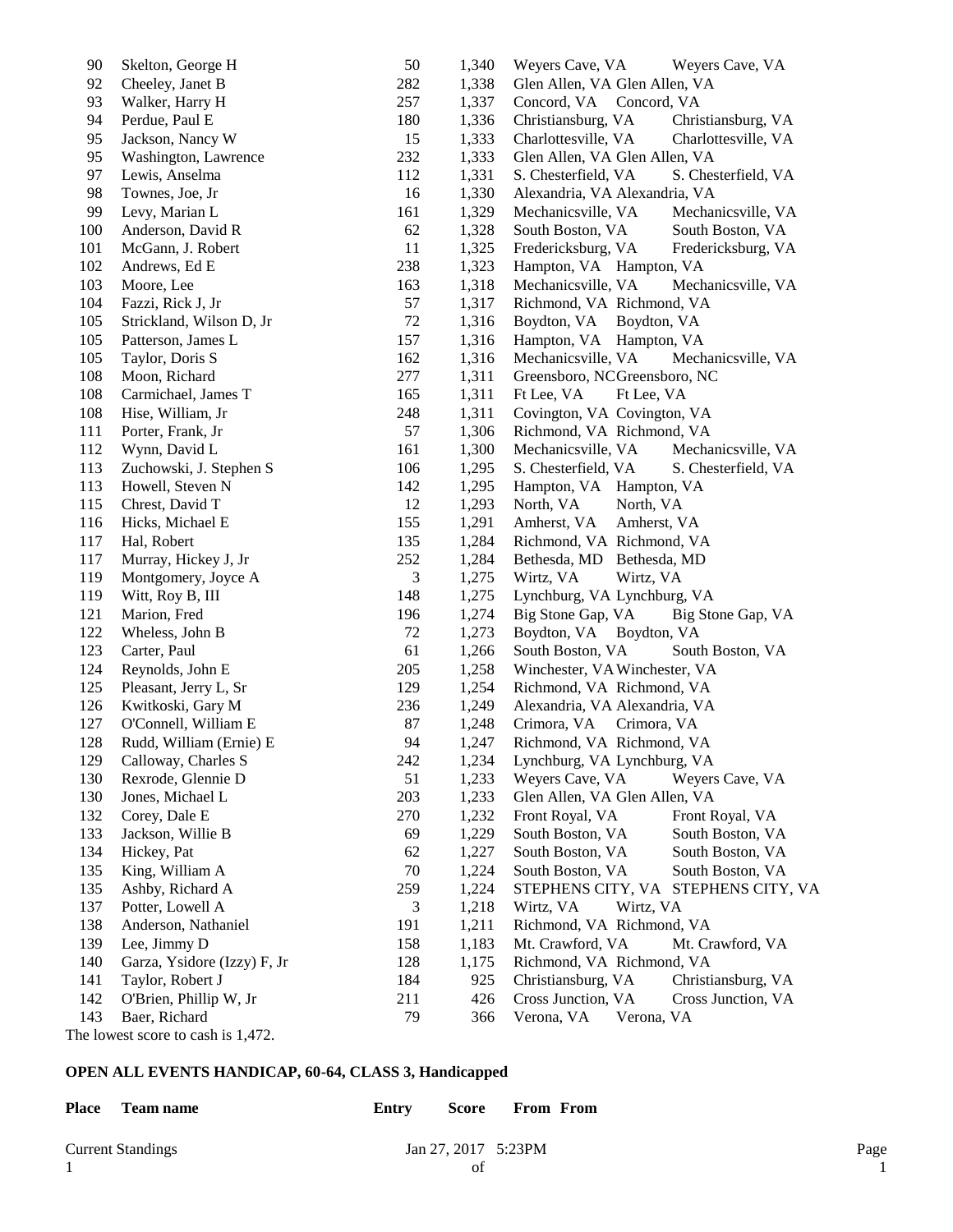| 1  | Stanger, Glenn M              | 185    | 1,557 | Christiansburg, VA<br>Christiansburg, VA   |
|----|-------------------------------|--------|-------|--------------------------------------------|
| 2  | Paxton, Robert W              | 88     | 1,526 | Salem, VA<br>Salem, VA                     |
| 3  | Gillispie, Gary A             | 231    | 1,524 | Roanoke, VA<br>Roanoke, VA                 |
| 4  | Pancoast, Robert T            | 54     | 1,516 | Newport News, VA<br>Newport News, VA       |
| 5  | Hicks, Lillian L              | 194    | 1,512 | Richmond, VA Richmond, VA                  |
| 6  | Donathan, James G, Jr         | 182    | 1,503 | Christiansburg, VA<br>Christiansburg, VA   |
| 7  | Dixon, John H                 | 69     | 1,502 | South Boston, VA<br>South Boston, VA       |
| 8  | Gillispie, Debbie R           | 231    | 1,497 | Roanoke, VA<br>Roanoke, VA                 |
| 9  | Richardson, Paula D           | 141    | 1,495 | Hampton, VA Hampton, VA                    |
| 10 | Thacker, Monroe, Jr           | 221    | 1,491 | Danville, VA<br>Danville, VA               |
| 11 | Lee, Garland L                | 31     | 1,482 | Petersburg, VA Petersburg, VA              |
| 12 | Lovegrove, Richard L          | 29     | 1,481 | Roanoke, VA Roanoke, VA                    |
| 13 | Vaughters, Alice F            | 69     | 1,475 | South Boston, VA<br>South Boston, VA       |
| 14 | Peterson, Stephen P           | 19     | 1,468 | Rockville, MD Rockville, MD                |
| 15 | Gentile, Peter A              | 139    | 1,467 | Chantilly, VA<br>Chantilly, VA             |
| 15 | Hedrick, Mike                 | 229    | 1,467 | Forest, VA<br>Forest, VA                   |
| 17 | Cimino, Ralph L, Jr           | 57     | 1,464 | Richmond, VA Richmond, VA                  |
| 18 | Bentley, Dewey T, Jr          | 107    | 1,463 | S. Chesterfield, VA<br>S. Chesterfield, VA |
| 19 | Williams, Doris S             | 166    | 1,461 | Madison Heights, VA<br>Madison Heights, VA |
| 20 | Crawley, Timothy A            | 165    | 1,459 | Ft Lee, VA<br>Ft Lee, VA                   |
| 21 | Britton, Clyde M              | 96     | 1,454 | Richmond, VA Richmond, VA                  |
| 22 | Carlton, Rick G               | $22\,$ | 1,453 | Clifton Forge, VA<br>Clifton Forge, VA     |
| 23 | Thompson, Randy               | 181    | 1,445 | Christiansburg, VA<br>Christiansburg, VA   |
| 23 | Griffin, Allen L              | 263    | 1,445 | Roanoke, VA Roanoke, VA                    |
| 25 | Estep, Roger L                | 82     | 1,444 | Woodstock, VAWoodstock, VA                 |
| 26 | Jackson-Marshall, Agatha V    | 160    | 1,443 | Mechanicsville, VA<br>Mechanicsville, VA   |
| 27 | Calhoon, Richard L            | 29     | 1,440 | Roanoke, VA Roanoke, VA                    |
| 28 | Jessup, William, Sr           | 279    | 1,437 | Greensboro, NCGreensboro, NC               |
| 29 | Daugherty, Harvey L           | 195    | 1,429 | Lynchburg, VA Lynchburg, VA                |
| 30 | Jones, Milton E               | 164    | 1,428 | Ft Lee, VA<br>Ft Lee, VA                   |
| 31 | Robertson, James P            | 5      | 1,425 | Wirtz, VA<br>Wirtz, VA                     |
| 32 | Rowland, Clifton W            | 66     | 1,424 | Danville, VA<br>Danville, VA               |
| 32 | Parker-Cunningham, Wilhemenia | 194    | 1,424 | Richmond, VA Richmond, VA                  |
| 32 | Tschupp, Gregory A            | 37     | 1,424 | Hampton, VA Hampton, VA                    |
| 35 | Sylvia, Michael L, Jr         | 246    | 1,418 | Yorktown, VA Yorktown, VA                  |
| 36 | Schnablegger, David M         | 192    | 1,415 | Concord, VA<br>Concord, VA                 |
| 36 | Christian, James R            | 235    | 1,415 | Lynchburg, VA Lynchburg, VA                |
| 38 | Barton, Marvin D              | 221    | 1,414 | Danville, VA<br>Danville, VA               |
| 39 | Turner, Rodger D              | 220    | 1,412 | Danville, VA<br>Danville, VA               |
| 40 | Wilkerson, Fullicedo W        | 124    | 1,411 | Richmond, VA Richmond, VA                  |
| 41 | Johnson, Paulis E             | 123    | 1,410 | Richmond, VA Richmond, VA                  |
| 42 | Cooper, Mary F                | 23     | 1,407 | Leesburg, VA<br>Leesburg, VA               |
| 43 | Davis, Daphine M              | 155    | 1,401 | Amherst, VA<br>Amherst, VA                 |
| 43 | Hazelwood, Nancy C            | 250    | 1,401 | Halifax, VA<br>Halifax, VA                 |
| 45 | Hughes, Sue F                 | 61     | 1,400 | South Boston, VA<br>South Boston, VA       |
| 46 | Simmons, Brian                | 22     | 1,399 | Clifton Forge, VA<br>Clifton Forge, VA     |
| 47 | Curtis, Stafford J            | 68     | 1,398 | South Boston, VA<br>South Boston, VA       |
| 48 | Phillingane, Eddie W          | 58     | 1,397 | Hopewell, VA Hopewell, VA                  |
| 48 | Chrest, Elsie F               | 12     | 1,397 | North, VA<br>North, VA                     |
| 50 | Chavis, Thomas L, III         | 245    | 1,396 | Chester, VA<br>Chester, VA                 |
| 51 | Jones, Robert A               | 162    | 1,395 | Mechanicsville, VA<br>Mechanicsville, VA   |
| 51 | Peoples, Rodgers              | 276    | 1,395 | Greensboro, NCGreensboro, NC               |
| 53 | Mays, Joyce P                 | 149    | 1,394 | Phenix, VA<br>Phenix, VA                   |
| 54 | Donathan, William L           | 179    | 1,392 | Christiansburg, VA<br>Christiansburg, VA   |
| 55 | Pugh, Mary A                  | 280    | 1,390 | Greensboro, NCGreensboro, NC               |
| 56 | Petersen, Curtis A            | 16     | 1,389 | Alexandria, VA Alexandria, VA              |
| 57 | Branch, Jerry G               | 96     | 1,386 | Richmond, VA Richmond, VA                  |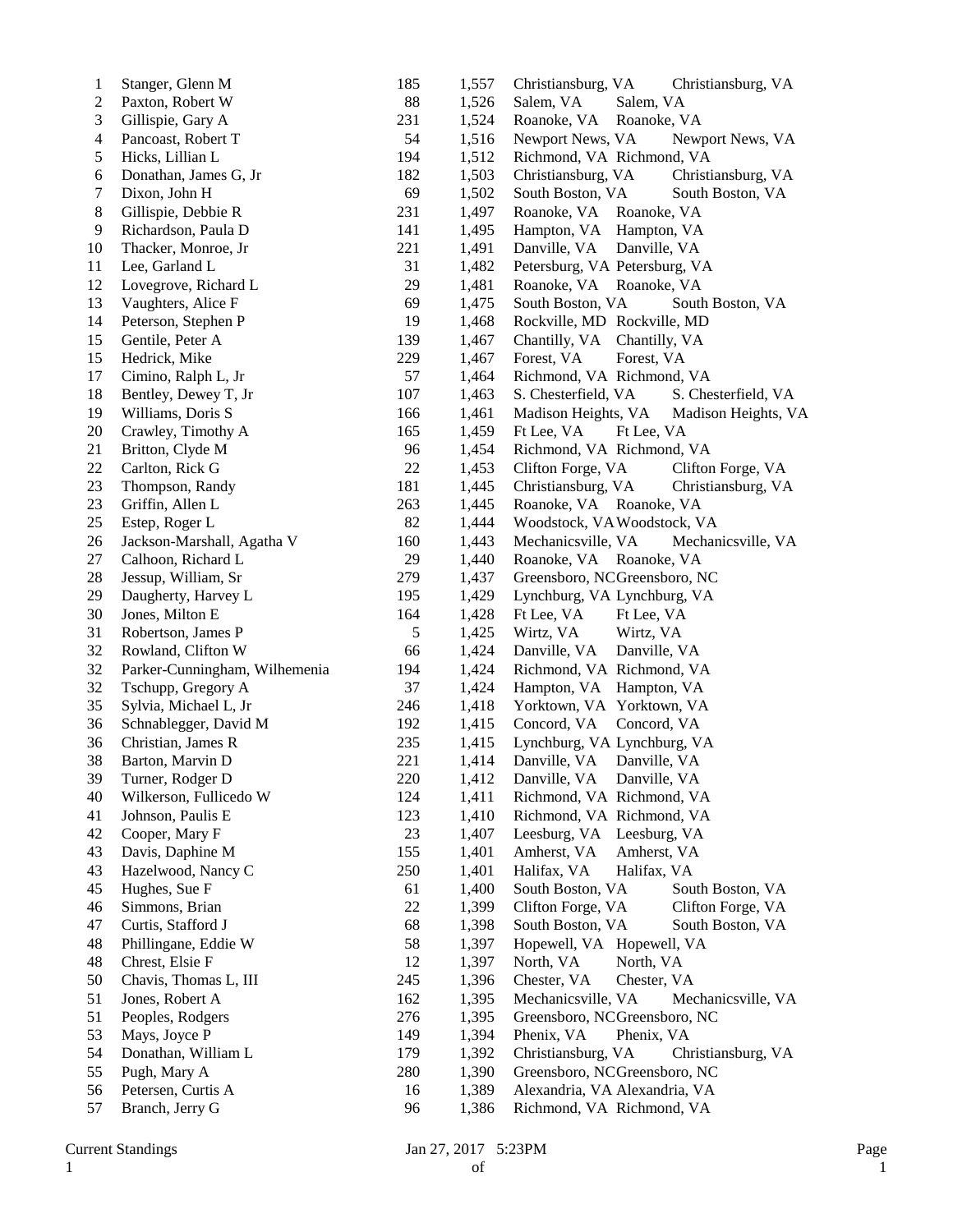| 58     | Greene, Lorna           | 281            | 1,383          | Greensboro, NCGreensboro, NC               |
|--------|-------------------------|----------------|----------------|--------------------------------------------|
| 59     | Sanders, Phillip L, Sr  | 112            | 1,380          | S. Chesterfield, VA<br>S. Chesterfield, VA |
| 60     | Cayanong, Eufronio S    | 16             | 1,379          | Alexandria, VA Alexandria, VA              |
| 60     | Hackney, Sandra M       | 253            | 1,379          | Evington, VA Evington, VA                  |
| 62     | Eanes, Joyce A          | 23             | 1,377          | Leesburg, VA Leesburg, VA                  |
| 63     | Galderisi, Margaret E   | 209            | 1,375          | Winchester, VA Winchester, VA              |
| 64     | Mason, James B          | 164            | 1,374          | Ft Lee, VA<br>Ft Lee, VA                   |
| 65     | Brown, Aaron W          | $77 \,$        | 1,373          | N. Chesterfield, VA<br>N. Chesterfield, VA |
| 65     | Redden, Marty C, Sr     | 277            | 1,373          | Greensboro, NCGreensboro, NC               |
| 67     | Adcock, Earl L          | 258            | 1,370          | Shacklefords, VA<br>Shacklefords, VA       |
| 68     | Kline, Jean K           | 17             | 1,369          | Mechanicsville, VA<br>Mechanicsville, VA   |
| 68     | Moss, Debbie V          | 163            | 1,369          | Mechanicsville, VA<br>Mechanicsville, VA   |
| 68     | Morris, Patty A         | 149            | 1,369          | Phenix, VA<br>Phenix, VA                   |
| 71     | Selby, Kenneth H        | 59             | 1,366          | Yorktown, VA Yorktown, VA                  |
| 72     | Lewis, Daniel F         | 82             | 1,365          | Woodstock, VA Woodstock, VA                |
| 73     | Reynolds, Arthur B      | 141            | 1,362          | Hampton, VA Hampton, VA                    |
| 73     | Parker, Richmond, Jr    | 164            | 1,362          | Ft Lee, VA<br>Ft Lee, VA                   |
| 75     | Myers, Jack W, Jr       | 59             | 1,356          | Yorktown, VA Yorktown, VA                  |
| 76     | Hazel, Cristita C       | 198            | 1,355          | Woodbridge, VA<br>Woodbridge, VA           |
| 77     | Hudson, William G       | 221            | 1,352          | Danville, VA<br>Danville, VA               |
| 78     | Hutcherson, Becky W     | 67             | 1,348          | South Boston, VA<br>South Boston, VA       |
| 79     | Cotman, Henderson W, Jr | 151            | 1,347          | Richmond, VA Richmond, VA                  |
| $80\,$ | Thweatt, Wayne K        | 232            | 1,345          | Glen Allen, VA Glen Allen, VA              |
| 81     | Sparks, Joe T           | 8              | 1,344          |                                            |
| 82     | Stevens, Aubrey, Jr     | 95             |                | Goochland, VA Goochland, VA                |
| 83     | Bland, Randolph L       | 165            | 1,343<br>1,342 | Richmond, VA Richmond, VA<br>Ft Lee, VA    |
| 84     | Butts, Danny L          | 60             | 1,340          | Ft Lee, VA<br>Yorktown, VA Yorktown, VA    |
|        |                         |                |                |                                            |
| 85     | Slusher, Dennis M, Sr   | 87             | 1,338          | Crimora, VA<br>Crimora, VA                 |
| 86     | Thomas, Dale K          | $\overline{4}$ | 1,336          | Wirtz, VA<br>Wirtz, VA                     |
| 86     | Isley, Artie N          | 57             | 1,336          | Richmond, VA Richmond, VA                  |
| 86     | McDonough, Brian G      | 56             | 1,336          | Ivor, VA<br>Ivor, VA                       |
| 89     | Tunstall, William H     | 162            | 1,334          | Mechanicsville, VA<br>Mechanicsville, VA   |
| 90     | Rhodenizer, Stephen     | 73             | 1,333          | Covington, VA Covington, VA                |
| 90     | Hendricks, Alan         | 220            | 1,333          | Danville, VA<br>Danville, VA               |
| 92     | Price, John T           | 251            | 1,332          | Dayton, VA<br>Dayton, VA                   |
| 93     | Shiflett, Christine R   | 25             | 1,331          | Chesterfield, VA<br>Chesterfield, VA       |
| 94     | Hodges, Connie T        | 3              | 1,329          | Wirtz, VA<br>Wirtz, VA                     |
| 95     | Martin, Brian E         | 258            | 1,328          | Shacklefords, VA<br>Shacklefords, VA       |
| 95     | Campbell, Russell W     | 50             | 1,328          | Weyers Cave, VA<br>Weyers Cave, VA         |
| 95     | Griffis, Larry D        | 98             | 1,328          | Henrico, VA<br>Henrico, VA                 |
| 98     | Wall, Phillip W         | 224            | 1,326          | Stanleytown, VA<br>Stanleytown, VA         |
| 99     | Smith, Billy, Jr        | 266            | 1,323          | Roanoke, VA<br>Roanoke, VA                 |
| 100    | Journiette, Cassandra L | 264            | 1,321          | Roanoke, VA<br>Roanoke, VA                 |
| 101    | Zirkle, Marvin R        | 154            | 1,320          | Salem, VA<br>Salem, VA                     |
| 102    | Gabbin, James E, Jr     | 198            | 1,319          | Woodbridge, VA<br>Woodbridge, VA           |
| 102    | Baskin, Cynthia         | 277            | 1,319          | Greensboro, NCGreensboro, NC               |
| 104    | Banton, Victor E        | 192            | 1,313          | Concord, VA Concord, VA                    |
| 105    | Lewis, Chuck W          | 234            | 1,304          | Buena Vista, VA<br>Buena Vista, VA         |
| 106    | Layton, Betty           | 273            | 1,302          | Covington, VA Covington, VA                |
| 107    | Kitts, Warren D         | $\mathbf{1}$   | 1,297          | Yorktown, VA Yorktown, VA                  |
| 108    | Cottino, Robert         | 259            | 1,294          | STEPHENS CITY, VA STEPHENS CITY, VA        |
| 109    | Russell, Bruce H        | 198            | 1,293          | Woodbridge, VA<br>Woodbridge, VA           |
| 110    | Goode, Michael L        | 123            | 1,292          | Richmond, VA Richmond, VA                  |
| 111    | Gannon, Kevin F         | 28             | 1,291          | Roanoke, VA Roanoke, VA                    |
| 112    | Brown, Jimmy            | 68             | 1,278          | South Boston, VA<br>South Boston, VA       |
| 113    | Smith, Deborah D        | 52             | 1,272          | Weyers Cave, VA<br>Weyers Cave, VA         |
| 114    | Barbour, Sidney P       | 254            | 1,271          | Lynchburg, VA Lynchburg, VA                |
| 114    | Kirby, Carolyn S        | 17             | 1,271          | Mechanicsville, VA<br>Mechanicsville, VA   |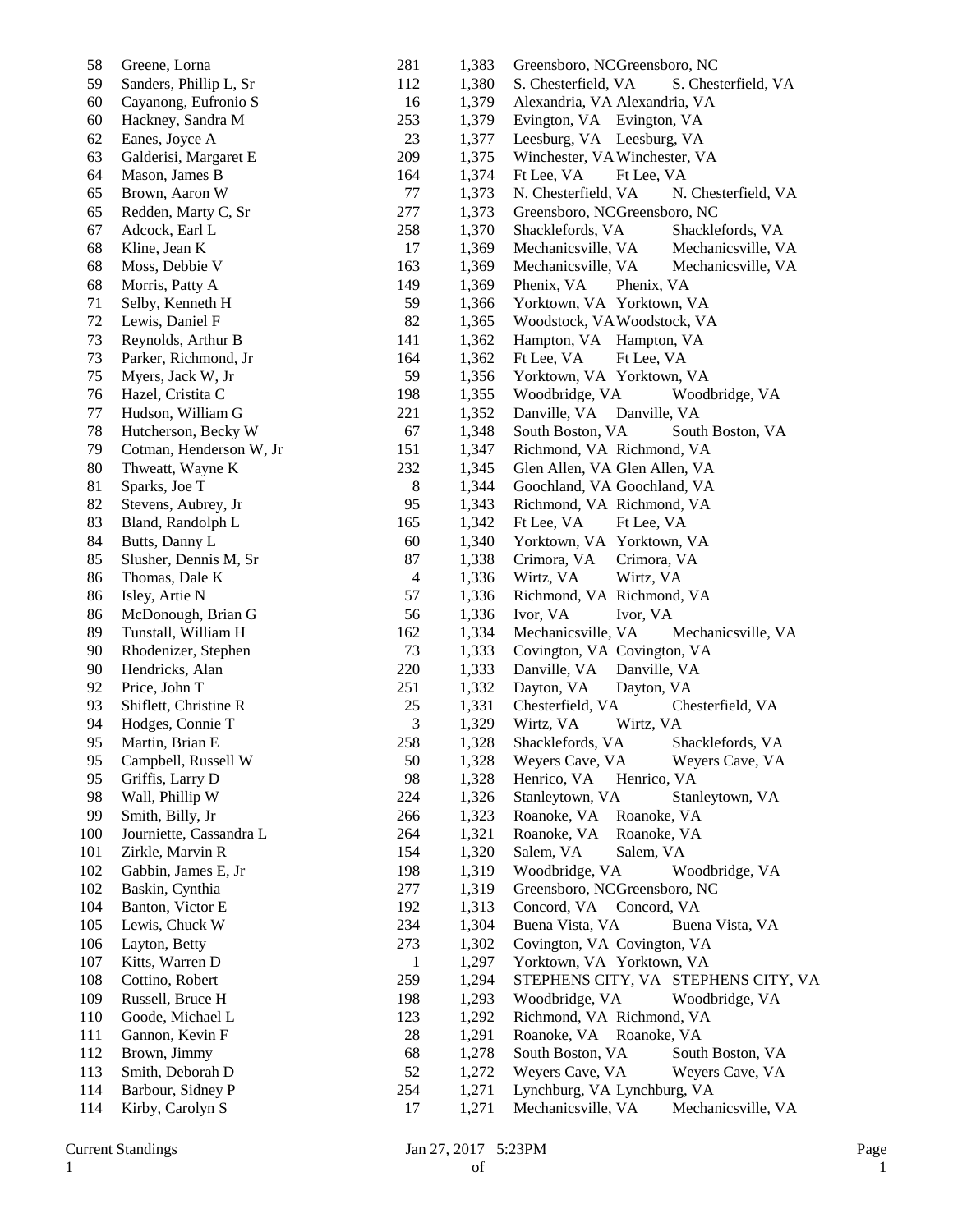| 116 | Gee, Lloyd E                       | 31  | 1,270 | Petersburg, VA Petersburg, VA |                    |
|-----|------------------------------------|-----|-------|-------------------------------|--------------------|
| 116 | Hawkins, Anita M                   | 197 | 1,270 | Woodbridge, VA                | Woodbridge, VA     |
| 118 | McLean, Lawrence L                 | 276 | 1,267 | Greensboro, NCGreensboro, NC  |                    |
| 119 | Seal, Larry W                      | 158 | 1,266 | Mt. Crawford, VA              | Mt. Crawford, VA   |
| 120 | Staton, Albert L                   | 234 | 1,258 | Buena Vista, VA               | Buena Vista, VA    |
| 120 | Ellinger, James S                  | 87  | 1,258 | Crimora, VA Crimora, VA       |                    |
| 122 | Pauley, Paul L                     | 263 | 1,252 | Roanoke, VA Roanoke, VA       |                    |
| 123 | Carter, Deborah W                  | 61  | 1,238 | South Boston, VA              | South Boston, VA   |
| 124 | Martin, Linda A                    | 257 | 1,237 | Concord, VA Concord, VA       |                    |
| 125 | Hutcherson, Richard C, Jr          | 67  | 1,232 | South Boston, VA              | South Boston, VA   |
| 126 | Watkins, Joseph H                  | 224 | 1,212 | Stanleytown, VA               | Stanleytown, VA    |
| 127 | Yopp, Rick W                       | 55  | 1,209 | Roanoke, VA Roanoke, VA       |                    |
| 128 | Kirby, James L                     | 17  | 1,205 | Mechanicsville, VA            | Mechanicsville, VA |
| 129 | Ridgeway, Walter G, II             | 73  | 1,199 | Covington, VA Covington, VA   |                    |
| 130 | Foster, Ronald                     | 197 | 1,194 | Woodbridge, VA                | Woodbridge, VA     |
| 131 | Hackney, Frank W, Jr               | 147 | 1,059 | Lynchburg, VA Lynchburg, VA   |                    |
| 132 | Sprigings, Kenneth D               | 226 | 989   | Salem, VA<br>Salem, VA        |                    |
| 133 | Herndon, Earl L, Jr                | 261 | 849   | Sandston, VA Sandston, VA     |                    |
| 134 | Davis, Albert                      | 20  | 680   | Rockville, MD Rockville, MD   |                    |
| 135 | Davis, Karen B                     | 79  | 474   | Verona, VA Verona, VA         |                    |
| 136 | O'Brien, Mary J                    | 211 | 12    | Cross Junction, VA            | Cross Junction, VA |
|     | The lowest score to cash is 1,468. |     |       |                               |                    |

### **OPEN ALL EVENTS HANDICAP, 55-59, CLASS 4, Handicapped**

| <b>Place</b>   | <b>Team name</b>          | <b>Entry</b> | <b>Score</b> | From From                     |                     |
|----------------|---------------------------|--------------|--------------|-------------------------------|---------------------|
| 1              | Hale, Larry H             | 88           | 1,634        | Salem, VA<br>Salem, VA        |                     |
| $\overline{c}$ | Clements, Paula           | 91           | 1,606        | Clifton, VA<br>Clifton, VA    |                     |
| 3              | Clayton, Kenneth A        | 19           | 1,579        | Rockville, MD Rockville, MD   |                     |
| 4              | Bohanan, Arnold R         | 179          | 1,572        | Christiansburg, VA            | Christiansburg, VA  |
| 5              | Miyamasu, Myles M         | 19           | 1,564        | Rockville, MD Rockville, MD   |                     |
| 6              | Layton, Mike              | 274          | 1,547        | Covington, VA Covington, VA   |                     |
| 7              | Twyman, Joseph E, Jr      | 142          | 1,545        | Hampton, VA Hampton, VA       |                     |
| 8              | Cofflin, Mike W           | 230          | 1,541        | Forest, VA<br>Forest, VA      |                     |
| 9              | Kitts, Teresa E           | 1            | 1,505        | Yorktown, VA Yorktown, VA     |                     |
| 10             | Jennings, Keith           | 229          | 1,495        | Forest, VA<br>Forest, VA      |                     |
| 11             | Baker, Gladys G           | 157          | 1,492        | Hampton, VA Hampton, VA       |                     |
| 12             | West, Thomas W, Sr        | 159          | 1,488        | Hampton, VA<br>Hampton, VA    |                     |
| 12             | Richardson, Russell J, Sr | 5            | 1,488        | Wirtz, VA<br>Wirtz, VA        |                     |
| 14             | Besures, Edward J         | 38           | 1,479        | Hampton, VA<br>Hampton, VA    |                     |
| 15             | Killip, David J           | 149          | 1,476        | Phenix, VA<br>Phenix, VA      |                     |
| 16             | Lukowski, Mark V          | 41           | 1,474        | Big Island, VA Big Island, VA |                     |
| 17             | Mims, Gary N              | 97           | 1,465        | Midlothian, VA Midlothian, VA |                     |
| 18             | Coffey, Edward L          | 234          | 1,464        | Buena Vista, VA               | Buena Vista, VA     |
| 19             | Langone, Stephen          | 20           | 1,453        | Rockville, MD Rockville, MD   |                     |
| 19             | Pancoast, Steven          | 54           | 1,453        | Newport News, VA              | Newport News, VA    |
| 19             | McKinney, Ricky G         | 89           | 1,453        | Roanoke, VA Roanoke, VA       |                     |
| 22             | Blanchard, Kenneth A      | 235          | 1,446        | Lynchburg, VA Lynchburg, VA   |                     |
| 23             | Gilbert, Rosie L          | 8            | 1,445        | Goochland, VA Goochland, VA   |                     |
| 23             | Gardner, Bennett K        | 91           | 1,445        | Clifton, VA<br>Clifton, VA    |                     |
| 25             | Smith, Stanley            | 70           | 1,444        | South Boston, VA              | South Boston, VA    |
| 26             | Davis, Ralph A, Jr        | 111          | 1,443        | S. Chesterfield, VA           | S. Chesterfield, VA |
| 27             | Campbell, Cynthia D       | 50           | 1,438        | Weyers Cave, VA               | Weyers Cave, VA     |
| 28             | Rhoads, Michael S         | 271          | 1,436        | Front Royal, VA               | Front Royal, VA     |
| 28             | Young, Mike W             | 18           | 1,436        | Rocky Mount, VA               | Rocky Mount, VA     |
| 30             | Swartz, Robert R          | 158          | 1,435        | Mt. Crawford, VA              | Mt. Crawford, VA    |
| 30             | Cunningham, Valerie L     | 203          | 1,435        | Glen Allen, VA Glen Allen, VA |                     |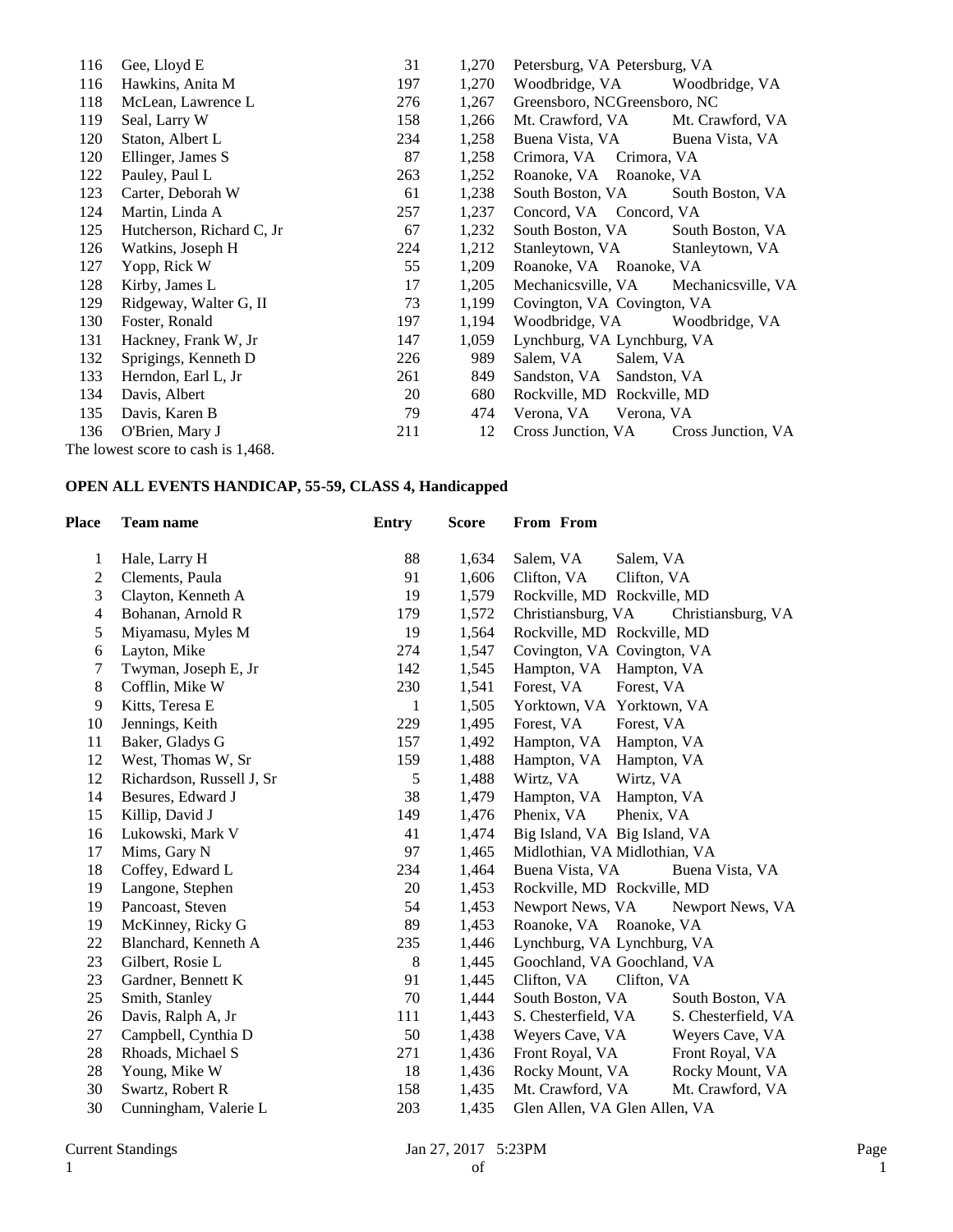| 32 | Kidd, Patricia B       | 253            | 1,434 | Evington, VA Evington, VA                  |
|----|------------------------|----------------|-------|--------------------------------------------|
| 33 | Fuller, Jerry K        | 224            | 1,433 | Stanleytown, VA<br>Stanleytown, VA         |
| 33 | Kitts, Jeno D          | 168            | 1,433 | Evington, VA Evington, VA                  |
| 35 | Wilson, Roger K        | 99             | 1,429 | Collinsville, VACollinsville, VA           |
| 35 | Bray, Cecil G          | 93             | 1,429 | Richmond, VA Richmond, VA                  |
| 37 | Stables, James E       | 94             | 1,423 | Richmond, VA Richmond, VA                  |
| 38 | Camper, Henry W        | 242            | 1,420 | Lynchburg, VA Lynchburg, VA                |
| 39 | Stevens, Augustine M   | 95             | 1,418 | Richmond, VA Richmond, VA                  |
| 40 | Perry, Carl            | 72             | 1,413 | Boydton, VA<br>Boydton, VA                 |
| 41 | Thomas, Vanessa N      | 84             | 1,411 | Woodstock, VA Woodstock, VA                |
| 42 | Carter, Brenda A       | 161            | 1,403 | Mechanicsville, VA<br>Mechanicsville, VA   |
| 42 | Scott, Shearl L        | 41             | 1,403 | Big Island, VA Big Island, VA              |
| 44 | Gould, King J          | $\overline{c}$ | 1,391 | Wirtz, VA<br>Wirtz, VA                     |
| 45 | Murray, Jay W          | 36             | 1,390 | Hampton, VA<br>Hampton, VA                 |
| 45 | Wingfield, Danny W, Sr | 229            | 1,390 | Forest, VA<br>Forest, VA                   |
| 47 |                        | 15             |       |                                            |
|    | Thompson, Joe H        |                | 1,389 | Charlottesville, VA<br>Charlottesville, VA |
| 47 | Dixon, Betty           | 253            | 1,389 | Evington, VA Evington, VA                  |
| 49 | Christian, Red M       | 203            | 1,386 | Glen Allen, VA Glen Allen, VA              |
| 49 | Blevins, James T       | 33             | 1,386 | Churchville, VA<br>Churchville, VA         |
| 51 | Snow, Paul             | 83             | 1,383 | Woodstock, VAWoodstock, VA                 |
| 51 | Sperry, Johnny A       | 233            | 1,383 | Brookneal, VA Brookneal, VA                |
| 53 | Sprigings, Joe Ann     | 226            | 1,382 | Salem, VA<br>Salem, VA                     |
| 54 | Estep, Denise B        | 84             | 1,378 | Woodstock, VAWoodstock, VA                 |
| 54 | Hastings, Sidney L     | 282            | 1,378 | Glen Allen, VA Glen Allen, VA              |
| 56 | Drake, Willis          | 83             | 1,377 | Woodstock, VA Woodstock, VA                |
| 57 | Myers, Debbie H        | 59             | 1,376 | Yorktown, VA Yorktown, VA                  |
| 58 | Nichols, David S       | 18             | 1,373 | Rocky Mount, VA<br>Rocky Mount, VA         |
| 59 | Hogue, Rikky S         | 18             | 1,371 | Rocky Mount, VA<br>Rocky Mount, VA         |
| 60 | Abbitt, Jim H          | 170            | 1,370 | Evington, VA Evington, VA                  |
| 61 | Toler, Deb G           | 282            | 1,368 | Glen Allen, VA Glen Allen, VA              |
| 62 | Wiley, Christopher     | 90             | 1,366 | Roanoke, VA Roanoke, VA                    |
| 62 | Agee, David C          | 99             | 1,366 | Collinsville, VACollinsville, VA           |
| 62 | Mays, Calvin T         | 229            | 1,366 | Forest, VA<br>Forest, VA                   |
| 65 | Wheeler, Debbie        | 192            | 1,365 | Concord, VA<br>Concord, VA                 |
| 66 | Vandergrift, Vickie V  | 226            | 1,363 | Salem, VA<br>Salem, VA                     |
| 67 | Ogden, Ken, Jr         | 242            | 1,362 | Lynchburg, VA Lynchburg, VA                |
| 67 | Griffis, L Francine    | 98             | 1,362 | Henrico, VA<br>Henrico, VA                 |
| 69 | Spellman, G. Michael   | 37             | 1,361 | Hampton, VA Hampton, VA                    |
| 69 | Killip, Janet L        | 149            | 1,361 | Phenix, VA<br>Phenix, VA                   |
| 71 | Cathey, John K         | 246            | 1,359 | Yorktown, VA Yorktown, VA                  |
| 72 | Knight, Frank R        | 263            | 1,358 | Roanoke, VA<br>Roanoke, VA                 |
| 73 | Drake, Marilyn S       | 83             | 1,354 | Woodstock, VA Woodstock, VA                |
| 73 | Foster, Petra          | 197            | 1,354 | Woodbridge, VA<br>Woodbridge, VA           |
|    |                        |                |       |                                            |
| 75 | Jessie, Rebecca H      | 258            | 1,353 | Shacklefords, VA<br>Shacklefords, VA       |
| 76 | Tapscott, Steve H      | 42             | 1,350 | Richmond, VA Richmond, VA                  |
| 77 | Davis-Brown, Peggy A   | 96             | 1,348 | Richmond, VA Richmond, VA                  |
| 78 | Thompson, Mack W       | 96             | 1,347 | Richmond, VA Richmond, VA                  |
| 78 | Schmidt, Vicky L       | 59             | 1,347 | Yorktown, VA Yorktown, VA                  |
| 78 | Morton, Arthur W, Jr   | 32             | 1,347 | Richmond, VA Richmond, VA                  |
| 81 | Shaw, Jack J           | 139            | 1,345 | Chantilly, VA Chantilly, VA                |
| 82 | Price, Karen           | 251            | 1,344 | Dayton, VA<br>Dayton, VA                   |
| 83 | Bofinger, Deborah      | 83             | 1,343 | Woodstock, VA Woodstock, VA                |
| 84 | Hurt, Bobby            | 230            | 1,337 | Forest, VA<br>Forest, VA                   |
| 85 | Young, Karen P         | 5              | 1,336 | Wirtz, VA<br>Wirtz, VA                     |
| 85 | Garnett, Leon D        | 92             | 1,336 | Glen Allen, VA Glen Allen, VA              |
| 87 | Morris, Joseph N       | 6              | 1,333 | Barboursville, VA<br>Barboursville, VA     |
| 88 | Martin, Bobbie J       | 258            | 1,330 | Shacklefords, VA<br>Shacklefords, VA       |
| 89 | Byer, Roger            | 274            | 1,329 | Covington, VA Covington, VA                |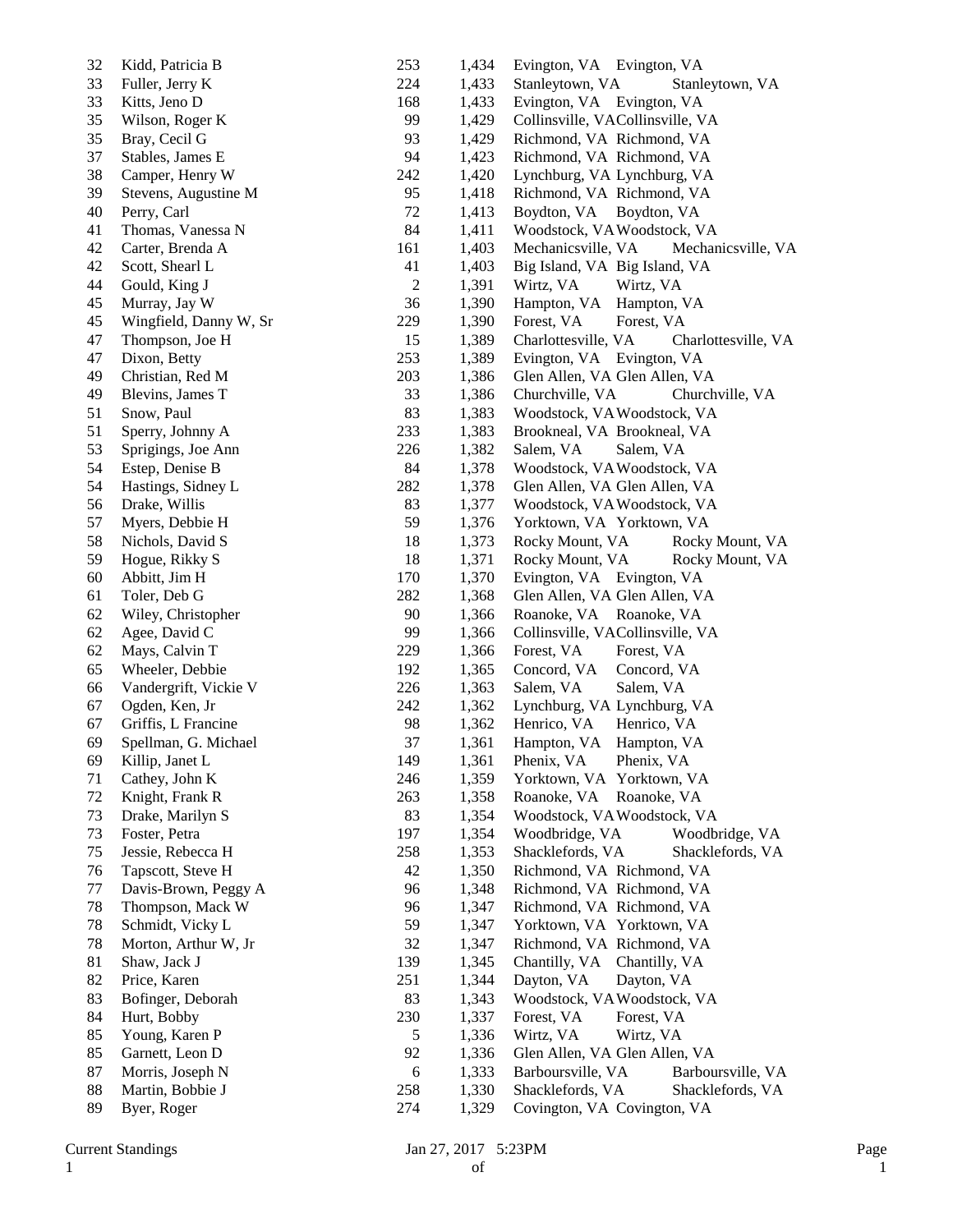| 90  | Clary, Robert R                    | 40  | 1,328 | Amelia Court House, VAAmelia Court House, VA |
|-----|------------------------------------|-----|-------|----------------------------------------------|
| 90  | Counts, Ann A                      | 251 | 1,328 | Dayton, VA<br>Dayton, VA                     |
| 92  | Brown, Hezzie J, Jr                | 70  | 1,327 | South Boston, VA<br>South Boston, VA         |
| 93  | Moore, Mike W                      | 147 | 1,326 | Lynchburg, VA Lynchburg, VA                  |
| 93  | Payne, Kathy D                     | 90  | 1,326 | Roanoke, VA Roanoke, VA                      |
| 95  | Washington, Ricky A                | 92  | 1,316 | Glen Allen, VA Glen Allen, VA                |
| 96  | Pleasants-Lewis, Theresita         | 32  | 1,309 | Richmond, VA Richmond, VA                    |
| 97  | Hogue, Cecil C                     | 68  | 1,307 | South Boston, VA<br>South Boston, VA         |
| 98  | Edmonds, Jeffrey L                 | 69  | 1,300 | South Boston, VA<br>South Boston, VA         |
| 99  | King, John K                       | 76  | 1,299 | Moneta, VA<br>Moneta, VA                     |
| 100 | Anderson, Derek L                  | 20  | 1,290 | Rockville, MD Rockville, MD                  |
| 101 | Morton, Ollie K                    | 32  | 1,288 | Richmond, VA Richmond, VA                    |
| 102 | Hogue, Sylvia A                    | 68  | 1,283 | South Boston, VA<br>South Boston, VA         |
| 103 | Morris, Kevin A                    | 238 | 1,281 | Hampton, VA Hampton, VA                      |
| 104 | Tunstall, Jo A                     | 162 | 1,276 | Mechanicsville, VA<br>Mechanicsville, VA     |
| 105 | Miles, Jack, Jr                    | 133 | 1,274 | Richmond, VA Richmond, VA                    |
| 106 | Summers, Donald D, Jr.             | 37  | 1,273 | Hampton, VA Hampton, VA                      |
| 107 | Beaulac, Michael J                 | 60  | 1,262 | Yorktown, VA Yorktown, VA                    |
| 108 | Penn, Leonard E                    | 264 | 1,257 | Roanoke, VA Roanoke, VA                      |
| 109 | Payne, Jesse E                     | 169 | 1,253 | Evington, VA Evington, VA                    |
| 110 | Combs, Ann M                       | 89  | 1,248 | Roanoke, VA<br>Roanoke, VA                   |
| 111 | Wright, Bennie J                   | 38  | 1,236 | Hampton, VA Hampton, VA                      |
| 112 | Thompson, Frank A                  | 198 | 1,235 | Woodbridge, VA<br>Woodbridge, VA             |
| 113 | Mitchell, Franklin D               | 151 | 1,224 | Richmond, VA Richmond, VA                    |
| 114 | Davis, Stanley W                   | 95  | 1,222 | Richmond, VA Richmond, VA                    |
| 115 | Mosley, Johnny, Jr                 | 71  | 1,220 | Boydton, VA Boydton, VA                      |
| 116 | White, Bruce R, Sr                 | 95  | 1,218 | Richmond, VA Richmond, VA                    |
| 117 | Anton, Charles J                   | 42  | 1,216 | Richmond, VA Richmond, VA                    |
| 117 | Carter, Jon J                      | 158 | 1,216 | Mt. Crawford, VA<br>Mt. Crawford, VA         |
| 119 | Altizer, Walter R                  | 87  | 1,143 | Crimora, VA<br>Crimora, VA                   |
| 120 | Walters, James G, Jr               | 261 | 1,027 | Sandston, VA<br>Sandston, VA                 |
|     | The lowest score to cash is 1,488. |     |       |                                              |

## **OPEN ALL EVENTS HANDICAP, 50-54, CLASS 5, Handicapped**

| Place          | Team name              | Entry          | Score | From From                     |
|----------------|------------------------|----------------|-------|-------------------------------|
| 1              | Pifer, Mark A          | 273            | 1,573 | Covington, VA Covington, VA   |
| 2              | Lindsay, Christopher D | 272            | 1,566 | Covington, VA Covington, VA   |
| 3              | Paxton, Bruce A        | 273            | 1,554 | Covington, VA Covington, VA   |
| $\overline{4}$ | Nelson, Inez           | 279            | 1,533 | Greensboro, NCGreensboro, NC  |
| 5              | Murphy, Penny K        | 252            | 1,532 | Bethesda, MD Bethesda, MD     |
| 6              | Green, Johnny J, Jr    | 225            | 1,527 | Forest, VA<br>Forest, VA      |
| 7              | Maple, Orlando L       | 203            | 1,518 | Glen Allen, VA Glen Allen, VA |
| 8              | Harris, William H, III | 265            | 1,510 | Roanoke, VA Roanoke, VA       |
| 9              | Jamison, Theresa       | 281            | 1,509 | Greensboro, NCGreensboro, NC  |
| 10             | Rengers, Vickie B      | 261            | 1,499 | Sandston, VA Sandston, VA     |
| 11             | Wirt, Jeffrey          | 147            | 1,496 | Lynchburg, VA Lynchburg, VA   |
| 12             | McNeill, Ric           | 159            | 1,484 | Hampton, VA Hampton, VA       |
| 12             | Nash, Mark D           | 170            | 1,484 | Evington, VA Evington, VA     |
| 14             | McPherson, James L     | 170            | 1,477 | Evington, VA<br>Evington, VA  |
| 15             | Vaughan, Sturlen C     | 55             | 1,457 | Roanoke, VA<br>Roanoke, VA    |
| 15             | Sova, Walter H, Jr     | 235            | 1,457 | Lynchburg, VA Lynchburg, VA   |
| 17             | Petty, Francis L       | 219            | 1,453 | Danville, VA<br>Danville, VA  |
| 18             | Hale, Melodie E        | 29             | 1,451 | Roanoke, VA<br>Roanoke, VA    |
| 19             | Manuel, Troy F         | 168            | 1,449 | Evington, VA<br>Evington, VA  |
| 20             | Blankenship, Mike T    | $\overline{4}$ | 1,448 | Wirtz, VA<br>Wirtz, VA        |
| 21             | Lee, James D, Jr       | 227            | 1,442 | Midlothian, VA Midlothian, VA |
|                |                        |                |       |                               |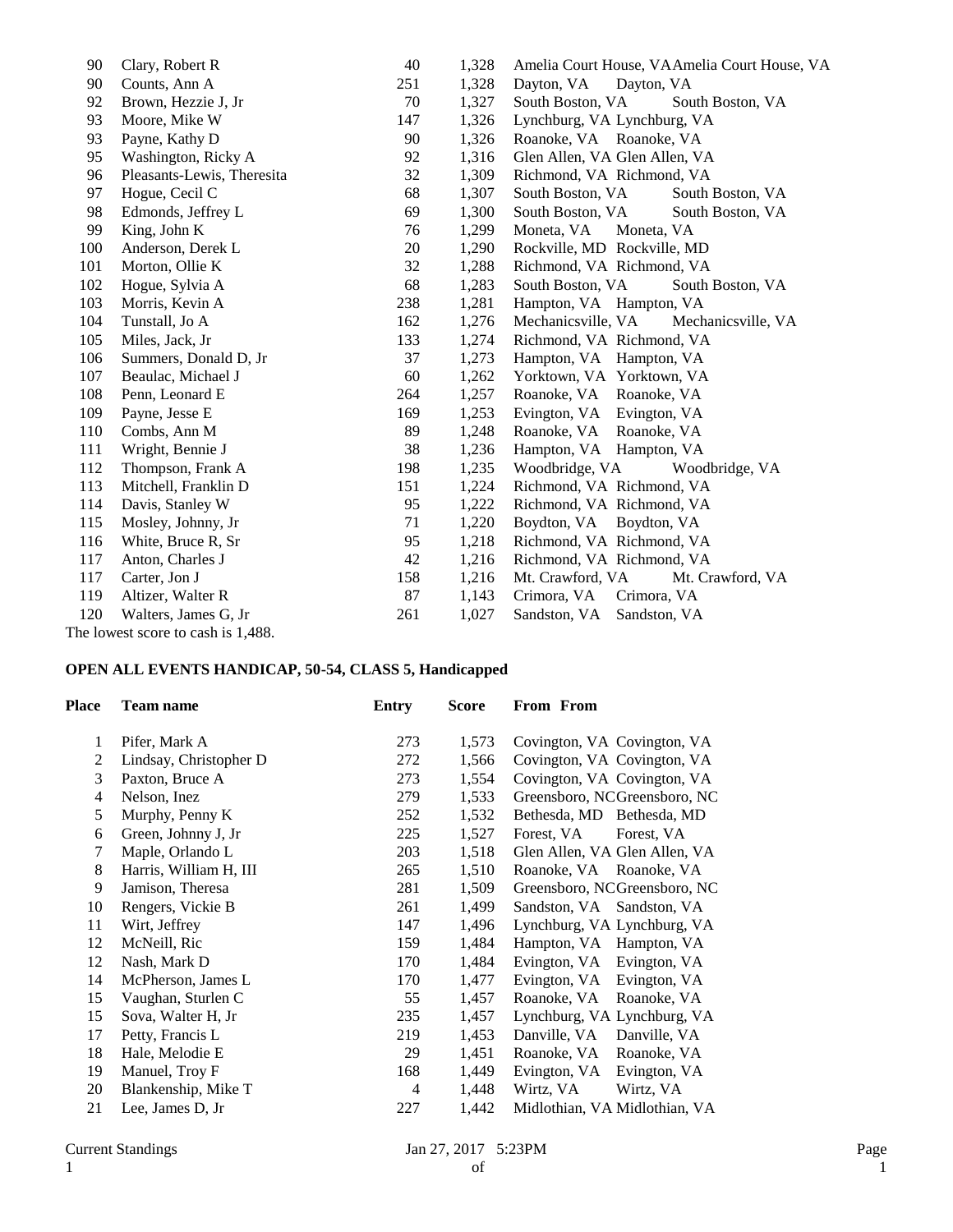| 22 | Durrett, Joseph A       | 30  | 1,440 | Roanoke, VA Roanoke, VA                    |
|----|-------------------------|-----|-------|--------------------------------------------|
| 23 | Coulson, Mike           | 99  | 1,433 | Collinsville, VACollinsville, VA           |
| 24 | Bailey, Helen K         | 233 | 1,431 | Brookneal, VA Brookneal, VA                |
| 25 | Fletcher, Kevin C       | 270 | 1,428 | Front Royal, VA<br>Front Royal, VA         |
| 26 | Zimmerman, Rosemary P   | 271 | 1,413 | Front Royal, VA<br>Front Royal, VA         |
| 27 | Payne, William A        | 90  | 1,410 | Roanoke, VA Roanoke, VA                    |
| 27 | Hepler, Jack R, Jr      | 274 | 1,410 | Covington, VA Covington, VA                |
| 27 | Fisher, Melodie A       | 128 | 1,410 | Richmond, VA Richmond, VA                  |
| 30 | Hanes, David E          | 46  | 1,408 | Lexington, VA Lexington, VA                |
| 31 | Alexander, Wilbert H    | 169 | 1,406 | Evington, VA Evington, VA                  |
| 31 | Thomas, Kerry L         | 56  | 1,406 | Ivor, VA<br>Ivor, VA                       |
| 33 | Brewer, Richard W       | 238 | 1,403 | Hampton, VA<br>Hampton, VA                 |
| 34 | Davis, Darrell K        | 221 | 1,401 | Danville, VA<br>Danville, VA               |
| 34 | Hill, Portia M          | 264 | 1,401 | Roanoke, VA<br>Roanoke, VA                 |
| 36 | Thomas, John            | 110 | 1,397 | S. Chesterfield, VA<br>S. Chesterfield, VA |
| 37 | Eskridge, Christopher L | 38  | 1,394 | Hampton, VA Hampton, VA                    |
| 38 | Whitt, Kevin N          | 62  | 1,392 | South Boston, VA<br>South Boston, VA       |
| 39 | Turner, Kervin B        | 25  | 1,391 | Chesterfield, VA<br>Chesterfield, VA       |
|    |                         | 147 | 1,389 |                                            |
| 40 | Jones, Douglas W        |     |       | Lynchburg, VA Lynchburg, VA                |
| 41 | Toney, Theophilus       | 131 | 1,387 | Richmond, VA Richmond, VA                  |
| 41 | Tucker, Larry W, Jr     | 230 | 1,387 | Forest, VA<br>Forest, VA                   |
| 43 | Szamborski, Brian E     | 252 | 1,386 | Bethesda, MD Bethesda, MD                  |
| 44 | Crider, Susan P         | 84  | 1,385 | Woodstock, VAWoodstock, VA                 |
| 45 | Butner, Tim W           | 234 | 1,384 | Buena Vista, VA<br>Buena Vista, VA         |
| 46 | Lillard, Mary C         | 270 | 1,383 | Front Royal, VA<br>Front Royal, VA         |
| 47 | Littlefield, David W    | 36  | 1,381 | Hampton, VA Hampton, VA                    |
| 48 | Scott, Wendy H          | 136 | 1,380 | Richmond, VA Richmond, VA                  |
| 49 | Brede, Thomas R         | 94  | 1,376 | Richmond, VA Richmond, VA                  |
| 50 | Camden, Barry L         | 33  | 1,375 | Churchville, VA<br>Churchville, VA         |
| 51 | Mallory, Walter R       | 136 | 1,374 | Richmond, VA Richmond, VA                  |
| 52 | Ahlgrim, Keith A        | 227 | 1,368 | Midlothian, VA Midlothian, VA              |
| 52 | Bentley, Reginald       | 275 | 1,368 | Greensboro, NCGreensboro, NC               |
| 54 | Crespo, Antoinette      | 246 | 1,367 | Yorktown, VA Yorktown, VA                  |
| 55 | Ingram, Aaron M, Sr     | 254 | 1,364 | Lynchburg, VA Lynchburg, VA                |
| 56 | Perkins, Gordon A       | 272 | 1,353 | Covington, VA Covington, VA                |
| 57 | Heard, John D           | 197 | 1,352 | Woodbridge, VA<br>Woodbridge, VA           |
| 58 | Guth, Mike              | 272 | 1,350 | Covington, VA Covington, VA                |
| 59 | Gilbert, Rick L         | 8   | 1,348 | Goochland, VA Goochland, VA                |
| 59 | Gardner, Suzy B         | 91  | 1,348 | Clifton, VA<br>Clifton, VA                 |
| 61 | Schnablegger, Janet C   | 192 | 1,343 | Concord, VA<br>Concord, VA                 |
| 61 | Brooks, Steven A        | 219 | 1,343 | Danville, VA<br>Danville, VA               |
| 63 | Smith, Eric S           | 52  | 1,340 | Weyers Cave, VA<br>Weyers Cave, VA         |
| 64 | Brice, Tina Y           | 14  | 1,339 | Palmyra, VA<br>Palmyra, VA                 |
| 65 | Keene, Robert, Jr       | 165 | 1,338 | Ft Lee, VA<br>Ft Lee, VA                   |
| 65 | Mundy, Karen P          | 248 | 1,338 | Covington, VA Covington, VA                |
| 67 | Guill, David E          | 254 | 1,336 | Lynchburg, VA Lynchburg, VA                |
| 68 | Davis, Lunetta B        | 134 | 1,334 | Richmond, VA Richmond, VA                  |
| 69 | Carrigan, Sean M        | 270 | 1,332 | Front Royal, VA<br>Front Royal, VA         |
| 70 | Eller, Becky A          | 200 | 1,331 | Marion, VA<br>Marion, VA                   |
| 70 | Campbell, Robert L      | 230 | 1,331 | Forest, VA<br>Forest, VA                   |
| 72 | Crespo, Daren E         | 246 | 1,329 | Yorktown, VA Yorktown, VA                  |
| 73 | Rhoads, Michelle L      | 271 | 1,328 | Front Royal, VA<br>Front Royal, VA         |
| 74 | Streath, Andrew J       | 225 | 1,317 | Forest, VA<br>Forest, VA                   |
|    |                         |     |       | Lynchburg, VA Lynchburg, VA                |
| 75 | Sova, Kimberley D       | 235 | 1,312 |                                            |
| 75 | Hall, William R         | 223 | 1,312 | Stanleytown, VA<br>Stanleytown, VA         |
| 77 | Zirkle, Laurie T        | 154 | 1,308 | Salem, VA<br>Salem, VA                     |
| 78 | Lyons, Catherine T      | 282 | 1,305 | Glen Allen, VA Glen Allen, VA              |
| 78 | Whitt, Tamra W          | 62  | 1,305 | South Boston, VA<br>South Boston, VA       |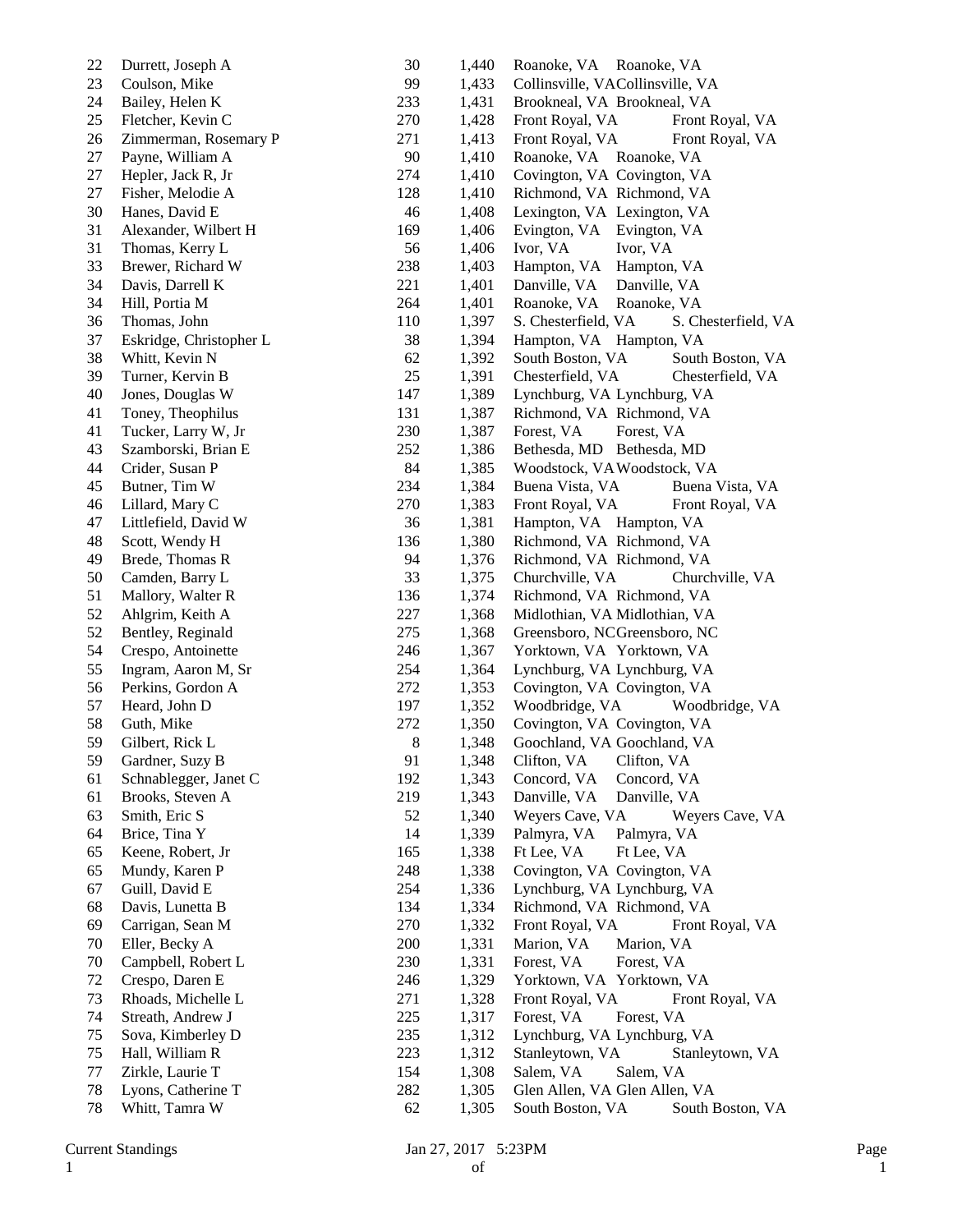| Sparks, Terry B       | 48                                 | 1,300 | Weyers Cave, VA<br>Weyers Cave, VA     |
|-----------------------|------------------------------------|-------|----------------------------------------|
| Brown, Sylvester T    | 132                                | 1,299 | Richmond, VA Richmond, VA              |
| Thibault, Thomas P    | 12                                 | 1,296 | North, VA<br>North, VA                 |
| Johnson, Robert P     | 6                                  | 1,292 | Barboursville, VA<br>Barboursville, VA |
| Osborne, Cindy A      | 24                                 | 1,286 | Aulander, NC Aulander, NC              |
| Washington, James, Jr | 97                                 | 1,282 | Midlothian, VA Midlothian, VA          |
| Smithers, Randy       | 272                                | 1,279 | Covington, VA Covington, VA            |
| Eiland, Michael A     | 259                                | 1,277 | STEPHENS CITY, VA STEPHENS CITY, VA    |
| Toney, Charlotte A    | 14                                 | 1,273 | Palmyra, VA Palmyra, VA                |
| Shelton, Kelvin G     | 124                                | 1,267 | Richmond, VA Richmond, VA              |
| Vaughan, Brian G      | 129                                | 1,259 | Richmond, VA Richmond, VA              |
| Weaver, Donna C       | 5                                  | 1,254 | Wirtz, VA<br>Wirtz, VA                 |
| York, Tim S           | 152                                | 1,253 | Roanoke, VA Roanoke, VA                |
| Zimmerman, Daniel R   | 271                                | 1,247 | Front Royal, VA<br>Front Royal, VA     |
| Beale, Thomas E, Jr   | 127                                | 1,246 | Richmond, VA Richmond, VA              |
| Taft, Mack            | 275                                | 1,242 | Greensboro, NCGreensboro, NC           |
| Szamborski, William J | 252                                | 1,236 | Bethesda, MD Bethesda, MD              |
| Brown, Keith L        | 191                                | 1,226 | Richmond, VA Richmond, VA              |
| Richardson, David E   | 27                                 | 1,224 | Richmond, VA Richmond, VA              |
| Nankivell, Kevin L    | 52                                 | 1,216 | Weyers Cave, VA<br>Weyers Cave, VA     |
| Brooks, Leo N         | 134                                | 1,140 | Richmond, VA Richmond, VA              |
| Rutan, John L         | 20                                 | 719   | Rockville, MD Rockville, MD            |
|                       |                                    |       |                                        |
|                       | The lowest score to cash is 1,499. |       |                                        |

### **OPEN ALL EVENTS SCRATCH, ALL EVENTS SCRATCH, Scratch**

| <b>Team name</b>       | <b>Entry</b> | <b>Score</b> | From From                          |
|------------------------|--------------|--------------|------------------------------------|
| Hanes, David E         | 46           | 2,134        | Lexington, VA Lexington, VA        |
| Maple, Orlando L       | 203          | 2,093        | Glen Allen, VA Glen Allen, VA      |
| Pifer, Mark A          | 273          | 2,087        | Covington, VA Covington, VA        |
| Jennings, Keith        | 229          | 2,066        | Forest, VA<br>Forest, VA           |
| Wingfield, Danny W, Sr | 229          | 2,048        | Forest, VA<br>Forest, VA           |
| Bailey, Helen K        | 233          | 2,038        | Brookneal, VA Brookneal, VA        |
| Tschupp, Gregory A     | 37           | 2,026        | Hampton, VA Hampton, VA            |
| Hedrick, Mike          | 229          | 2,013        | Forest, VA<br>Forest, VA           |
| McNeill, Ric           | 159          | 2,003        | Hampton, VA Hampton, VA            |
| West, Thomas W, Sr     | 159          | 2,000        | Hampton, VA Hampton, VA            |
| Szamborski, Brian E    | 252          | 1,998        | Bethesda, MD Bethesda, MD          |
| Blevins, James T       | 33           | 1,996        | Churchville, VA<br>Churchville, VA |
| Christian, Red M       | 203          | 1,969        | Glen Allen, VA Glen Allen, VA      |
| Hale, Larry H          | 28           | 1,968        | Roanoke, VA Roanoke, VA            |
| Rengers, Vickie B      | 261          | 1,967        | Sandston, VA<br>Sandston, VA       |
| Corbett, E. Joseph J   | 238          | 1,962        | Hampton, VA Hampton, VA            |
| Cobb, Lorenzo          | 276          | 1,957        | Greensboro, NCGreensboro, NC       |
| Gardner, Bennett K     | 91           | 1,950        | Clifton, VA<br>Clifton, VA         |
| Cruz, Joseph R         | 24           | 1,946        | Aulander, NC<br>Aulander, NC       |
| Coulson, Mike          | 99           | 1,945        | Collinsville, VACollinsville, VA   |
| Morris, Kevin A        | 238          | 1,943        | Hampton, VA<br>Hampton, VA         |
| Clements, John K, Jr   | 91           | 1,929        | Clifton, VA<br>Clifton, VA         |
| Shelton, Joseph F      | 58           | 1,920        | Hopewell, VA Hopewell, VA          |
| Zevgolis, Paul S       | 261          | 1,912        | Sandston, VA<br>Sandston, VA       |
| Mays, Calvin T         | 229          | 1,911        | Forest, VA<br>Forest, VA           |
| Keene, Robert, Jr      | 165          | 1,909        | Ft Lee, VA<br>Ft Lee, VA           |
| Brewer, Richard W      | 238          | 1,906        | Hampton, VA<br>Hampton, VA         |
| Wirt, Jeffrey          | 147          | 1,900        | Lynchburg, VA Lynchburg, VA        |
| Brooks, Steven A       | 219          | 1,897        | Danville, VA<br>Danville, VA       |
| Tapscott, Steve H      | 42           | 1,889        | Richmond, VA Richmond, VA          |
|                        |              |              |                                    |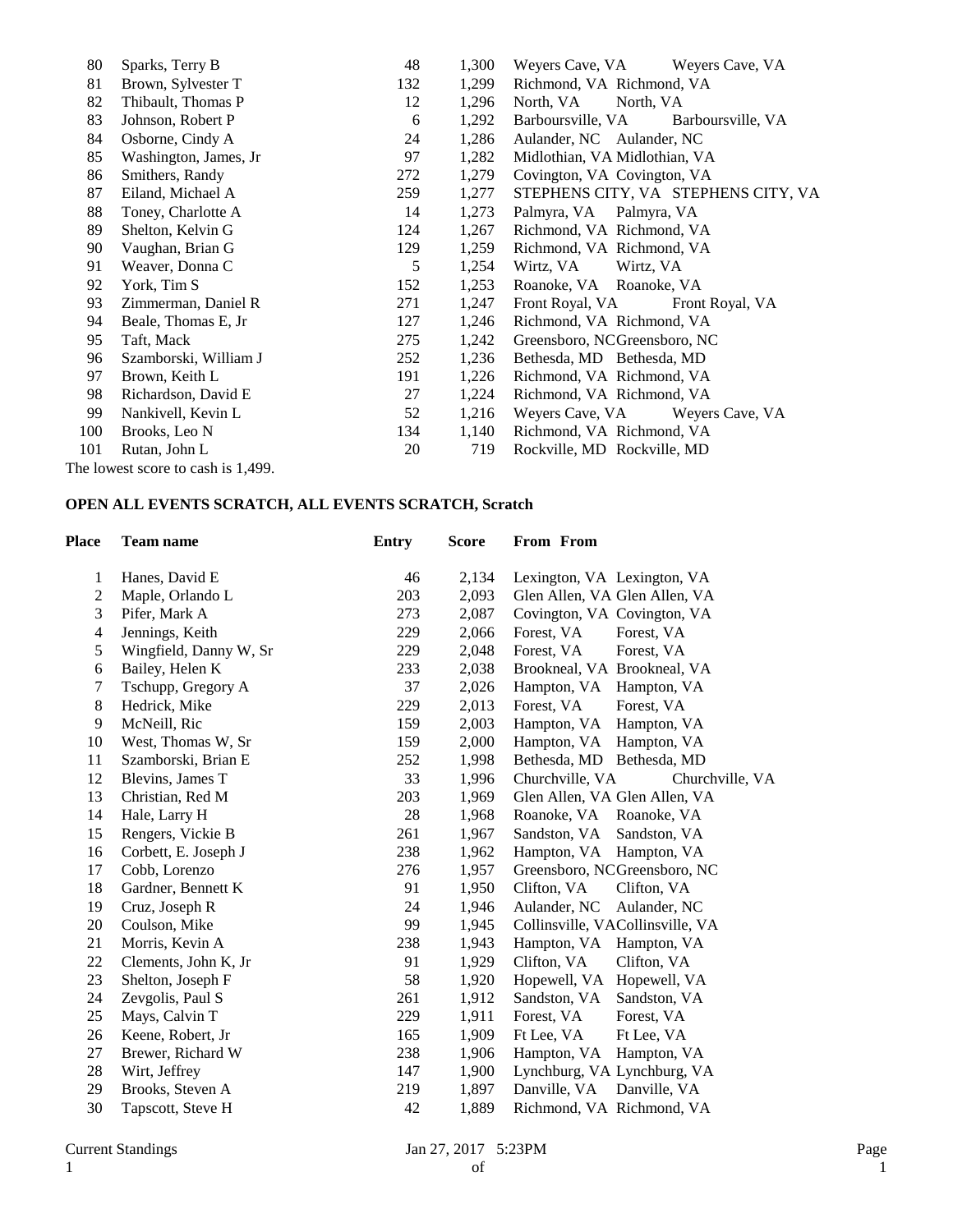| 30 | Knight, Frank R       | 263 | 1,889 | Roanoke, VA<br>Roanoke, VA               |
|----|-----------------------|-----|-------|------------------------------------------|
| 32 | Riley, Harvey R       | 263 | 1,887 | Roanoke, VA<br>Roanoke, VA               |
| 33 | Conner, James M       | 33  | 1,880 | Churchville, VA<br>Churchville, VA       |
| 34 | Estep, Roger L        | 82  | 1,877 | Woodstock, VAWoodstock, VA               |
| 34 | Carter, Jon J         | 158 | 1,877 | Mt. Crawford, VA<br>Mt. Crawford, VA     |
| 36 | Camden, Barry L       | 33  | 1,868 | Churchville, VA<br>Churchville, VA       |
| 37 | Jones, Milton E       | 164 | 1,865 | Ft Lee, VA<br>Ft Lee, VA                 |
| 38 | Sova, Walter H, Jr    | 235 | 1,864 | Lynchburg, VA Lynchburg, VA              |
| 39 | Heard, John D         | 197 | 1,860 | Woodbridge, VA<br>Woodbridge, VA         |
| 40 | Giffin, Tom F         | 99  | 1,854 | Collinsville, VACollinsville, VA         |
| 41 | Barrett, Melany       | 24  | 1,850 | Aulander, NC<br>Aulander, NC             |
| 41 | Turner, Rodger D      | 220 | 1,850 | Danville, VA<br>Danville, VA             |
| 43 | Cofflin, Mike W       | 230 | 1,840 | Forest, VA<br>Forest, VA                 |
| 44 | Banicky, John D       | 24  | 1,838 | Aulander, NC<br>Aulander, NC             |
| 45 | Slusher, Dennis M, Sr | 87  | 1,831 | Crimora, VA<br>Crimora, VA               |
| 46 | Ford, David L         | 58  | 1,827 | Hopewell, VA Hopewell, VA                |
| 47 | Peoples, Rodgers      | 276 | 1,825 | Greensboro, NCGreensboro, NC             |
| 48 | Parker, Richmond, Jr  | 164 | 1,824 | Ft Lee, VA<br>Ft Lee, VA                 |
| 49 | Gardner, Suzy B       | 91  | 1,814 | Clifton, VA<br>Clifton, VA               |
| 50 | Bentley, Reginald     | 275 | 1,813 | Greensboro, NCGreensboro, NC             |
| 50 | Campbell, Robert L    | 230 | 1,813 | Forest, VA<br>Forest, VA                 |
| 52 | Wilson, Roger K       | 99  | 1,811 | Collinsville, VACollinsville, VA         |
| 53 | Griffin, Allen L      | 263 | 1,805 | Roanoke, VA Roanoke, VA                  |
| 53 | Pritchett, Eddie D    | 220 | 1,805 | Danville, VA<br>Danville, VA             |
| 55 | Pugh, Mary A          | 260 | 1,803 | Richmond, VA Richmond, VA                |
| 56 | Bland, Randolph L     | 165 | 1,801 | Ft Lee, VA                               |
| 57 | Morton, Ollie K       | 32  | 1,790 | Ft Lee, VA<br>Richmond, VA Richmond, VA  |
|    |                       |     |       |                                          |
| 58 | Sperry, Johnny A      | 233 | 1,789 | Brookneal, VA Brookneal, VA              |
| 59 | Reynolds, Arthur B    | 141 | 1,785 | Hampton, VA Hampton, VA                  |
| 60 | Spellman, G. Michael  | 37  | 1,778 | Hampton, VA Hampton, VA                  |
| 60 | Lewis, Daniel F       | 82  | 1,778 | Woodstock, VAWoodstock, VA               |
| 62 | Tucker, Larry W, Jr   | 230 | 1,774 | Forest, VA<br>Forest, VA                 |
| 63 | Phillingane, Eddie W  | 58  | 1,771 | Hopewell, VA Hopewell, VA                |
| 64 | Andrews, Ed E         | 238 | 1,765 | Hampton, VA Hampton, VA                  |
| 65 | Ingram, Aaron M, Sr   | 254 | 1,763 | Lynchburg, VA Lynchburg, VA              |
| 65 | Ellinger, James S     | 87  | 1,763 | Crimora, VA<br>Crimora, VA               |
| 67 | Lee, Garland L        | 31  | 1,762 | Petersburg, VA Petersburg, VA            |
| 68 | Agee, David C         | 99  | 1,758 | Collinsville, VACollinsville, VA         |
| 69 | Morgan, Wallace L     | 32  | 1,752 | Richmond, VA Richmond, VA                |
| 69 | Roath, Larry D        | 11  | 1,752 | Fredericksburg, VA<br>Fredericksburg, VA |
| 71 | Delaney, Frank A, Jr  | 78  | 1,751 | Richmond, VA Richmond, VA                |
| 72 | Taft, Mack            | 275 | 1,750 | Greensboro, NCGreensboro, NC             |
| 73 | Jones, Michael L      | 203 | 1,745 | Glen Allen, VA Glen Allen, VA            |
| 74 | Baylor, Annie         | 280 | 1,744 | Greensboro, NCGreensboro, NC             |
| 75 | Paxton, Bruce A       | 273 | 1,743 | Covington, VA Covington, VA              |
| 76 | Barbour, Sidney P     | 254 | 1,738 | Lynchburg, VA Lynchburg, VA              |
| 77 | Smith, James L        | 277 | 1,736 | Greensboro, NCGreensboro, NC             |
| 78 | Wade, Joseph L, Jr    | 58  | 1,730 | Hopewell, VA Hopewell, VA                |
| 79 | Summers, Donald D, Jr | 37  | 1,725 | Hampton, VA Hampton, VA                  |
| 79 | Peoples, Wilburd      | 275 | 1,725 | Greensboro, NCGreensboro, NC             |
| 81 | Hawkins, Anita M      | 197 | 1,720 | Woodbridge, VA<br>Woodbridge, VA         |
| 82 | Perry, Carl           | 72  | 1,718 | Boydton, VA<br>Boydton, VA               |
| 83 | Penn, Leonard E       | 264 | 1,714 | Roanoke, VA<br>Roanoke, VA               |
| 84 | Mason, James B        | 164 | 1,713 | Ft Lee, VA<br>Ft Lee, VA                 |
| 84 | Walker, Andre M, Sr   | 260 | 1,713 | Richmond, VA Richmond, VA                |
| 86 | Roane, Raymond O, Sr  | 78  | 1,712 | Richmond, VA Richmond, VA                |
| 86 | DiDomenico, Robert L  | 231 | 1,712 | Roanoke, VA<br>Roanoke, VA               |
| 88 | York, Mickey          | 37  | 1,711 | Hampton, VA Hampton, VA                  |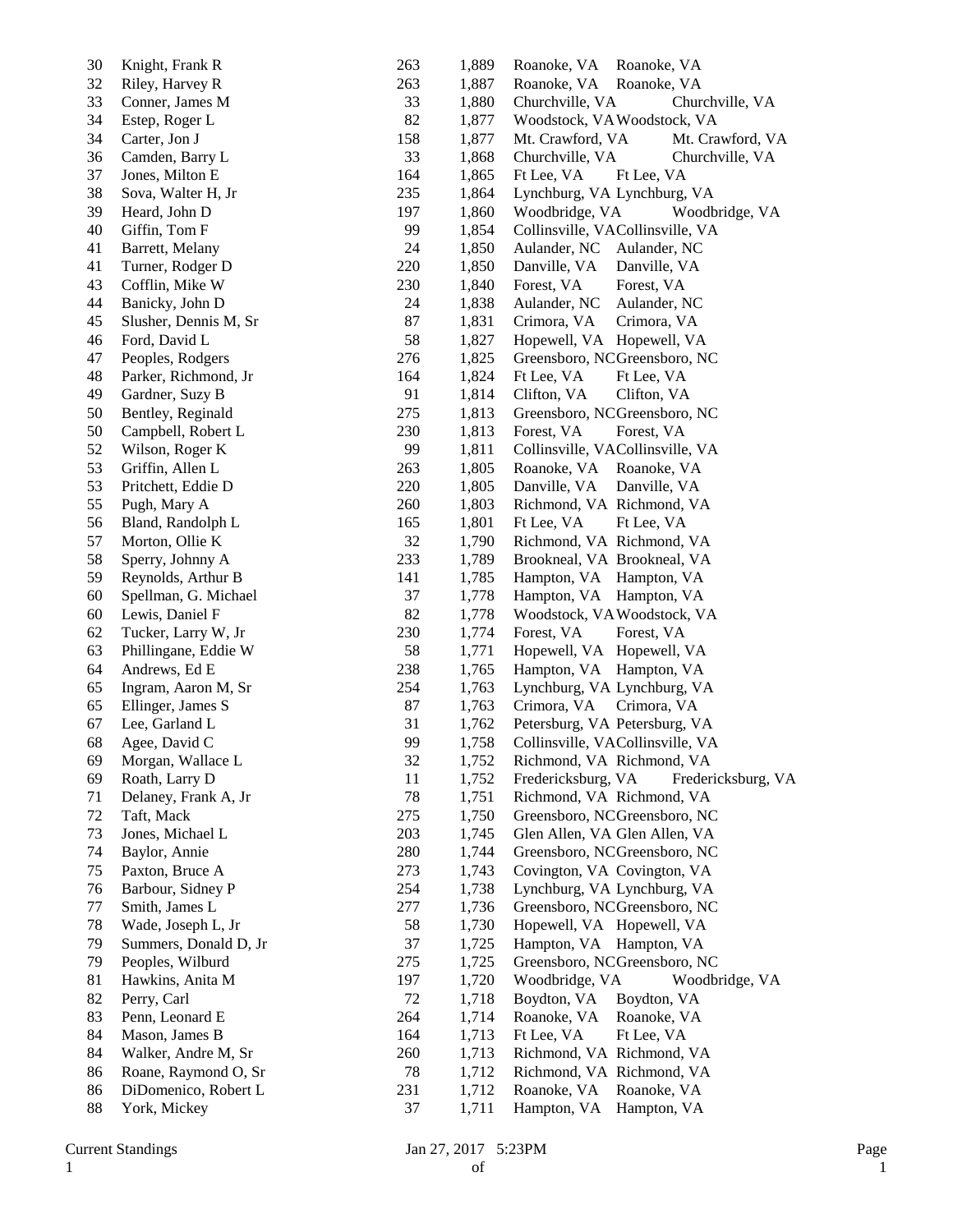| 89  | Lee, Jimmy D                       | 158 | 1,709 | Mt. Crawford, VA<br>Mt. Crawford, VA |
|-----|------------------------------------|-----|-------|--------------------------------------|
| 90  | Gee, Lloyd E                       | 31  | 1,698 | Petersburg, VA Petersburg, VA        |
| 90  | Thompson, Frank A                  | 198 | 1,698 | Woodbridge, VA<br>Woodbridge, VA     |
| 92  | Powell, Ralph M, Sr                | 220 | 1,684 | Danville, VA<br>Danville, VA         |
| 92  | Robinson, Walter M                 | 280 | 1,684 | Greensboro, NCGreensboro, NC         |
| 92  | Smith, Billy, Jr                   | 266 | 1,684 | Roanoke, VA Roanoke, VA              |
| 95  | Zirkle, Laurie T                   | 233 | 1,682 | Brookneal, VA Brookneal, VA          |
| 95  | Zirkle, Marvin R                   | 255 | 1,682 | Salem, VA<br>Salem, VA               |
| 97  | Archer, Harry C, Jr                | 33  | 1,679 | Churchville, VA<br>Churchville, VA   |
| 98  | Swartz, Robert R                   | 158 | 1,666 | Mt. Crawford, VA<br>Mt. Crawford, VA |
| 99  | Anton, Charles J                   | 42  | 1,662 | Richmond, VA Richmond, VA            |
| 100 | Twyman, Nelson L                   | 46  | 1,659 | Lexington, VA Lexington, VA          |
| 101 | Cunningham, Valerie L              | 203 | 1,654 | Glen Allen, VA Glen Allen, VA        |
| 102 | Watkins, Wade T                    | 164 | 1,649 | Ft Lee, VA<br>Ft Lee, VA             |
| 103 | Murray, Hickey J, Jr               | 252 | 1,647 | Bethesda, MD<br>Bethesda, MD         |
| 104 | Szamborski, William J              | 252 | 1,643 | Bethesda, MD<br>Bethesda, MD         |
| 105 | Hendricks, Alan                    | 220 | 1,642 | Danville, VA<br>Danville, VA         |
| 106 | Hurt, Bobby                        | 230 | 1,638 | Forest, VA<br>Forest, VA             |
| 107 | Drake, Willis                      | 83  | 1,632 | Woodstock, VAWoodstock, VA           |
| 108 | Foreman, Byron E                   | 82  | 1,626 | Woodstock, VA Woodstock, VA          |
| 109 | Morton, Arthur W, Jr               | 32  | 1,620 | Richmond, VA Richmond, VA            |
| 110 | Johnson, Alan M                    | 260 | 1,616 | Richmond, VA Richmond, VA            |
| 111 | Altizer, Walter R                  | 87  | 1,610 | Crimora, VA<br>Crimora, VA           |
| 112 | Mosley, Johnny, Jr                 | 71  | 1,597 | Boydton, VA<br>Boydton, VA           |
| 113 | Murphy, Penny K                    | 252 | 1,568 | Bethesda, MD Bethesda, MD            |
| 114 | Pleasants-Lewis, Theresita         | 32  | 1,561 | Richmond, VA Richmond, VA            |
| 115 | Toney, Michelle S                  | 275 | 1,557 | Greensboro, NCGreensboro, NC         |
| 116 | Baskin, Cynthia                    | 277 | 1,555 | Greensboro, NCGreensboro, NC         |
| 117 | Pauley, Paul L                     | 263 | 1,532 | Roanoke, VA Roanoke, VA              |
| 118 | Garnett, Leon D                    | 92  | 1,527 | Glen Allen, VA Glen Allen, VA        |
| 119 | Seal, Larry W                      | 158 | 1,515 | Mt. Crawford, VA<br>Mt. Crawford, VA |
| 120 | Mack, Naymon                       | 264 | 1,513 | Roanoke, VA Roanoke, VA              |
| 121 | Mitchell, Franklin D               | 151 | 1,493 | Richmond, VA Richmond, VA            |
| 122 | Drake, Marilyn S                   | 83  | 1,319 | Woodstock, VA Woodstock, VA          |
| 123 | Walters, James G, Jr               | 261 | 1,287 | Sandston, VA Sandston, VA            |
| 124 | Smith, Cathy                       | 42  | 622   | Richmond, VA Richmond, VA            |
| 125 | Elliott, Zotelia D                 | 42  | 603   | Richmond, VA Richmond, VA            |
| 126 | Hudson, Lowenda D                  | 78  | 548   | Richmond, VA Richmond, VA            |
| 127 | Washington, Brenda M               | 78  | 481   | Richmond, VA Richmond, VA            |
|     | The lowest score to cash is 1,969. |     |       |                                      |

# **OPEN SINGLES SCRATCH, SINGLES SCRATCH, Scratch**

| Place | <b>Team name</b>       | Entry | <b>Score</b> | <b>From From</b>                     |
|-------|------------------------|-------|--------------|--------------------------------------|
|       | Maple, Orlando L       | 203   | 744          | Glen Allen, VA Glen Allen, VA        |
| 2     | Hale, Larry H          | 88    | 727          | Salem, VA<br>Salem, VA               |
| 3     | Green, Johnny J, Jr    | 225   | 725          | Forest, VA<br>Forest, VA             |
| 4     | Wingfield, Danny W, Sr | 229   | 711          | Forest. VA<br>Forest, VA             |
| 5     | McNeill, Ric           | 159   | 703          | Hampton, VA Hampton, VA              |
| 5.    | Pifer, Mark A          | 273   | 703          | Covington, VA Covington, VA          |
|       | West, Thomas W, Sr     | 159   | 702          | Hampton, VA Hampton, VA              |
| 8     | Cofflin, Mike W        | 230   | 691          | Forest, VA<br>Forest, VA             |
| 8     | Hanes, David E         | 46    | 691          | Lexington, VA Lexington, VA          |
| 10    | Gardner, Bennett K     | 91    | 689          | Clifton, VA<br>Clifton, VA           |
| 11    | Jennings, Keith        | 229   | 688          | Forest, VA<br>Forest, VA             |
| 12    | Pancoast, Steven       | 54    | 682          | Newport News, VA<br>Newport News, VA |
| 12    | Szamborski, Brian E    | 252   | 682          | Bethesda, MD Bethesda, MD            |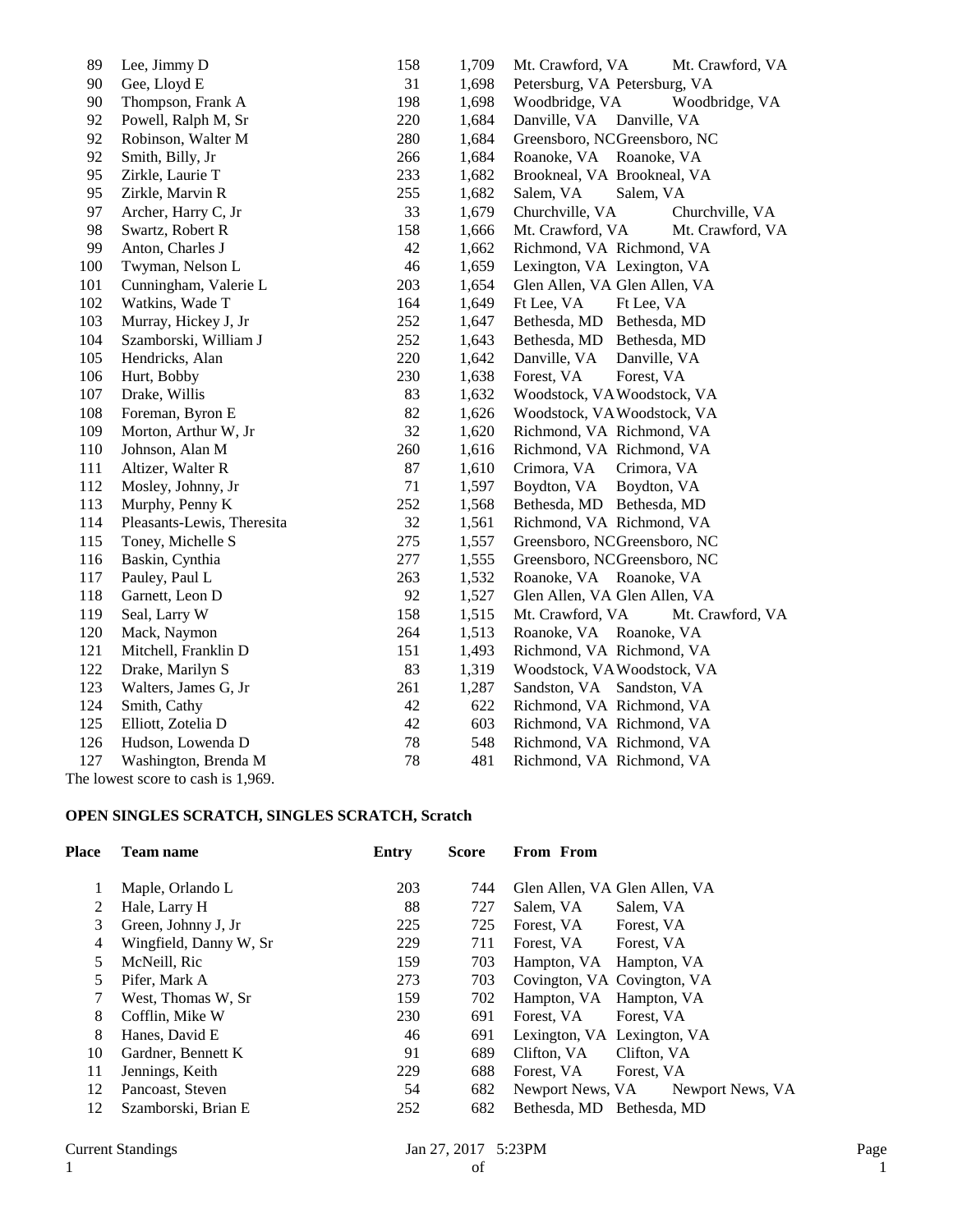| 14 | Turner, Rodger D        | 220 | 681 | Danville, VA<br>Danville, VA           |
|----|-------------------------|-----|-----|----------------------------------------|
| 15 | Mays, Calvin T          | 229 | 680 | Forest, VA<br>Forest, VA               |
| 16 | Lee, James D, Jr        | 227 | 679 | Midlothian, VA Midlothian, VA          |
| 16 | Shaw, Jack J            | 139 | 679 | Chantilly, VA Chantilly, VA            |
| 18 | Corbett, E. Joseph J    | 238 | 678 | Hampton, VA Hampton, VA                |
| 19 | Tschupp, Gregory A      | 37  | 673 | Hampton, VA Hampton, VA                |
| 20 | Peoples, Rodgers        | 276 | 670 | Greensboro, NCGreensboro, NC           |
| 21 | Heard, John D           | 197 | 668 | Woodbridge, VA<br>Woodbridge, VA       |
| 22 | Thompson, Frank A       | 198 | 664 | Woodbridge, VA<br>Woodbridge, VA       |
| 23 | Wilson, Roger K         | 99  | 661 | Collinsville, VACollinsville, VA       |
| 24 | Estep, Roger L          | 82  | 658 | Woodstock, VAWoodstock, VA             |
| 25 | Bailey, Helen K         | 233 | 657 | Brookneal, VA Brookneal, VA            |
| 26 | Crawley, Timothy A      | 165 | 656 | Ft Lee, VA<br>Ft Lee, VA               |
| 26 | Giffin, Tom F           | 99  | 656 | Collinsville, VACollinsville, VA       |
| 28 | Paxton, Bruce A         | 273 | 653 | Covington, VA Covington, VA            |
| 28 | Brooks, Steven A        | 219 | 653 | Danville, VA<br>Danville, VA           |
| 30 | Sova, Walter H, Jr      | 235 | 652 | Lynchburg, VA Lynchburg, VA            |
| 31 | Keene, Robert, Jr       | 165 | 651 | Ft Lee, VA<br>Ft Lee, VA               |
| 32 | Christian, Red M        | 203 | 649 | Glen Allen, VA Glen Allen, VA          |
| 32 | Sperry, Johnny A        | 233 | 649 | Brookneal, VA Brookneal, VA            |
| 34 | Baylor, Annie           | 280 | 644 | Greensboro, NCGreensboro, NC           |
| 34 | Hedrick, Mike           | 229 | 644 | Forest, VA<br>Forest, VA               |
| 36 | Brewer, Richard W       | 238 | 641 | Hampton, VA Hampton, VA                |
| 37 | Streath, Andrew J       | 225 | 640 | Forest, VA<br>Forest, VA               |
| 38 | Slusher, Dennis M, Sr   | 87  | 637 | Crimora, VA<br>Crimora, VA             |
| 38 | Clements, John K, Jr    | 91  | 637 | Clifton, VA<br>Clifton, VA             |
| 40 | Ashby, Richard A        | 259 | 636 | STEPHENS CITY, VA STEPHENS CITY, VA    |
| 41 | Lewis, Daniel F         | 82  | 634 | Woodstock, VAWoodstock, VA             |
| 42 | Rengers, Vickie B       | 261 | 633 | Sandston, VA Sandston, VA              |
| 43 | Cruz, Joseph R          | 24  | 630 | Aulander, NC<br>Aulander, NC           |
| 44 | Lee, Garland L          | 31  | 629 | Petersburg, VA Petersburg, VA          |
| 45 | Pritchett, Eddie D      | 220 | 626 | Danville, VA Danville, VA              |
| 45 | Coulson, Mike           | 99  | 626 | Collinsville, VACollinsville, VA       |
| 47 | Eskridge, Christopher L | 38  | 622 | Hampton, VA Hampton, VA                |
| 47 | Morton, Ollie K         | 32  | 622 | Richmond, VA Richmond, VA              |
| 49 | York, Mickey            | 37  | 621 | Hampton, VA Hampton, VA                |
| 50 | Cottino, Robert         | 259 | 620 | STEPHENS CITY, VA STEPHENS CITY, VA    |
| 50 | Eiland, Michael A       | 259 | 620 | STEPHENS CITY, VA STEPHENS CITY, VA    |
| 52 | Hepler, Jack R, Jr      | 274 | 619 | Covington, VA Covington, VA            |
| 53 | Mason, James B          | 164 | 617 | Ft Lee, VA<br>Ft Lee, VA               |
| 54 | Reynolds, Arthur B      | 141 | 615 | Hampton, VA<br>Hampton, VA             |
| 55 | Knight, Frank R         | 263 | 612 | Roanoke, VA<br>Roanoke, VA             |
| 56 | Spellman, G. Michael    | 37  | 610 | Hampton, VA<br>Hampton, VA             |
| 56 | Swartz, Robert R        | 158 | 610 | Mt. Crawford, VA<br>Mt. Crawford, VA   |
| 56 | Parker, Richmond, Jr    | 164 | 610 | Ft Lee, VA<br>Ft Lee, VA               |
| 59 | Kimble, Harold L        | 204 | 608 | Stephens City, VA<br>Stephens City, VA |
| 60 | Tucker, Larry W, Jr     | 230 | 607 | Forest, VA<br>Forest, VA               |
| 61 | Campbell, Robert L      | 230 | 604 | Forest, VA<br>Forest, VA               |
| 61 | Fuller, Jerry K         | 224 | 604 | Stanleytown, VA<br>Stanleytown, VA     |
| 63 | Ahlgrim, Keith A        | 227 | 599 | Midlothian, VA Midlothian, VA          |
| 64 | Hal, Robert             | 135 | 598 | Richmond, VA Richmond, VA              |
| 65 | Cobb, Lorenzo           | 276 | 597 | Greensboro, NCGreensboro, NC           |
| 66 | Griffin, Allen L        | 263 | 595 | Roanoke, VA Roanoke, VA                |
| 67 | Smith, James L          | 277 | 594 | Greensboro, NCGreensboro, NC           |
| 67 | Cunningham, Valerie L   | 203 | 594 | Glen Allen, VA Glen Allen, VA          |
| 69 | Mallory, Walter R       | 136 | 593 | Richmond, VA Richmond, VA              |
| 70 | Taft, Mack              | 275 | 592 | Greensboro, NCGreensboro, NC           |
| 70 | Peoples, Wilburd        | 275 | 592 | Greensboro, NCGreensboro, NC           |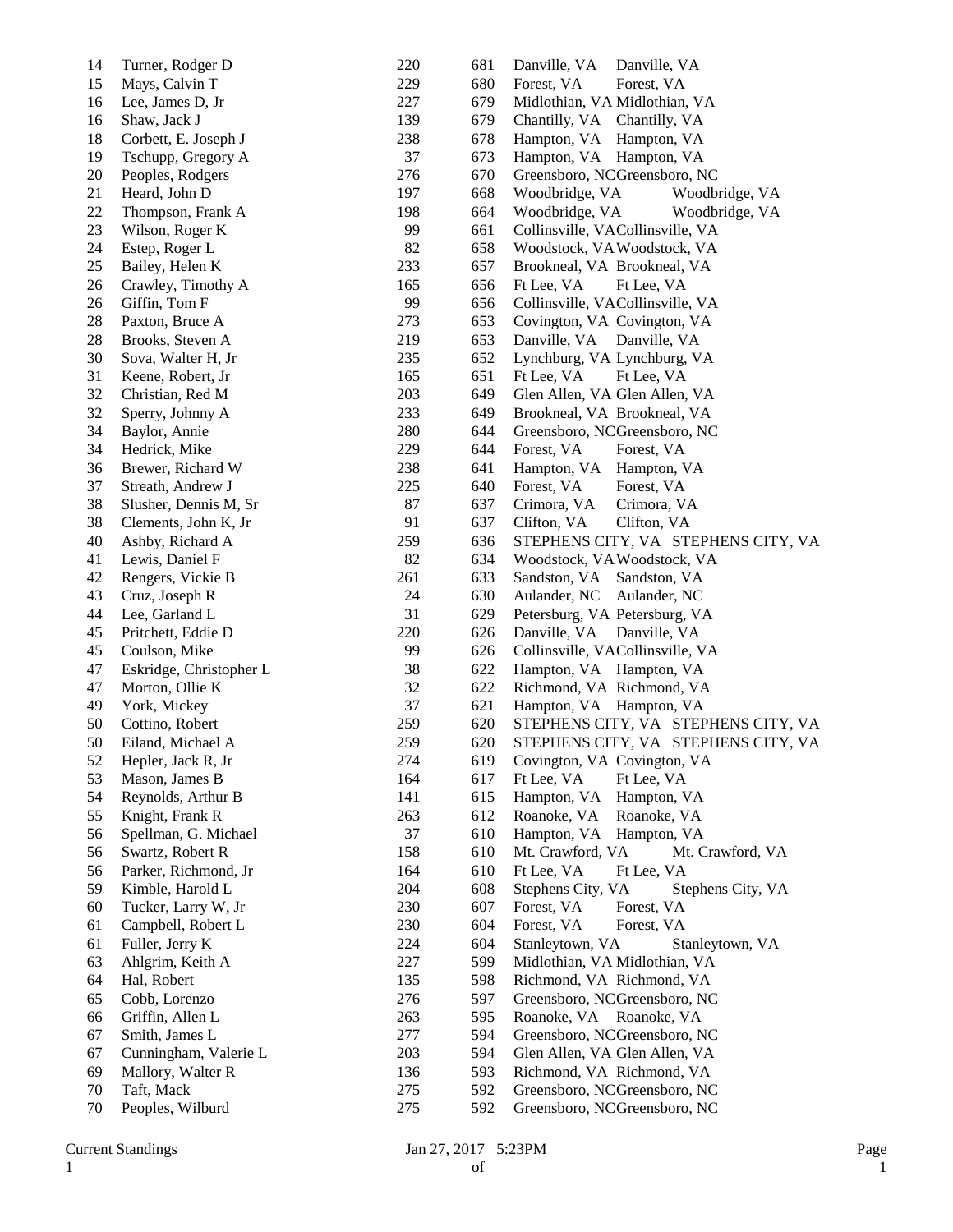| 72  | Hawkins, Anita M           | 197 | 591 | Woodbridge, VA<br>Woodbridge, VA         |
|-----|----------------------------|-----|-----|------------------------------------------|
| 73  | Bentley, Reginald          | 275 | 589 | Greensboro, NCGreensboro, NC             |
| 73  | Walker, Andre M, Sr        | 260 | 589 | Richmond, VA Richmond, VA                |
| 73  | Hendricks, Alan            | 220 | 589 | Danville, VA<br>Danville, VA             |
| 76  | Jones, Milton E            | 164 | 587 | Ft Lee, VA<br>Ft Lee, VA                 |
| 77  | Morgan, Wallace L          | 32  | 586 | Richmond, VA Richmond, VA                |
| 77  | Besures, Edward J          | 38  | 586 | Hampton, VA Hampton, VA                  |
| 77  | Foreman, Byron E           | 82  | 586 | Woodstock, VA Woodstock, VA              |
| 80  | Hurt, Bobby                | 230 | 585 | Forest, VA<br>Forest, VA                 |
| 81  | Morris, Kevin A            | 238 | 584 | Hampton, VA<br>Hampton, VA               |
| 81  | Barrett, Melany            | 24  | 584 | Aulander, NC<br>Aulander, NC             |
| 83  | Tapscott, Steve H          | 42  | 580 | Richmond, VA Richmond, VA                |
| 83  | Ingram, Aaron M, Sr        | 254 | 580 | Lynchburg, VA Lynchburg, VA              |
| 85  | Robinson, Walter M         | 280 | 579 | Greensboro, NCGreensboro, NC             |
| 86  | Gardner, Suzy B            | 91  | 578 | Clifton, VA<br>Clifton, VA               |
| 87  | Riley, Harvey R            | 263 | 575 | Roanoke, VA<br>Roanoke, VA               |
| 88  | Tomlin, Samuel L           | 6   | 574 | Barboursville, VA<br>Barboursville, VA   |
| 89  | Banicky, John D            | 24  | 572 | Aulander, NC Aulander, NC                |
| 89  | Delaney, Frank A, Jr       | 78  | 572 | Richmond, VA Richmond, VA                |
| 91  | Andrews, Ed E              | 238 | 570 | Hampton, VA Hampton, VA                  |
| 91  | Ellinger, James S          | 87  | 570 | Crimora, VA<br>Crimora, VA               |
| 91  | Johnson, Alan M            | 260 | 570 | Richmond, VA Richmond, VA                |
| 94  | Roath, Larry D             | 11  | 568 | Fredericksburg, VA<br>Fredericksburg, VA |
| 95  | Altizer, Walter R          | 87  | 563 | Crimora, VA<br>Crimora, VA               |
| 95  | Roane, Raymond O, Sr       | 78  | 563 | Richmond, VA Richmond, VA                |
| 97  | Smith, Billy, Jr           | 266 | 562 | Roanoke, VA Roanoke, VA                  |
| 98  | Baskin, Cynthia            | 277 | 560 | Greensboro, NCGreensboro, NC             |
| 99  | Agee, David C              | 99  | 559 | Collinsville, VACollinsville, VA         |
| 100 |                            | 83  | 555 |                                          |
|     | Drake, Willis              |     |     | Woodstock, VAWoodstock, VA               |
| 101 | Summers, Donald D, Jr      | 37  | 554 | Hampton, VA Hampton, VA                  |
| 101 | Szamborski, William J      | 252 | 554 | Bethesda, MD Bethesda, MD                |
| 103 | Powell, Ralph M, Sr        | 220 | 551 | Danville, VA<br>Danville, VA             |
| 104 | Zirkle, Marvin R           | 154 | 549 | Salem, VA<br>Salem, VA                   |
| 104 | DiDomenico, Robert L       | 231 | 549 | Roanoke, VA<br>Roanoke, VA               |
| 106 | Carter, Jon J              | 158 | 546 | Mt. Crawford, VA<br>Mt. Crawford, VA     |
| 107 | Pauley, Paul L             | 263 | 544 | Roanoke, VA<br>Roanoke, VA               |
| 107 | Brooks, Leo N              | 134 | 544 | Richmond, VA Richmond, VA                |
| 107 | Bland, Randolph L          | 165 | 544 | Ft Lee, VA<br>Ft Lee, VA                 |
| 110 | King, John K               | 76  | 538 | Moneta, VA<br>Moneta, VA                 |
| 111 | Zirkle, Laurie T           | 154 | 536 | Salem, VA<br>Salem, VA                   |
| 112 | DeWarf, Henry R, Jr        | 204 | 535 | Stephens City, VA<br>Stephens City, VA   |
| 113 | Anton, Charles J           | 42  | 533 | Richmond, VA Richmond, VA                |
| 113 | Murray, Hickey J, Jr       | 252 | 533 | Bethesda, MD Bethesda, MD                |
| 115 | Sparks, Joe T              | 8   | 532 | Goochland, VA Goochland, VA              |
| 115 | Jones, Michael L           | 203 | 532 | Glen Allen, VA Glen Allen, VA            |
| 117 | Twyman, Nelson L           | 46  | 528 | Lexington, VA Lexington, VA              |
| 118 | Murphy, Penny K            | 252 | 526 | Bethesda, MD Bethesda, MD                |
| 119 | Watkins, Wade T            | 164 | 525 | Ft Lee, VA<br>Ft Lee, VA                 |
| 119 | Barbour, Sidney P          | 254 | 525 | Lynchburg, VA Lynchburg, VA              |
| 119 | Lee, Jimmy D               | 158 | 525 | Mt. Crawford, VA<br>Mt. Crawford, VA     |
| 122 | Shifflett, Edgar L         | 6   | 521 | Barboursville, VA<br>Barboursville, VA   |
| 123 | Morton, Arthur W, Jr       | 32  | 520 | Richmond, VA Richmond, VA                |
| 123 | Pleasants-Lewis, Theresita | 32  | 520 | Richmond, VA Richmond, VA                |
| 125 | Garnett, Leon D            | 92  | 519 | Glen Allen, VA Glen Allen, VA            |
| 126 | Seal, Larry W              | 158 | 509 | Mt. Crawford, VA<br>Mt. Crawford, VA     |
| 127 | Gee, Lloyd E               | 31  | 508 | Petersburg, VA Petersburg, VA            |
| 128 | Morris, Joseph N           | 6   | 504 | Barboursville, VA<br>Barboursville, VA   |
| 129 | Mosley, Johnny, Jr         | 71  | 503 | Boydton, VA Boydton, VA                  |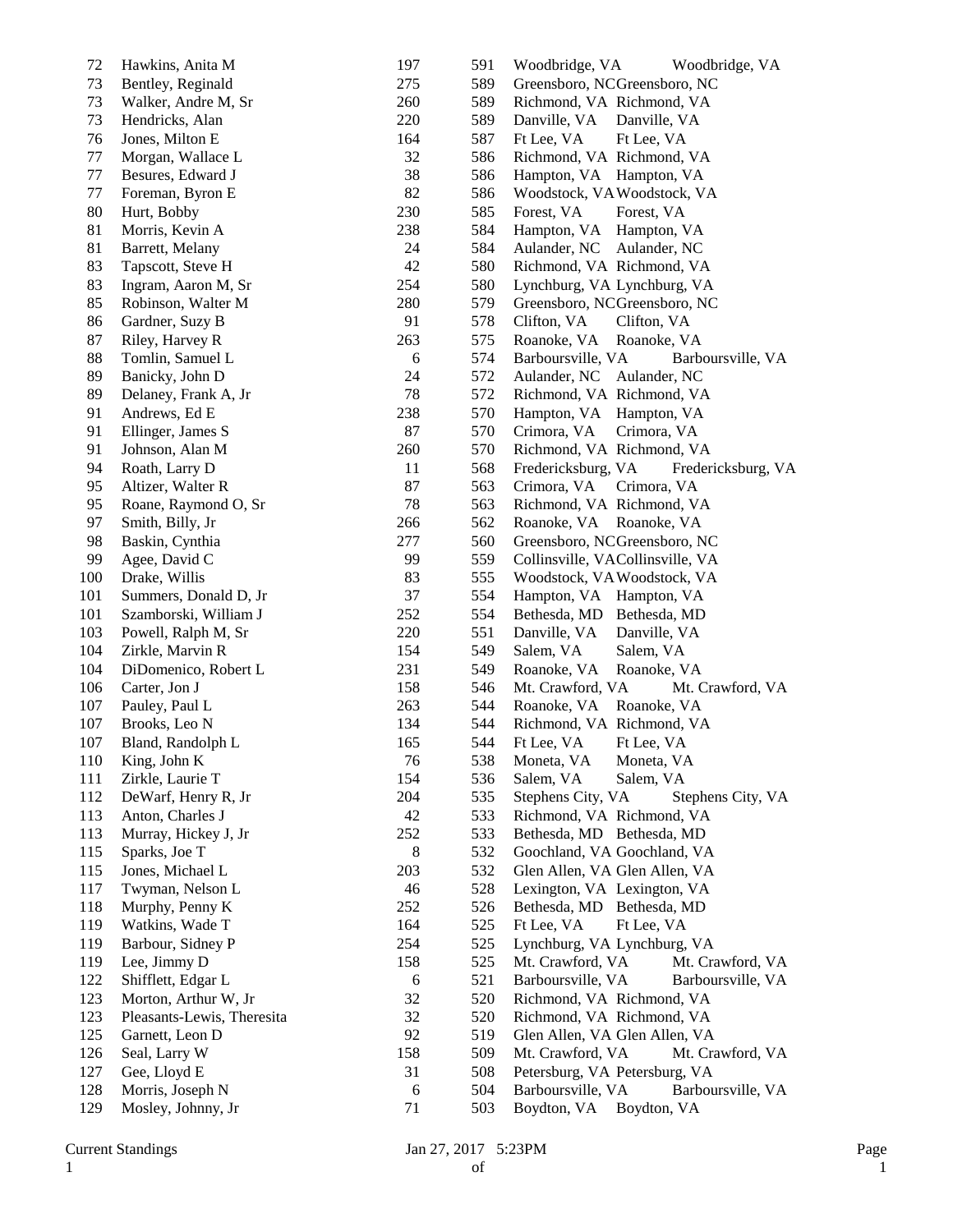| 130 | Gilbert, Rick L                                                                       | 8   | 501 | Goochland, VA Goochland, VA            |
|-----|---------------------------------------------------------------------------------------|-----|-----|----------------------------------------|
| 131 | Cooper, Mary F                                                                        | 23  | 482 | Leesburg, VA Leesburg, VA              |
| 132 | Gilbert, Rosie L                                                                      | 8   | 470 | Goochland, VA Goochland, VA            |
| 133 | Toney, Michelle S                                                                     | 275 | 465 | Greensboro, NCGreensboro, NC           |
| 133 | Johnson, Robert P                                                                     | 6   | 465 | Barboursville, VA<br>Barboursville, VA |
| 135 | Mack, Naymon                                                                          | 264 | 430 | Roanoke, VA Roanoke, VA                |
| 136 | Person, Ray E                                                                         | 8   | 427 | Goochland, VA Goochland, VA            |
| 137 | Eanes, Joyce A                                                                        | 23  | 416 | Leesburg, VA Leesburg, VA              |
| 138 | Drake, Marilyn S                                                                      | 83  | 411 | Woodstock, VA Woodstock, VA            |
| 139 | Herndon, Earl L, Jr                                                                   | 261 | 206 | Sandston, VA Sandston, VA              |
| 140 | Walters, James G, Jr                                                                  | 261 | 174 | Sandston, VA Sandston, VA              |
|     | $\frac{1}{2}$ and $\frac{1}{2}$ and $\frac{1}{2}$ and $\frac{1}{2}$ and $\frac{1}{2}$ |     |     |                                        |

The lowest score to cash is 681.

## **WOMENS ALL EVENTS HANDICAP, 75 AND UP, SUPER SENIORS, Handicapped**

| <b>Place</b>     | <b>Team name</b>          | <b>Entry</b> | <b>Score</b> | From From                                    |                     |
|------------------|---------------------------|--------------|--------------|----------------------------------------------|---------------------|
| $\mathbf{1}$     | Naguski, Mary F           | 222          | 1,501        | Mechanicsvlle, VA                            | Mechanicsvlle, VA   |
| $\sqrt{2}$       | Woolwine, Carlene W       | 190          | 1,495        | Christiansburg, VA                           | Christiansburg, VA  |
| 3                | Fitgerald, Ann T          | 143          | 1,461        | Henrico, VA<br>Henrico, VA                   |                     |
| $\overline{4}$   | Holly, Jeanne T           | $77 \,$      | 1,453        | N. Chesterfield, VA                          | N. Chesterfield, VA |
| $\overline{4}$   | Gilbert, Jean H           | 145          | 1,453        | Richmond, VA Richmond, VA                    |                     |
| $\boldsymbol{6}$ | Martin, Shirley J         | 121          | 1,451        | S. Chesterfield, VA                          | S. Chesterfield, VA |
| 7                | Leonard, Juanita "Nita" F | 7            | 1,438        | Virginia Beach, VA                           | Virginia Beach, VA  |
| $\,8\,$          | Bucher, Bobbie L          | 121          | 1,433        | S. Chesterfield, VA                          | S. Chesterfield, VA |
| $\mathbf{9}$     | Gref, Evelyn R            | 40           | 1,431        | Amelia Court House, VAAmelia Court House, VA |                     |
| 10               | Dixon, Marjorie H         | 119          | 1,430        | S. Chesterfield, VA                          | S. Chesterfield, VA |
| 11               | McPeters, Marilyn L       | 114          | 1,408        | S. Chesterfield, VA                          | S. Chesterfield, VA |
| 12               | Umberger, Jo Ann B        | 222          | 1,406        | Mechanicsvlle, VA                            | Mechanicsvlle, VA   |
| 13               | Smith, Shirley L          | 222          | 1,402        | Mechanicsvlle, VA                            | Mechanicsvlle, VA   |
| 14               | Jones, Margaret L         | 228          | 1,401        | Chesapeake, VA                               | Chesapeake, VA      |
| 15               | Frazier, Linda B          | 188          | 1,399        | Christiansburg, VA                           | Christiansburg, VA  |
| 16               | Weir, Barbara             | 118          | 1,398        | S. Chesterfield, VA                          | S. Chesterfield, VA |
| 17               | Jaeger, Shirley A         | 143          | 1,392        | Henrico, VA<br>Henrico, VA                   |                     |
| 18               | Masten, Patricia B        | 94           | 1,388        | Richmond, VA Richmond, VA                    |                     |
| 19               | Wilson, Lucille V         | 187          | 1,387        | Christiansburg, VA                           | Christiansburg, VA  |
| 19               | Shifflett, Peggy R        | $26\,$       | 1,387        | Charlottesville, VA                          | Charlottesville, VA |
| 21               | Russell, Jean             | 114          | 1,383        | S. Chesterfield, VA                          | S. Chesterfield, VA |
| $22\,$           | Seaman, Betty L           | 65           | 1,381        | Lexington, VA Lexington, VA                  |                     |
| 23               | Smith, Scottie L          | 188          | 1,369        | Christiansburg, VA                           | Christiansburg, VA  |
| 24               | Ryan, Juanita K           | 213          | 1,362        | Inwood, WV<br>Inwood, WV                     |                     |
| 25               | Wimmer, Marie V           | 190          | 1,356        | Christiansburg, VA                           | Christiansburg, VA  |
| 26               | Fouts, Betty A            | 145          | 1,354        | Richmond, VA Richmond, VA                    |                     |
| 27               | Morgan, Jean H            | 118          | 1,338        | S. Chesterfield, VA                          | S. Chesterfield, VA |
| 28               | Mellon, Wilda M           | 214          | 1,336        | Stephens City, VA                            | Stephens City, VA   |
| 29               | Fleming, Ruth V           | 214          | 1,333        | Stephens City, VA                            | Stephens City, VA   |
| 30               | Melia, Evelyn M           | 186          | 1,328        | Christiansburg, VA                           | Christiansburg, VA  |
| 31               | Johnson, Barbara L        | 35           | 1,327        | Hampton, VA Hampton, VA                      |                     |
| 32               | Jackson, Barbara B        | 119          | 1,313        | S. Chesterfield, VA                          | S. Chesterfield, VA |
| 33               | Grove, Helen S            | 218          | 1,287        | Winchester, VA Winchester, VA                |                     |
| 34               | Languirand, Mayuree       | 116          | 1,281        | S. Chesterfield, VA                          | S. Chesterfield, VA |
| 35               | Hickerson, Thelma M       | 216          | 1,275        | Winchester, VA Winchester, VA                |                     |
| 36               | Lam, Mary M               | 13           | 1,268        | Verona, VA<br>Verona, VA                     |                     |
| 37               | Forred, June H            | 267          | 1,261        | Fredericksburg, VA                           | Fredericksburg, VA  |
| 38               | Crist, Virginia A         | 65           | 1,235        | Lexington, VA Lexington, VA                  |                     |
| 39               | Fogelsong, Thelma L       | 200          | 1,233        | Marion, VA<br>Marion, VA                     |                     |
| 40               | Collins, Kitty A          | 189          | 709          | Christiansburg, VA                           | Christiansburg, VA  |

The lowest score to cash is 1,453.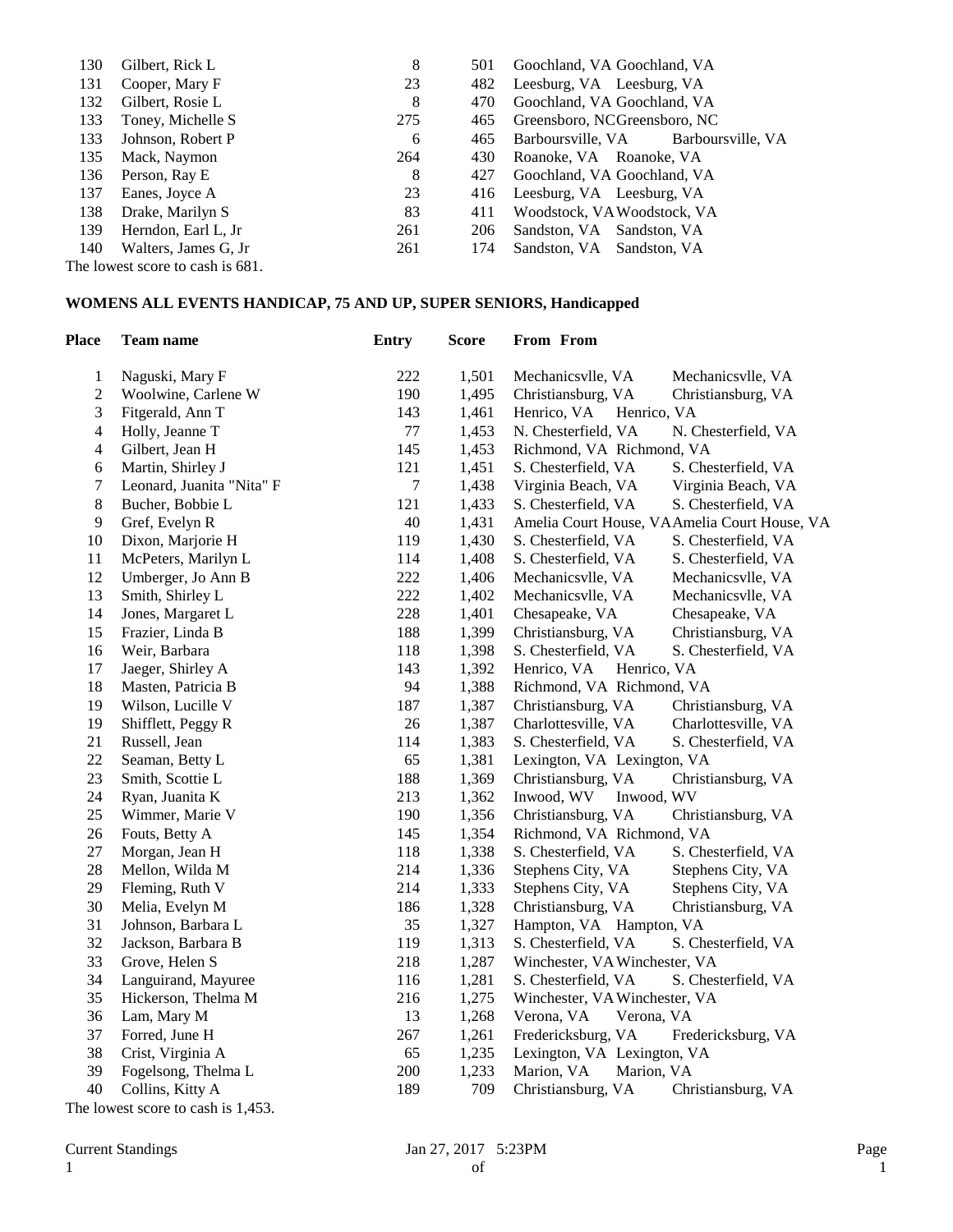## **WOMENS ALL EVENTS HANDICAP, 70-74, CLASS 1, Handicapped**

| <b>Place</b> | <b>Team name</b>                   | Entry | <b>Score</b> | From From                                  |
|--------------|------------------------------------|-------|--------------|--------------------------------------------|
| 1            | Anderson, Doris A                  | 31    | 1,496        | Petersburg, VA Petersburg, VA              |
| 2            | Duncan, Sylvia M                   | 187   | 1,494        | Christiansburg, VA<br>Christiansburg, VA   |
| 3            | Garvey, M. Camille M.              | 244   | 1,485        | Dutton, VA<br>Dutton, VA                   |
| 4            | Myers, Joyce A                     | 267   | 1,470        | Fredericksburg, VA<br>Fredericksburg, VA   |
| 5            | Garrison, Wanda H                  | 186   | 1,427        | Christiansburg, VA<br>Christiansburg, VA   |
| 6            | Glover, Diane M                    | 94    | 1,418        | Richmond, VA Richmond, VA                  |
| 7            | Cox, Shirley L                     | 31    | 1,417        | Petersburg, VA Petersburg, VA              |
| 8            | Steel, Helen H                     | 21    | 1,404        | Raven, VA<br>Raven, VA                     |
| 9            | Hoenig, Linda R                    | 216   | 1,396        | Winchester, VA Winchester, VA              |
| 10           | Bowman, Cheryl G                   | 217   | 1,394        | Winchester, VA Winchester, VA              |
| 11           | Agee, Naomi W                      | 189   | 1,368        | Christiansburg, VA<br>Christiansburg, VA   |
| 12           | Smith, Fay P                       | 120   | 1,353        | S. Chesterfield, VA<br>S. Chesterfield, VA |
| 13           | Maitland, Loma H                   | 115   | 1,333        | S. Chesterfield, VA<br>S. Chesterfield, VA |
| 14           | Barringer, Martha                  | 144   | 1,328        | Henrico, VA<br>Henrico, VA                 |
| 15           | Dyson, Carolyn B                   | 143   | 1,326        | Henrico, VA<br>Henrico, VA                 |
| 16           | Fincato, Ronni D                   | 144   | 1,300        | Henrico, VA Henrico, VA                    |
| 17           | Ackiss, Linda C                    | 7     | 1,296        | Virginia Beach, VA<br>Virginia Beach, VA   |
| 18           | Ransom, Linda M                    | 213   | 1,288        | Inwood, WV<br>Inwood, WV                   |
| 19           | Thomas, Anita B                    | 137   | 1,182        | Richmond, VA Richmond, VA                  |
|              | The lowest score to cash is 1,494. |       |              |                                            |

### **WOMENS ALL EVENTS HANDICAP, 65-69, CLASS 2, Handicapped**

| Place          | <b>Team name</b>     | <b>Entry</b> | <b>Score</b> | From From                                  |
|----------------|----------------------|--------------|--------------|--------------------------------------------|
| 1              | Webb, Cathy M        | 202          | 1,472        | Lyndhurst, VA Lyndhurst, VA                |
| $\overline{c}$ | Wagner, Patricia M   | 155          | 1,470        | Amherst, VA Amherst, VA                    |
| 3              | Lee, Deborah R       | 26           | 1,454        | Charlottesville, VA<br>Charlottesville, VA |
| $\overline{4}$ | Mathews, Sharian M   | 144          | 1,440        | Henrico, VA Henrico, VA                    |
| 5              | Johnson, Zeporia B   | 126          | 1,438        | Richmond, VA Richmond, VA                  |
| 6              | Bland, Laurie J      | 267          | 1,429        | Fredericksburg, VA<br>Fredericksburg, VA   |
| 7              | Sandidge, Dorothy G  | 86           | 1,428        | Lynchburg, VA Lynchburg, VA                |
| 8              | Crabtree, Ricki J    | 145          | 1,408        | Richmond, VA Richmond, VA                  |
| 9              | Zuchowski, Judith P  | 117          | 1,404        | S. Chesterfield, VA<br>S. Chesterfield, VA |
| 10             | Wade, Susan P        | 117          | 1,395        | S. Chesterfield, VA<br>S. Chesterfield, VA |
| 11             | Vernon, Trudy J      | 200          | 1,385        | Marion, VA<br>Marion, VA                   |
| 12             | Fisher, Margaret     | 26           | 1,383        | Charlottesville, VA<br>Charlottesville, VA |
| 13             | Ruffin, Bonnie B     | 26           | 1,378        | Charlottesville, VA<br>Charlottesville, VA |
| 14             | Mounger, Sharon S    | 39           | 1,376        | Hampton, VA Hampton, VA                    |
| 15             | Makowski, Margaret A | 218          | 1,374        | Winchester, VA Winchester, VA              |
| 16             | Nolte, Jane H        | 138          | 1,366        | Richmond, VA Richmond, VA                  |
| 16             | Carey, Weeatha P     | 228          | 1,366        | Chesapeake, VA<br>Chesapeake, VA           |
| 18             | Woodard, Edna M      | 244          | 1,358        | Dutton, VA<br>Dutton, VA                   |
| 19             | Finch, Jean E        | 120          | 1,347        | S. Chesterfield, VA<br>S. Chesterfield, VA |
| 20             | Dillon, Mary         | 47           | 1,341        | Lebanon, VA Lebanon, VA                    |
| 21             | Smith, Wanda J       | 65           | 1,340        | Lexington, VA Lexington, VA                |
| 22             | Tschupp, Kay L       | 39           | 1,337        | Hampton, VA Hampton, VA                    |
| 23             | James, Beth H        | 45           | 1,321        | Capron, VA<br>Capron, VA                   |
| 24             | Allen, Sheila F      | 260          | 1,318        | Richmond, VA Richmond, VA                  |
| 25             | Huthwaite, Audrey H  | 236          | 1,315        | Alexandria, VA Alexandria, VA              |
| 26             | Hayes, Connie B      | 47           | 1,302        | Lebanon, VA Lebanon, VA                    |
| 27             | Whited, Bonnie       | 21           | 1,291        | Raven, VA<br>Raven, VA                     |
| 28             | Morrison, Rebecca S  | 215          | 1,279        | Winchester, VA Winchester, VA              |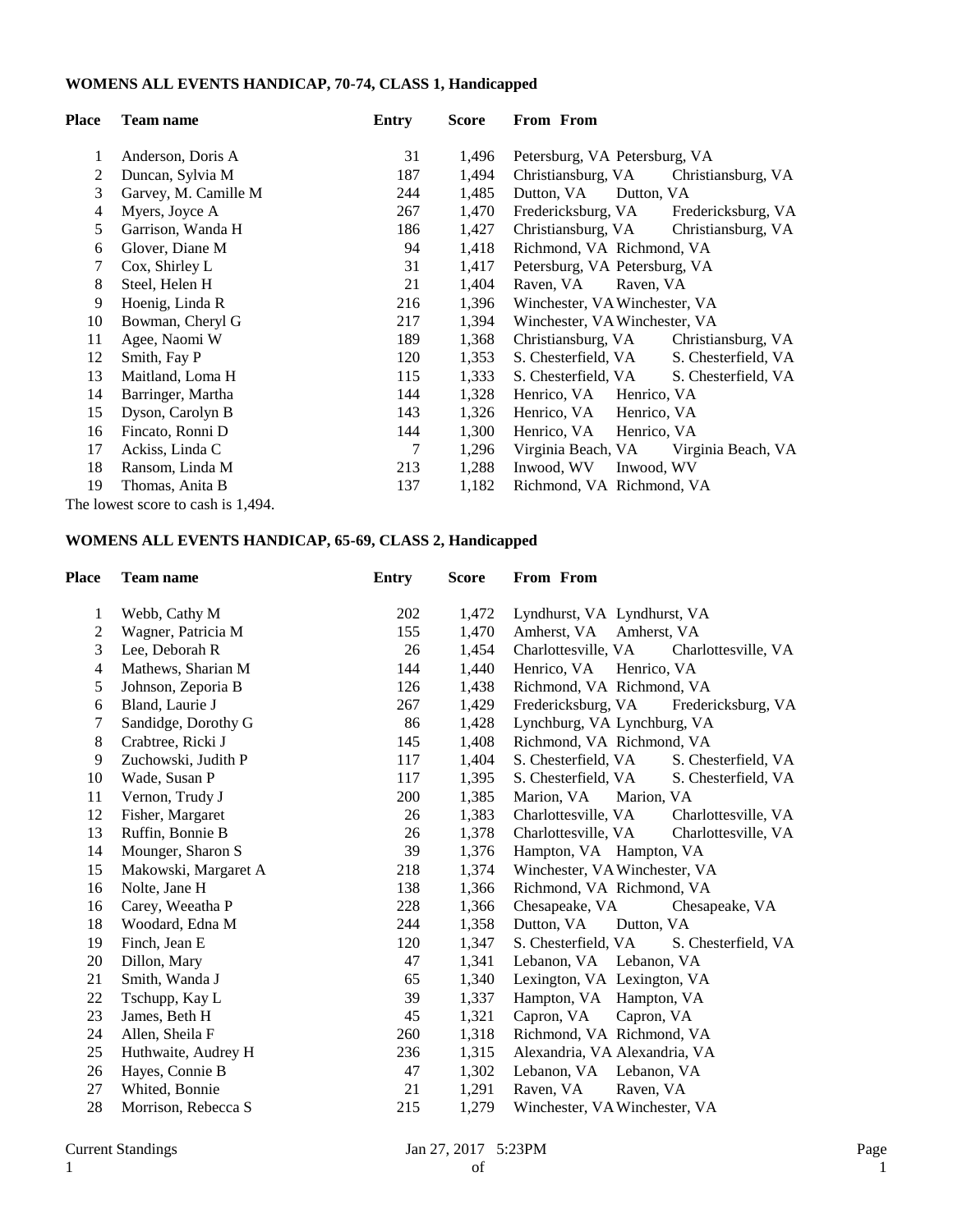| 29 | Wells, Judy M                      | 269        |       | 1,256 Fredericksburg, VA Fredericksburg, VA |
|----|------------------------------------|------------|-------|---------------------------------------------|
| 30 | Gabbin, Mae E                      | 126        |       | 1,246 Richmond, VA Richmond, VA             |
| 31 | Robinson, Rose                     | 47         |       | 1,214 Lebanon, VA Lebanon, VA               |
|    | 32 Smith, Cathy                    | 42         |       | 1,179 Richmond, VA Richmond, VA             |
|    | 33 Pruitt, Jenny E                 | <b>200</b> | 1.168 | Marion, VA Marion, VA                       |
|    | 34 Smestad, Kathy J                | 256        | 264   | Clifton Forge, VA Clifton Forge, VA         |
|    | The lowest score to cash is 1,454. |            |       |                                             |

### **WOMENS ALL EVENTS HANDICAP, 60-64, CLASS 3, Handicapped**

| Place          | <b>Team name</b>                  | Entry | <b>Score</b> | From From                                    |
|----------------|-----------------------------------|-------|--------------|----------------------------------------------|
| 1              | Batz, Jill M                      | 115   | 1,537        | S. Chesterfield, VA<br>S. Chesterfield, VA   |
| 2              | Washington, Brenda M              | 78    | 1,521        | Richmond, VA Richmond, VA                    |
| 3              | Rosener, Janie A                  | 244   | 1,512        | Dutton, VA<br>Dutton, VA                     |
| $\overline{4}$ | Hazel, Cristita C                 | 269   | 1,500        | Fredericksburg, VA<br>Fredericksburg, VA     |
| 5              | Kitts, Dorothy M                  | 222   | 1,490        | Mechanicsvlle, VA<br>Mechanicsvlle, VA       |
| 6              | Kimball, Lucille G                | 40    | 1,469        | Amelia Court House, VAAmelia Court House, VA |
| 7              | Thomas, Robbie K                  | 256   | 1,444        | Clifton Forge, VA<br>Clifton Forge, VA       |
| 8              | Austin, Ann W                     | 145   | 1,424        | Richmond, VA Richmond, VA                    |
| 9              | Moore-Mills, Patricia A           | 249   | 1,415        | Warrenton, VA Warrenton, VA                  |
| 10             | Vance, Leti                       | 253   | 1,407        | Evington, VA Evington, VA                    |
| 11             | Hattersley, Debbie L              | 65    | 1,393        | Lexington, VA Lexington, VA                  |
| 12             | Shoemaker, Yvonne B               | 215   | 1,372        | Winchester, VA Winchester, VA                |
| 13             | Anderson, Veronica W              | 86    | 1,366        | Lynchburg, VA Lynchburg, VA                  |
| 14             | Silver, Carolyn A                 | 138   | 1,360        | Richmond, VA Richmond, VA                    |
| 15             | Turner, Sandy S                   | 45    | 1,349        | Capron, VA<br>Capron, VA                     |
| 16             | Rossi, Sarah K                    | 249   | 1,348        | Warrenton, VA Warrenton, VA                  |
| 17             | Pugh, Mary A                      | 260   | 1,344        | Richmond, VA Richmond, VA                    |
| 18             | Parazinski, Bonnie D              | 269   | 1,339        | Fredericksburg, VA<br>Fredericksburg, VA     |
| 19             | Goode, Mary L                     | 125   | 1,319        | Richmond, VA Richmond, VA                    |
| 20             | Horton, Connie                    | 21    | 1,318        | Raven, VA<br>Raven, VA                       |
| 21             | Batten, Carol J                   | 13    | 1,284        | Verona, VA<br>Verona, VA                     |
| 22             | Sack, Laaid                       | 116   | 1,281        | S. Chesterfield, VA<br>S. Chesterfield, VA   |
| 23             | Asbury, Connie J                  | 47    | 1,272        | Lebanon, VA Lebanon, VA                      |
| 24             | Bradshaw, Sharon A                | 45    | 1,211        | Capron, VA<br>Capron, VA                     |
|                | The lowest score to cash is 1.521 |       |              |                                              |

The lowest score to cash is 1,521.

### **WOMENS ALL EVENTS HANDICAP, 55-59, CLASS 4, Handicapped**

| Place | <b>Team name</b>       | Entry | <b>Score</b> | From From                                |
|-------|------------------------|-------|--------------|------------------------------------------|
|       | Peppler, Cindy         | 143   | 1,482        | Henrico, VA Henrico, VA                  |
| 2     | Inskeep, Debra J       | 249   | 1,473        | Warrenton, VA Warrenton, VA              |
| 3     | Murray, Connie L       | 39    | 1,433        | Hampton, VA Hampton, VA                  |
| 3     | Sprouse, Gloria        | 202   | 1,433        | Lyndhurst, VA Lyndhurst, VA              |
| 5     | Leonard, Terry L       | 156   | 1,416        | Front Royal, VA Front Royal, VA          |
| 6     | Miller, Violet G       | 137   | 1,378        | Richmond, VA Richmond, VA                |
|       | Dyson, Sharman S       | 236   | 1,372        | Alexandria, VA Alexandria, VA            |
| 8     | Frank, Audrey J        | 244   | 1,369        | Dutton, VA<br>Dutton, VA                 |
| 9     | Biby, Delores F        | 202   | 1,354        | Lyndhurst, VA Lyndhurst, VA              |
| 10    | Waddell, Patsy D       | 256   | 1,346        | Clifton Forge, VA<br>Clifton Forge, VA   |
| 11    | Smith, Deborah F       | 39    | 1,338        | Hampton, VA Hampton, VA                  |
| 12    | Shipe, Sheila M        | 156   | 1,330        | Front Royal, VA<br>Front Royal, VA       |
| 12    | Hudson, Lowenda D      | 78    | 1,330        | Richmond, VA Richmond, VA                |
| 14    | Henningsen, Deberia K  | 267   | 1,328        | Fredericksburg, VA Fredericksburg, VA    |
| 15    | Alexandropoulos, Chris | 144   | 1,315        | Henrico, VA Henrico, VA                  |
| 16    | Russell, Soledad U     | 269   | 1,309        | Fredericksburg, VA<br>Fredericksburg, VA |
|       |                        |       |              |                                          |